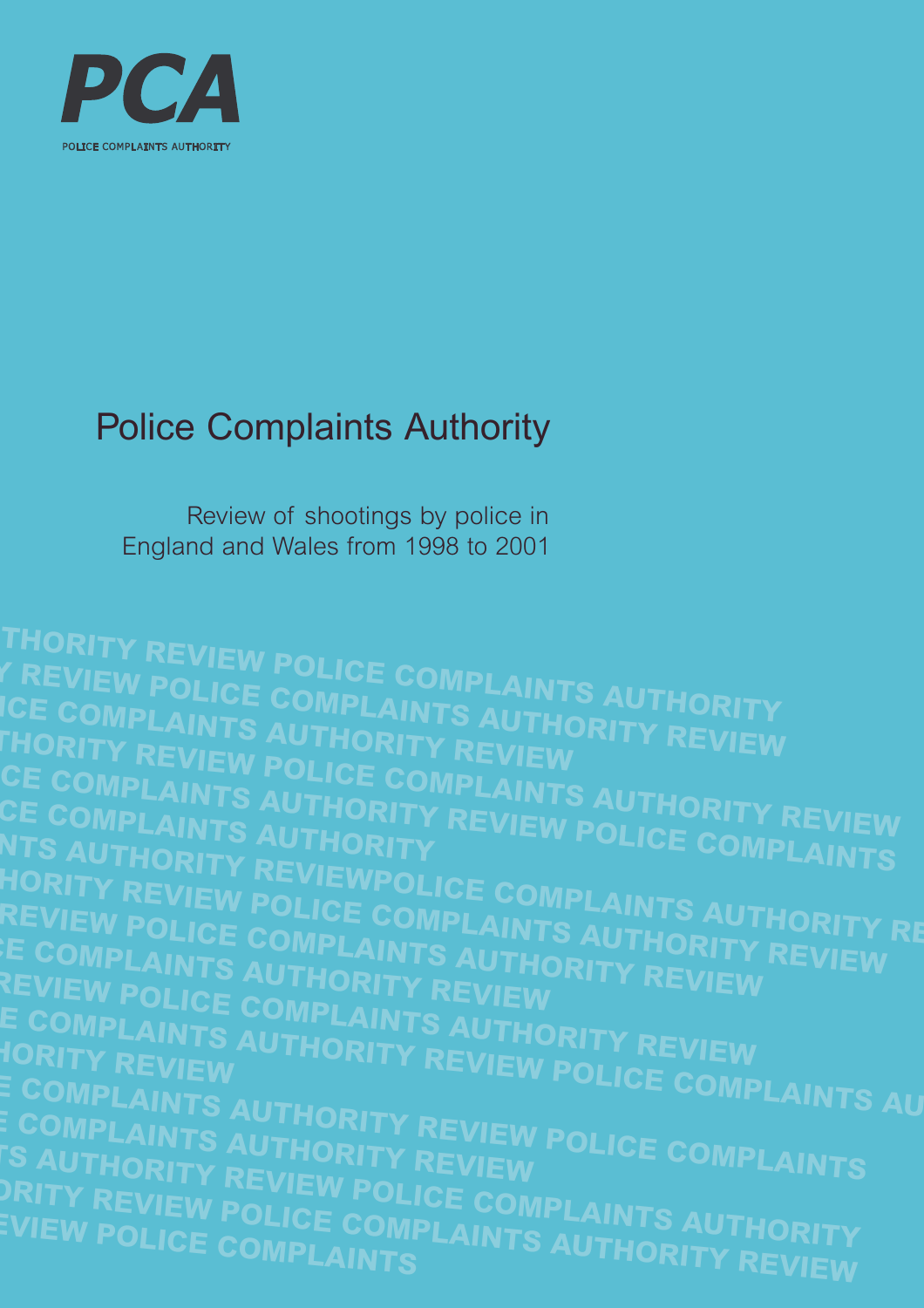# Police Complaints Authority

Review of shootings by police in England and Wales from 1998 to 2001

Report to the Secretary of State for the Home Department by the Police Complaints Authority pursuant to S. 79(1) of the Police Act 1996

*Ordered by* The House of Commons to be printed 30 January 2003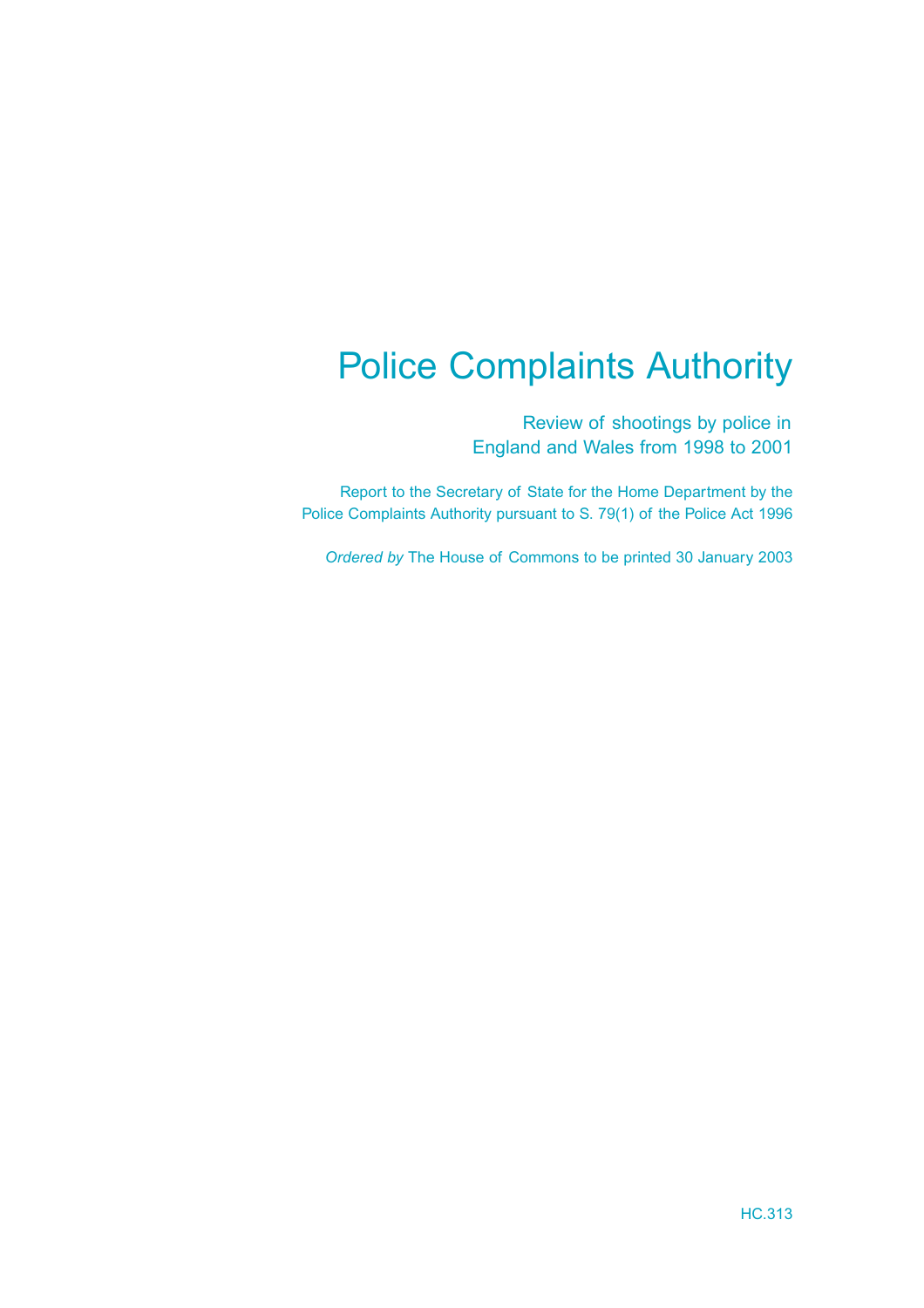Sir,

I have the honour to submit to you, in accordance with Section 79(1) of the Police Act 1996, a report requested by the Secretary of State into shootings by police in England and Wales from 1998 to 2001.

I am, Sir

Your obedient servant

Sir Alistair Graham Chairman, Police Complaints Authority

The Rt Hon David Blunkett, MP Secretary of State for the Home Department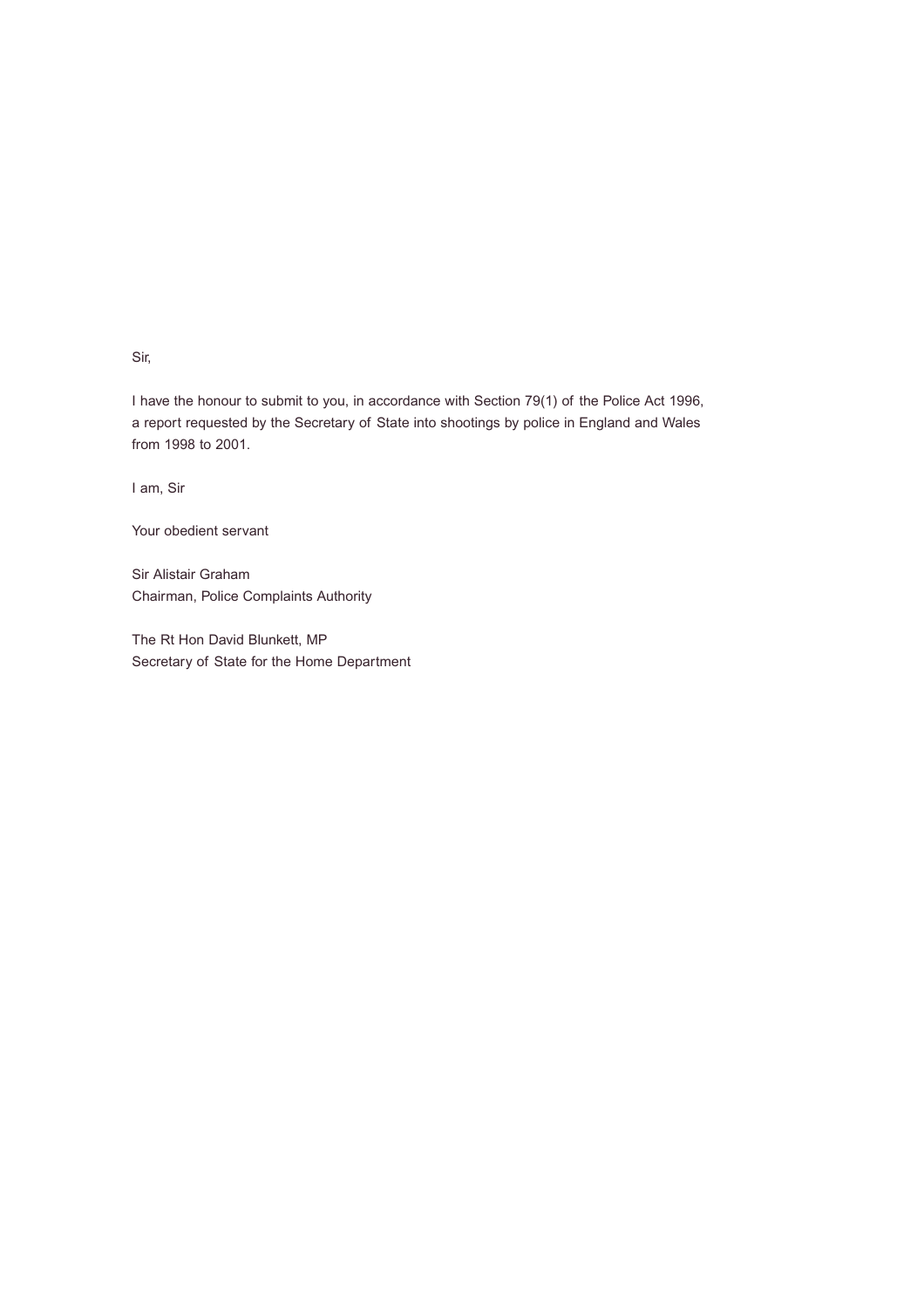### Preface

This review was prepared by Alan Bailey<sup>1</sup> (External Consultant to the PCA on the police use of firearms), Dr David Best (Head of Research at the PCA) and the two Deputy Chairmen of the PCA, Ian Bynoe and Wendy Towers. The constitution of the group was selected to ensure that expertise and experience in police use of firearms was combined with research expertise and with the managerial and policy perspective of the PCA membership. Additional input on individual cases and matters of technical expertise were obtained as required in the process of conducting the review.

The authors would like to thank all those who contributed to the review by participating in interviews, providing written submissions, reviewing and editing earlier drafts of the report and by providing expert input around particular issues that arose during its preparation. Our thanks must also go to Her Majesty's Inspectors of Constabulary, the Association of Chief Police Officers and Professor Geoffrey Alpert, University of South Carolina, for commenting on a number of drafts of the report.

The review has used the available evidence to identify key issues for the police service from both individual cases and from a synthesis of the 24 cases included in the review. The methods have been mutually generative in that the questions addressed using statistical analyses have been based on simple data frequencies and the questions elicited from the expert analysis of cases. Although the methods are statistically sound, they are based on restricted data, and we see this work as the first stage in developing a comprehensive picture – a picture which will require, as we have recommended, a commitment to data collection and analysis from the police forces to this work. In particular, it is critical that firearms units collate more satisfactory information on incidents in which shots are not fired as a comparison group for contextualising the data collated in the review.

The conclusions reached are extremely positive and would indicate that firearms units in England and Wales are highly professional. On the other hand, for lessons to be learned in a police service that is critical and reflective, it is essential that the review process is ongoing and based on sound empirical foundations. The recommendations from the Burrows review have not been implemented according to systematic criteria across forces and it is this process of review, revision and evaluation that is at the heart of the recommendations made in the current report.

<sup>1</sup> Alan Bailey was a police officer for 30 years. During this time, he performed the roles of Authorised Firearms Officer, Tactical Advisor and Silver Firearms Commander. From 1998 until 2001 he was Head of the National Operations Faculty at Bramshill Police Staff College. He holds academic degrees in the management of firearms operations and has given expert witness evidence on firearms practice in criminal trials.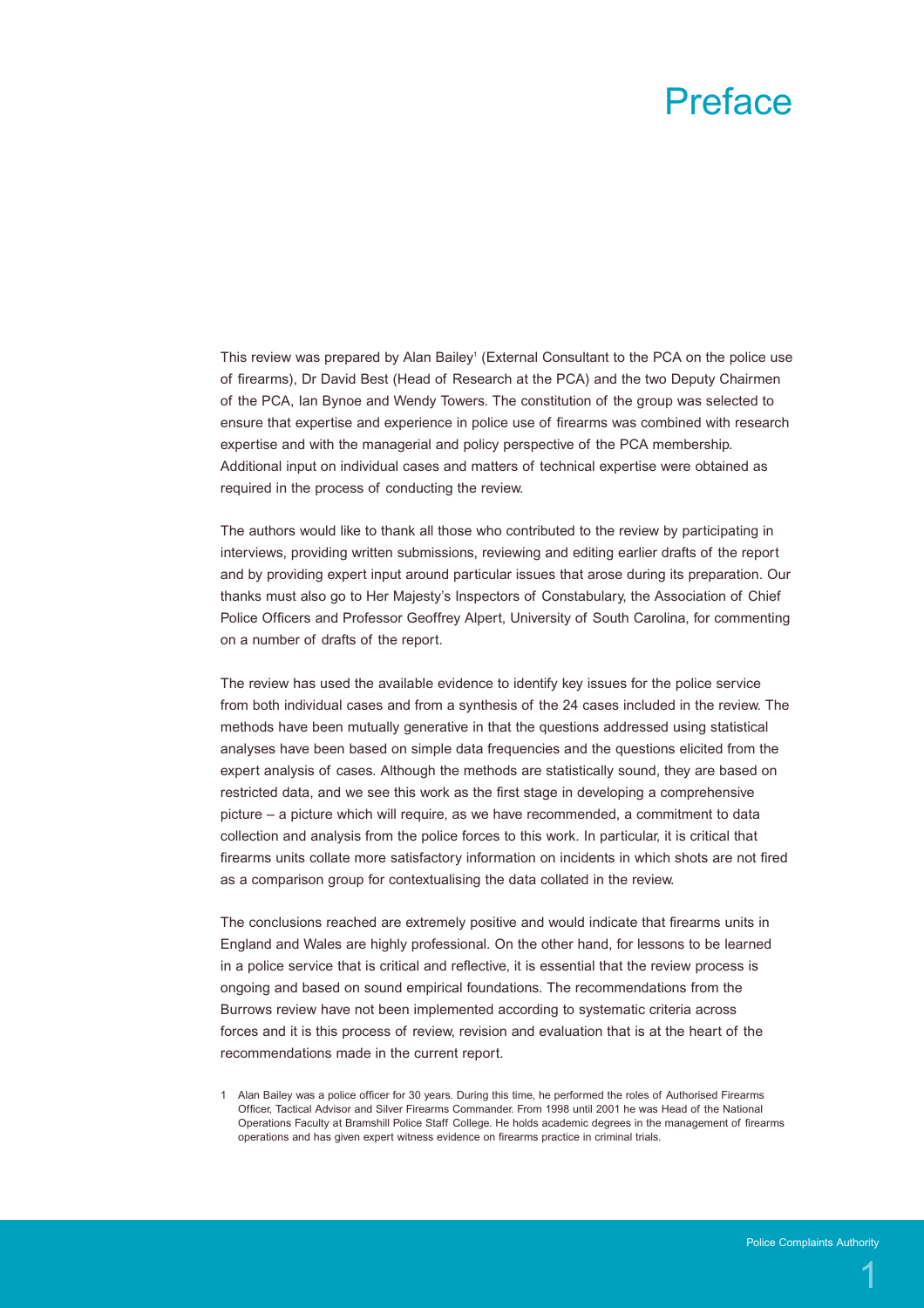# **Contents**

| Preface                                                                                                                                     | 1                     |
|---------------------------------------------------------------------------------------------------------------------------------------------|-----------------------|
| List of Tables                                                                                                                              | $\overline{4}$        |
| Glossary                                                                                                                                    | 5                     |
| Executive summary                                                                                                                           | 6                     |
| Chapter One: Introduction                                                                                                                   | 12                    |
| Chapter Two: Aims, rationale and method                                                                                                     | 20                    |
| Chapter Three: Family and key informant interviews                                                                                          | 24                    |
| Chapter Four: Summaries of the cases included in the review                                                                                 | 29                    |
| Chapter Five: Quantitative analysis of the 24 cases included in the review                                                                  | 56                    |
| Chapter Six: Learning the lessons<br>A. Management of the incident<br>B. Characteristics of the individuals shot<br>C. Post-incident issues | 69<br>73<br>98<br>101 |
| Chapter Seven: Conclusion                                                                                                                   | 114                   |
| References                                                                                                                                  | 115                   |
| Appendix 1: Review recommendations                                                                                                          | 117                   |
| Appendix 2: Standardised pro forma used for analysis of PCA case files                                                                      | 124                   |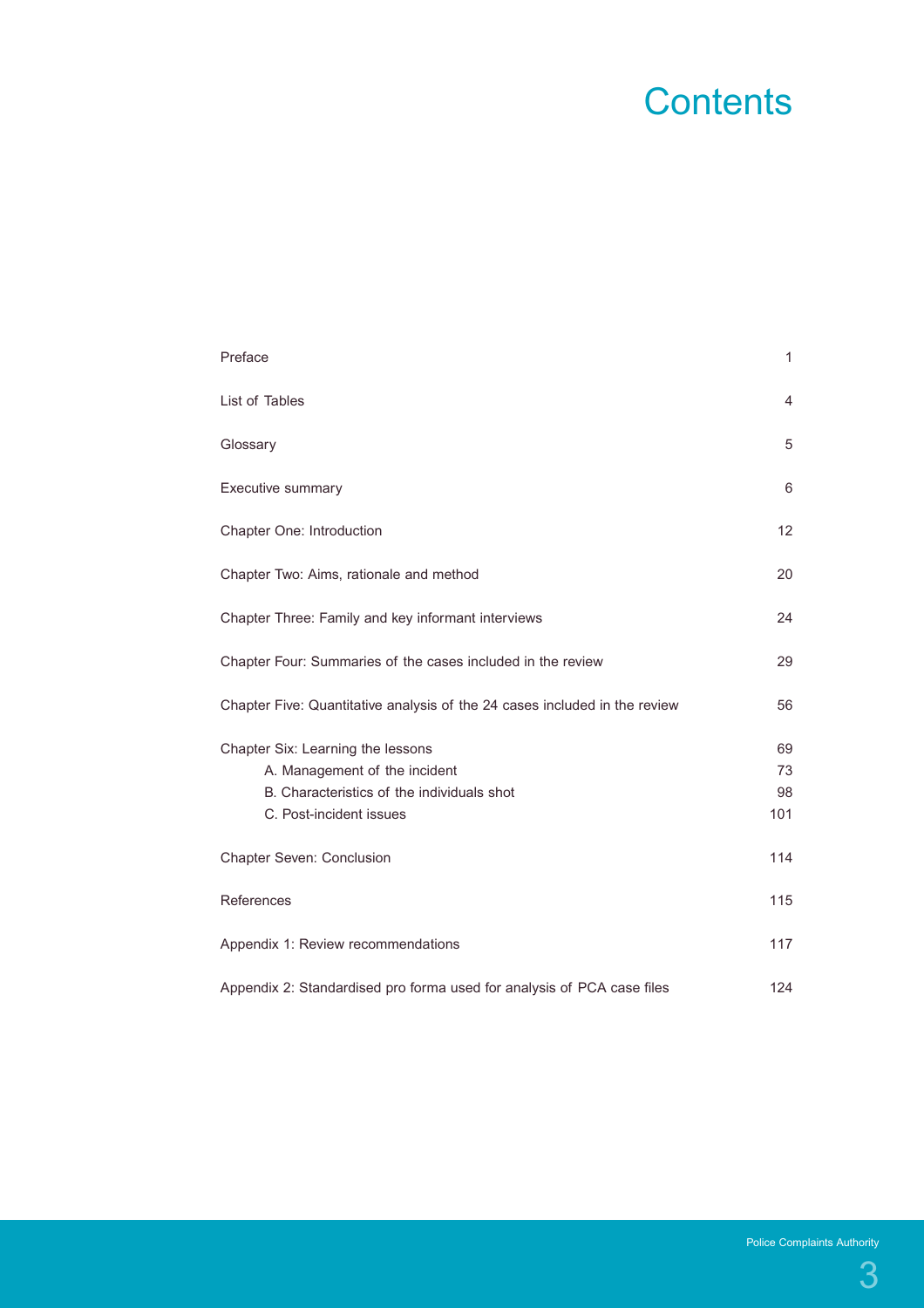# List of tables

|          | Table 1: Classification of incidents in the Burrows Report                                                                        | 13  |
|----------|-----------------------------------------------------------------------------------------------------------------------------------|-----|
| Table 2: | Relationship between deployments, operations and police discharge<br>of weapons between 1997 and 2001                             | 21  |
| Table 3: | Summary of the cases involved in the review                                                                                       | 58  |
| Table 4: | Possible explanatory factors in each of the 20 cases for which reports<br>were available                                          | 59  |
| Table 5: | Analysis of shootings within the review classified as 'rational'                                                                  | 61  |
| Table 6: | Analysis of shootings within the review classified as 'irrational'                                                                | 62  |
| Table 7: | Summary of the criminal and disciplinary proceedings and inquest<br>verdicts from each of the review cases                        | 67  |
| Table 8: | Number of incidents and number of authorised firearms officers in<br>England and Wales, and in the MPS, 1997-2001 (Source - HMIC) | 71  |
| Table 9: | Rates of shootings as a function of relevant demographic factors<br>comparing the MPS and other forces in England and Wales       | 87  |
|          | Table 10: Police shootings per 1,000 firearms operations in the MPS and other<br>metropolitan forces                              | 88  |
|          | Table 11: Dates for the key events in the 20 cases in the review for which the<br>investigation had been completed                | 102 |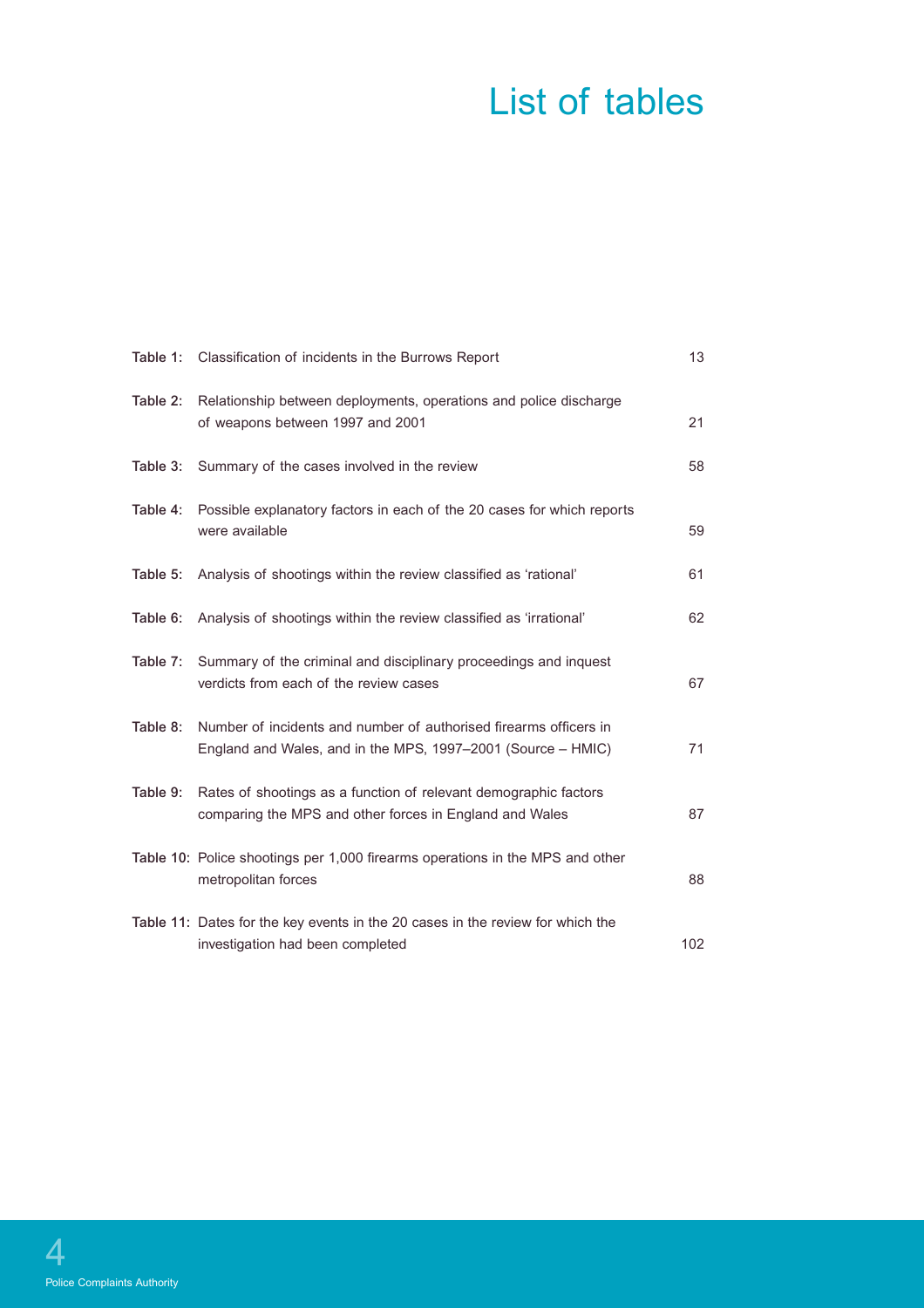# **Glossary**

| <b>ACC</b>   | <b>Assistant Chief Constable</b>                                                                                                             |
|--------------|----------------------------------------------------------------------------------------------------------------------------------------------|
| <b>ACPO</b>  | Association of Chief Police Officers                                                                                                         |
| <b>APA</b>   | Association of Police Authorities                                                                                                            |
| <b>ARV</b>   | Armed Response Vehicle                                                                                                                       |
| <b>CPS</b>   | <b>Crown Prosecution Service</b>                                                                                                             |
| <b>ECHR</b>  | European Convention on Human Rights                                                                                                          |
| <b>ECtHR</b> | European Court of Human Rights                                                                                                               |
| FLO.         | Family Liaison Officer                                                                                                                       |
| <b>HMIC</b>  | Her Majesty's Inspectors of Constabulary                                                                                                     |
| <b>HRA</b>   | Human Rights Act 1998                                                                                                                        |
| IO           | <b>Investigating Officer</b>                                                                                                                 |
| <b>IPCC</b>  | Independent Police Complaints Commission                                                                                                     |
| <b>MPS</b>   | Metropolitan Police Service                                                                                                                  |
| <b>NGO</b>   | Non Governmental Organisation                                                                                                                |
| <b>NLEMF</b> | National Law Enforcement Memorial Fund                                                                                                       |
| PCA.         | <b>Police Complaints Authority</b>                                                                                                           |
| <b>PCCG</b>  | Police Community Consultative Group                                                                                                          |
| <b>PNC</b>   | <b>Police National Computer</b>                                                                                                              |
|              | Principal officers Those officers who have fired or whose actions have altered the<br>course of events at the scene of the shooting incident |
| <b>PSDB</b>  | Police Scientific Development Branch                                                                                                         |
| <b>PTSD</b>  | Post-Traumatic Stress Disorder                                                                                                               |
| SIO          | Senior Investigating Officer                                                                                                                 |
| SO19         | Metropolitan Police Service Tactical Firearms Department                                                                                     |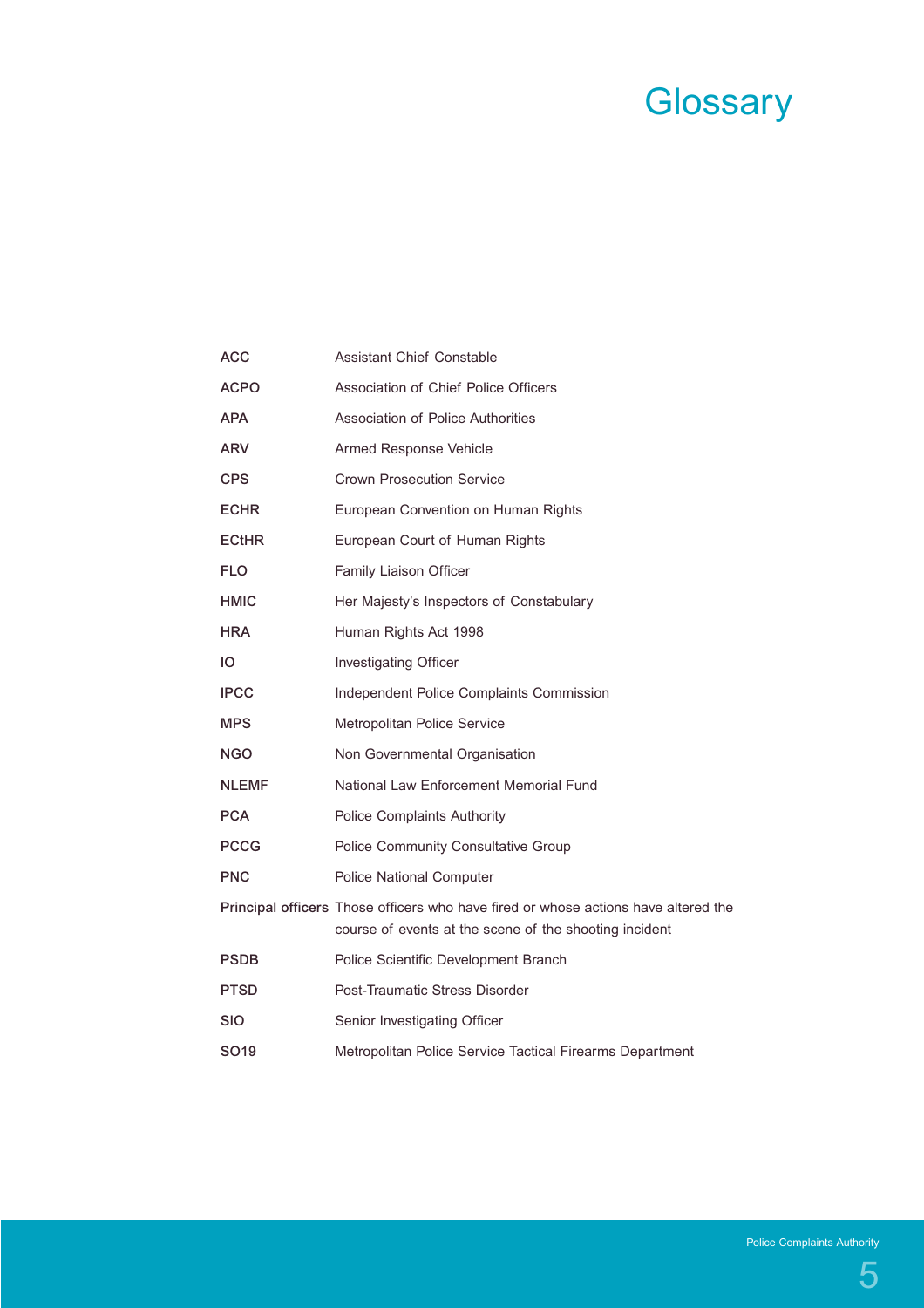### Executive summary

### **Background and Method**

This review was commissioned by the Rt Hon. John Denham MP, Minister of State at the Home Office under Section 79(1) of The Police Act 1996, with terms of reference requiring a review of:

- *The planning, control and conduct of operations;*
- *The way in which the concerns of the bereaved families were addressed, and how they were kept informed of the progress of the investigation; and*
- *The training and skill needs of the police officers involved in such operations, particularly at command level.*

The report follows a previous (unpublished) report examining the discharge of firearms by police between 1991 and 1993, known as the "Burrows Report" (ACPO in consultation with the PCA), which reviewed a total of 23 incidents referred to the PCA (eight of which were fatal). Seven of the incidents resulted from robberies, nine from domestic disputes and seven from 'other incidents', which did not lend to a natural classification. In three of the robberies, at least two of the domestic incidents and at least one of the other incidents, shots were fired by the suspect. Burrows concluded that the number of instances that could be regarded as 'suicides by cop' and the prevalence of alcohol, drugs and mental health factors among those shot were major concerns for the police.

The more recent policy context for the review is the ACPO Manual of Guidance on Police Use of Firearms (January 2001), which takes into account Article 2 of the ECHR. This states that: "everyone's right to life shall be protected by law". Section 2.1 of the Manual provides that: "In deciding whether the action was 'necessary in a democratic society' it will be necessary to consider whether the action:

- a. fulfilled a pressing social need, and
- b. pursued a legitimate aim, and
- c. there was a reasonable relationship of proportionality between the means employed and the aim pursued."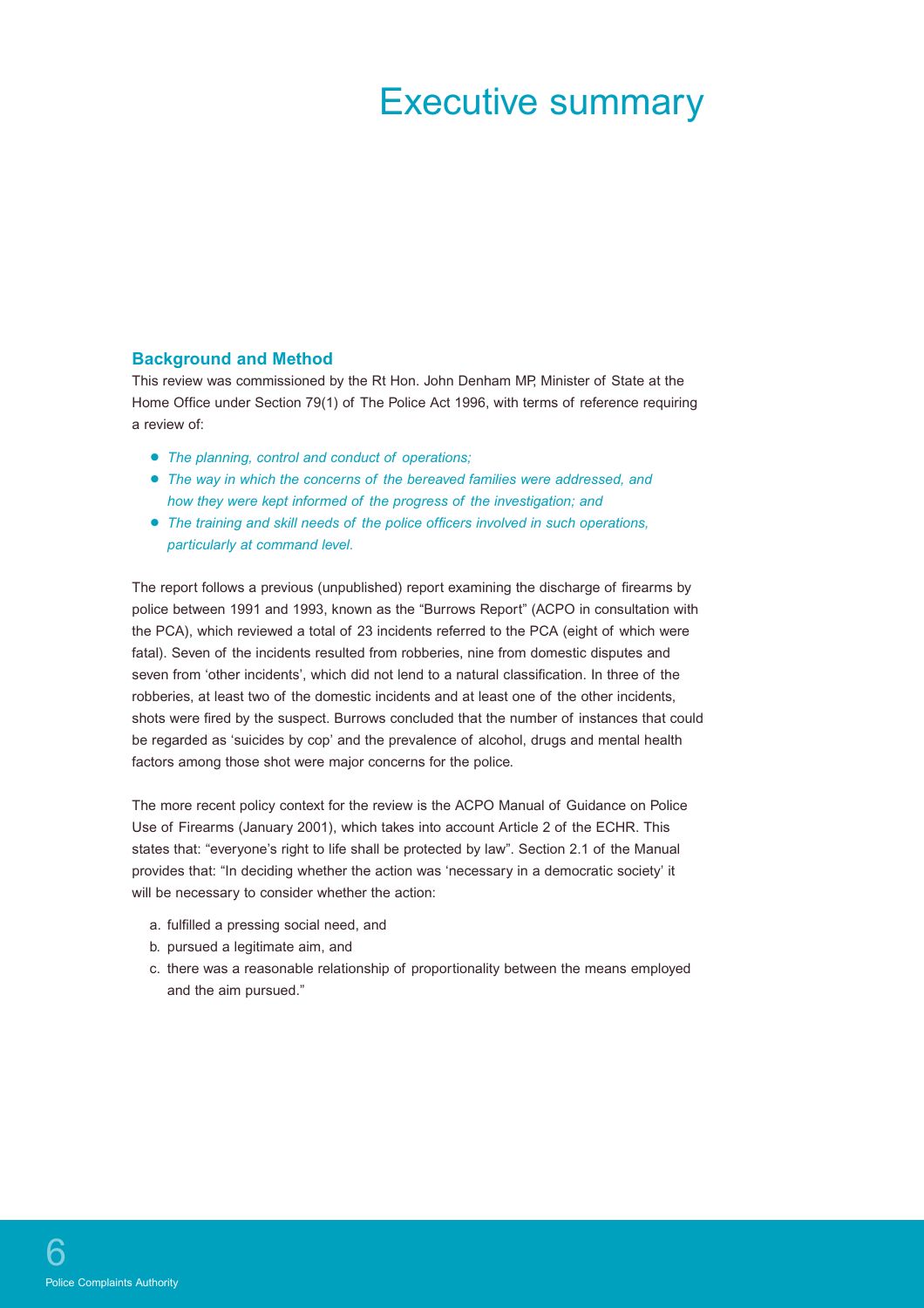The current review spans the period before and immediately after the introduction of the Act and seeks to address the broader question of what lessons have been learned, both since the Burrows Report and across the period under review. The review will outline each of the 24 firearms incidents, 11 fatal, referred to the PCA for supervision and accepted by the Authority between January 1998 and November 2001 in an attempt to address this question and those posed by the terms of reference outlined above. The methodology employed involved a combination of documentary analysis of the PCA case files supplemented by expert analysis, key informant interviews and information from some of the families of the 11 individuals who died as a result of the police shootings during this period.

#### **Results**

The forces involved in the cases were:

- Metropolitan Police Service (11 cases);
- Merseyside (3 cases);
- Devon and Cornwall (2 cases); and
- West Yorkshire, Bedfordshire, Surrey, Gwent, West Midlands, West Mercia, Derbyshire, Sussex (1 case each).

Six of the incidents occurred in 1998, seven in 1999, seven in 2000 and four in 2001. Using the classification employed in the Burrows Report, four of the incidents were 'robberies', 10 were 'domestic incidents' and 10 'other' incidents. Four of the 24 were 'pre-planned' while 20 were spontaneous incidents. The main characteristics of the 20 cases in which the investigations were complete or almost complete by the time of writing are shown in the table overleaf: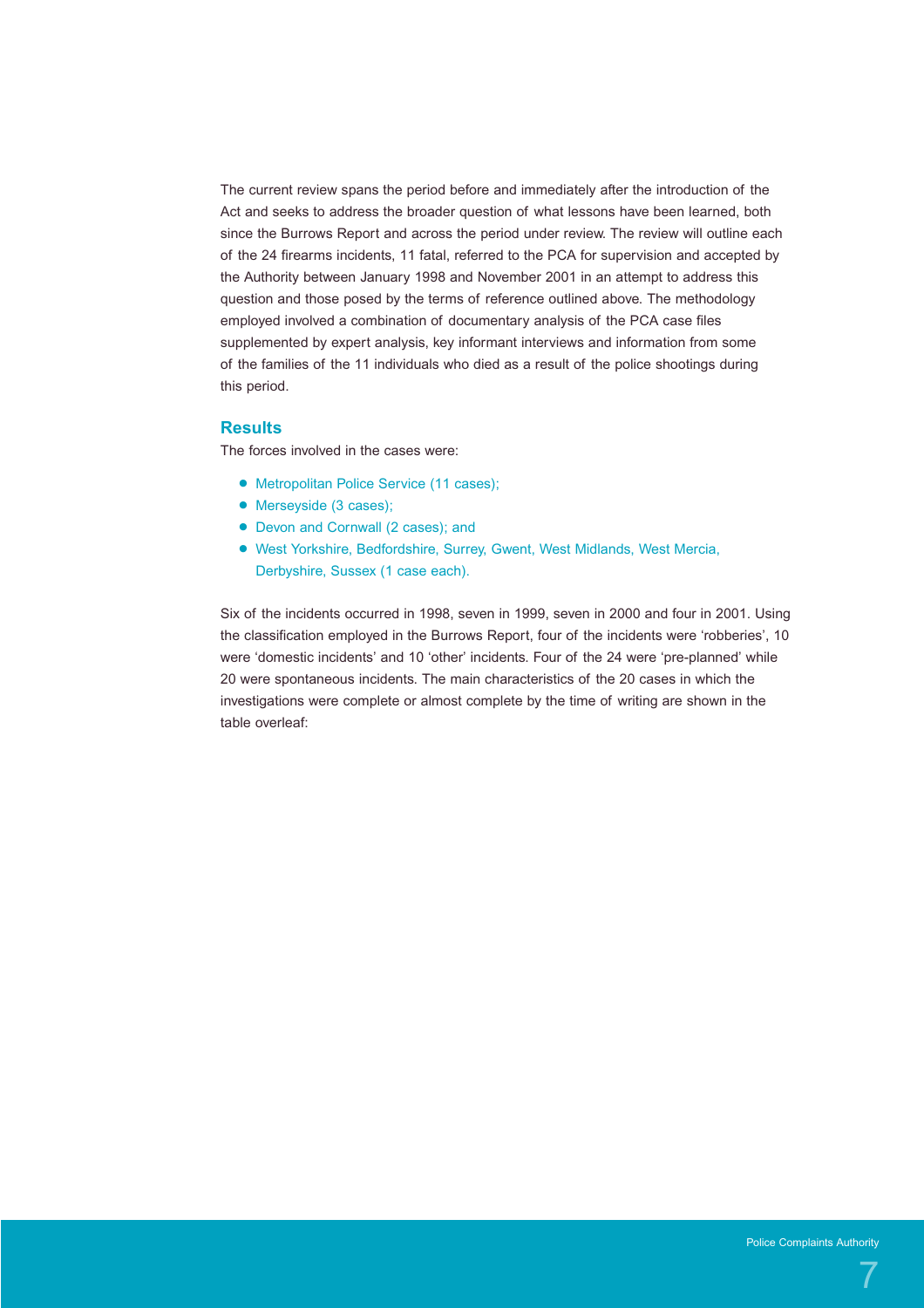| $D_{\mathbf{a}_{t_0}}$ | Shots <sub>/hits</sub> | Age | Robbery                  | Domestic<br>issues       | Mental health            | Intoxicated              | History of               | I <sup>Substance use</sup><br>Weapon type | Firearm rear? |
|------------------------|------------------------|-----|--------------------------|--------------------------|--------------------------|--------------------------|--------------------------|-------------------------------------------|---------------|
| 1998                   | 1/1                    | 39  | $\overline{\phantom{0}}$ | $\overline{\phantom{0}}$ | $\overline{\phantom{0}}$ | $\overline{\phantom{0}}$ | $\overline{\phantom{0}}$ | None                                      |               |
| 1998                   | 1/1                    | 32  |                          |                          | X                        | X                        | $\overline{\phantom{0}}$ | Pistol                                    | Imitation     |
| 1998                   | 1/1                    | 51  | $\overline{\phantom{0}}$ | X                        | X                        | X                        | X                        | Knife                                     |               |
| 1998                   | 1/1                    | 28  | $\overline{\phantom{0}}$ |                          | X                        | X                        | $\overline{\phantom{0}}$ | Pistol                                    | Imitation     |
| 1998                   | 6/1                    | 30  |                          | $\overline{\phantom{0}}$ | X                        | $\qquad \qquad -$        | X                        | None                                      |               |
| 1998                   | 3/1                    | 33  | $\overline{\phantom{0}}$ | X                        | $\overline{\phantom{0}}$ | $\qquad \qquad -$        | $\overline{\phantom{0}}$ | Shotgun                                   | Yes           |
| 1999                   | 4/2                    | 18  | $\overline{\phantom{0}}$ | $\overline{\phantom{0}}$ | X                        | X                        | X                        | <b>Rifle</b>                              | Imitation     |
| 1999                   | 2/1                    | 20  | $\overline{\phantom{0}}$ | X                        | X                        | X                        | $\overline{\phantom{0}}$ | Air-rifle                                 | Yes           |
| 1999                   | 1/1                    | 47  | $\overline{\phantom{0}}$ | X                        | X                        | X                        | X                        | Air-pistol                                | Yes           |
| 1999                   | 2/1                    | 36  | X                        |                          | $\overline{\phantom{0}}$ | $\qquad \qquad -$        | X                        | Shotgun                                   | Yes           |
| 1999                   | 2/2                    | 46  | $\overline{\phantom{0}}$ |                          | —                        | X                        |                          | None                                      |               |
| 1999                   | 1/1                    | 18  | X                        |                          | —                        | $\qquad \qquad -$        | X                        | None                                      |               |
| 1999                   | 1/1                    | 34  | $\overline{\phantom{0}}$ |                          | X                        | X                        | X                        | Pistol                                    | Imitation     |
| 2000                   | 1/1                    | 19  | Kidnap                   |                          | $\overline{\phantom{0}}$ | $\overline{\phantom{0}}$ | $\overline{\phantom{0}}$ | None                                      |               |
| 2000                   | 7/2                    | 46  | $\overline{\phantom{0}}$ | X                        | $\overline{\phantom{0}}$ | X                        | $\overline{\phantom{0}}$ | Pistol                                    | Imitation     |
| 2000                   | 2/2                    | 26  |                          | $\overline{\phantom{0}}$ | X                        | $\overline{\phantom{0}}$ | $\overline{\phantom{0}}$ | Axe                                       |               |
| 2000                   | 3/2                    | 30  | $\overline{\phantom{0}}$ | X                        | X                        | X                        | X                        | Air-Rifle                                 | Yes           |
| 2000                   | 3/1                    | 19  | X                        |                          | $\overline{\phantom{0}}$ | $\overline{\phantom{0}}$ | X                        | Pistol                                    | Imitation     |
| 2000                   | 1/1                    | 19  | $\overline{\phantom{0}}$ | X                        | X                        |                          | X                        | Corkscrew/knife                           |               |
| 2000                   | 2/1                    | 28  | X                        |                          | —                        |                          | $\overline{\phantom{0}}$ | Shotgun                                   | Imitation     |

### **ES Table 1: Characteristics of the shootings for the 20 incidents that had completed investigations at the time of writing of the report**

In total, there were 55 shots fired in the 24 incidents (an average of 2.3 per incident), of which 32 hit individuals (or 58.2%). In one incident six of the shots were aimed at and hit a dog. Here it was a ricochet that struck the individual. It is worth noting that in the 11 fatal shootings, a lower average number of shots were fired (1.9) but with a higher hit rate (76.1%) – in six of 11 a single shot was fired. The summary data would suggest that:

- 11/24 of those shot had been drinking on the day of the shooting (six fatal shootings);
- 10/24 were involved in the use of illicit drugs (with possible drug issues in two further cases);
- There was evidence of the person shot being affected by mental health problems in 11/24 cases (with three more possible cases involving mental health issues);
- Suggestions of self-harm or suicidal intentions arose in 12/24 cases (including seven of the 11 fatalities); and
- Only 4/24 cases involved armed robbery and one other a suspected kidnapping and none of these cases resulted in a fatality.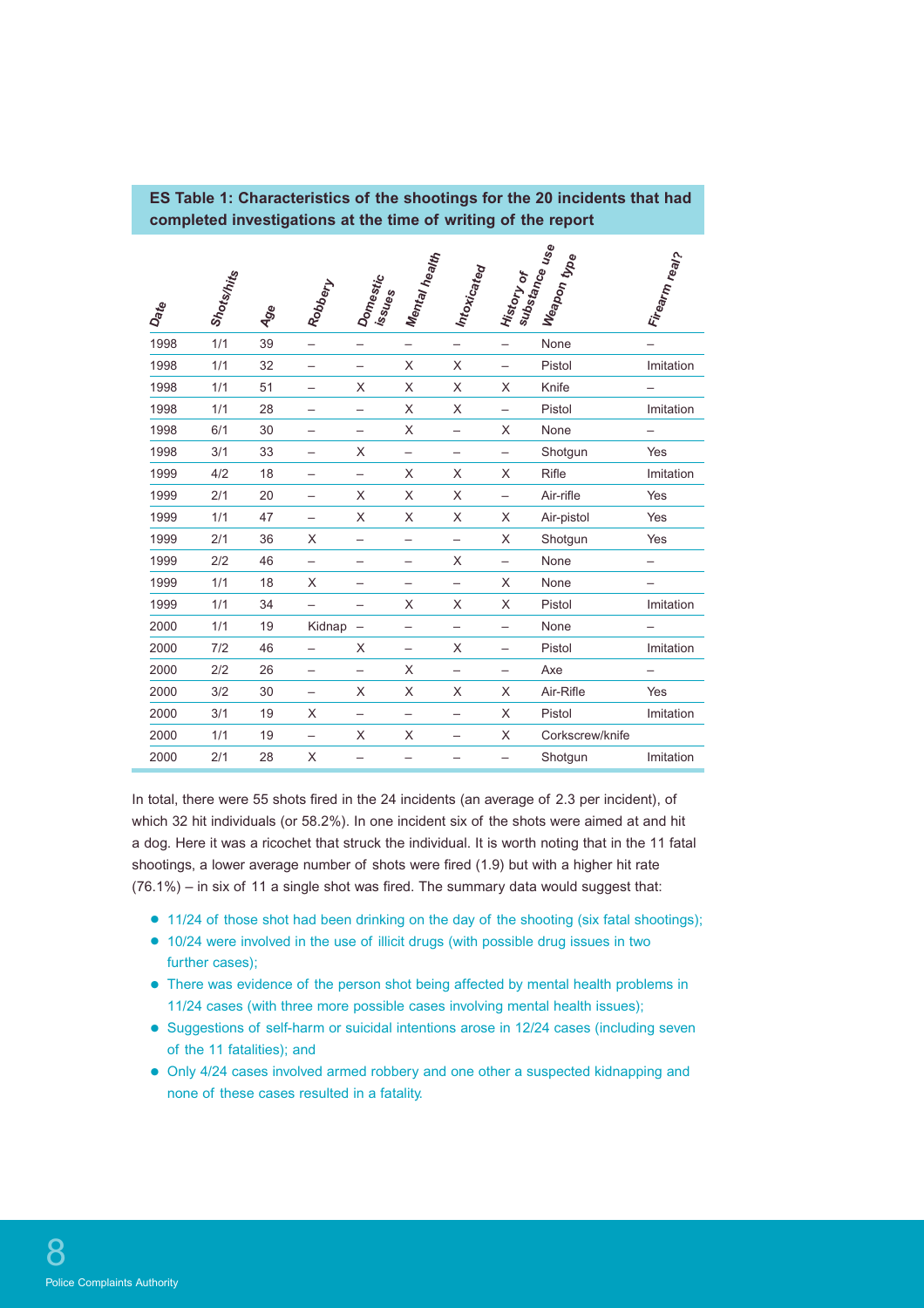Only one of the individuals shot discharged their 'weapon' in the presence of armed police (although this was aimed at a door) while four did not have a weapon (real or imitation) at the time of the shooting. Of the 20 who had something that resembled a weapon, one had two metal tubes in a plastic bag, one had a table leg wrapped in a bag and eight others had imitation guns (albeit one of these was capable of firing CS incapacitant canisters). Of the remainder, four had edged weapons (two knives, an axe and a sword respectively), and six had a shot-gun, air rifle or rifle. However, for all of the imitations, it would not have been possible for the officers to tell that they were not real at the time of the shooting.

In only two instances, one where a police officer was stabbed in the hand by a knife that was thrown and one where one of those shot physically assaulted his girlfriend with a knife and a corkscrew, did the use of the weapon by the suspect result in injury to another person. Three members of the public (two of whom were partners of the individuals shot) had been assaulted in the period immediately prior to the arrival at the scene of the firearms officers. Attempts at quantitative analysis were hampered by inconsistencies in reporting between forces and across time and this is an issue that should be rectified in future by the use of a standardised reporting form.

#### **Family issues**

In the interviews conducted with family members assessing their perceptions of the incidents, the main concerns raised were that:

- The police had fired too quickly, so depriving the family of the opportunity to intervene, and that the police tactics had been inappropriate;
- There was a lack of co-ordination between the agencies involved (particularly between the police and mental health services) both before and after the shootings;
- The investigating force was known to the officers involved, questioning their impartiality, which compounded family feelings of being marginalised in the investigations, not being kept informed and, on occasion, being treated unacceptably by the incident investigators; and
- There were long delays in reaching decisions and in holding inquests, causing distress and uncertainty both to the officers and the families.

#### **Key informant interviews**

A number of key informants who were involved either with vulnerable groups such as those with mental illness, with the development of police policy or with the investigation of police shootings were also contacted as part of the project. Among the main views expressed were:

- concerns that forces did not learn the lessons, partly supported by the lack of evidence, in certain later cases, that operational behaviour had changed as a result of recommendations from earlier incidents;
- concerns from the police staff associations and the families of people shot by the police over the quality of firearms training; and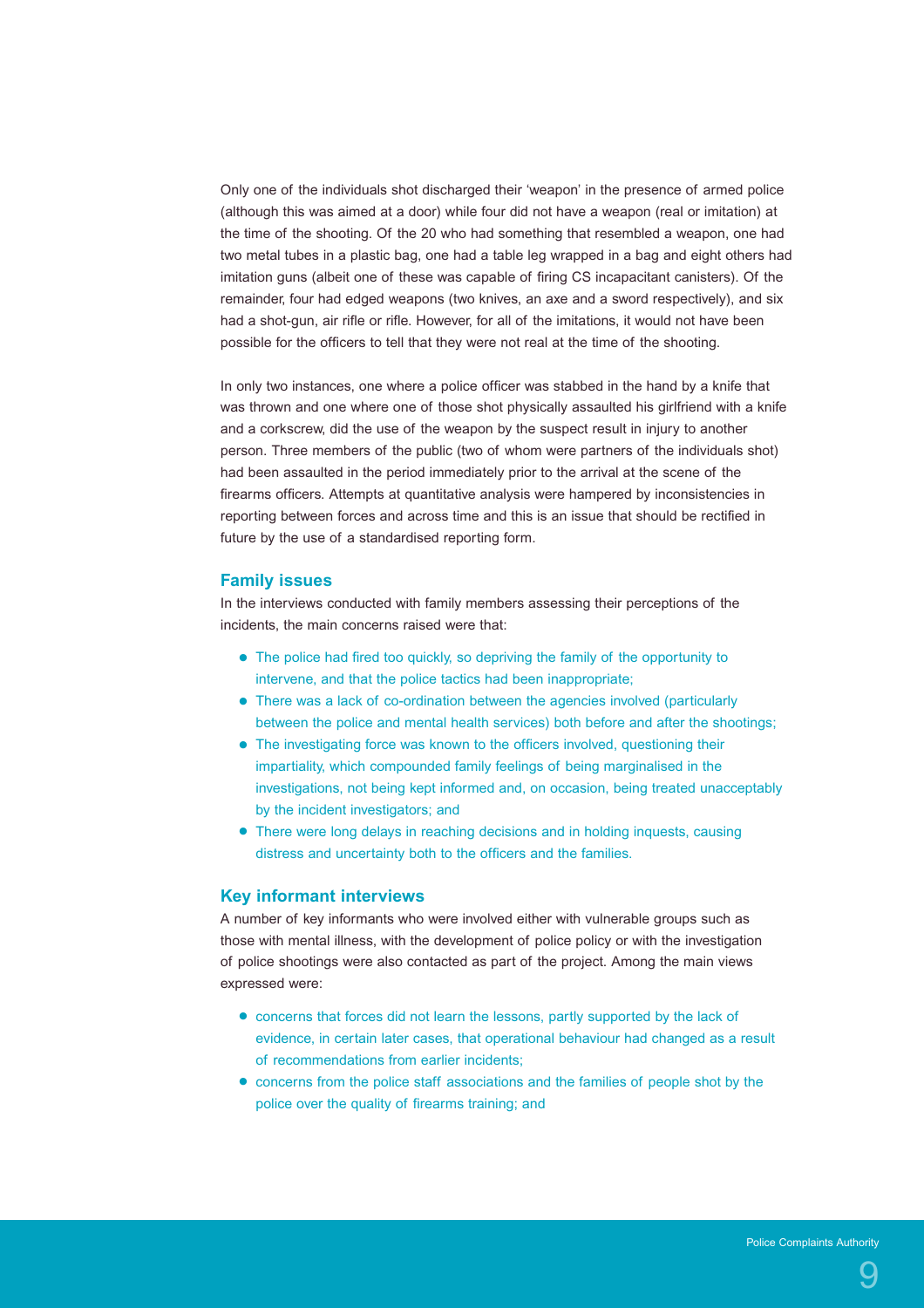• concerns about both the impartiality of CPS decision-making and the time taken by the CPS to reach decisions on criminal charges.

#### **Implications**

While there are a number of detailed recommendations about both the police management of firearms incidents and the post-incident management, the main implications related to:

- 1. The failure to learn lessons (from incidents in other forces and particularly for the forces which had a significant number of such cases) necessitates more adequate measures for disseminating and implementing the recommendations from previous incidents (to be monitored by HMIC). This dissemination should be based on a stronger evidence base consisting of a programme of research work in this area.
- 2. While it is acknowledged that spontaneous incidents can be over in a matter of minutes, making planned responses difficult to manage, the number of spontaneous incidents that are completed before the command structure can be established indicates that the Gold, Silver and Bronze model is not helpful and should be supplemented by a more effective command system for such short, spontaneous incidents.
- 3. The failures of command and management, in a number of the cases included, suggests the need for an urgent review of the role of the Silver Commander in decision making, and may highlight training and selection issues for this group.
- 4. The large number of incidents that appear to have been 'provoked' shootings, in addition to the preponderance of intoxication, addiction and mental health factors in spontaneous incidents suggests that training and strategy for spontaneous firearms incidents needs to be focused to a far greater degree on the needs of such populations. Furthermore, tactics need to be developed for tackling a non-compliant individual in possession of a firearm who is not posing an immediate threat.
- 5. There is an urgent requirement for the development of a coherent strategy for the use of "less lethal" options including clearer evidence-based guidance on the use of general purpose or attack dogs, the circumstances and training needed for the use of negotiators and the role of unarmed officers. In addition, urgent answers are required concerning the effectiveness and applicability of alternative weapon systems such as baton guns, water cannon and electrical or mechanical incapacitation devices.

#### **Conclusions**

The 24 shootings reviewed here cannot be neatly grouped together as a result of the marked variability in both incident evolution and outcomes. Conclusions are therefore necessarily tentative. For the pre-planned robbery operations, there is relatively little of contention in the planning of the operations. For the remainder, the factors requiring consideration are much more complex – in more than half  $(11/20)$ , the individual who was shot appears to have had this as their objective, while at least two others had marked mental health problems and another five were intoxicated at the time of the shooting. This level of unpredictability makes the assumption of rational response invalid and makes attributing responsibility highly problematic. On this basis, we have applied a new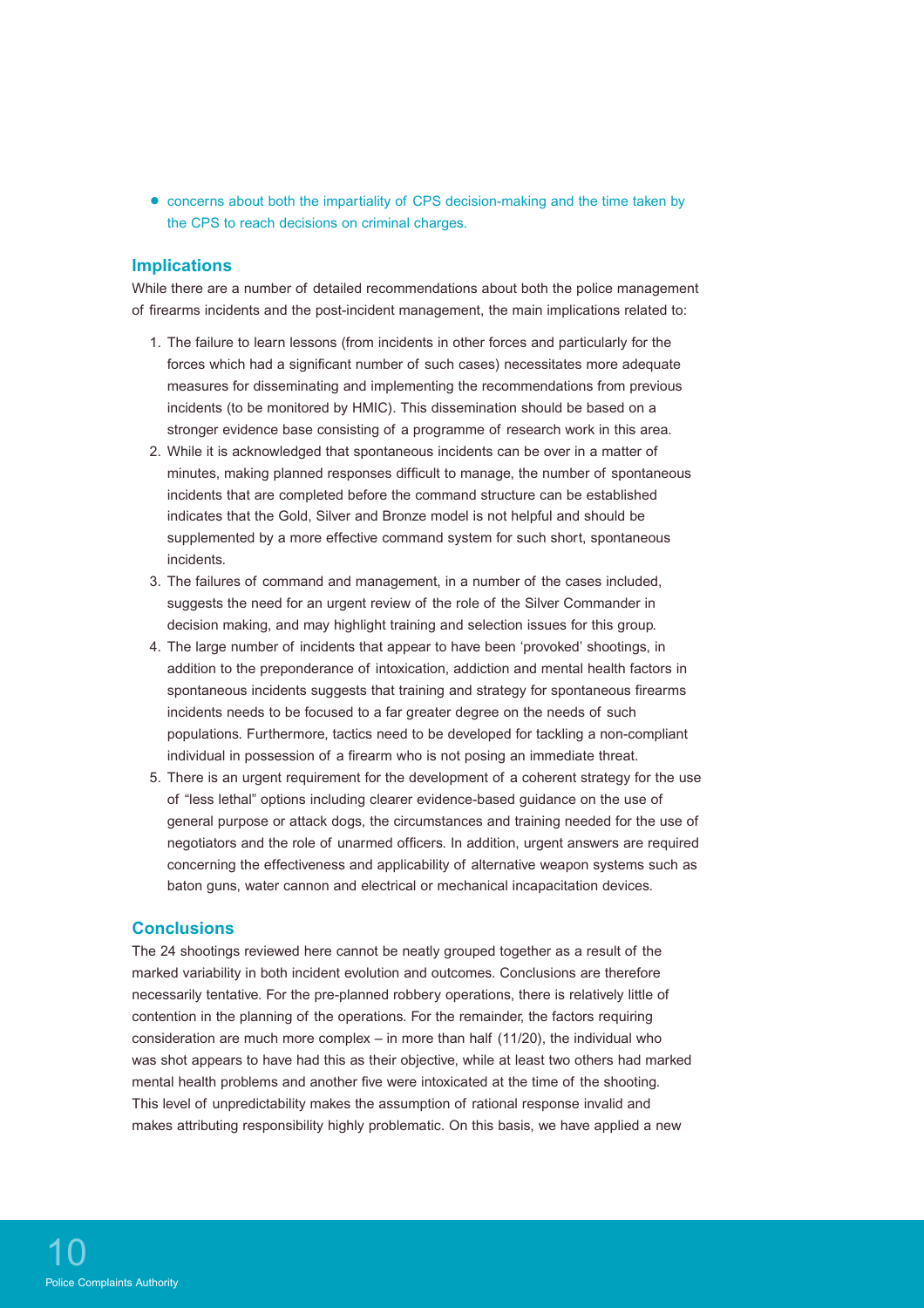categorisation system which distinguishes cases on the basis of the perceived "rationality" of the actions of the individual shot. Finally, in a small number, one must admit to the possibility that the individual was shot in error – certainly at least one accidental gun discharge and one person caught by a bullet splinter fall into this category.

There are a number of management, policy, tactical and training issues for the police forces and ACPO to address – some of which were also raised in the Burrows Report. There would appear to be significant problems with command and management of some incidents, and there are several incidents where the methods employed would suggest a lack of strategic thinking or planning by both experienced firearms officers and by their commanders. Similarly, the use of proactive methods designed to generate an expeditious and timely conclusion may result in an increased risk of weapon discharges that forces may have to consider in the light of human rights legislation.

This review has found many reasons to be encouraged by the current situation in England and Wales and the small number of weapons discharged during the period in relation to the total of armed deployments suggests that the overall picture is a positive one. The review has not identified any concerns about legal justification in more than a handful of cases<sup>2</sup>. However, the Right to Life principle now governing every aspect of the police use of firearms sets a demanding standard for the police service to meet which does not stop with the officer who pulls the trigger. Heeding the lessons for police practice and organisation detailed in this report and implementing its recommendations may help to ensure that the standard is fully met in the future.

<sup>2</sup> Article 2 of the ECHR does not establish entirely new grounds to justify deprivation of life. It recognises the lawful use of legal force e.g. in reasonable self or third party defence, including where a police officer is honestly mistaken as to the threat posed by the person killed. When deciding whether a fatal shooting is "absolutely necessary", the following will still have to be considered: the firer's purpose; the threat posed by the actions of the person shot; and the risk that the force used will cause loss of life.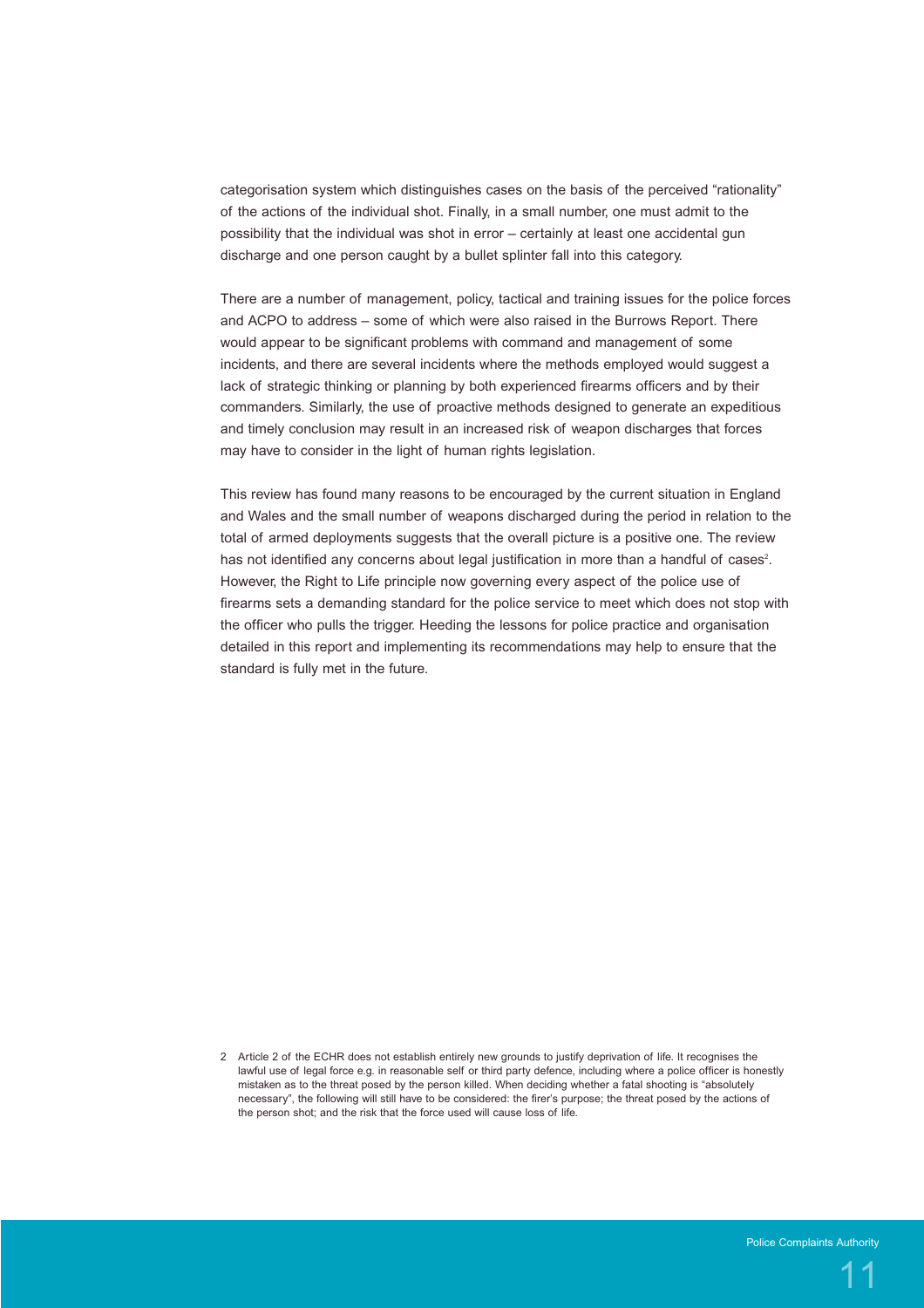## Chapter One: Introduction

This report is based on the findings of a review commissioned by The Rt Hon. John Denham MP, Minister of State, Home Office, under Section 79(1) of The Police Act 1996. The terms of reference announced in Parliament on 20th November 2001 were:

*The review will consider what lessons can be learnt from the investigations into police shootings, which have resulted in death or injury, since January 1998.*

*In particular the review will look at:*

- *The planning, control and conduct of operations;*
- *The way in which the concerns of the bereaved families were addressed, and how they were kept informed of the progress of the investigation; and*
- *The training and skill needs of the police officers involved in such operations, particularly at command level.*

Section 79(1) of The Police Act 1996 allows the Home Secretary to call for a report from the PCA on issues of concern. Although each incident in which a member of the public is shot by an armed police officer is the subject of a detailed and thorough investigation, systematic analysis over time and across incidents has been limited. This introduction will outline briefly the research and policy history of the police use of firearms in the UK and the legal context that has altered this framework, particularly since the introduction into English law of the ECHR.

The introduction covers the major pieces of work carried out in this area that are of direct relevance to the current review, and fall into four main sections:

- 'The Burrows Report'
- The developing social and legal context
- ACPO Manual of Guidance
- Recent international research evidence

#### **The Burrows Report**

There has been one important UK shootings review prior to this one – *Review of incidents involving the discharge of firearms by police, 1991-1993*, "The Burrows Report" produced by ACPO in consultation with the PCA.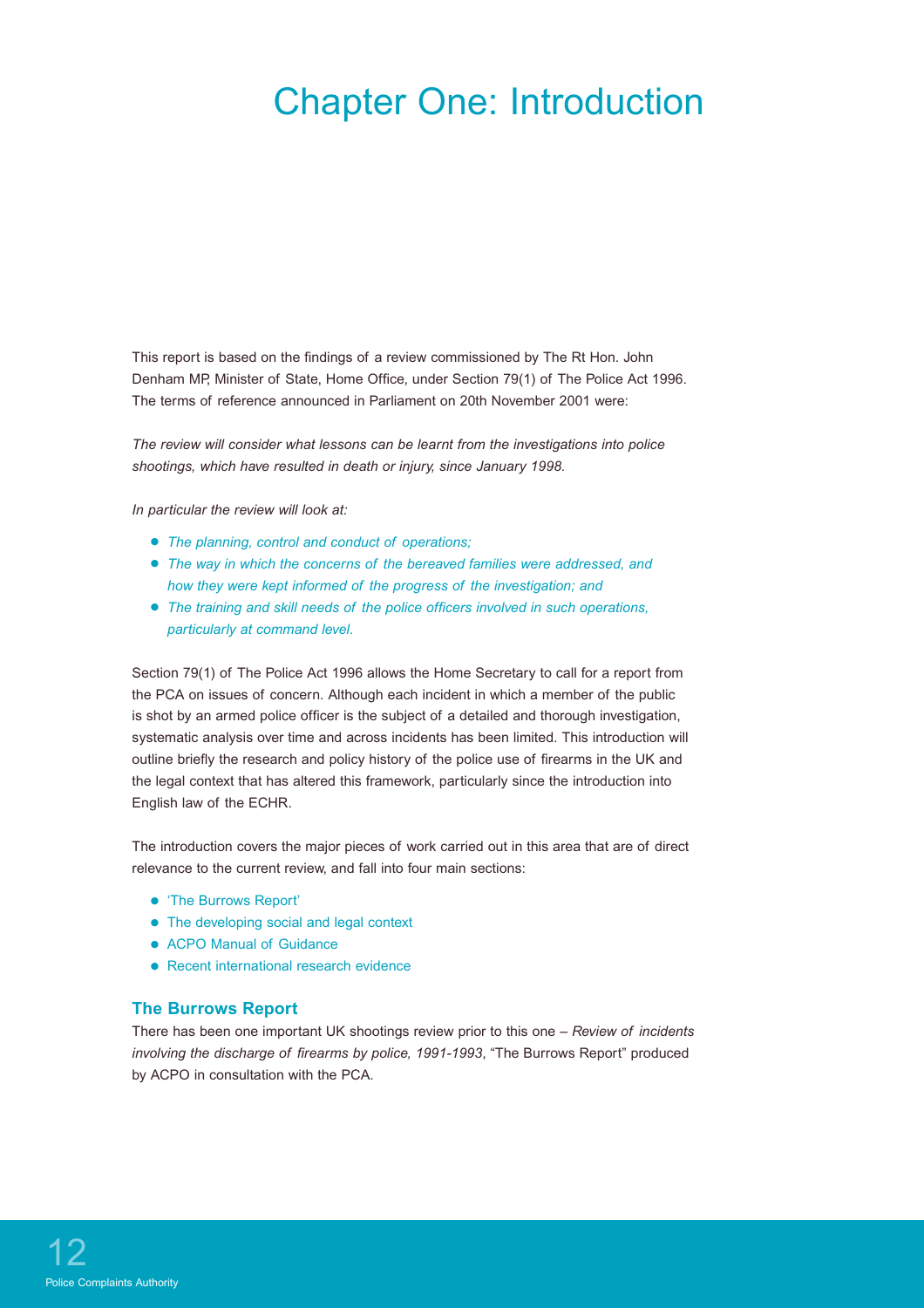This study reviewed a total of 23 incidents referred to the PCA (eight of which were fatal) – seven resulting from robberies, nine from domestic disputes and seven which did not lend themselves to a natural classification. The main source of data was the PCA files supplemented by key informant interviews.

Live fire weapons were used in six of the seven robberies where an individual was shot, in all nine of the domestic incidents and in three of the seven 'other' incidents. Of the non-firing weapons, four involved imitations and one an edged weapon. In three of the robberies, at least two of the domestic incidents and at least one of the other incidents, shots were fired by the suspect. It is immediately significant to note that this did not happen in any of the completed cases in the current review – no live weapon was fired at an officer during any of the incidents. Similarly, three officers and one civilian were injured during the robbery incidents. In the domestic incidents, one civilian was injured and another seriously injured prior to the arrival of the firearms officers and a police officer was shot while trying to draw his weapon but there is no report of the number of injuries sustained by nonsuspects during the other incidents.

| Table 1: Classification of incidents in the Burrows Report |                |                 |         |              |
|------------------------------------------------------------|----------------|-----------------|---------|--------------|
|                                                            | <b>Robbery</b> | <b>Domestic</b> | Other   | <b>Total</b> |
|                                                            | $(n=7)$        | $(n=9)$         | $(n=7)$ | $(n=23)$     |
| Police rounds fired                                        | 41             | 31              | 28      | 100          |
| Number of hits                                             | 15             | 16              | 13      | 44           |
| Number of fatal hits                                       |                | 4               | 3       | 8            |
| Drugs/alcohol                                              |                | 6               | 3       | 9            |
| 'Disturbed'                                                |                | 4               | 6       | 10           |
| 'Provoked'                                                 |                | 6               | 3       | 9            |

The breakdown of discharges in the incidents were as follows:

Among the domestic disputes, Burrows pointed out two significant issues – the number of instances that could be regarded as 'suicides by cop' and the relevance of alcohol, drugs and mental health issues among those shot. Burrows argued that six out of nine 'domestic' cases involved drug or alcohol issues, four out of nine were among 'disturbed' individuals, and he classed six out of nine as provoked shootings. Similarly, in the 'other' incidents, three were described as involving drugs or alcohol, six as involving 'disturbed' individuals and three as being 'provoked'.

Burrows pointed out that it was relatively rare for a complex command structure to be developed in time, and when established, this was only effective in about half the cases. Burrows also commented on the problems involved with the deployment of dogs and with the blurring of roles when several different disciplines were involved. He also expressed concern about the adequacy of communication and the adequacy of the rationale for some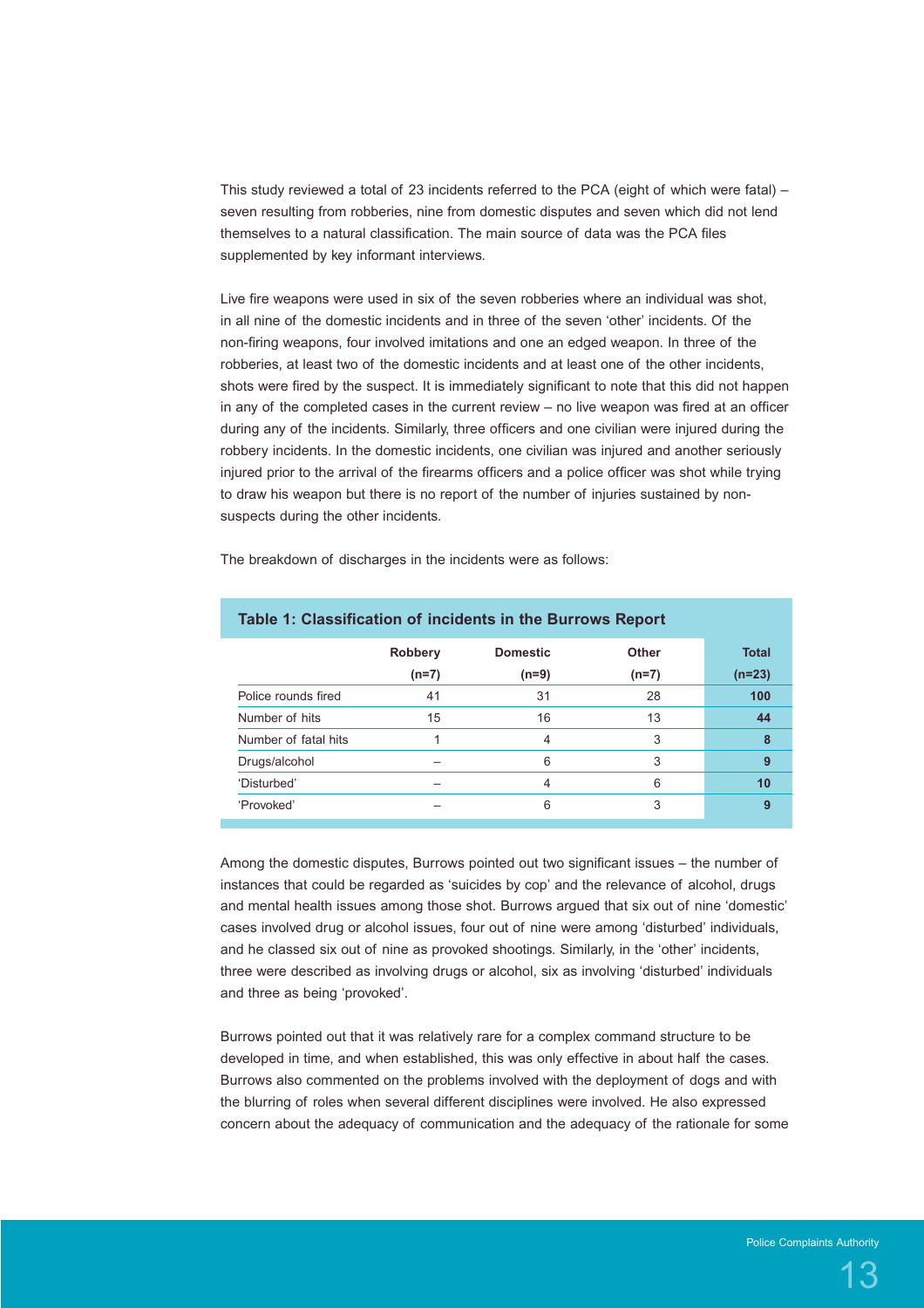operations. Burrows also reported on the relatively low 'hit rate' with 56% of the rounds fired missing their intended targets, leading to the suggestion that there should be a review of training techniques for firearms officers.

In discussing post incident investigation, Burrows commented that "the style and format of the reports varied considerably and it was often difficult to obtain an early grasp of how the events arose"<sup>3</sup>.

Burrows also recommended that:

- The Gold, Silver and Bronze system of command and control of firearms incidents should be re-examined;
- The purpose and rationale behind all firearms operations should be clearly documented within a policy log in which key decisions and policy directives are recorded;
- Tactical options should be listed and the reasons for discounting or selecting them should be documented; and
- Training for firearms officers should continue to emphasise the use of cover and to distinguish between 'cover from view' and 'substantial ballistic cover'.

It is beyond the scope of the current review to comment on the recommendations arising from the Burrows Report. However, it is regrettable that there is no formal mechanism for assessing their implementation and many of the findings presented below would suggest that implementation has not been universal.

### **The developing social and legal context**

The legislative framework for analysis changed during the review period as a consequence of the introduction into law of the HRA 1998. This incorporated directly into UK law from the 2nd of October 2000 the provisions of Articles 2 to 18 excluding 13 and 15 of the ECHR. According to Article 2 on "Right to Life", "Everyone's right to life shall be protected by law". The Article continues "Deprivation of life shall not be regarded as inflicted in contravention of this Article when it results from the use of force which is no more than absolutely necessary:

- a. in defence of any person from unlawful violence
- b. in order to effect a lawful arrest or to prevent the escape of a person lawfully detained
- c. in action lawfully taken for the purpose of quelling a riot or insurrection."

<sup>3</sup> Among the core recommendations made in the Burrows Report were that: "Police firearms officers receive specific training in dealing with a wide range of incidents. This should include awareness training in respect of dealing with the mentally ill and those under the influence of alcohol and drugs, basic skills in communicating and negotiating with special population groups and it is recommended that the assistance of professionals who work with these groups be obtained in training both firearms officers and negotiators" (p26).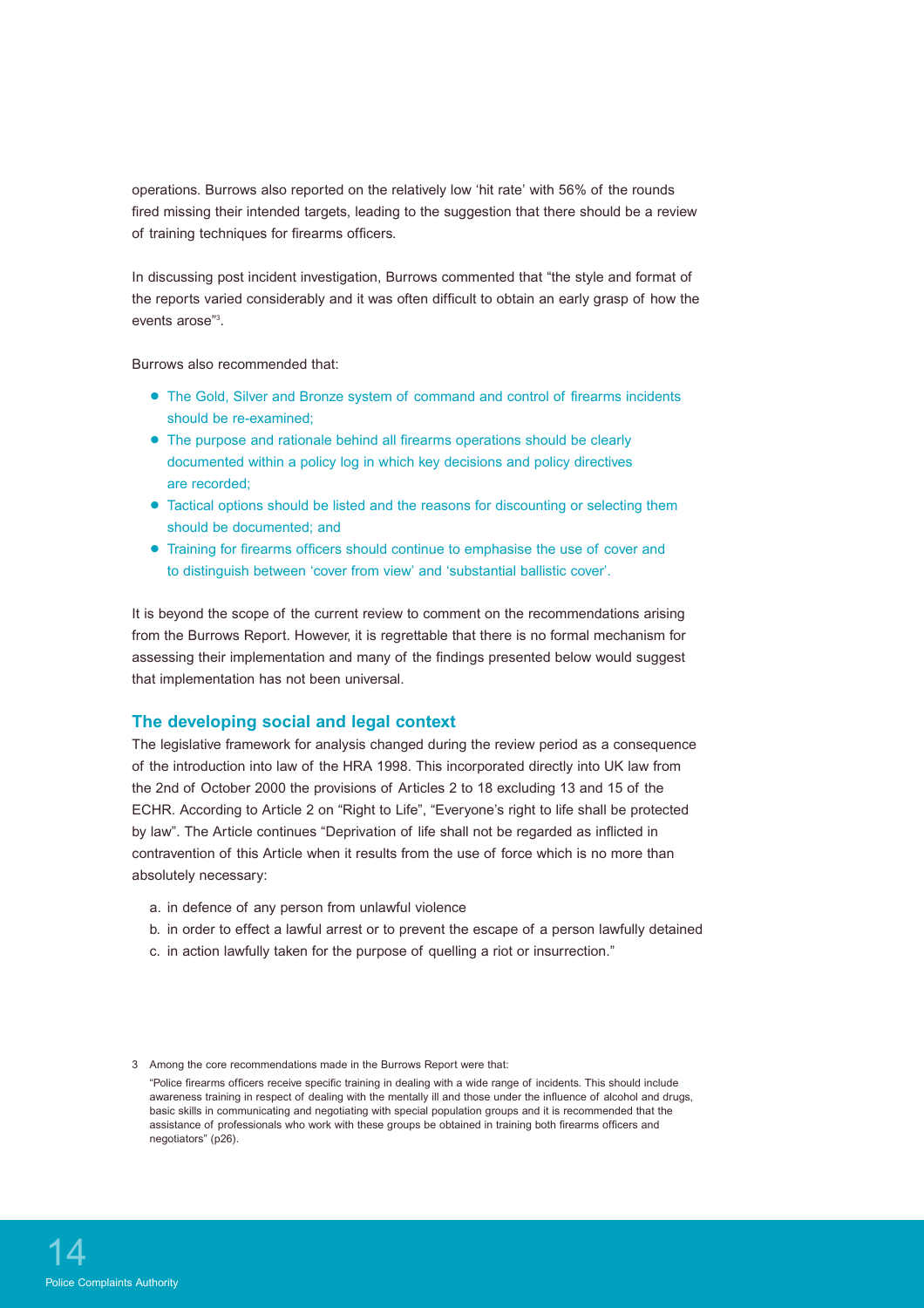After incorporation, legislation (insofar as this was possible) and the common law would have to be interpreted so as to give effect to these principles. Article 2 clearly permits the taking of life only where absolutely necessary. The new standard has great significance for the planning and command of firearms operations, not just for the officers using the lethal firearms. The change in the law prompted a substantial revision of the ACPO Manual of Guidance.

#### **ACPO Manual of Guidance on Police Use of Firearms (January 2001)**

The Manual acknowledges the Act explicitly in its assertion that "The responsibility of the police service (and other public services) is not only to comply with the Articles but also extends to taking positive action to protect the rights and freedoms they outline". Section 2.1 of the Manual goes on to assert that: "In deciding whether the action was 'necessary in a democratic society' it will be necessary to consider whether the action:

- a. fulfilled a pressing social need, and
- b. pursued a legitimate aim, and
- c. there was a reasonable relationship of proportionality between the means employed and the aim pursued."

The Manual quotes the European Court of Human Rights' assertion in *McCann v United Kingdom4* that "in keeping with the importance of this provision [the right to life] in a democratic society the court must, in making its assessment, subject deprivation of life to the most careful scrutiny …. Taking into account not only the actions of the agents of the State who actually administer the force but also all the surrounding circumstances including such matters as the planning and control of the actions under examination."5

Chapter 4 of the Manual deals with issues of command. It starts with the assertion that "the possibility of potentially lethal force being used by the Police Service places an obligation on them to ensure that an operation is controlled through effective Command"6 . According to the command structure set out, the Gold Commander has responsibility for strategy and "the overall intention to combine resources towards managing and resolving an event or incident"; the Silver Commander is responsible for tactics, specifically "the way that resources are used to achieve the strategic intentions within the range of approved tactical options", and has the communication responsibility for liaising with both Bronze and Gold Commanders; and the Bronze Commander is responsible for the implementation of the tactical plan and "organises the groups of resources to carry out the tactical plan". All three levels of the command structure are responsible for the accurate recording of decisions taken to ensure that a clear audit trail exists.

- 4 (1996) 15 EHRR 97
- 5 3.4.4
- 6 4.1.1

15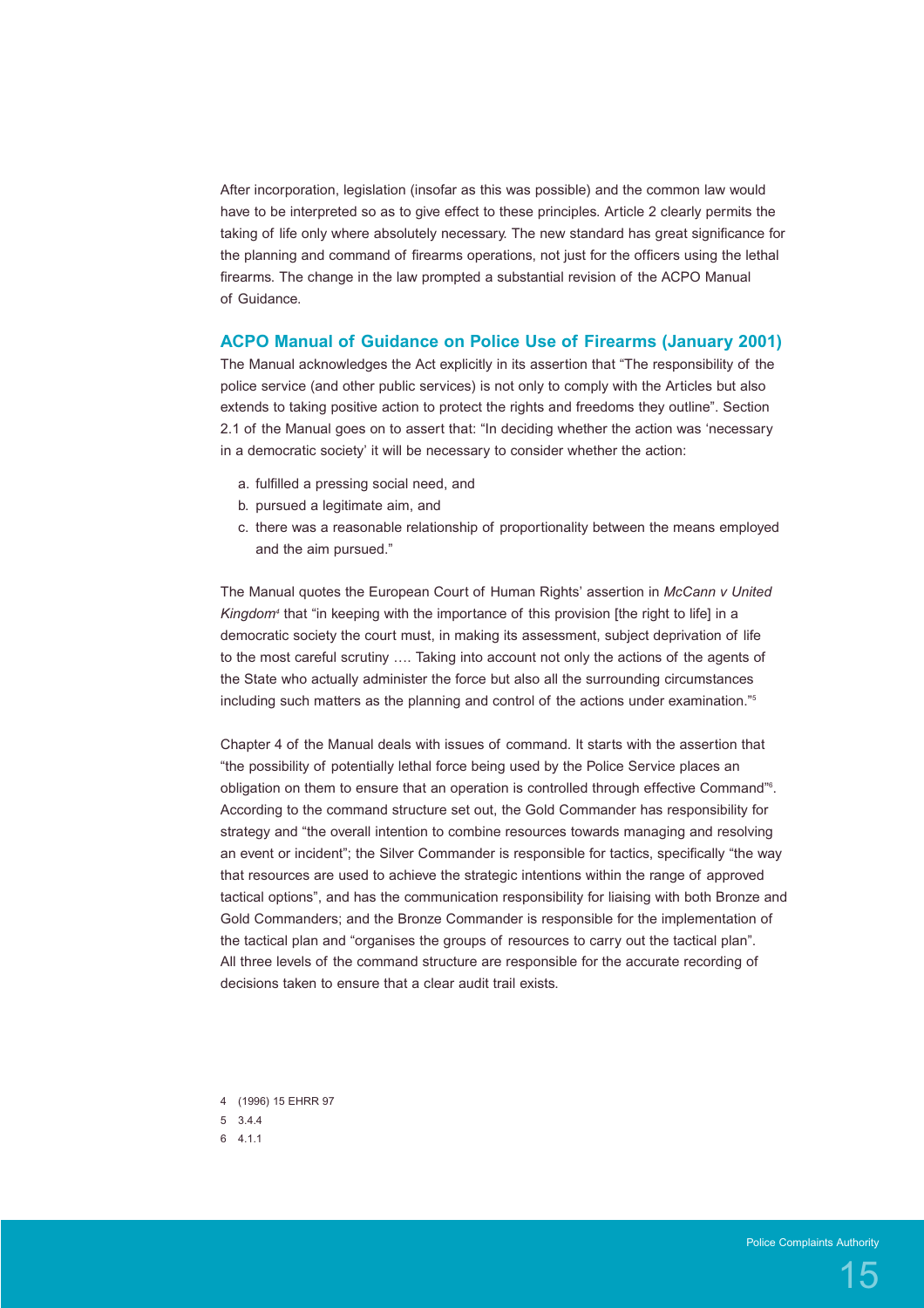Another issue, which has provoked considerable public debate, has been around the body areas targeted by the police in the training and instruction of firearms officers. According to Chapter 5 of the ACPO Firearms Manual, police officers "shoot to stop an immediate threat to life" and that they should do so by aiming to hit the central nervous system, which should be "effective in achieving rapid incapacitation", as shots striking other parts of the body cannot be relied upon to achieve this effect. The Manual further clarifies that police officers are "therefore normally trained to fire at the largest part of the target they can see which in most cases will be the central body mass" (ACPO Firearms Manual, Chapter 5). In terms of the number of shots discharged, the Manual requires that after each shot, the officer should reassess the need for further action. In sum, the aim is to fire as infrequently as is possible, but that when shots are fired they should be aimed at the central body mass in order to achieve incapacitation of the suspect.

#### **Recent international research on police use of firearms**

There does not appear to be a significant body of empirical evidence on the police use of firearms, with particularly little evidence available about the police use of firearms in the UK. What is presented below is a summary of the main points from the international literature, which relies primarily on evidence from North America. Constitutional, legal and cultural differences inevitably restrict the applicability of such findings and require that they are interpreted with considerable caution. However, in the absence of appropriate UK evidence, this body of evidence may provide some useful indicators of some of the main areas of evidence about the police use of firearms.

#### **1. Prevalence of police shootings**

An overview of "Police Vehicles and Firearms: Instruments of Deadly Force" by Alpert and Fridell (1992) examined issues around prevalence and patterns in American cities. Sherman et al (1986) reported a significant drop in killings by law enforcement officers in big cities in the US from 353 in 1971 to 172 in 1984. There was also a 65% drop in the number of police officers killed in the line of duty in this period. They also reported that, in the 50 largest US cities in 1984, there were approximately 1,229 "deadly force incidents" (ie shots were fired) resulting in 418 woundings and 172 deaths (a hit rate of 48%).

According to the NLEMF, there were an average of 146 on-duty police fatalities per year in the United States between 1990 and 1993. Of the 151 US police officers who died in 1993, 75 were killed by an assailant using a firearm, 23 others were killed by other means. The remaining 53 officers died from accidental causes while on duty.

#### **2. The circumstances of police shootings**

In terms of hit rates, Geller and Karales (1981) reported that 18% of the police shots fired in Chicago between 1974-78 hit a citizen, of whom 25% were killed, while Horvath (1987), in Michigan, reported that 32% of police shots hit a citizen, of whom 35% were fatally wounded.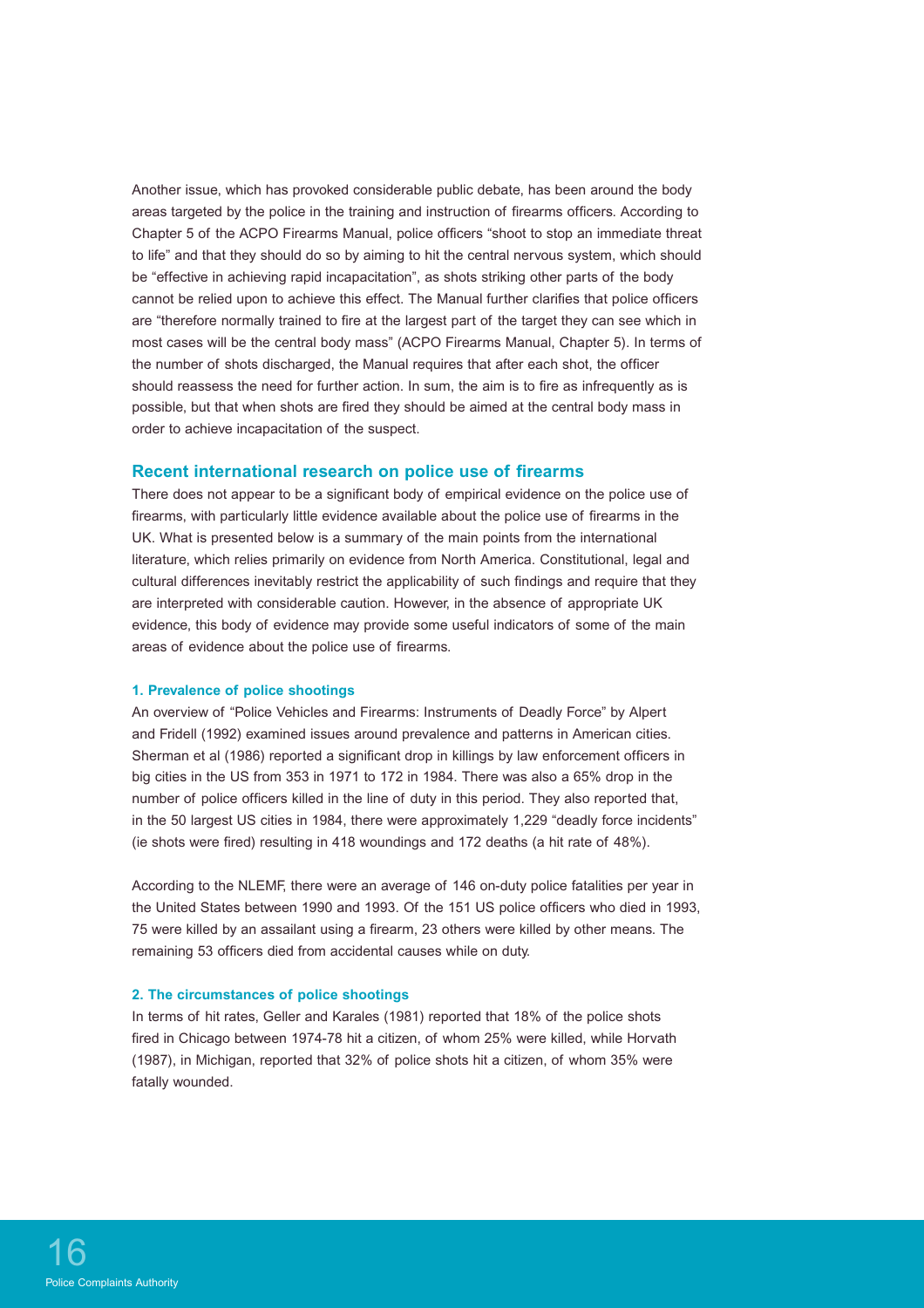Fyfe (1978) in a study of New York shootings reported that 37% of police shootings were in connection with robberies while the New York State Commission (1987) reported that 46% of deadly police force occurred on streets, highways or alleys, 10% in multi-family dwellings, and 8% in stairwells or lifts.

#### **3. Theoretical models for the likelihood of police shooting**

Kania and Mackey (1977) are among researchers who have reported strong correlations between justifiable homicides by police and both the public homicide rate and police exposure to violent crime. Similarly, both Fyfe (1980) and Kania and Mackey (1977) attributed the relationship between violent crime and police shootings to perceived danger on the part of police. That is, they believed that the high rate of violence in a particular geographic area leads police to perceive the environment as dangerous and makes them more inclined to use deadly force. It is important to point out, however, the contextual difference in the UK where a strategic decision is required to deploy an armed officer, which may provide an extra level of public protection, compared with countries in which police forces are routinely armed.

The issue of racial disproportionality has also arisen in the context of explaining the patterning of police shootings and the theoretical models employed for this. While Fyfe (1980) has suggested that those disproportionately involved in crime are more likely to be shot by the police, Goldkamp (1976) presented the alternative view, which has been referred to as 'quasi-labelling'. According to this view, the disproportionate rate of shootings of ethnic minorities arises from a differential policing approach for such groups which is based on a police belief that they engage in greater levels of criminality.

MacDonald et al (2001) combine these views in what has been referred to as the 'dangerperception theory' according to which officers are more likely to use deadly force during periods in which (or in places where) they encounter greater levels of violence or view their job as particularly hazardous. In support of this 'ratio threat' theory, MacDonald and colleagues hypothesised that there would be a stronger link between police killings of civilians and robbery-related homicides than with love triangle killings, a finding they verified in an analysis of shootings between 1976 and 1996.

#### **4. Administrative policy and the rate of police shooting**

In an analysis of 982 police shootings in Philadelphia between 1970 and 1992, White (1999) emphasised the importance of discretion control mechanisms in police policies on the use of firearms, particularly around the policies and ethnicity of the mayor responsible for each police force. The abolition of a restrictive administrative policy in 1974 was associated with a significant increase in shootings. This led White to conclude that while administrative policies can be effective in restricting police shootings, the extent of this effect will be contingent on the personal philosophies of the police chief and the resultant organisational culture. While US mayors are elected to office, the most relevant comparison may be around how the head of a police force can, both through formal policy and daily practice, shape the philosophy and ethos of a force, which in turn may impact on officers' willingness to discharge their firearms.

17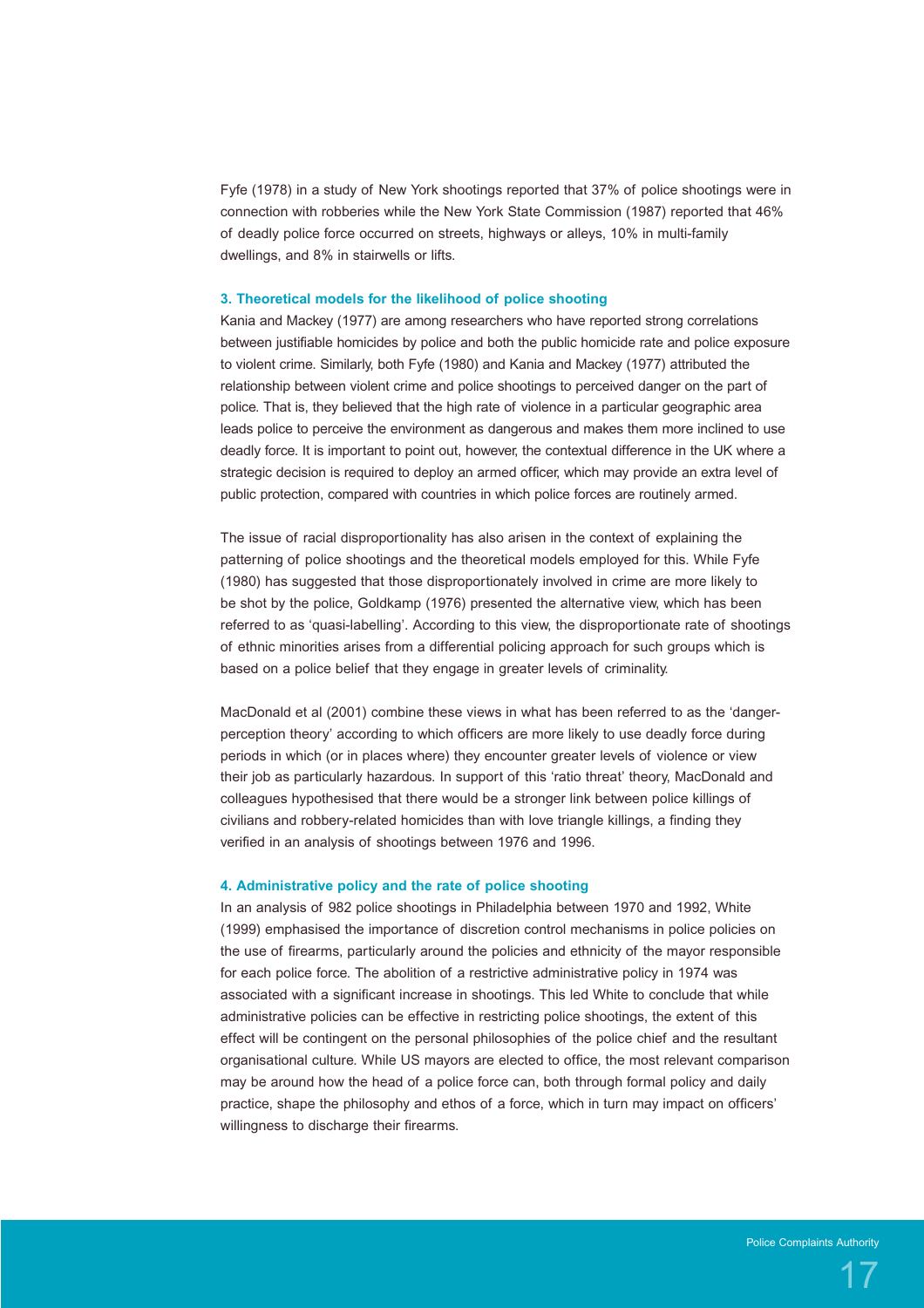The impact of administrative policy and environmental factors was also identified by Jacobs and O'Brien (1998). Their analysis of police killings in 170 US cities demonstrated that the use of lethal force by police officers was strongly predicted by murder rates, population density and divorce rates. Once these factors had been taken into account, other environmental factors, such as economic inequality, were relatively poorly related to the police use of firearms. However, with regard to ethnicity, they reported that police killings were more likely where economic differences between blacks and whites are most pronounced. They argued that racial inequality accounted not only for a proportion of the total rate of police killings but also for the proportion of black people killed by the police in these communities.

#### **5. Who shoots and who do they shoot in police shootings?**

Aadland (1981) found an inverse relationship between shooting and both the age and law enforcement experience of the officer. With regard to the characteristics of the individual shot, Milton et al (1977) found that black people represented 39% of the population in seven US cities and were the victims of police shootings in 79% of incidents. Meyer (1980) found that the circumstances surrounding the shooting of black people differed from Hispanic and white people. On examining the suspects' actions prior to the shootings, 15% of the shooting of black people compared with 9% of Anglo and Hispanic shootings were preceded by the suspect disobeying the officers' order to halt.

From studies using 'shoot-non-shoot' methodologies (comparing discharges with similar incidents where guns were not discharged), Fridell and Binder (1988) argued that encounters characterised by ambiguity or surprise are more likely to result in the use of deadly force. This was partly based on the fact that more of the non-shooters knew their opponents, and they were more often able to make judgements about the emotional states of the suspects. They also reported that a larger percentage of shooters (44%) reported that the verbal exchange made the suspect angrier than in non-shooting incidents (28%).

The impact that discharging their weapon has on police officers has been examined by Parent and Verdun-Jones (1999). They interviewed officers involved in 16 lethal shootings who reported that, during the incident, they experienced perceptual alterations, including tunnel vision, altered perceptions of time and auditory distortions. However, following the incidents more severe symptoms were reported. These included guilt, nightmares, flashbacks, and the stress that may result from intense (and often inaccurate) media scrutiny. The long-term effects included termination of long-term relationships and the development of drug and alcohol problems in a number of the officers involved.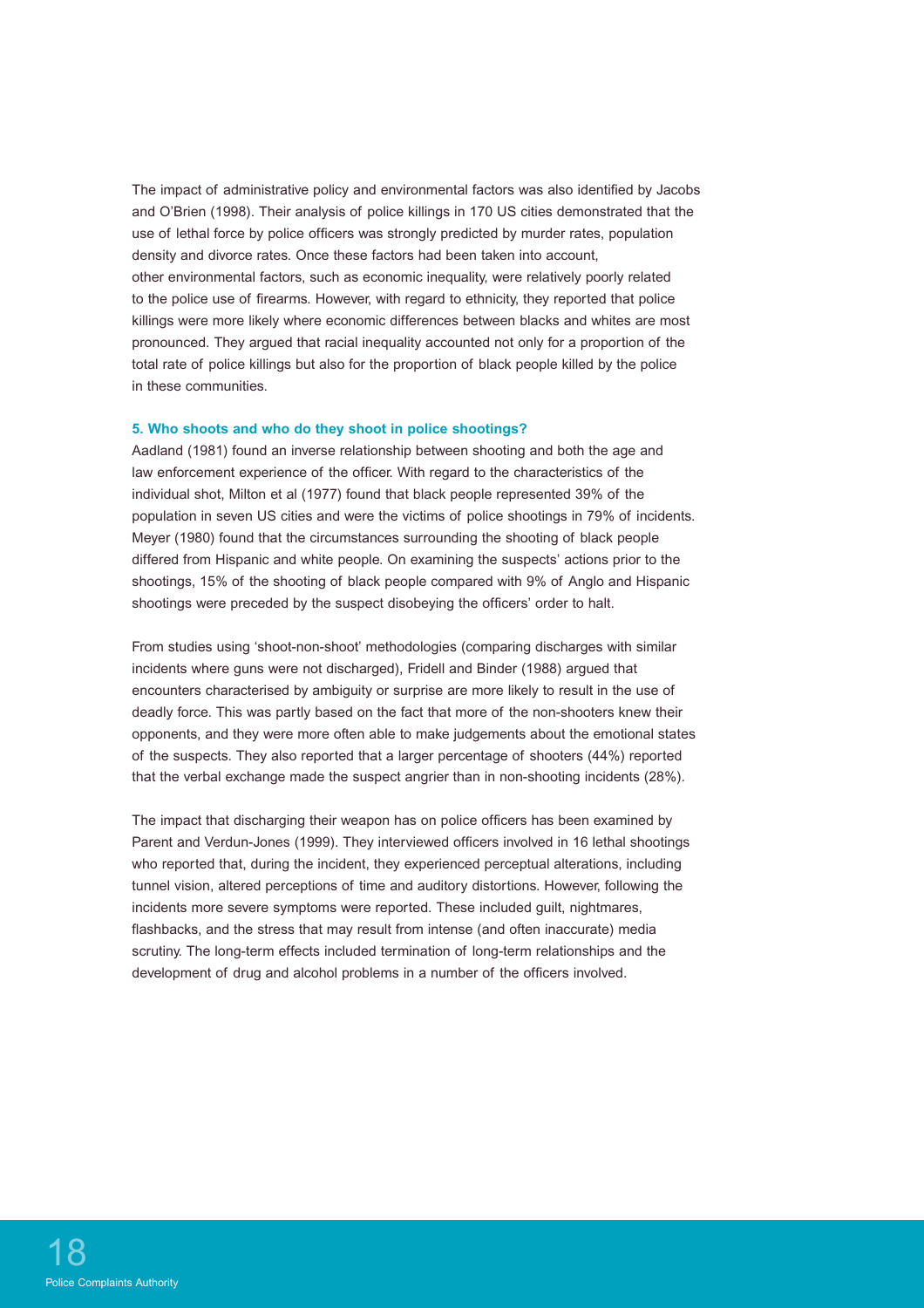#### **6. Conclusion and overview**

Despite what is summarised above, Alpert and Fridell (1992) have argued convincingly that the lack of evidence in this area has impeded the development of effective, evidence-based policy, a concern that would apply equally to the UK context.

Perhaps the international study that bears most direct comparison with the current work was carried out by Parent and Verdun-Jones (1999) who investigated 25 police shootings between 1980 and 1994 in British Columbia. They reported that while almost half of the fatal shootings involved persons with mental disorders or irrational behaviour on the part of the suspect, six involved the prior use of alcohol or drugs by the suspect, and eight shootings are described as 'victim-precipitated'.

This last group of individuals are characterised as having a "general sense of depression, hopelessness and low esteem" which has led them to engage "in a calculated lifethreatening criminal incident in order to force a police officer or another individual to kill him or her". Parent and Verdun-Jones concluded that "police officers required training that will allow them to identify suicidal cues when confronting an individual who is armed and dangerous. By identifying these suicidal cues, the police officer may be able to assess which strategic option is appropriate for the circumstances". They argued that the most effective strategy may be for the officers physically to distance themselves from victims who are bent on forcing a victim-precipitated homicide.

19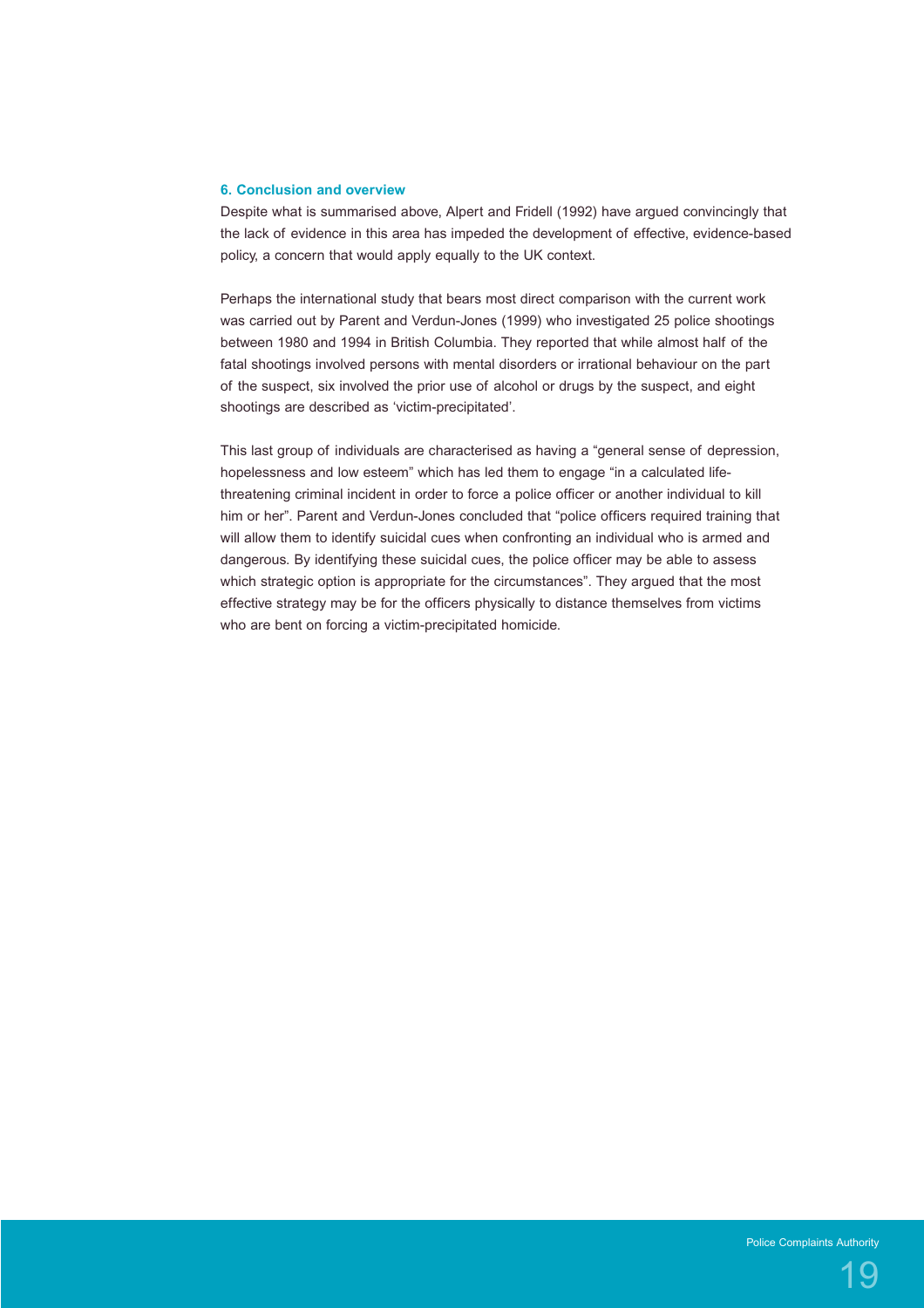# Chapter Two: Aims, rationale and method

The synopsis of policy and research evidence presented above formed the context for developing the review methodology. The review has also considered the implications of the United Nations *Basic Principles on the Use of Force and Firearms by Law Enforcement Officials*<sup>7,8</sup>. The aim of the review was to comply with the terms of reference and to inform future decision-making together with the investigation of police use of firearms and its impact on those affected. The methods outlined below were constructed to address the terms of reference by examining the command of the reviewed incidents, the experiences of the families and the concerns they had, and the identification of training needs for the officers.

The evidential component of the review will involve an outline of each of the 24 firearms incidents where the investigation was referred to the PCA and accepted for supervision between January 1998 and November 2001, followed by a quantitative analysis of these 24 incidents. This will provide the basis for learning points identified either by the SIO for specific incidents or subsequently identified by the PCA expert firearms adviser. The case review will be considered in the light of evidence derived from key informant interviews and from interviews with and correspondence obtained from the relatives of those fatally shot who were willing to participate in the review.

The review will synthesise the evidence obtained from published literature and policy, with the information from key informants and from the expert review of the 24 cases as the basis for the conclusions and recommendations reached. The recommendations are designed to increase compliance with the ECHR, improve the effectiveness of police firearms operations and their subsequent investigation and post-incident management. Whilst a tiny minority of all firearms incidents result in the discharge of a police firearm, the review attempts to reduce further this number by scrutinising policy and practice and, where such incidents do occur, to ensure that the investigation is as thorough, as timely and as sensitive as is possible under the circumstances.

7 1990

<sup>8</sup> With the creation in 2004 of the IPCC, one of the major concerns expressed in the case of *Shanaghan v UK*, (37715/97) *The Times*, March 17 2000 ECtHR inter alia concerning the use of investigators independent from the law enforcement agency will be addressed.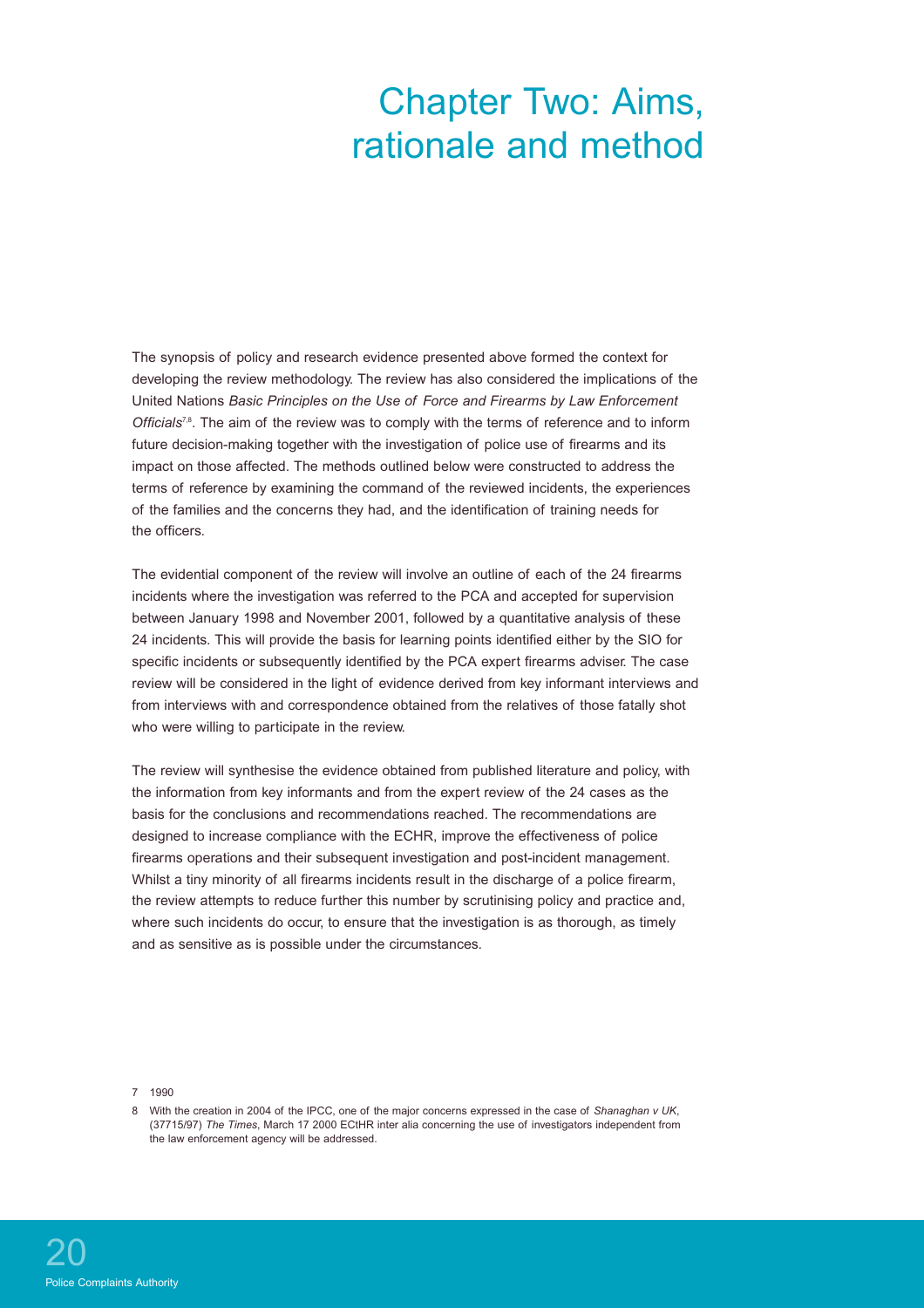### **CONTEXT**

In terms of the number of incidents dealt with each year, the police use of firearms is a generally successful policing strategy. As illustrated in the table below (based on HMIC data), the total number of shots fired and the number of armed incidents which result in a discharge of a police weapon, is a tiny fraction of both the number of operations for which firearms are issued and the number of ARV operations:

| <u>modinal da al mada ang ang aangan taal mila maa lilaadilaning l</u> |                                                     |                                    |                                       |                                               |  |  |
|------------------------------------------------------------------------|-----------------------------------------------------|------------------------------------|---------------------------------------|-----------------------------------------------|--|--|
| Year                                                                   | Number of<br>operations in which<br>firearms issued | Number of<br><b>ARV</b> operations | Number of<br>shots fired<br>at people | Shots fired as<br>a proportion<br>of firearms |  |  |
|                                                                        |                                                     |                                    |                                       | operations                                    |  |  |
| 97/98                                                                  | 11,842                                              | 7,510                              | 3                                     | 0.03%                                         |  |  |
| 98/99                                                                  | 11,005                                              | 7,906                              | 13                                    | 0.11%                                         |  |  |
| 99/00                                                                  | 10,915                                              | 8,276                              | 10                                    | 0.09%                                         |  |  |
| 00/01                                                                  | 11,109                                              | 8,179                              | 18                                    | 0.16%                                         |  |  |

**Table 2: Relationship between deployments, operations and police discharge of weapons between 1997 and 2001 (Source: HMIC)** 

As can be seen from the above table, in each of the relevant years, around every thousandth incident which involves the deployment of firearms to police officers in England and Wales results in a weapon being discharged. This would indicate that the cases examined in the study are exceptional and unrepresentative. This does not, however, mean that they should not be treated as critical events that are likely to provide suitable lessons. It does, however, preclude any sensible comparison of the incidents in which shots were fired and those in which this did not take place.

The fact that the report focuses on lessons to be learned from the 24 cases might imply these incidents comprise a catalogue of failure. However, the majority of police actions in the incidents examined do not raise any issues and so are not commented on. As the review covers a period of four years, many of the recommendations made by the SIOs highlight issues that have already been addressed. In addition, some of the themes across practice issues have not been brought together in this way. It is the "bigger picture" provided by the overview of the cases that results in many of the conclusions and recommendations presented here. Only when the cases are put together do issues for learning emerge.

#### **The British tradition**

It should be noted that one aspect of the British tradition of unarmed police is that all the officers who do carry firearms volunteer to do so. This occurs within a national strategy of training only enough firearms officers to meet operational need. As a result, only a small fraction of officers from each force are authorised to carry firearms.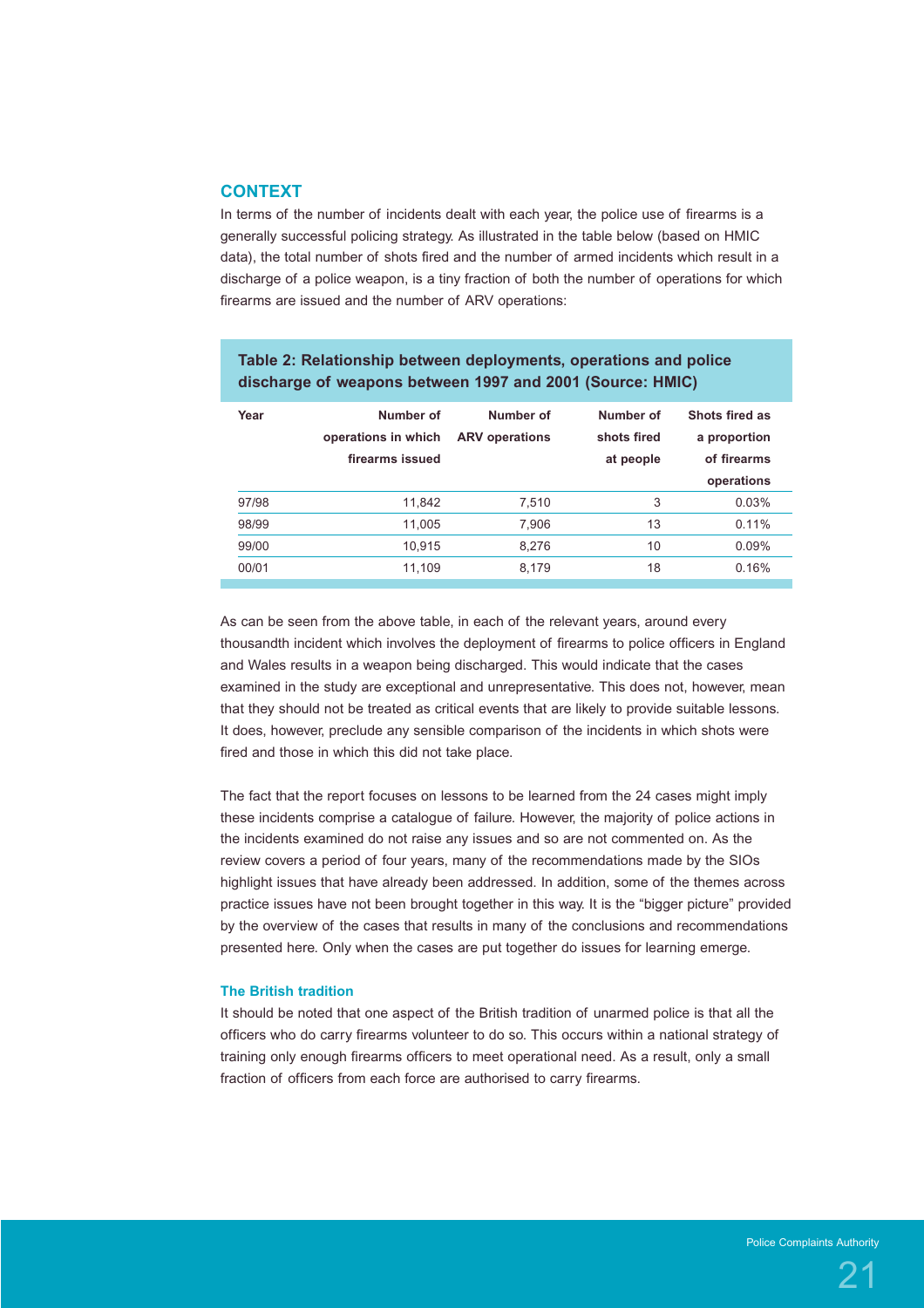The peaceful resolution of an armed incident sometimes relies on actions taken during its early stages by unarmed officers who often display considerable bravery to protect the public from what is perceived to be a threat to life. The combination of unarmed officers immediately responding, with armed officers supporting and taking over provides the public with considerable protection while maintaining the tradition of an unarmed police service. This has continued against the background of both terrorist threat and an increase in the illegal use of firearms and other weapons.

The weapons that are used by the police forces in England and Wales, in the cases reviewed, were all self-loading pistols (the mechanism re-loads the weapon although the trigger must be depressed on each occasion a shot is fired) or single shot versions of carbines (small rifles). The carbines are manufactured according to other specifications which can permit burst fire or fully automatic, although they were never used in this way in the cases reviewed.

#### **METHOD**

The terms of reference provided the exclusion criteria that identified the sample of 24 cases. Cases were excluded if:

- 1. shots were fired by police (including those that were accidental) but did not result in death or injury; or
- 2. the incident was classified as a suicide while under armed police containment.

In other words, all cases where a discharge from a police weapon resulted in death or injury to a member of the public in the target period were included. The exclusion of cases where a police officer fired but did not hit a suspect, at any point, during the incident will increase the apparent 'hit rate' for police discharges as these excluded cases were included in previous research (such as the Burrows Report). Suicides while under armed containment, while outside the terms of reference of this review, remain a significant and problematic issue which would benefit from a separate assessment, and may be similar in terms of suspect characteristics and incident management to provoked shootings.

#### **Source Material**

The investigations of each of the incidents included in the current review have been supervised by the PCA, the independent body with statutory responsibility to oversee inquiries into the most serious complaints against police.

The investigation, headed by a SIO, results in a report of the evidence which, in addition to a file of documents and correspondence, constitutes the basis of the PCA case file. It is scrutiny of these 24 PCA files that forms the central component of the report. For four of the 24 cases included in the report, the investigation had not been completed at the time of writing.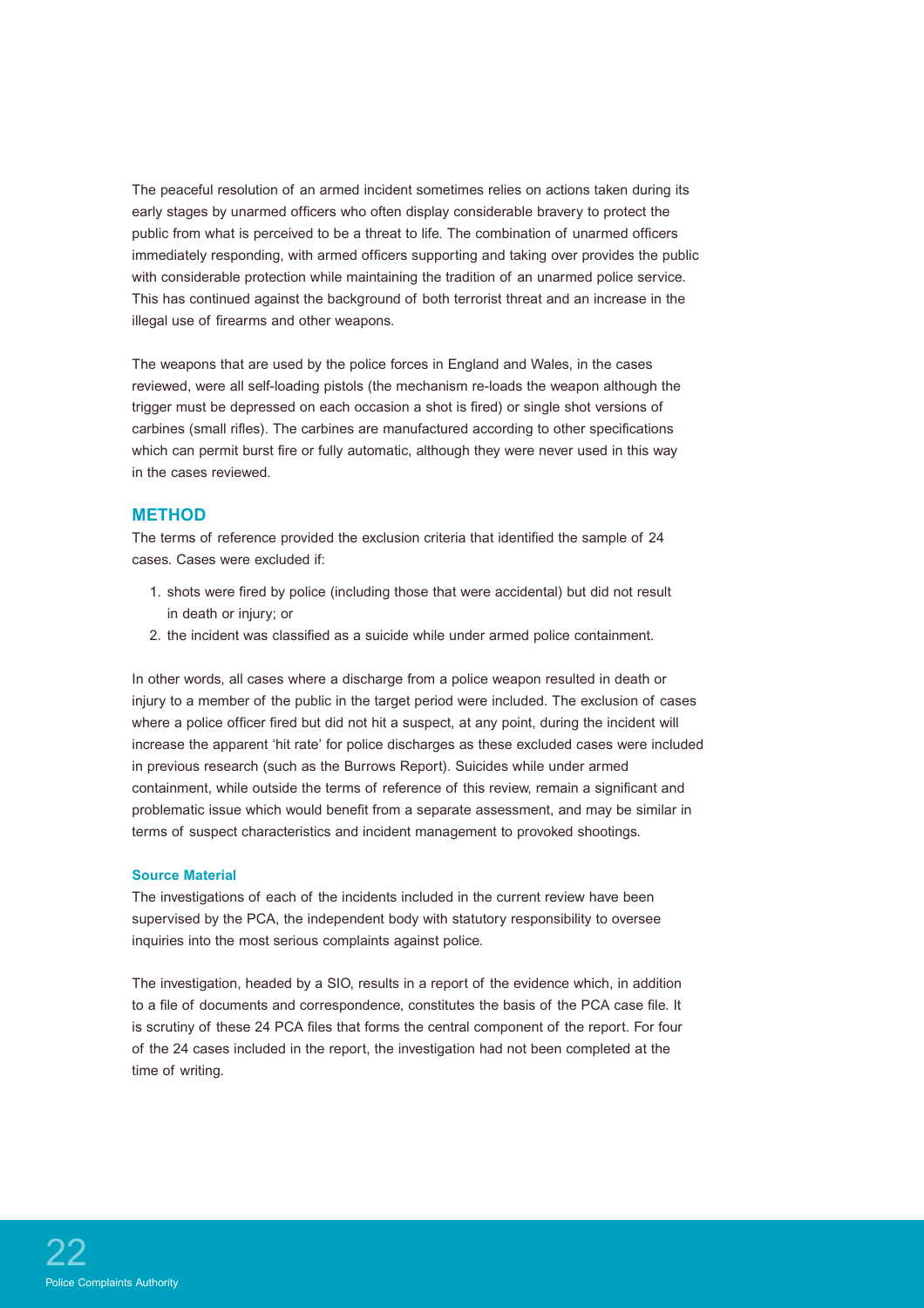This primary source of data was supplemented by two additional categories of original information gathered for the review:

- 1. Interviews with families of the victims of fatal police shootings: the families or their legal representatives of the eleven individuals fatally wounded in police shootings were contacted to invite their participation by written submission or face-to-face interview. Three families agreed to participate in interviews, one participated by e-mail and another through their legal representatives. Six families did not participate in the review.
- 2. Key informant interviews: a snowball method was used to identify individuals, groups or organisations believed to be key stakeholders around particular incidents or who had general policy concerns about police use of firearms. This means that initial contacts were asked to identify others who they believed would have significant views to ensure that a comprehensive sample was obtained. A total of 30 contributions were made by key informants: nine from NGOs or individuals involved in incidents; nine from police forces in which shootings had occurred; eight from SIOs who had investigated cases; and four from PCCGs. This represents 70% of all the requests for information that were sent out.

#### **File Analysis**

Interrogation of the files was structured via a mixed methodology combining quantitative data with qualitative information. Expert analysis was used to identify issues on operational or tactical features which breach guidance or raise questions about appropriateness in the circumstances in which particular approaches were used.

The method is designed to provide a simultaneous analysis of the patterns that can only be identified from cross-incident study together with identification of unique significant characteristics of particular incidents. Thus, while there are a number of individual incidents that suggest important learning points, the main advantage of the review approach is the identification of themes that occur in several incidents or which have general relevance for the management of firearms incidents.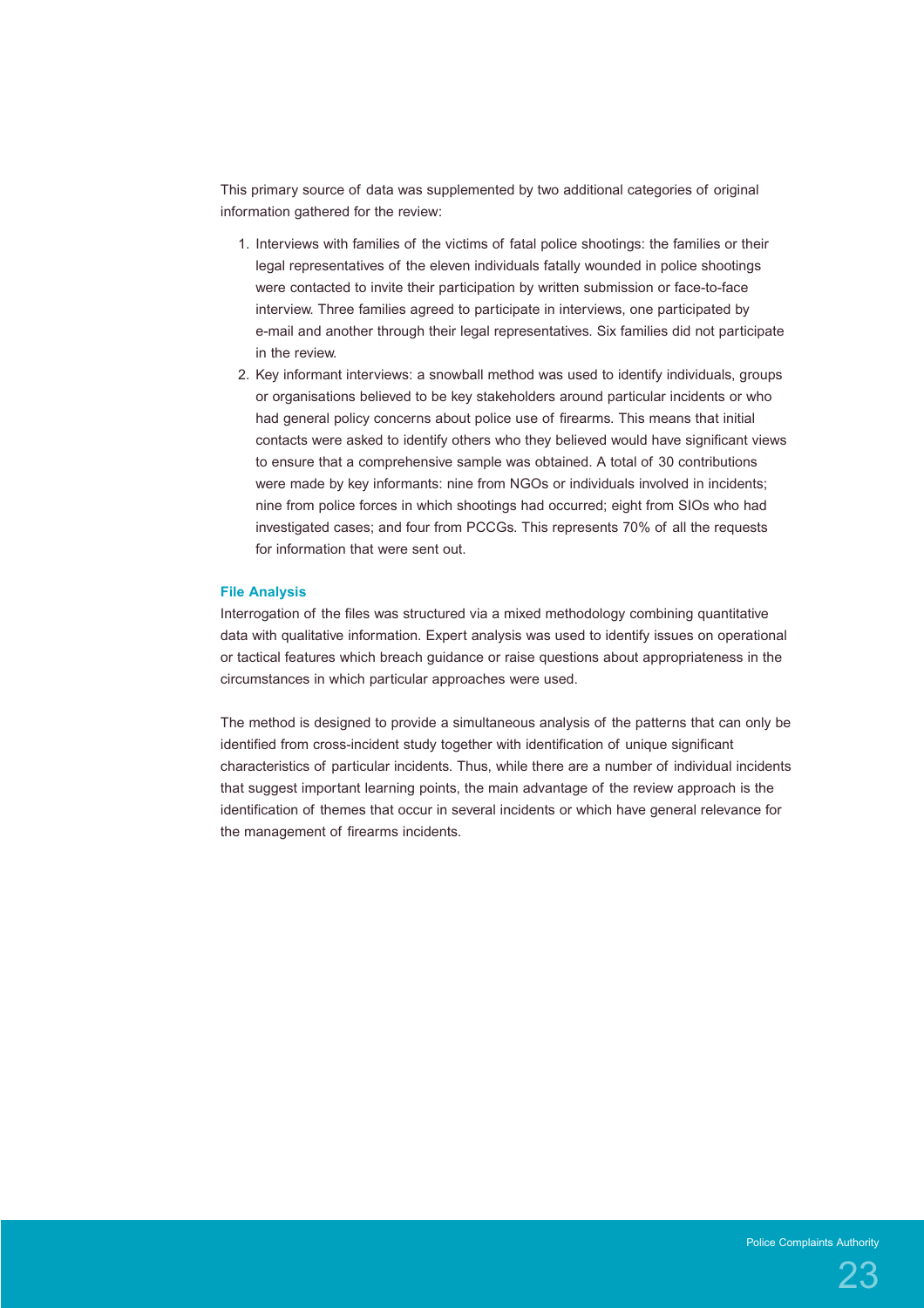## Chapter Three: Family and key informant interviews

As part of the review, family members or their representatives were contacted for the 11 individuals who were killed as a result of the incidents reported in the study. The aim of these interviews was to gain an understanding of their experiences of both the police shooting and the subsequent investigation.

Three families agreed to be interviewed for the study and one other family member outlined his views in an e-mail to the review team. One further contact was obtained via the family's legal representatives. Thus in six of eleven cases (54.5%), no information at all was forthcoming. This means that there is a problem with the representativeness of the views obtained and that we cannot conclude with any confidence that the issues summarised below adequately represent all of the families of those fatally shot by the police. Furthermore, it is not even possible to assume that, where communication with a family was achieved, the interviewee or correspondent can be regarded as the 'spokesperson' for the whole family.

A second source of information was obtained from a broader range of police groups and NGOs involved in family representation and campaigning for changes to the system. These included police organisations such as the Police Federation, ACPO, HMIC and the forces involved in the shootings. The views of relevant NGOs were also obtained as part of this 'key informant' phase of the study.

**a. Informing the family:** Several of the families interviewed expressed concern at the delay between the shooting and their being informed. This began with the notification of the shooting to the family and, in three of the incidents, all of which occurred in the street, with the identification of the body. In one case the family heard first through a friend, and in another the information originally provided by the police was inaccurate. In another case, the body had not been searched adequately and so the delay in identification of the body could have been avoided.

**b. The provision of information**: This reflected a more general concern, expressed by family members, about the paucity of information provided to families and, where information was provided, dissatisfaction with the delays in the police communicating information. One of the side effects of these perceived delays was that it reduced family members' sense of involvement in the investigation.

**c. Disclosure and information:** This sense of dissatisfaction was exacerbated by police failure to act on families' requests for particular pieces of information and that the information they were given was occasionally wrong. One family was inaccurately informed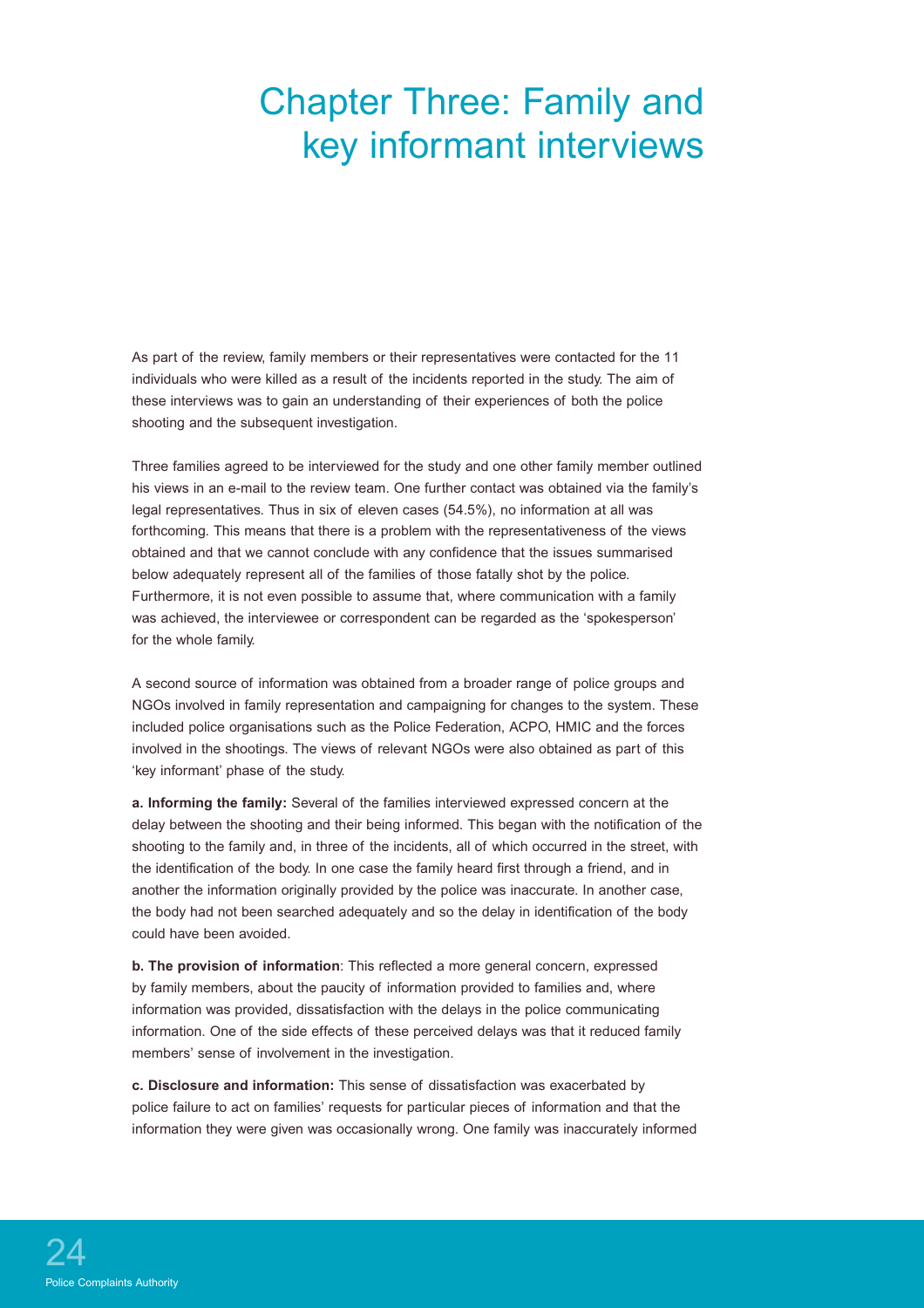about how many shots were fired, while another shooting was known to the press before the family had been informed due to problems with identification of the body. Among the most unsatisfactory aspects of the police management of the shootings for several of the families contacted were that limited information had been provided, that what information they were given was often slow in arriving, and that these factors contributed to the sense of exclusion they experienced.

The NGO Inquest raised concerns about the information provided to families; specifically, that the SIO's report should be disclosed before the inquest<sup>9</sup>. Families themselves were unsure what documents they had received and what others existed. In several instances the family did not feel that they knew what to expect from different bodies, or what they could reasonably request from the police about the investigation.

This was compounded by problems associated with the role of the FLO. One family felt that the FLO was not provided with sufficient information to be able to support them, another family was not offered this facility while a third was located too far away for it to be of much assistance. Indeed, the father of one of the shooting victims was not even informed by the FLO of the date and location of the inquest. The general perception was that the FLOs were as helpful as they could be but were not adequately equipped, and that they were too closely linked to the police investigation of the shooting.

**d. Impartiality of the process:** While the Police Federation considered that anonymity should be afforded to all officers who have discharged a firearm, several families of those fatally shot by police felt that this was unacceptable and indicative of a double standard being applied. One family felt that this double standard was particularly striking around the issue of statement taking. While they felt that they were treated like 'criminals', there was considerable concern that, because of the nature of de-briefing, "the officers were given time to work out what was true and false and they got time to get their story straight". The perceived 'privilege' afforded police officers led to concerns about the impartiality and fairness of the process.

**e. Legal Aid:** This sense of imbalance also arose as a result of financial inequalities during the investigation and inquest process. One family received no financial assistance at all, another was not able to afford legal representation at the inquest, while the police interests were well represented. Several families felt that they were given no advice about the availability of legal aid and that the police forces were not supportive in informing them about the procedures and stages involved in such incidents.

**f. Police co-operation with investigations:** A related issue which was raised was the practice of some police officers under investigation refusing to answer questions during interview, relying on a prepared statement and/or pocket book note. To some family members, this was compounded by the right during an inquest for a witness not to have to answer any question which could incriminate that person. This led families to believe that, even if the officers did not have anything to hide, they were not actively participating in a

There remains a general rule against a right to disclosure of an Investigating Officer's report on grounds of Public Interest Immunity (See Taylor *v* Anderton (Police Complaints Authority Intervening) [1995] All ER 420, CA).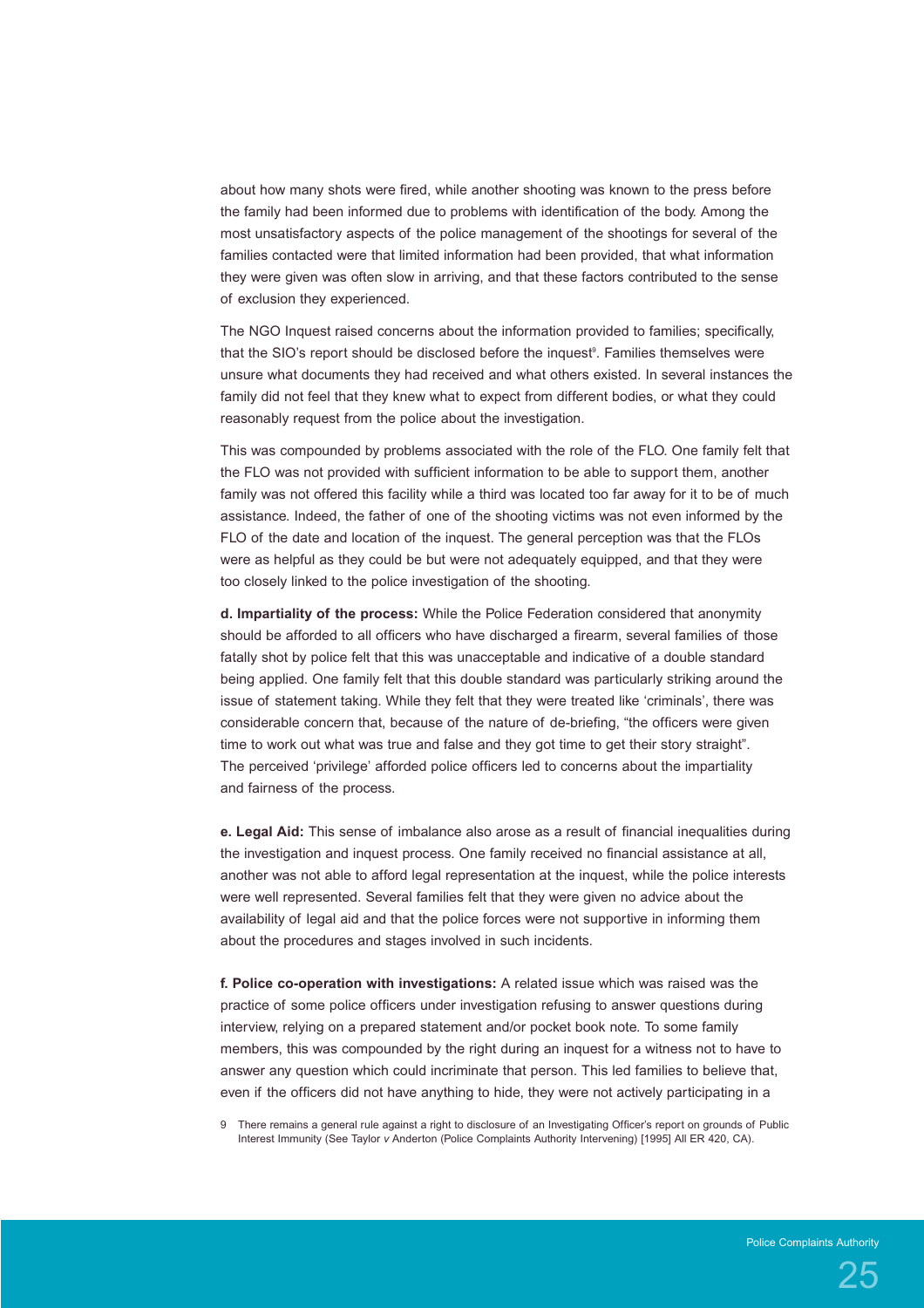search for the truth about the events that precipitated the fatality. In one case, this was compounded by the Coroner (at inquest) speaking to the officers but neither speaking to nor acknowledging (far less appearing to sympathise with) the family.

**g. Crown Prosecution Service:** Questions raised by family members over the impartiality of the criminal justice system were also extended to include the CPS. While the Police Federation felt that the CPS allowed the views of the families and campaign groups to influence cases against police officers, family members and NGOs believed that the lack of criminal charges against police officers demonstrated that the CPS was biased in the opposite direction. Further concerns were expressed about the unwillingness of the CPS to explain such decisions and others perceived the timing and method of communication used by CPS to be insensitive.

**h. Role of the PCA:** This provokes questions about the role of the PCA, with mixed views reported by the family members. In one incident for which there had been two supervising members from the PCA at different times, the family member interviewed felt that one PCA member had been very helpful but that his predecessor had been of little benefit to them. Several of the family members interviewed felt that the PCA should have played a more central role, as the body most family members would have trusted. While one family member felt that the PCA representative was 'useless', and while communication from the PCA was on occasion blunt in tone, it is evident that, in the minds of several family members, the PCA has a key role in managing the process and co-ordinating the flow of information to family members. Greater and more prolonged involvement from the PCA would have been welcomed by several interviewees.

**i. SIO and investigating force selection:** One of the key processes which caused concern to a number of the families was around the selection of investigators. There was concern expressed by several interviewees that the investigating force bordered the force in which the incident occurred, leading to fears that the senior police officers would know each other and that this would compromise their impartiality.

**j. Discipline of police officers:** Concerns about the neutrality of the investigation process were accentuated for one family by the perceived lack of disciplinary action taken against the officers involved in the shootings, and the lack of information about the disciplinary process given to families. This was an issue that caused distress to one family who wanted to know the nature of the allegations, attend the hearing and participate. The explanation given about discipline was inadequate, while the same family felt that they had been excluded from the misconduct process and that they were given little information about the hearing or its implications.

**k. Resolution of incidents:** Many of these concerns about the disciplining or prosecuting of officers arose because the families felt that the fatal shooting could have been averted. Among the issues that were considered unsatisfactory in this respect were: their own involvement in resolution, or rather the lack of this; the use of alternative 'less lethal'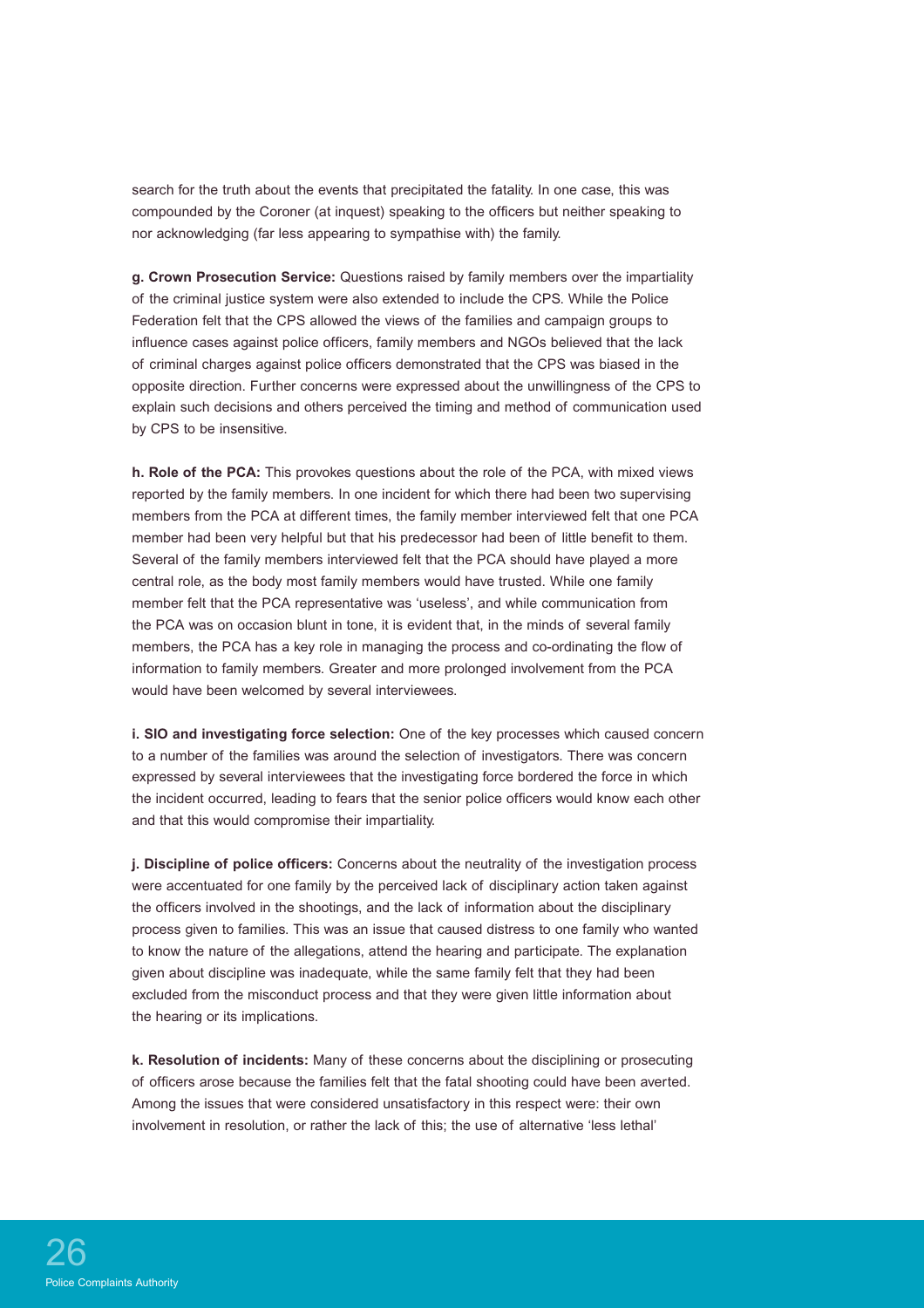options; the co-ordination of agencies to prevent the need for shooting; the rationale for the tactics selected; and issues of police training. There were also some ancillary issues that provoked anxieties among family members. One frequent perception was provided by the father of one of the shooting fatalities who argued that, *"I do not feel particularly vengeful against the officer who pulled the trigger. Rather it is the system that permitted it that I would like to see changed".*

- **The involvement of carers:** There was disquiet that the carers of people with severe mental illness, often family members, were not involved in attempts at incident resolution. It was felt that individual knowledge of the person, particularly when they were both highly stressed and vulnerable as a result of mental illness or substance use, may have enabled a successful de-escalation that was not possible when the police armed response escalated the risk.
- **Co-ordination of the police and other agencies:** A similar concern was expressed about the adequacy of co-operation and co-ordination with health and social services during the incident, particularly for vulnerable individuals. While one parent was concerned about the lack of facilities in the area for alcoholics, and about the adequacy of the police response to intoxicated individuals, another father believed that *"My son was executed, without any due process, for being drunk, for being a nuisance and for making threats he was quite incapable of carrying out".* The management of vulnerable populations was not perceived as being adequately handled by the police in several of the shootings included in the review. One of the families felt that the death should have been prevented as their son was *"80% disabled with depression and anxiety"* and had contacted the police only two weeks earlier about his possession of a pistol, rifle and a knife.
- **The use of alternative, 'less lethal' options:** All of the families contacted were surprised that less lethal options could not have been used, whether this involved the use of police dogs, the use of negotiators or electric shocks, stun guns, or baton guns. Although many of the technological alternatives are not currently available to police officers in operational deployments, the family perception was that all other alternatives should have been explored to prevent the perception that the police used lethal force too early in the incident. One family member commented, *"Even a dog is usually allowed to bite someone before it is put down".*<sup>10</sup>
- **Early resolution:** A related concern was that the length of time between the arrival of the armed officers at the scene and shots being fired was too little and that insufficient time was taken to carry out a risk assessment and to evaluate options before the lethal shot was fired. Although the officers involved may argue that the more time taken to resolve incidents, the greater the risk to officers, suspects and the general public, the families may fear that *"What was once the last resort in a desperate situation, the calling in of armed officers, has now become almost the first choice course of action at the first sign of difficulty".*

<sup>10</sup> This reveals a concern at the use of force by police pre-emptively. It also reveals a common misunderstanding of established law governing the use of force in self-defence or in the defence of others. This permits pre-emptive action in response to a threat so long as the action is proportionate to the perceived threat.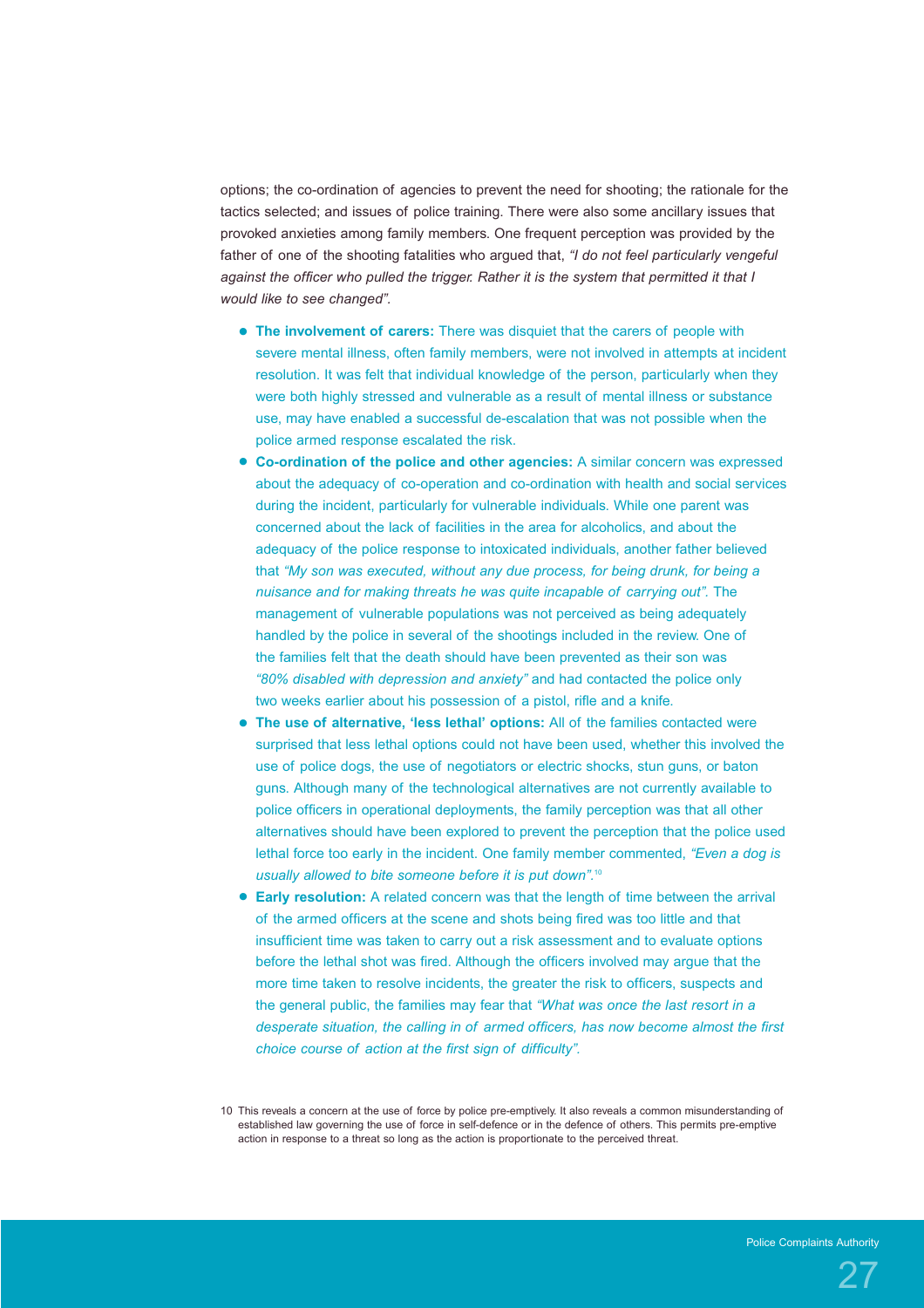- **Police training:** Issues around firearms training were a major concern for the police staff associations and the families of people shot by the police. Their concerns included that not enough time was spent on training armed officers, while at least one family member felt that there was not enough time provided between the police officer completing their training and going out on the streets.
- **Resources for firearms work:** The police representatives also expressed concern about the resourcing of firearms training and that there were not enough armed officers to respond to incidents. The associations were also concerned that there were not enough support services such as police dogs or negotiators to provide adequate alternatives to the use of lethal force.
- **Ancillary police issues:** Confidence in the adequacy of the police response was further undermined in the minds of some family members by organisational or administrative failures that provoked concerns about general organisational competence. This included the concern that the police did not communicate internally and so had not picked up the warning signals about individuals or, where these had been identified, they had not been communicated to the armed officers attending incidents. Similarly, the discovery by one family that the officers had booked out the wrong guns for the operation and that the weapons were mixed up again after the operation, led them to perceive the police attitude as lackadaisical and indicative of a general lack of organisational competence. These issues provoked family concerns that the tragedies that occurred were, at least partly, the responsibility of a poorly managed and incompetent police response.

Whether factually accurate or not, this is the experience of those who agreed to participate in the review and their perception of the police actions and subsequent investigations. As a result of the low number of fatal police shootings in the review period, and the nonparticipation of so many families, generalisations based only on these comments should be treated with caution, although they have proved a valuable resource in framing and understanding the cases outlined in the chapters that follow.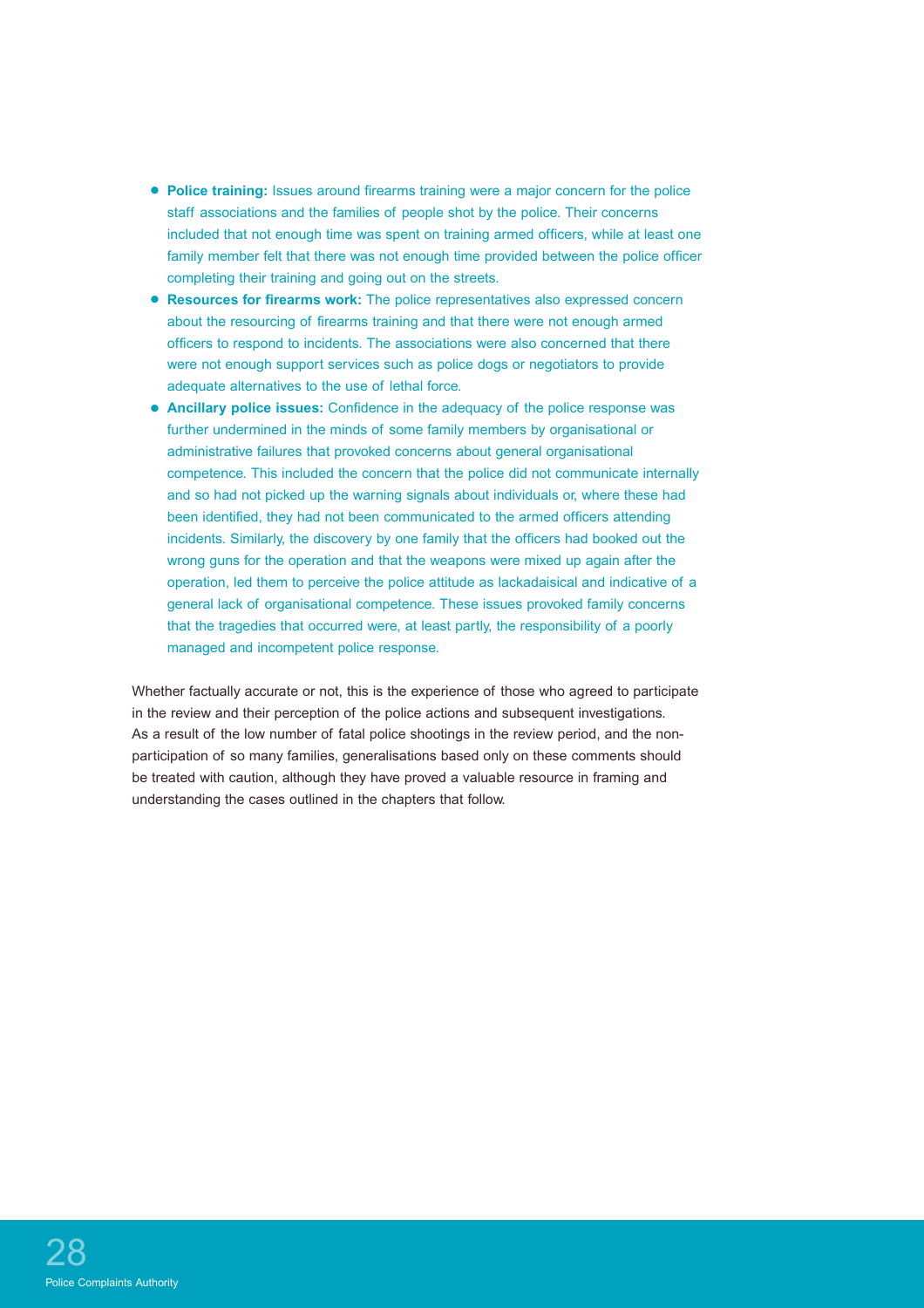# Chapter Four: Summaries of the cases included in the review

For each of the 24 cases included in the review, a brief and anonymised outline of the incident is presented in chronological order in this chapter. The aim of this section is to provide a brief factual outline of the incidents – for those incidents where the investigation is not yet completed, a much shorter summary is provided, largely based on what has been confirmed through ongoing investigative work.

### **Case A**

**Ethnicity: White British Date of shooting: 1998 Time: 04.17 Home Force: Sussex Police Investigating Force: Kent County Constabulary Type of incident: Pre-planned Outcome: Fatal shooting Number of shots fired: 1 Number of hits: 1 Weapon held by suspect: None Weapon type: Not applicable Criminal proceedings, if any, against police officer(s): One officer was tried for murder, alternatively manslaughter, and acquitted on the direction of the judge after the close of the prosecution case. Four officers (one constable, two inspectors and a superintendent) were charged with misconduct in a public office. CPS discontinued proceedings against the constable before trial and offered no evidence against the other three at the start of their trial and they were acquitted. Inquest verdict: None to be held (due to criminal trial) Disciplinary action, if any: The Chief Constable was given advice by the Police Authority and the Deputy Chief Constable was suspended from duty pending disciplinary proceedings. He retired from the police service on medical grounds before the hearing was held. Three constables were given advice; two constables and one sergeant were admonished. The PCA recommended formal disciplinary charges against three officers, subsequently agreeing to withdraw the recommendation for one of the officers. A hearing has not yet been held.**

**Was there a complaint?: Yes**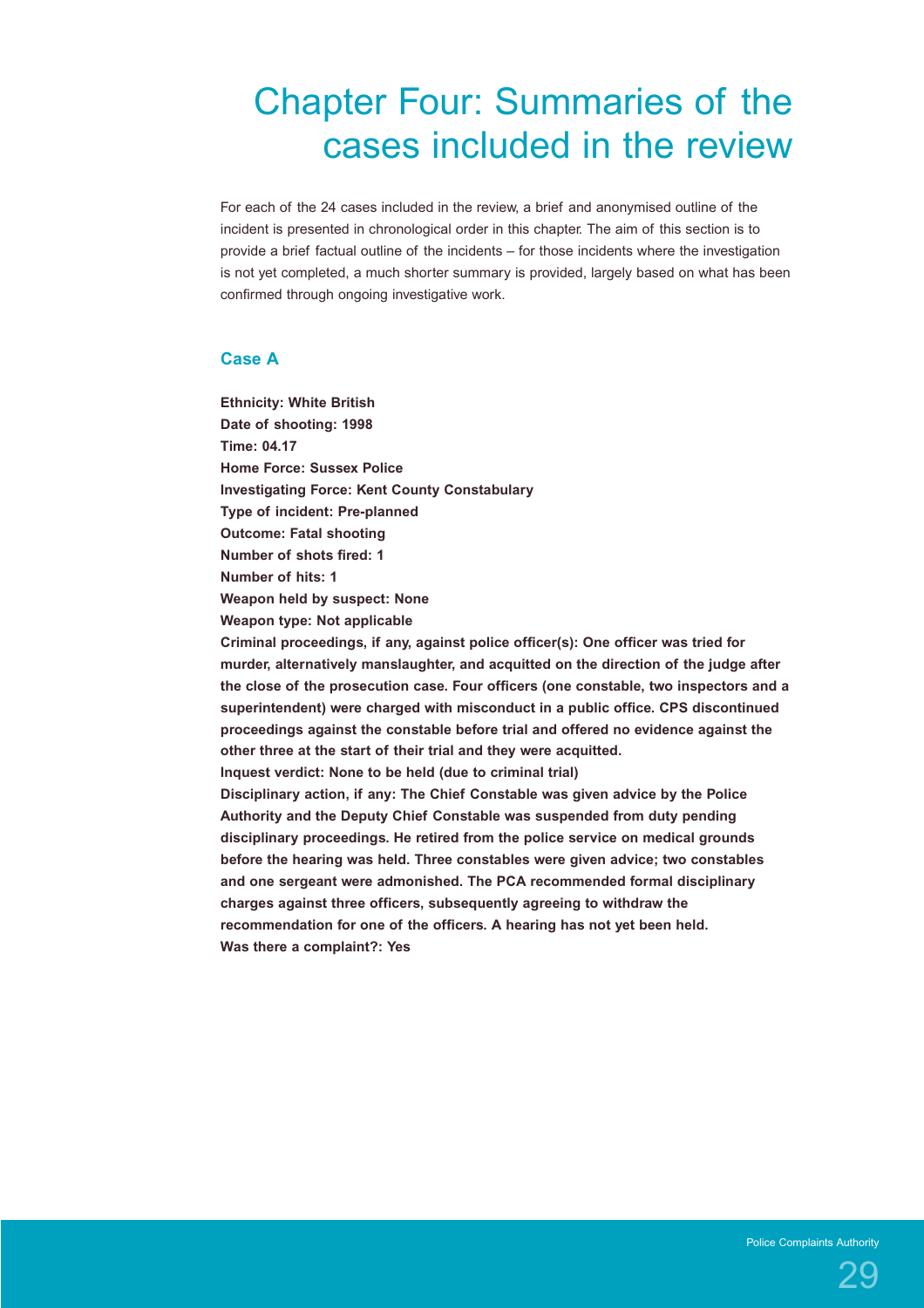A had been the subject of an investigation into the supply of drugs which had gone dormant and was believed to be an associate of a suspect being sought for a wounding. In seeking the individual believed to be responsible for the stabbing, the flat in which he lived was made the subject of an armed raid. A was in the flat asleep with his girlfriend.

This flat was in a small complex, the internal layout of which was unknown to the officers carrying out the raid. The officers detailed to A's flat were positioned with another team allocated to the flat next door. They all entered by force through the door from the landing and found themselves in a small common entrance area. The door to the other flat could be seen and the team entered it by force. The door to A's flat was not seen. Officers then discovered that it had been concealed by the open landing door and then gained entry by force.

The noise caused by police activity had woken the occupants of the flat and A had got out of bed to investigate the disturbance. The delay in police reaching the flat's bedroom door, caused by their lack of knowledge of its internal layout, resulted in A having almost reached the bedroom door when armed police opened it and entered. The first officer to enter the room discharged a single shot to A's chest resulting in a fatal injury, later claiming that he did so because he believed A was armed and he feared for his life. A was found to be naked and unarmed.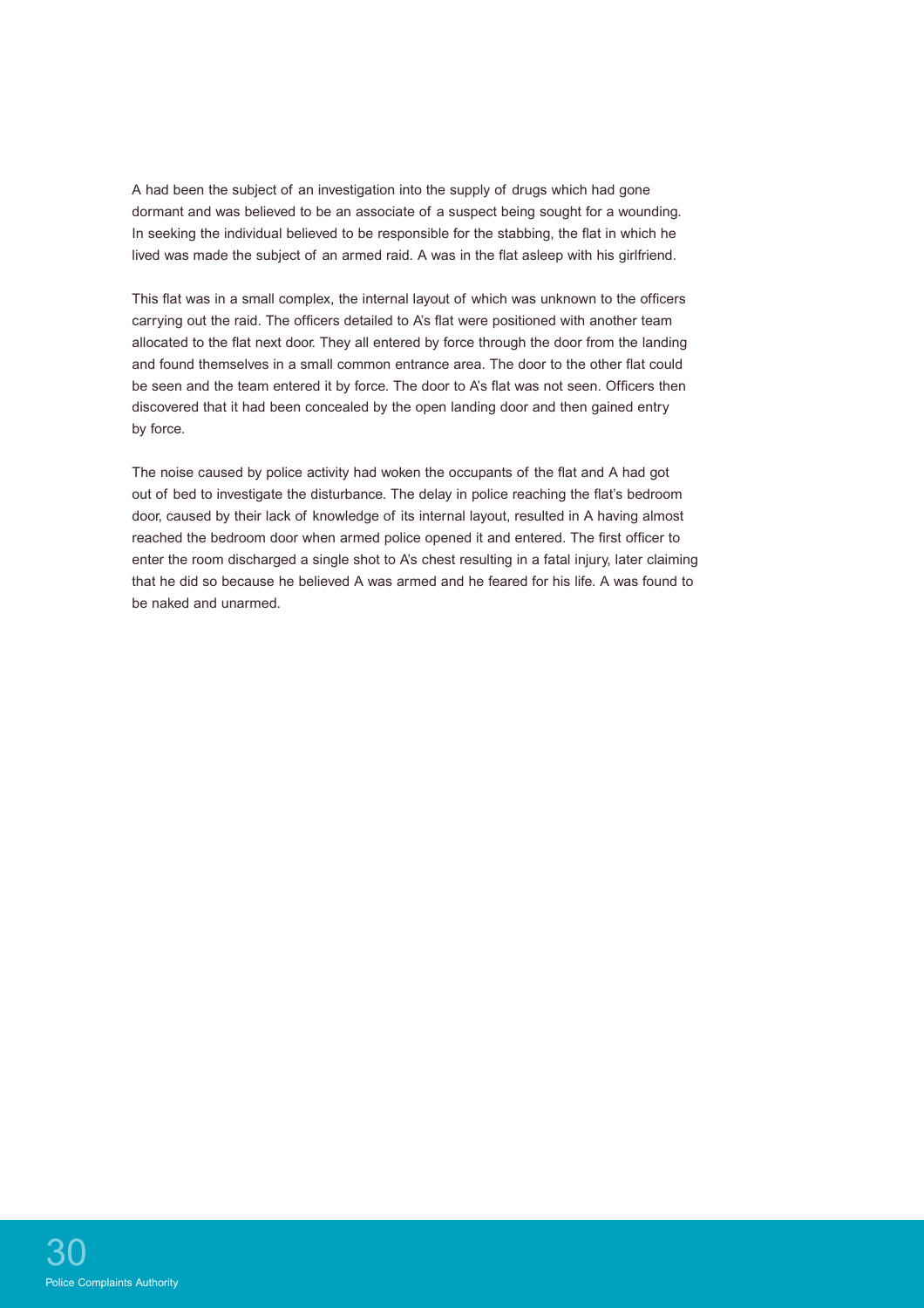#### **Case B**

**Ethnicity: White British Date of shooting: 1998 Time: 20.19 Home Force: Bedfordshire Police Investigating Force: Thames Valley Police Type of incident: Spontaneous Outcome: Fatal Number of shots fired: 1 Number of hits: 1 Weapon held by suspect: Yes Weapon type: Non-firing imitation Colt 1911 self-loading pistol Criminal proceedings, if any, against police officer(s): None Inquest verdict: Lawful killing Disciplinary action, if any: None Was there a complaint?: No**

B was known to have had a history of heavy drinking and there were reports from the probation service that B had been suffering from depression. On the day of the incident, B's girlfriend arrived at his home and thought she saw someone breaking into the flat, so called the police. However, the apparent intruder was B who had left his keys in a public house and so was climbing in through the kitchen window as he had no other means of entry.

When the first police officers arrived at the scene they were threatened by B who pointed what appeared to be a handgun at them (it turned out to be a replica). At this point, they called for armed support and four firearms officers attended, deploying themselves around the parking area at the rear of the block of flats and at the front. It was not known by the officers that the individual in the house was B.

Although a negotiator could not be contacted, the police Silver Commander, a superintendent, did telephone the house occupant. B was not coherent during this conversation. While armed officers attempted to talk to B throughout the incident, it was roughly one hour and forty minutes after armed officers arrived that the shot was discharged. At one point in this conversation B identified himself to the superintendent, thus establishing that he was the sole individual in the flat. However, B did not reply to subsequent questions and returned to the window of the house where he pointed his weapon at one of the armed officers. The officer felt that his life was threatened and discharged a single shot that hit B in the chest resulting in fatal injuries.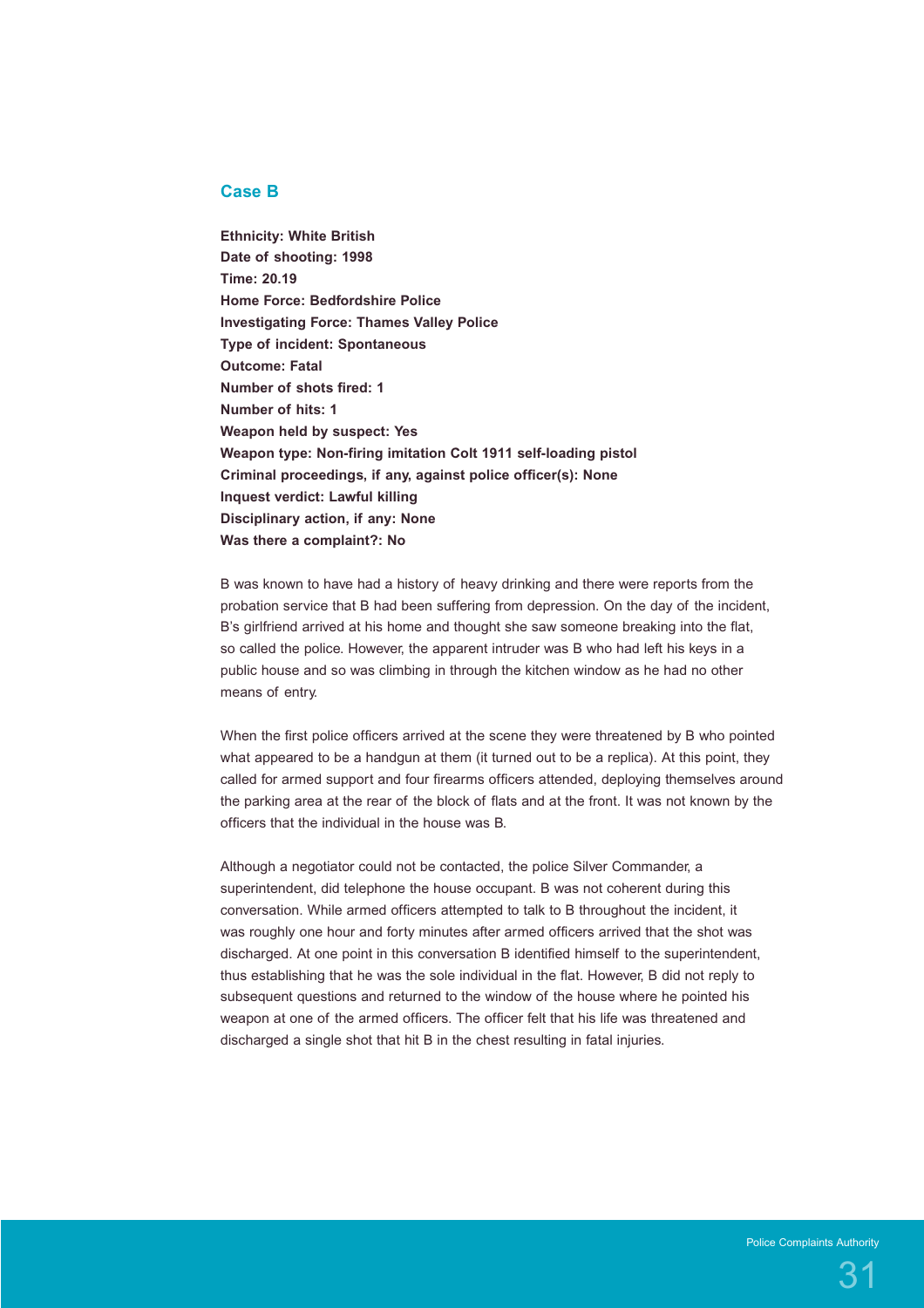### **Case C**

**Ethnicity: White British Date of shooting: 1998 Time: 00.45 Home Force: MPS Investigating Force: MPS Type of incident: Spontaneous Outcome: Serious injury Number of shots fired: 1 Number of hits: 1 Weapon held by suspect: Yes Weapon type: Several knives Criminal proceedings, if any, against police officer(s): None Inquest verdict: Not applicable Disciplinary action, if any: None Was there a complaint?: No**

C had a history of self-harm, including suicide attempts from drug overdose and stabbing himself. He also had a history of heavy drinking. On the day of the incident, C had been involved in a domestic incident with his wife, during which he threatened to kill her, ending with him on a common balcony, shut out of the house, banging at neighbours' doors, one of whom called the police.

When the officers arrived, C had a knife with him inside the flat and threatened to kill the police officers. As further officers arrived with shields, there was a skirmish at the door, resulting in a pane of glass in the door being smashed, C attempting to stab an officer through the door, and C being sprayed with CS spray, which appeared to have no effect. As he retreated into the flat, C threw a knife at one of the officers causing a deep cut in his hand.

At the arrival of armed officers, C came down the stairs with a knife in each hand. As the officers backed off, C advanced to the communal area, still carrying a knife in each hand. When C lunged at one of the officers, a single shot was fired hitting C in the groin with the bullet exiting through his right buttock. After the shot, the officer kicked C in the body in an attempt to dislodge the knives. He was taken to hospital and subsequently recovered.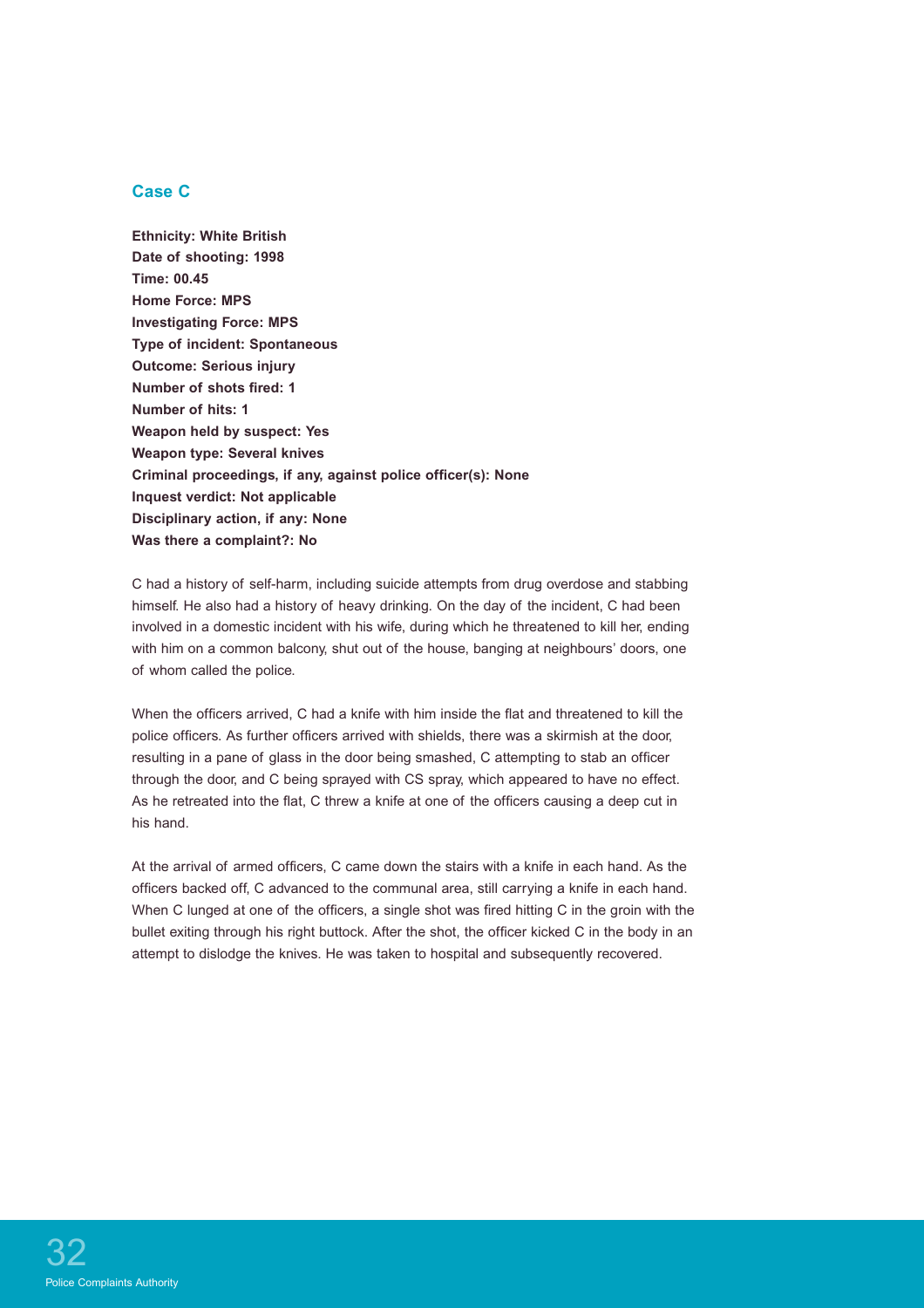#### **Case D**

**Ethnicity: White British Date of shooting: 1998 Time: 02.17 Home Force: West Mercia Constabulary Investigating Force: West Mercia Constabulary Type of incident: Spontaneous Outcome: Serious injury Number of shots fired: 1 Number of hits: 1 Weapon held by suspect: Yes Type of weapon: Imitation 9mm Beretta handgun Criminal proceedings, if any, against police officer(s): None Inquest verdict: Not applicable Disciplinary action, if any: None Was there a complaint?: No**

During the course of the evening of the incident, D had drunk part of a bottle of wine and a quarter bottle of whisky with his partner. As he left his partner's house he had said "The easiest way for me to die is to get shot holding my replica gun". He had apparently been depressed throughout the evening and had been drinking steadily. He was also a member of a local gun club.

The incident arose from a traffic collision that resulted in D pulling a gun on individuals involved in the incident. D was driving a friend's car while drunk, having taken it without consent, and the weapon was an imitation handgun that he initially waved at officers without appearing to attempt to fire. He had gone to a farmhouse to telephone the police to inform them of the incident displaying a handgun to the occupants and reporting this to the police during the telephone call.

The police were then called and D was challenged, resulting in the deployment of the police dog, after around 15 minutes of unsuccessful negotiation. However, this was not successful as the dog stopped before it got to D, because it had been distracted by a noise. D aimed his imitation Beretta handgun at the dog-handler, at which point he was shot in the abdomen. He recovered from his injuries.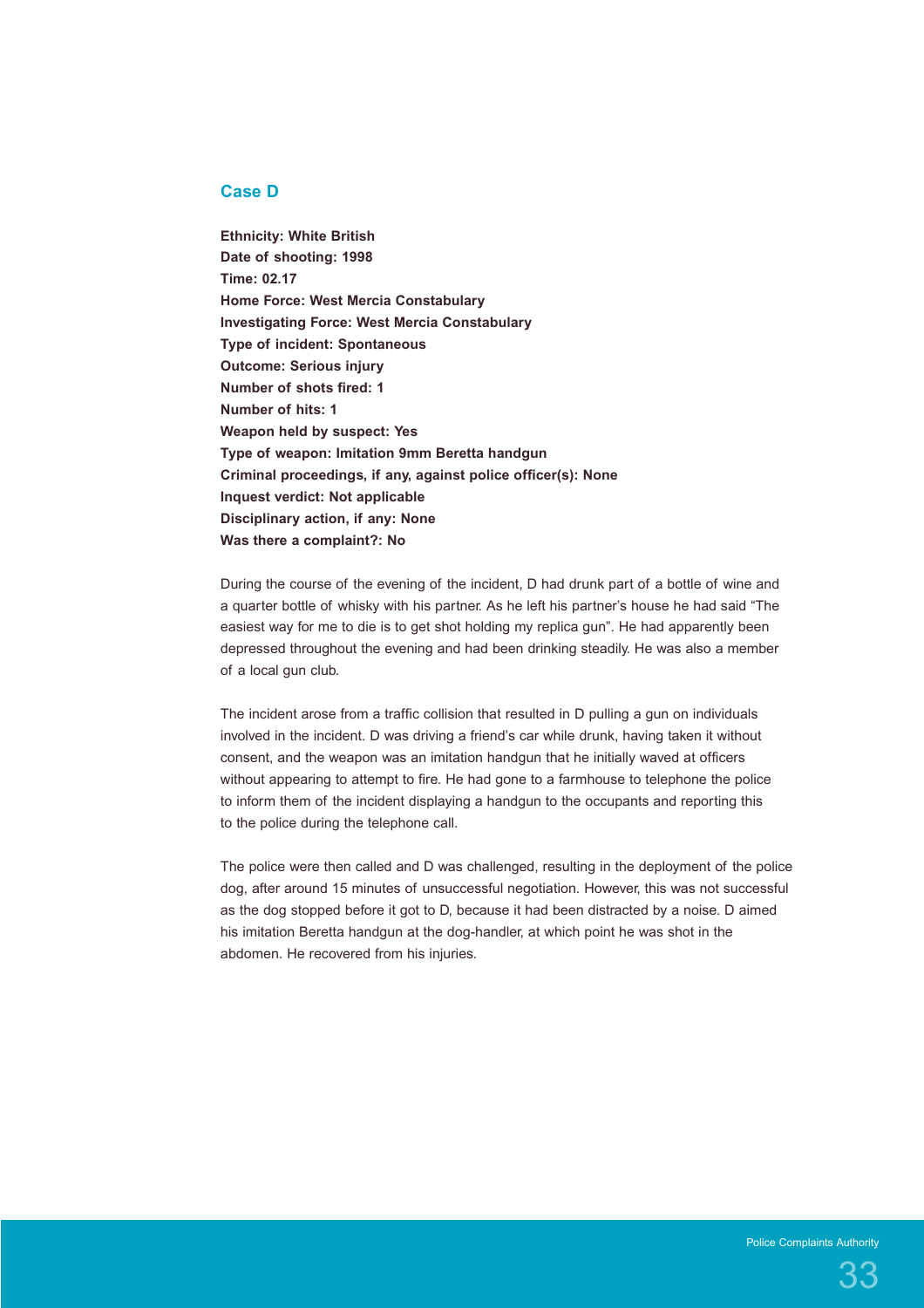### **Case E**

**Ethnicity: Black British Date of shooting: 1998 Time: 10.15-10.30 Home Force: MPS Investigating Force: MPS Type of incident: Pre-planned Outcome: Minor injury Number of shots fired: 6 (but none at E who was hit by a ricochet) Number of hits: 1 (slivers from a bullet aimed at a dog) Weapon held by individual shot: None Weapon Type: Not applicable Criminal proceedings, if any, against police officer(s): None Inquest verdict: Not applicable Disciplinary action, if any: None Was there a complaint?: No**

In the course of a murder investigation, believed to be drug-related, police officers went to the home of a man believed to have been involved in the murder. The aim was to arrest the individual and to secure evidence. The tactic selected was forced entry without prior warning. The officers knew that the house contained a Rottweiler dog, and the armed officers were instructed at the briefing to shoot the dog if it attacked. Eleven officers were sent to the house including eight firearms officers.

When they arrived at the scene, the officers entered the side of the house and the suspect failed to keep his dog under control. The dog bared its teeth and moved towards the officers, one of whom discharged five shots from his Glock 9mm self-loading pistol. This slowed the dog before a second officer discharged a shotgun which knocked the dog over.

E was a visitor staying with the suspect at the time of the incident. As he went to observe the disturbance caused by the police operation, he felt a pain in his arm, looked down and saw blood. His wounds are described as superficial and he was not detained in hospital. The fragment of bullet which hit him came from a bullet that had hit the dog's paw and rebounded upwards. E could not be located by the investigating team and no complaint has been made about the incident.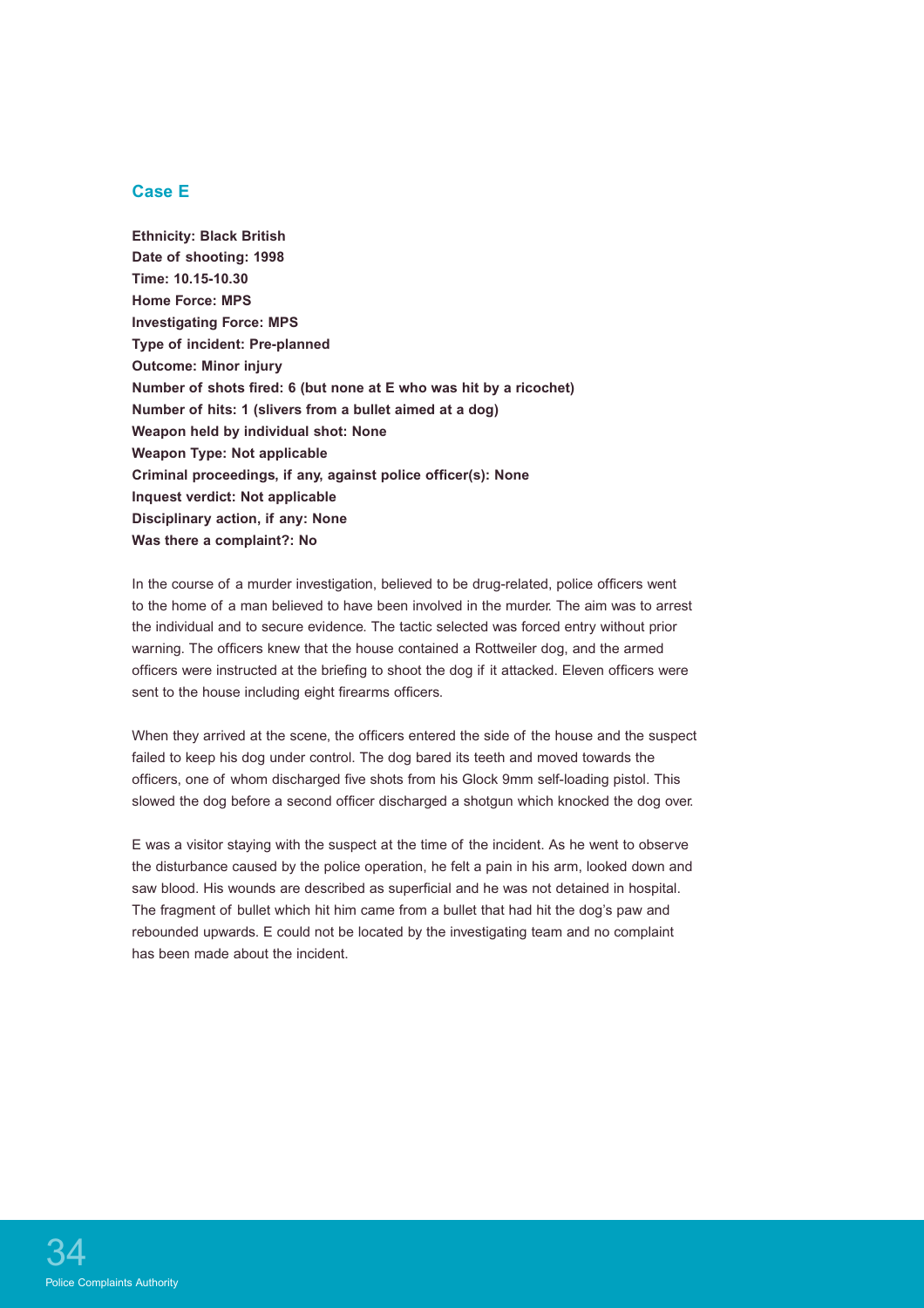### **Case F**

**Ethnicity: Black British Date of shooting: 1998 Time: 20.30 – 20.45 Home Force: MPS Investigating Force: MPS Type of incident: Spontaneous Outcome: Minor injury Number of shots fired: 3 (plus one car ramming) Number of hits: 1 Weapon held by suspect: Yes Weapon type: Sawn-off shotgun Criminal proceedings, if any, against police officer(s): None Inquest verdict: Not applicable Disciplinary action, if any: Not yet decided on matters subject to complaint Was there a complaint?: Yes, from the ex-partner of the individual shot**

F had been the subject of complaints from a woman who was his ex-partner and mother of his child. Five days before the incident, the complainant reported to the police that F had threatened to shoot her. On the day of the incident, the officer called the complainant to ask her if there had been any more threats and to inform her that there were outstanding warrants against F. When F arrived at 20.30 to return her son, he accused her of calling the police. As unarmed officers approached F in his car, he produced a sawn-off shotgun that he pointed at the officers who took cover.

F then ordered the complainant and her son into his vehicle and drove off, followed by a number of marked police vehicles, with the officers also having called for armed assistance. When the armed vehicle took over as lead car in the 'pursuit', they witnessed F pointing his weapon at both officers and members of the public. When F stopped the vehicle and took aim at one of the officers in the ARV stopped directly across from him, an armed officer fired three rounds at F, one of which struck F on the hand, who then withdrew his gun and drove off.

Because F was again pointing his weapon at police vehicles and members of the public, one of the police vehicles rammed F's vehicle. Subsequently, when F was forced into a petrol station forecourt, "armed officers carried out a controlled removal from the vehicle, firstly of [F] and secondly [the complainant]". Both were subsequently handcuffed although the complainant was then identified as an innocent party and re-united with her son.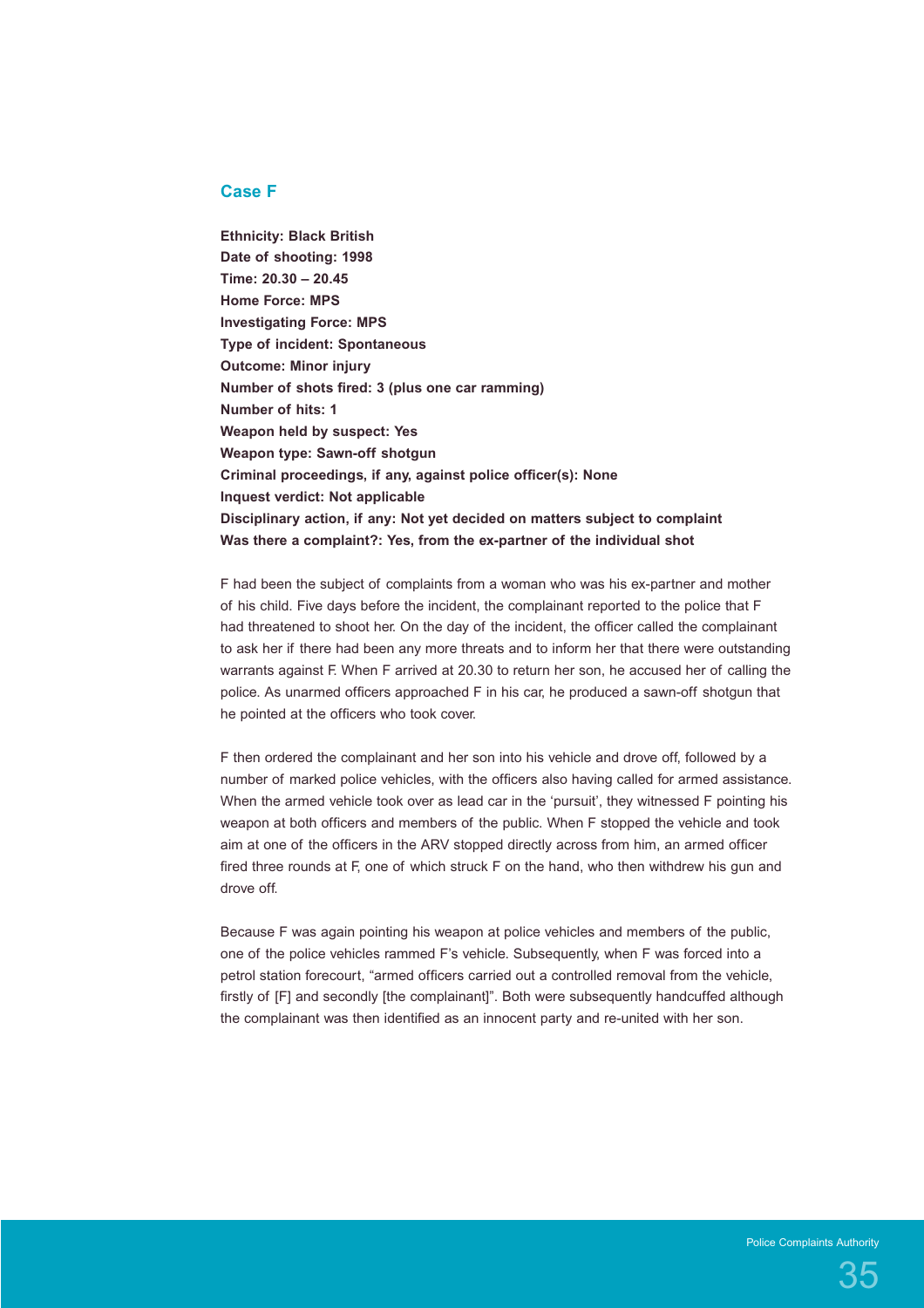### **Case G**

**Ethnicity: White British Date of shooting: 1999 Time: 19.48 Home Force: Merseyside Police Investigating Force: West Mercia Constabulary Incident type: Spontaneous Outcome: Minor injury Number of shots fired: 4 (2 shots fired by each of two officers) Number of hits: 2 Weapon held by suspect: Yes Weapon type: Imitation rifle Criminal proceedings, if any, against police officer(s): None Inquest verdict: Not applicable Disciplinary action, if any: Superintendent given advice on an ancillary matter (failure to complete the operations document) Was there a complaint?: No**

Police were called to the area following an incident in which two young girls were threatened by a man with a gun. Although the police conducted a search, they were unable to locate the man. Three ARV's attended the incident, manned by a total of six armed officers.

G was known to have a history of addiction problems, and was known to have suffered from mental illness, with both of these issues having been discussed during the briefing for the armed officers. He came from a broken family and had been in care at various points during his childhood. There was police intelligence five days before the incident indicating suicidal intent and two days before the shooting he was found in possession of a gun. His mental health problems were known to social and health services and to the probation service.

G himself had called the police providing the address he was at. A containment was placed on the premises and unsuccessful attempts made to negotiate with G. When he attempted to leave the premises he raised his rifle to threaten one of the officers who feared for his life. Two officers discharged their weapons each on two occasions, with two of the shots hitting G in the thigh and buttocks. The injuries sustained were not serious.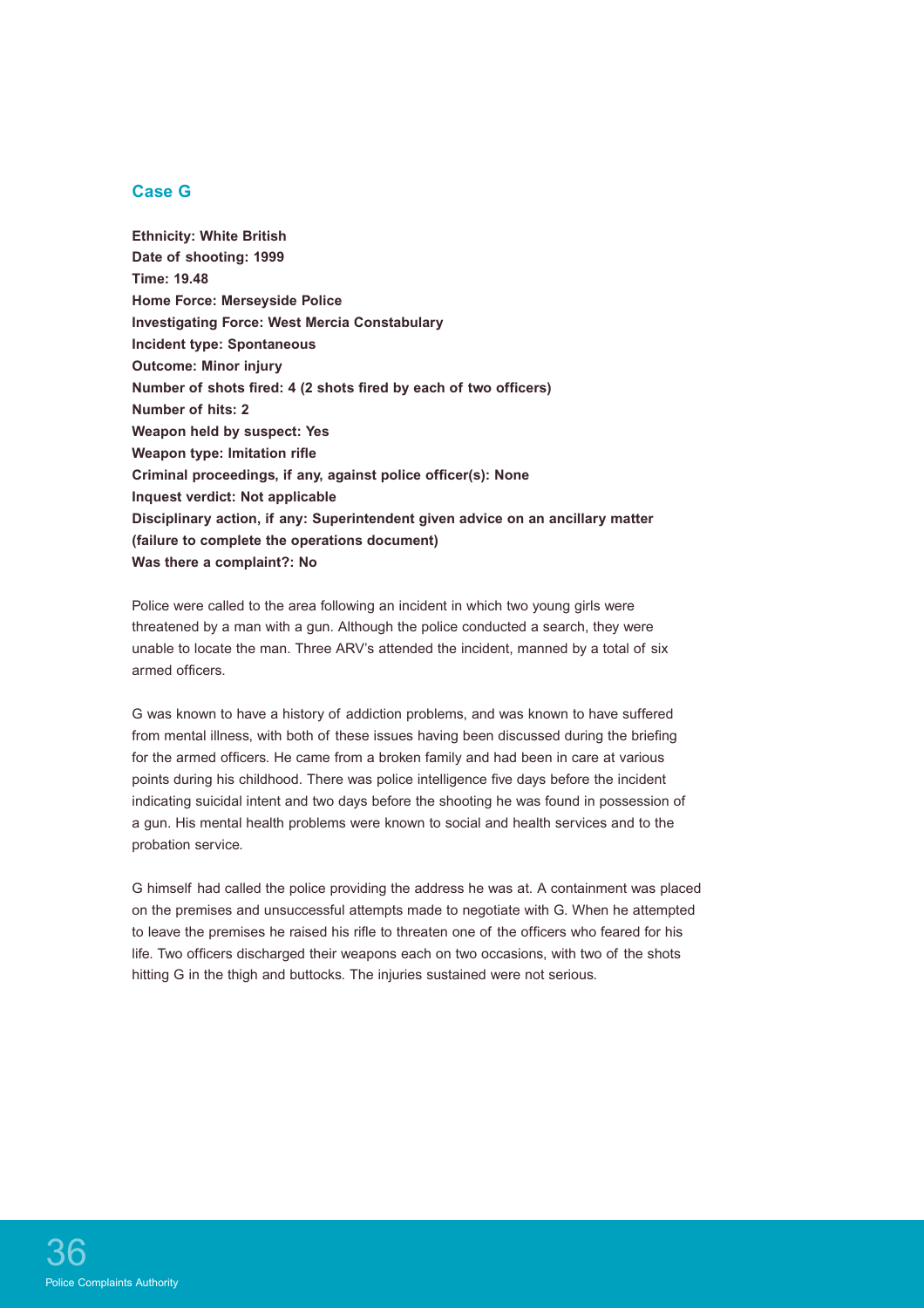### **Case H**

**Ethnicity: White British Date of shooting: 1999 Time: 03.30 Home Force: Devon and Cornwall Constabulary Investigating Force: Dorset Police Type of incident: Spontaneous Outcome: Fatal Number of shots fired: 2 Number of hits: 1 Weapon held by suspect: Yes Weapon type: Air rifle Criminal proceedings, if any, against police officer(s): None Inquest verdict: Lawful killing Disciplinary action, if any: None Was there a complaint?: No** 

H had joined the army in 1996 and served in Germany and Northern Ireland before being discharged in 1997 for possession of an imitation firearm with intent to resist arrest. Following a night out with his girlfriend at a club, H returned home with her at about 01.00 hours and argued with her about a man she had been talking to. When she went to bed, he smashed glasses and discharged an air-rifle into photographs before leaving. At 02.27 the police received an anonymous call that a man was walking through the town centre with a gun. It transpired that this call was made by H himself. At around the same time, officers on patrol noticed H and approached him, resulting in H pointing his air weapon at the officers and telling them to back off. As the police backed off, H pointed his weapon at their car and chased them. The officers requested the assistance of an ARV.

A temporary Silver Commander was nominated, firearms authority granted and further officers called, including a dog handler, a negotiator and further ARV's. At around 03.00 the armed officers arrived at the scene. At around 03.30, H was located and when armed officers arrived at the scene, he ran towards them with his rifle at his shoulder, aiming at them through the telescopic sights. Ignoring police challenges, he continued to advance closing the distance to 40 yards, before stopping and aiming at the officers. At this point, fearing for his life, one of the armed officers fired two shots – the first missing and the second striking H on the left shoulder and knocking him to the ground. The bullet disintegrated and caused severe haemorrhaging to internal organs and shock. He was taken to hospital but pronounced dead at 04.20. The 12 shot magazine of H's rifle contained four pellets, creating the possibility that he may have discharged the weapon a number of times in the earlier part of the incident.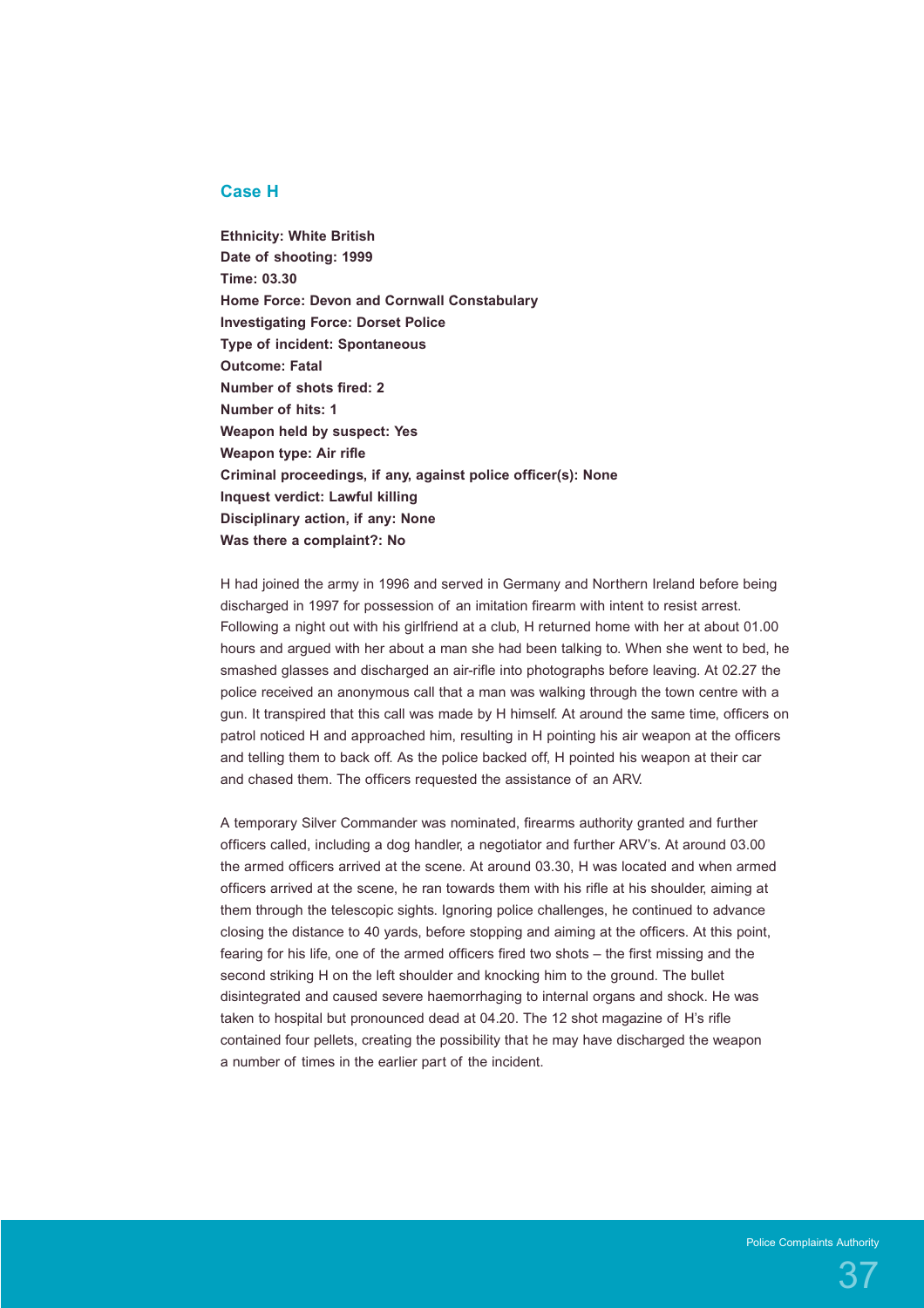### **Case J**

**Ethnicity: White British Date of shooting: 1999 Time: 15.53 Home Force: Surrey Police Investigating Force: Hampshire Constabulary Type of incident: Spontaneous Outcome: Fatal Number of shots fired: 1 Number of hits: 1 Weapon held by suspect: Yes Weapon type: Air weapon – Colt 1911 replica Criminal proceedings, if any, against police officer(s): None Inquest verdict: Lawful killing Disciplinary action, if any: Misconduct hearing for one Chief Inspector leading to a caution (for failure in the performance of duties). Advice was also given to one sergeant.**

**Was there a complaint?: No**

J had a history of mental illness, alcohol and drug abuse, having had a nervous breakdown when his marriage collapsed when he was 31. His wife reported that he was a long-term alcoholic, with a history of violence, an obsession with guns and problems with self-esteem. At times he had been prescribed Diazepam and anti-depressants, had attempted suicide and had been treated for alcohol problems. In March 1999, J threatened to shoot himself unless he was given Diazepam, but finally it was resolved when he admitted that he did not have a gun – he was subsequently admitted to hospital under s.136 Mental Health Act 1983. J had been drinking heavily in the week prior to his shooting and was worried about a court case. On the day before the shooting J had been drinking heavily in the company of his partner.

On the morning of the shooting, J sent his girlfriend to get ammunition for his air pistol, which she failed to do, so they returned home and drank a bottle of wine. During this time, he asked his girlfriend to shoot him, and pointed the gun at her causing her to flee from the house in panic to a neighbour's house. At 14.15, this neighbour phoned 999 and told the operator that J had threatened his girlfriend and threatened to shoot himself, although she was by that time safely out of the house.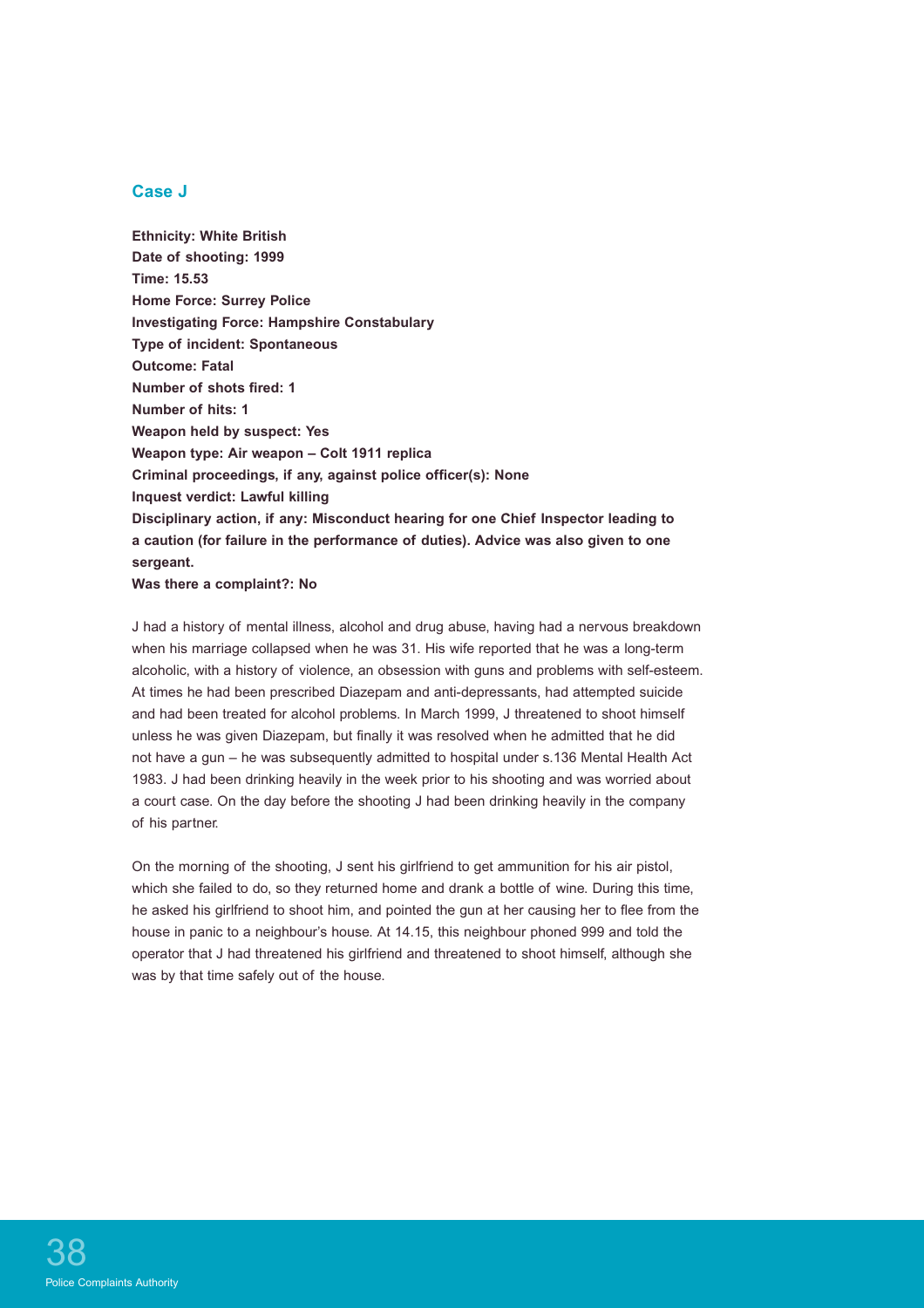Following a meeting with the Tactical Advisor, four armed officers in two ARV's went to the scene along with a dog handler. During conversation between the officers and J, he is reported to have shouted "Oh fuck off, you just want to shoot me, go ahead and shoot me", estimated at around 15.00. After problems locating a negotiator, officers at the scene informed J that the negotiator, who was not at the scene, would phone him, but J did not answer the telephone. After the armed officers called J to the window of the house, J raised his air pistol and aimed it at armed officers, one of whom fired a single shot knocking J over and fatally wounding him at 15.53 – almost exactly 90 minutes after the initial 999 call had been made. At the post mortem, the alcohol level identified in J's blood was 350 micrograms per 100 ml – a state of gross drunkenness, and there was also evidence of Diazepam use. J's weapon was discovered to be unloaded and, even if loaded, would have been of insufficient velocity to penetrate human skin.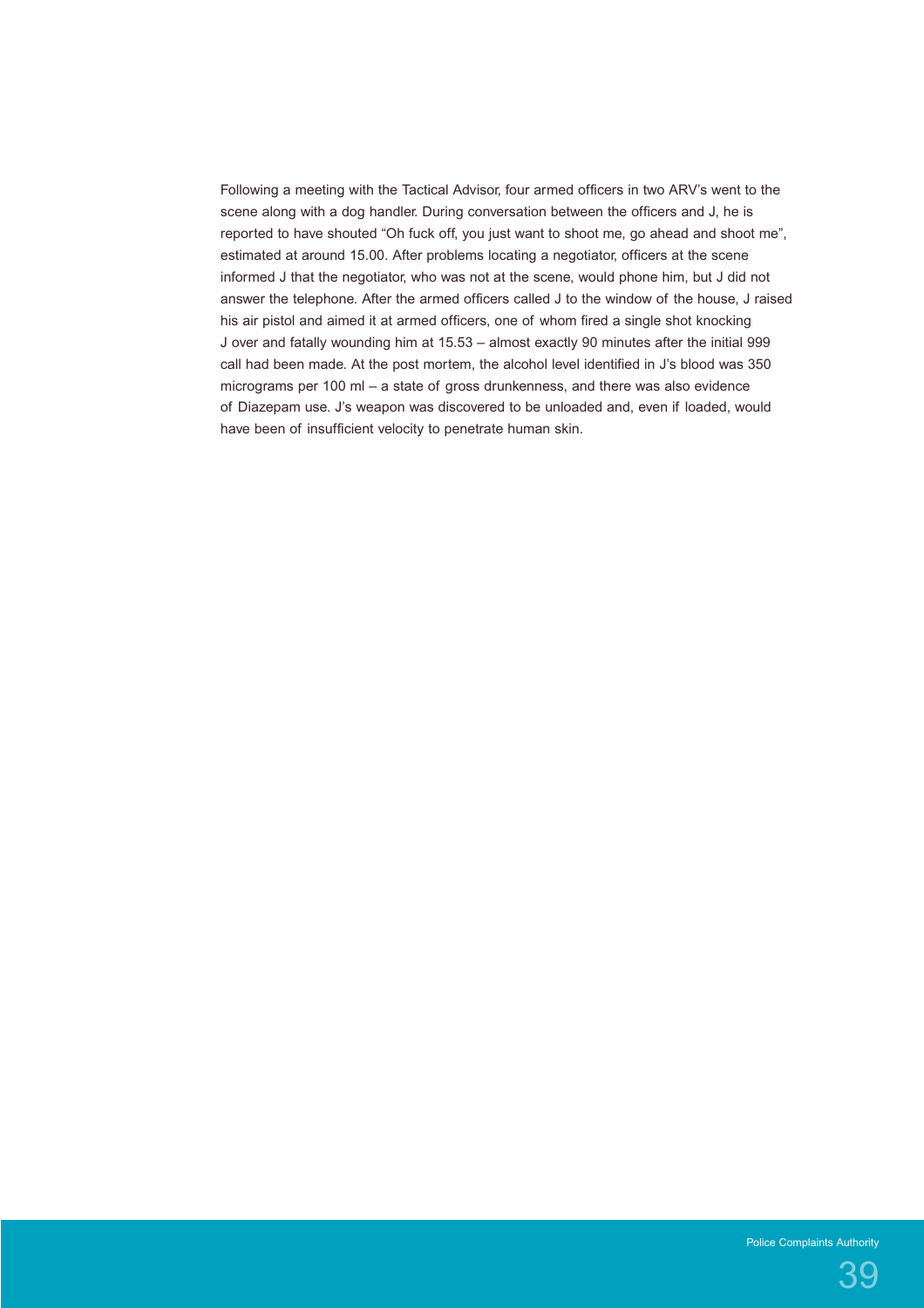### **Case K**

**Ethnicity: White British Date of shooting: 1999 Time: 09.18 Home Force: Devon and Cornwall Constabulary Investigating Force: Devon and Cornwall Constabulary Type of incident: Pre-planned Outcome: Serious injury, K was shot in the face but survived Number of shots fired: 2 Number of hits: 1 Weapon held by suspect: Yes Weapon type: Sawn-off shot-gun Criminal proceedings, if any, against police officer(s): None Inquest verdict: Not applicable Disciplinary action, if any: None Was there a complaint?: No**

K was one of three men involved in an armed robbery of a jewellers' shop. He is believed to have been part of a gang of eight that carried out robberies which involved entering jewellers wearing balaclavas and brandishing a sawn-off shot-gun. The police mounted a pre-planned operation. This operation involved two armed officers at each of two locations where the armed robbery was believed to be potentially occurring.

At 9.00 am the officers in the shop were informed that the three suspects were approaching the jewellers. K entered the shop and said "This is an armed robbery" at which point the officers emerged and pointed their weapons at him (both MP5 Carbine weapons) before K had pulled his shot-gun from his bag. However, K produced the shot-gun which he pointed at the officers, one of whom fired a first shot which he believed to have had no effect and so discharged a second shot which successfully incapacitated K.

In-store video evidence corroborated the officers' account of the event. The first bullet missed, hitting a wall behind the suspect and the second struck K close to the eye and fragmented against his cheekbone. K's weapon was not loaded although this would not have been known to the officers.

The SIO, drawn from Devon and Cornwall, concluded that there were no disciplinary issues. The operation was believed to have been planned as effectively as possible, a view supported by two sets of external experts.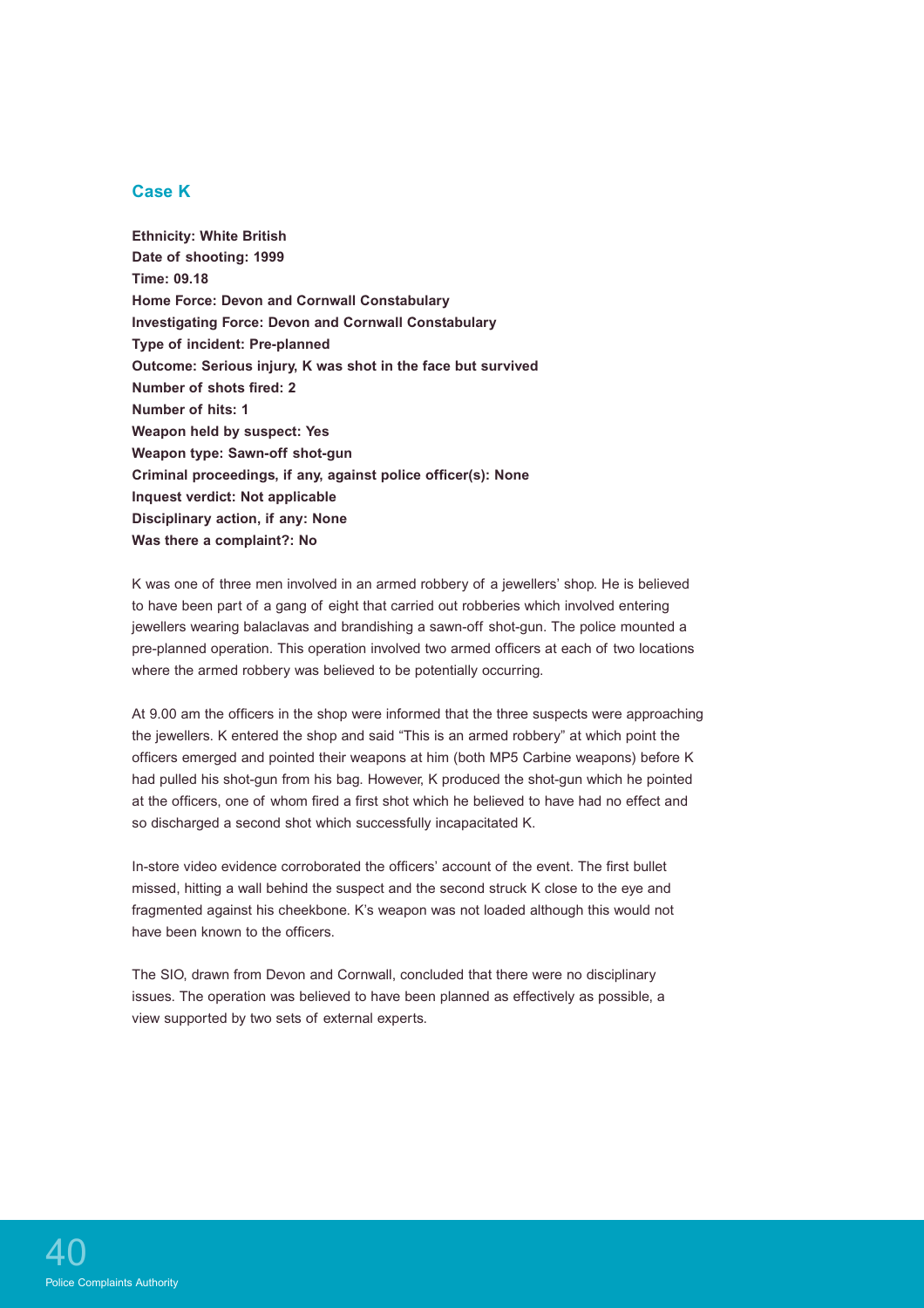### **Case L**

**Ethnicity: White British Date of shooting: 1999 Time: 19.54 Home Force: MPS Investigating Force: Surrey Police Type of incident: Spontaneous Outcome: Fatal shooting Number of shots fired: 2 Number of hits: 2 Weapon held by suspect: None Criminal proceedings, if any, against police officer(s): None Inquest verdict: Open Disciplinary action, if any: Not yet decided Was there a complaint?: Yes**

Police received a report from a member of the public that a man with a sawn-off shot-gun in a blue plastic bag had left licensed premises. Two armed officers in a vehicle were assigned to conduct a search for him. L was seen by them walking in a nearby street carrying something wrapped in a blue plastic bag. The police saw L walk around a corner and out of their view. They parked and left their vehicle.

When they reached the corner they saw L still walking away. Both officers challenged him from the rear. In evidence at the inquest into L's death, both officers stated that he turned around to face them, raising what they believed was a sawn-off shot-gun, causing them to believe that one of them was about to be shot. This resulted in each of them firing a single shot from their handguns. One of these shots, to L's head, caused immediate fatal injury.

It was then discovered that the article wrapped in a plastic bag was not a firearm at all but a wooden table leg. L had collected this from a relative who had been mending it. Scientific evidence cast doubt on the accuracy of the accounts given by the officers as to the position of the officer who fired the fatal shot and the position of L's head when he was shot. However, the evidence of one independent witness supported the officers' claim that L turned towards them and raised his arm. The inquest jury returned an open verdict, having been given a choice by the Coroner between lawful killing and an open verdict.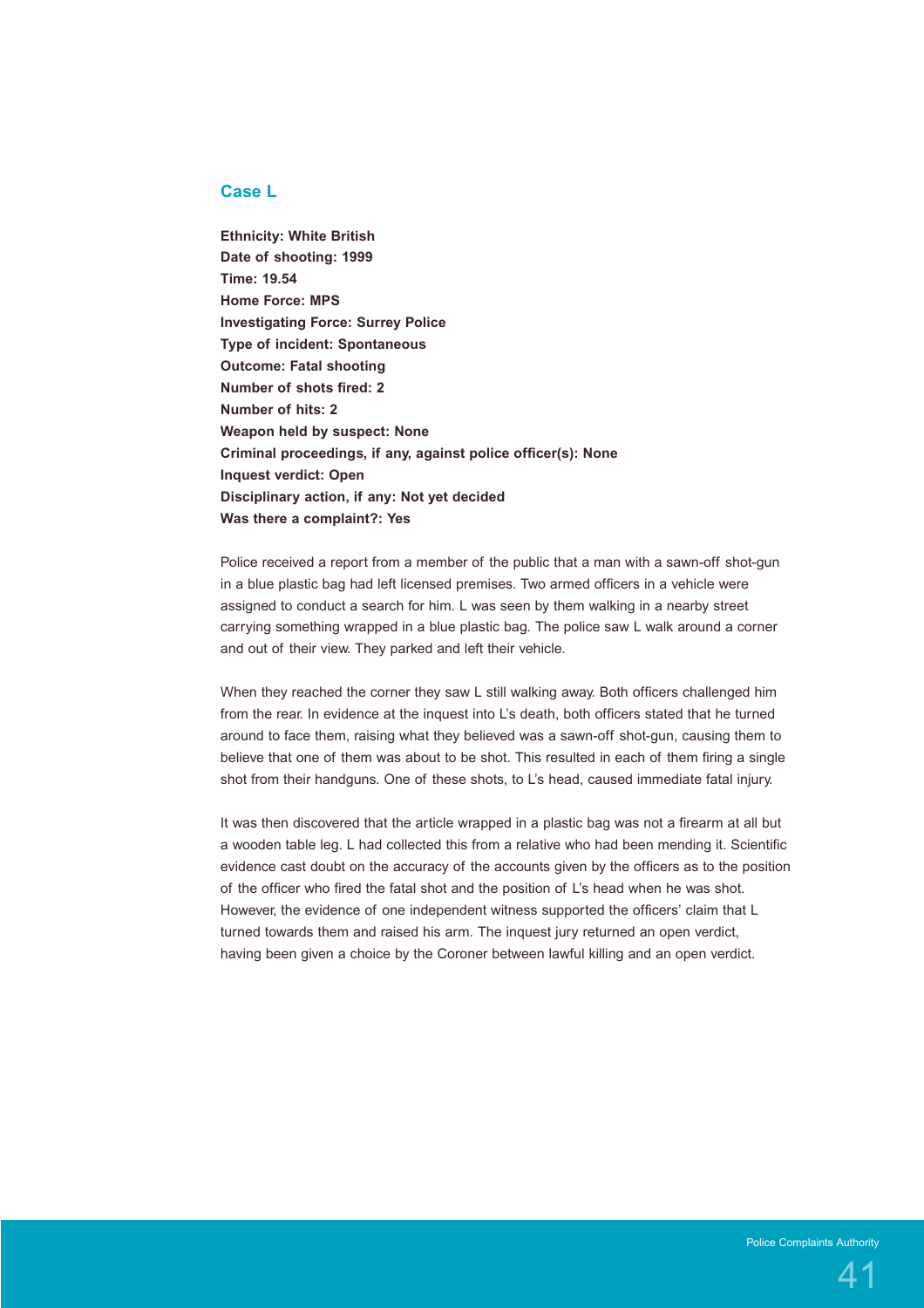### **Case M**

**Ethnicity: Black British Date of shooting: 1999 Time: 10.37 Home Force: MPS Investigating Force: Thames Valley Police Type of incident: Pre-planned Outcome: Minor injury Number of shots fired: 1 Number of hits: 1 Weapon held by suspect: None Type of weapon: N/A Criminal proceedings, if any, against police officer(s): None Inquest verdict: Not applicable Disciplinary action, if any: None Was there a complaint?: Yes**

Following an armed robbery members of the Flying Squad (SO5) mounted an operation close to a post office that involved both static and mobile surveillance. Two sets of armed officers were in vacant buildings and others in unmarked police cars. Intelligence had been received that M had access to a 9mm firearm and that he was addicted to cocaine.

Having spent the early morning watching a number of sub-post offices, the three individuals suspected of involvement in the earlier robbery were in the vicinity of the post office in a stolen Vauxhall Astra. As the security guard left the van to make a delivery of £15,000 cash to the post office, two of the suspects ran towards him, and M gestured as if he had a gun in his trouser pocket. The guard laid the security box on the ground where it was picked up by M who then ran towards the waiting car.

At this point, the officers intervened, challenging M who was shot in the hand by a single shot fired by one of the officers. The injury was not serious, although M alleged that the shot was fired immediately after the challenge, giving him no opportunity to respond.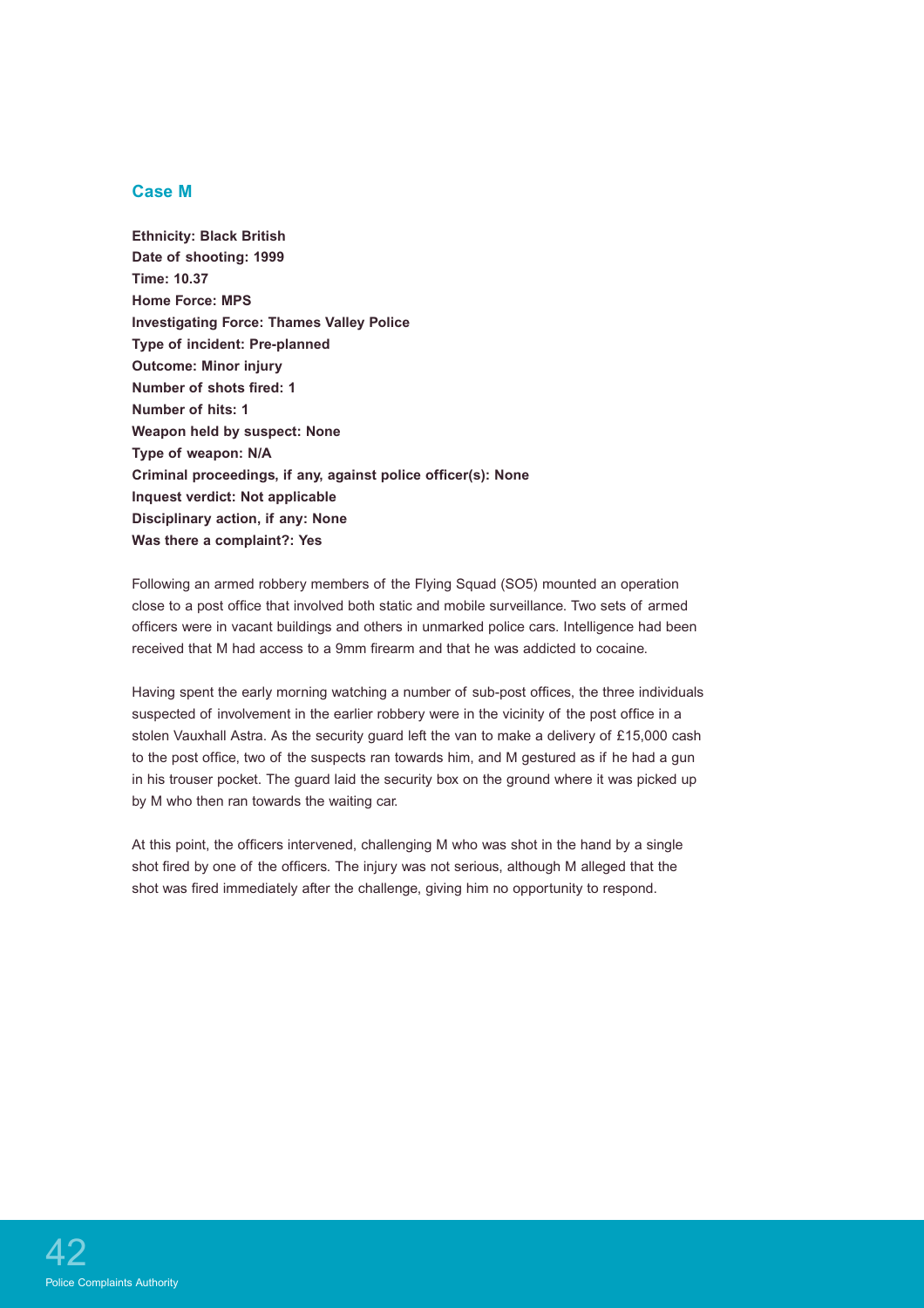### **Case N**

**Ethnicity: White British Date of shooting: 1999 Time: 14.32 Home Force: MPS Investigating Force: Hertfordshire Constabulary Type of incident: Spontaneous Outcome: Serious injury Number of shots fired: 1 Number of hits: 1 Weapon held by suspect: Yes Weapon type: Imitation Beretta 9mm pistol Criminal proceedings, if any, against police officer(s): None Inquest Verdict: Not applicable Disciplinary action, if any: None Was there a complaint?: No**

N had a five-year history of mental illness, including suicidal tendencies, although these were linked to his misuse of alcohol and crack cocaine. He was on bail for affray, offensive weapons, wounding and attempting to corrupt a police officer, and felt that he was being persecuted by the police. First arrested at 15, he had a lengthy criminal history, primarily for theft but including violent crimes. Two days before the shooting, N had been detained in hospital under s.136 Mental Health Act 1983, from which he absconded on the day of the shooting having been granted leave to go to the hospital shop and, at that time, he had threatened suicide. He repeated this threat when he telephoned his mother on the day of the shooting.

On the day of the shooting, N was granted an hour's leave from a psychiatric hospital, from which he did not return, catching a bus into the town centre. Having collected what may have been the gun from a friend, he then spoke with another friend telling her that he could not go on, conducting this conversation while holding a bottle of vodka. Having threatened an acquaintance with his gun while walking along the road, N phoned 999 at 14.07 requesting SO19 and saying that he had had enough. He then entered his local public house and asked for a bottle of whisky, which he received. He then returned home before coming back to the public house and demanding a drink and threatening the bar-staff with his weapon.

43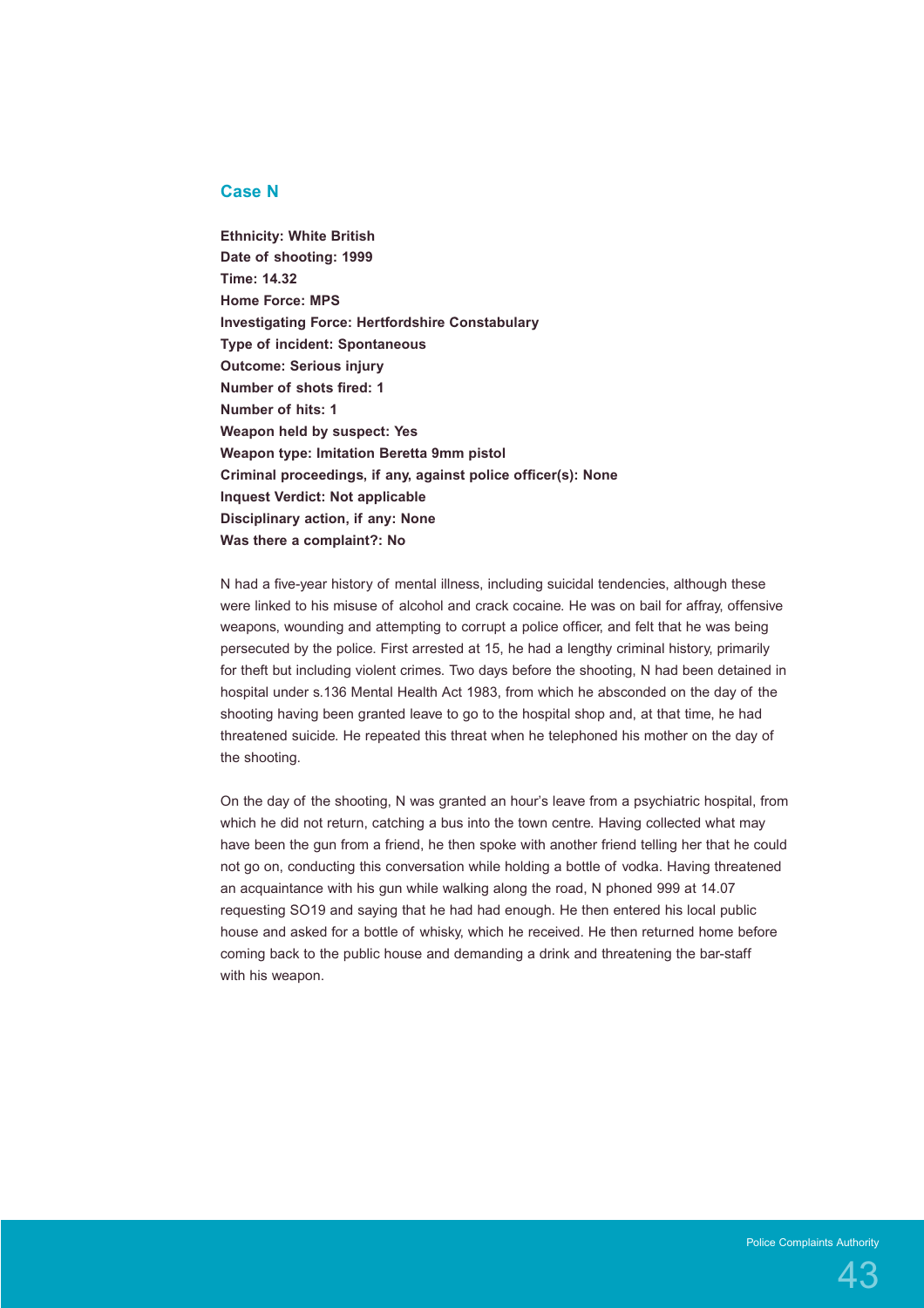At 14.17 two police vehicles arrived at the scene where N was talking with a friend. He immediately aimed the silver-coloured handgun at the unarmed officers in the cars, who reversed out of the street and requested urgent assistance. The unarmed officers then tried to clear the area while witnesses, who were known to N, tried to calm him down. As officers arrived, their positions meant that N was able to walk up to one (unoccupied) police vehicle at one point and strike the bonnet of another. However, two of the witnesses approached N during this 'containment', one of whom tried to get the gun from N and grappled with him for it, before N put the gun in his mouth (this happened eight minutes after the first police vehicles arrived).

As N walked past a police van and down past his local public house, he pointed the gun at a close friend who feared for his life. At 14.31 the ARV arrived, the officers armed themselves, took up a partly-protected position and issued a challenge to N. He ignored the warning and walked towards the armed officers. At 14.32, as he walked towards the armed officers challenging them, a single shot was fired by one of these officers, which hit N in the chest. The period between the arrival of the armed officers and the firing of the shot is timed as 32 seconds. Although the resulting injury was serious, N survived. The weapon held by N was a blank cartridge firing imitation pistol, although it did look like a real gun and is reported to have been fired by him.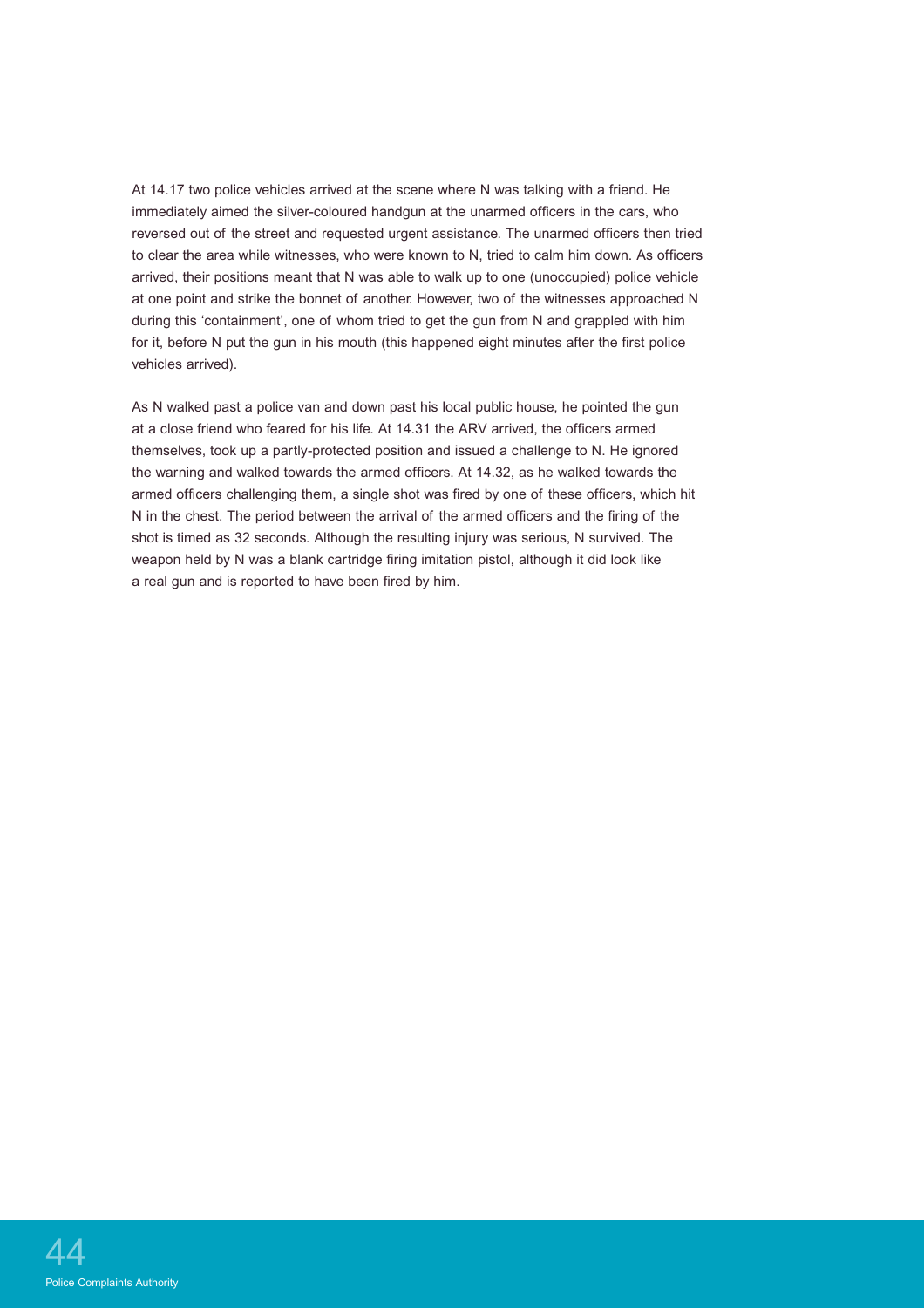### **Case O**

**Ethnicity: Asian Date of shooting: 2000 Time: 02.35 Home Force: MPS Investigating Force: Essex Police Type of incident: Spontaneous Outcome: Minor injury Number of shots fired: 1 Number of hits: 1 Weapon held by individual shot: None Criminal proceedings, if any, against police officer(s): None Inquest verdict: Not applicable Disciplinary action, if any: None Was there a complaint?: No**

Following an alleged kidnapping and threats around the extortion of money, an individual approached the police saying that he had been kidnapped in connection with drug debts. The individual had cuts to his forehead believed to be the consequence of being struck with a black handgun, which had also been stuck down his throat. He had at one point been taken to a house and beaten up and, in a separate incident, had shots fired at him. An ARV was requested at 00.02 on the night of the incident.

The police then mounted an operation to observe the three individuals believed to be involved, whose car was seen outside the address given by the witness. The Tactical Advisor recommended a forced entry at the given address, but the Gold Commander wanted more information prior to authorising the operation.

The Tactical Advisor felt that this delay prevented the use of the optimal strategy for challenging the suspects at the address. At 02.34 unarmed officers observed the target vehicle moving off from the address, and the Silver Commander instructed that an 'armed stop' be carried out. The decision to carry out a 'non-compliant stop' involved the illumination of blue lights and pulling in front of the vehicle, forcing it to stop, with other ARV's to the side and the back of the target vehicle.

The armed police officers ran to the target car shouting "armed police, get out of the car". One officer stated that he ran so fast at the car that, in his attempt to stop himself, he smashed one of the windows of the car. Another of the officers, in challenging O, discharged his weapon, hitting O in the arm. The officer stated that his pistol had become entangled in something, while holding a 'life hammer' in his other hand and, as he was taking hold of the suspect by the right shoulder, he became aware that a shot had been fired. He claimed that he then became dizzy and felt detached from what was going on around him, and that at no point had he deliberately discharged his gun. O had no criminal history. No evidence was offered against O and he was found not guilty of all offences. No weapon was found in the car.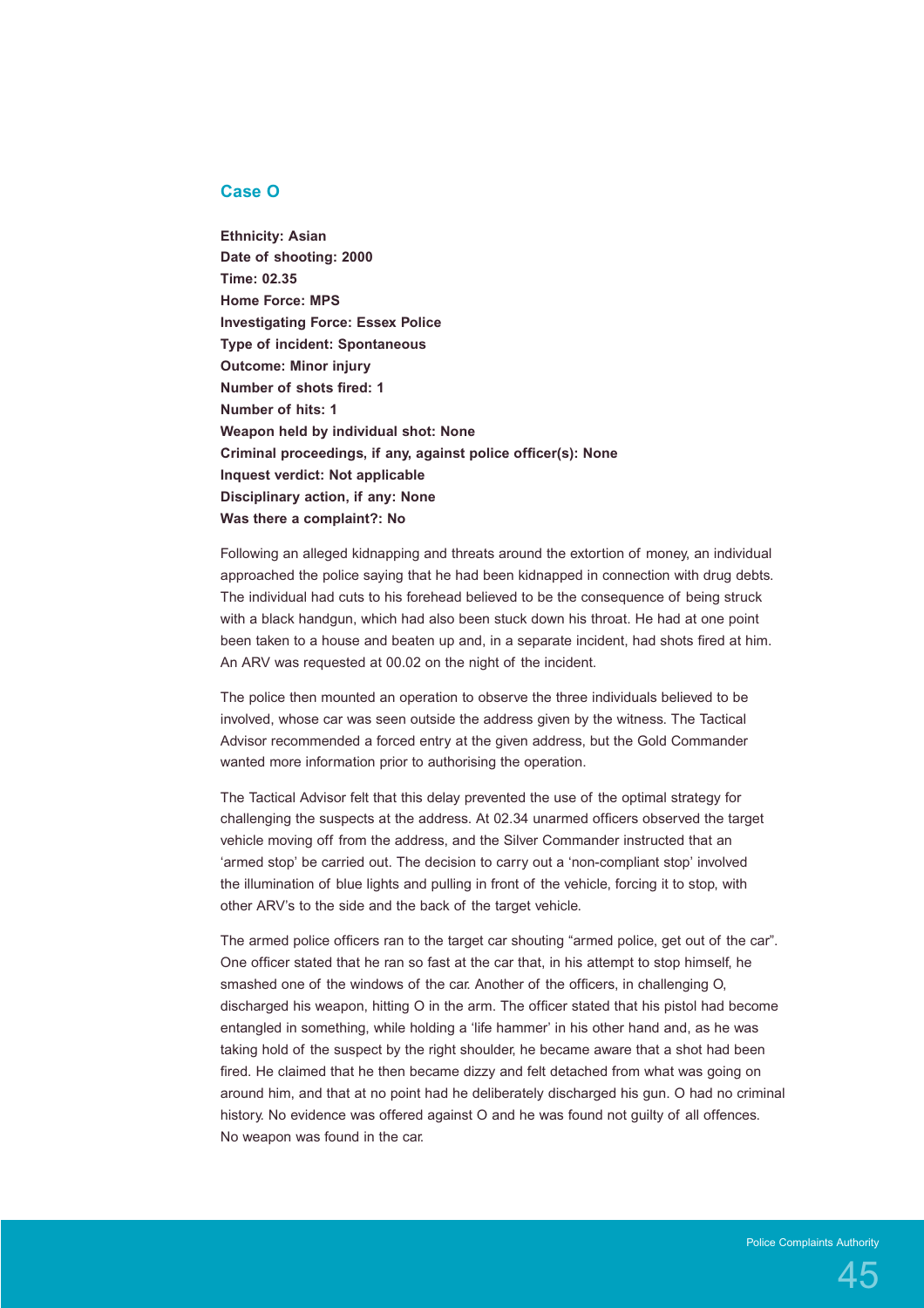### **Case P**

**Ethnicity: White British Date of shooting: 2000 Time: 22.00 Home Force: West Midlands Police Investigating Force: West Midlands Police Type of incident: Spontaneous Outcome: Minor injury Number of shots fired: 7 Number of hits: 2 Weapon held by suspect: Yes Weapon type: Imitation 8mm pistol loaded with CS cartridges Criminal proceedings, if any, against police officer(s): None Inquest verdict: Not applicable Disciplinary action, if any: None Was there a complaint?: No**

During the christening of his child, P had been drinking excessively and an argument took place between him and his girlfriend. During the argument, he produced an 8mm handgun which he used to hit his girlfriend and with which he threatened to kill her.

A number of officers arrived at the scene following calls from the public concerning a man in the street with a gun including one ARV with two occupants. The ARV officers encountered and challenged P, who ignored the challenge and pointed his handgun at the officer, reportedly saying "You're having it". One of the officers drew a Beretta Centurion Pistol and discharged seven shots, two of which hit P with a further two shots entering his clothing without causing injury. He was hit in the abdomen and the leg.

The weapon carried by P was an imitation pistol although it was capable of firing and contained CS irritant cartridges, albeit none were actually fired. P subsequently wrote a letter of apology to the officer involved, although at the time he had threatened to make a complaint.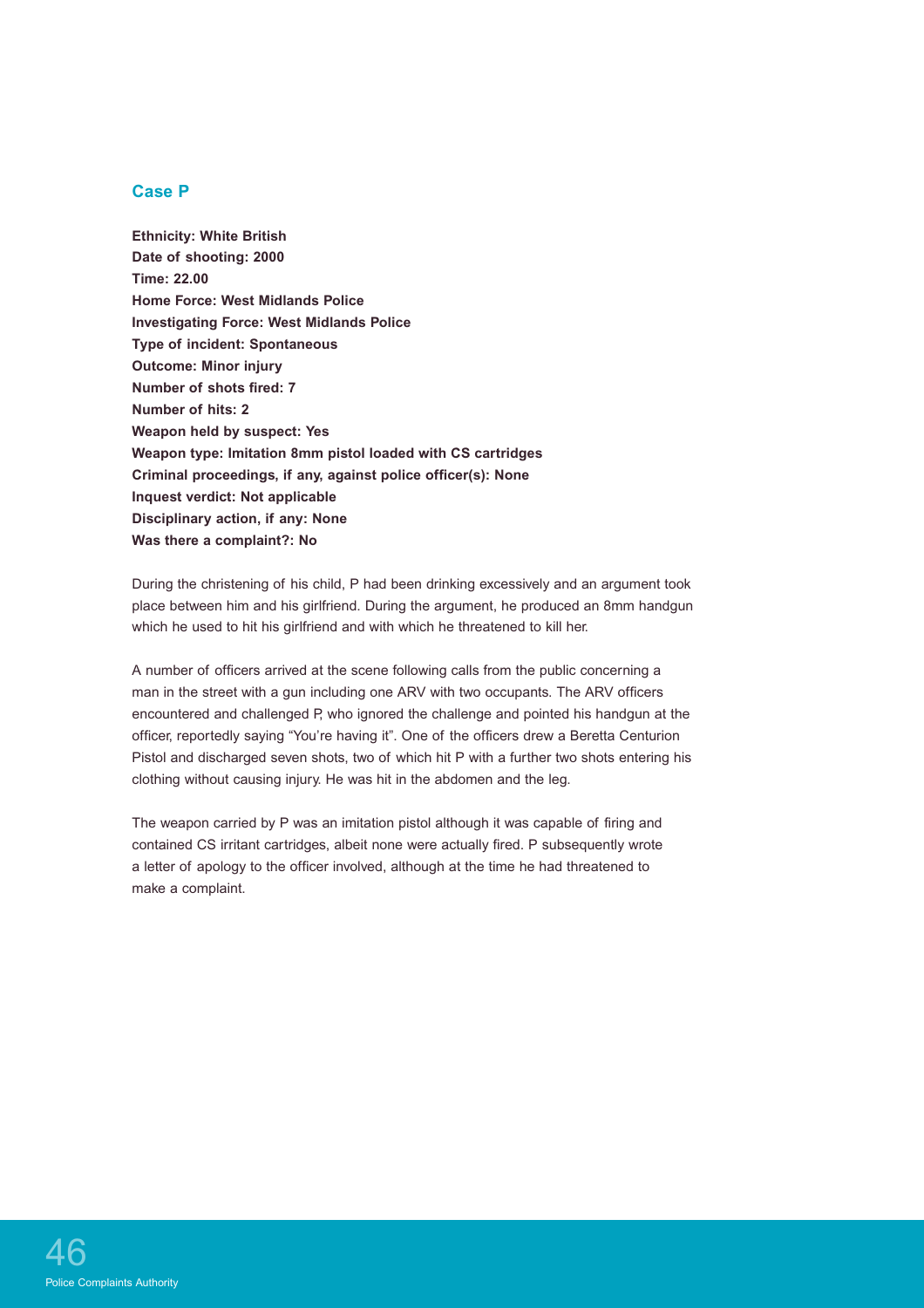### **Case Q**

**Ethnicity: White European Date of shooting: 2000 Time: Approximately 20.00 Home Force: MPS Investigating Force: MPS Type of incident: Spontaneous Outcome: Serious injury Number of shots fired: 2 Number of hits: 2 Weapon held by suspect: Yes Weapon type: Axe Criminal proceedings, if any, against police officer(s): None Inquest verdict: Not applicable Disciplinary action, if any: None Was there a complaint?: No**

Q, a Spanish national, had been resident in the UK for five years at the time of this incident. Little is known about his life here; he apparently had few friends or acquaintances and his family had had no contact with him since his departure from Spain in 1995. His mother is known to have had a history of mental health problems and this may have had a detrimental effect on the mental health of her son. He had reportedly been unwell for some time before his move to London, although there is no record of him having received formal psychiatric treatment in the UK.

On 24 August 2000, Q was ejected from a supermarket following an assault on a security guard. Five days later he returned, to be met by the same security guard. When challenged, he showed the guard a hand axe attached to his belt and walked into the store, which appears to have been relatively busy with shoppers at the time. The guard's manager phoned the police and followed Q around the store.

An ARV containing three SO19 officers arrived in response to the call and entered the store following a briefing by the security guard. They split up, with two officers drawing their extendable batons and taking up position in one aisle, and the third drawing his Glock pistol and standing in the next aisle. Q was challenged, at which point he turned to face the officers with the batons and took the axe from his belt, raising it to his shoulder and advancing towards them, smiling. He was ordered to stop and drop his weapon but did not do so. The third officer then shot him, although this apparently had no effect other than to concentrate Q's attention on this officer instead. He turned towards him, still smiling and holding the axe at shoulder-height. He was ordered again to drop his weapon by the armed officer, to no avail, and was shot a second time, which caused him to fall to the ground. The axe was kicked away and emergency first aid was commenced. Q was subsequently taken to hospital and successfully treated for his wounds. An analysis of his pre-transfusion blood was negative for alcohol and drugs.

47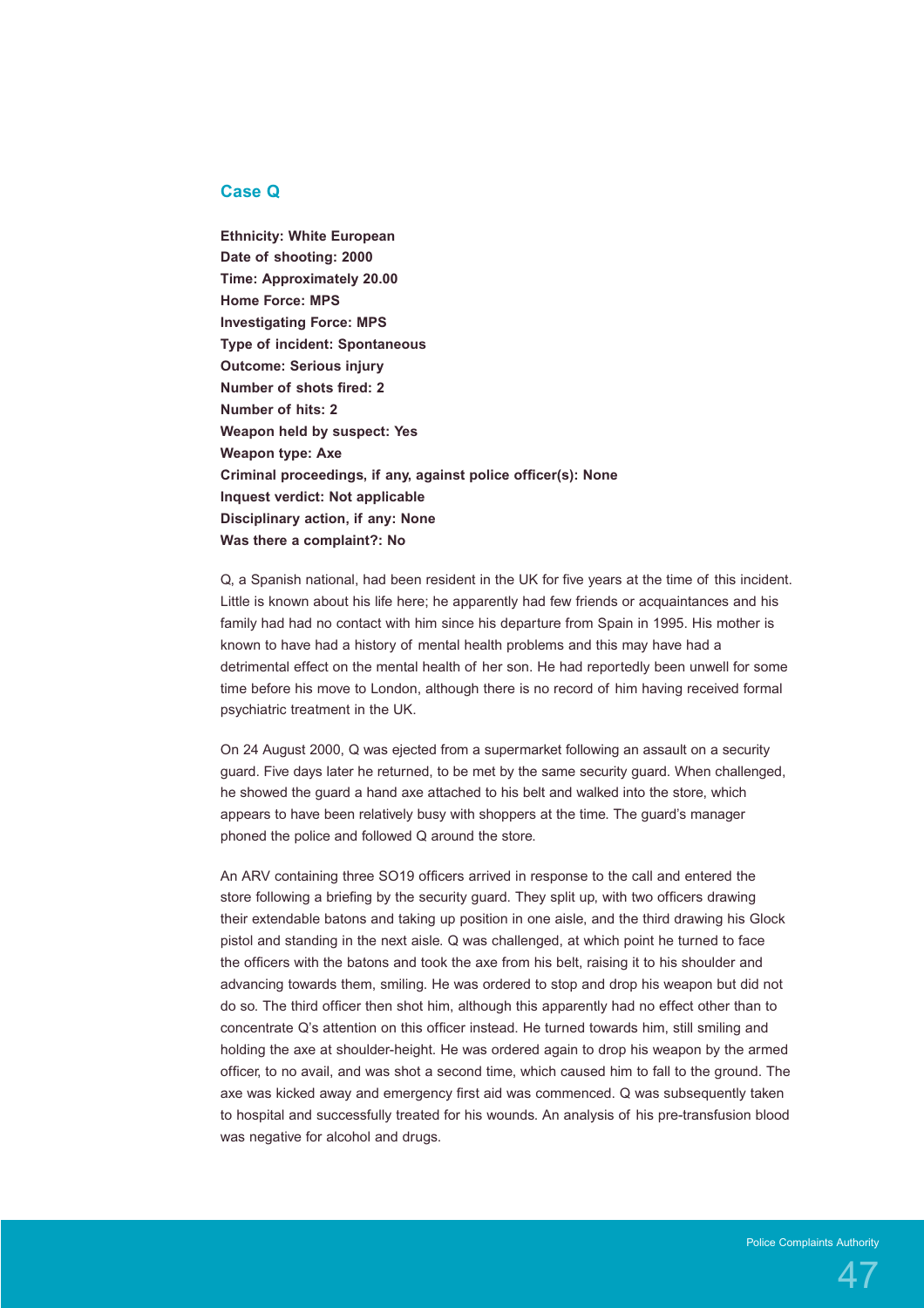### **Case R**

**Ethnicity: White British Date of shooting: 2000 Time: 23.36 Home Force: West Yorkshire Police Investigating Force: Greater Manchester Police Type of incident: Spontaneous Outcome: Fatal Number of shots fired: 3 Number of hits: 2 Weapon held by suspect: Yes Weapon type: Air rifle Criminal proceedings, if any, against police officer(s): None Inquest verdict: Lawful killing Disciplinary action, if any: Advice to two officers on ancillary matters Was there a complaint?: No**

R is described as being obsessed with military matters, having a long criminal history and an army career punctuated by disciplinary problems and a spell working as a mercenary in Croatia. He had a long-standing although irregular history of contact with psychiatric services, including treatment for both depression and PTSD. On 8 June 1999, he was assessed as suffering from personality disorder relating to both PTSD and alcohol abuse.

On the day of the shooting, R argued with both his father and his partner and spent much of the afternoon in a public house. He then walked into a North Yorkshire Police station and, following a conversation with the desk officer, put a gun on the counter which he then pointed at the officer, who dived out of sight. R then left the police station taking the rifle and was not traced until reports were received of an incident in a West Yorkshire psychiatric hospital two and a half hours later.

At the hospital, R pointed his weapon at reception staff ordering them to put down the telephones they were using to contact the police. While there, R at various points said that he wanted to be admitted, that he was expecting armed police to arrive and that he would shoot the first person through the door. Initially two unarmed officers were sent to the hospital followed, eight minutes later, by the dog handler and, 15 minutes later, by the ARV. The two officers in the ARV attempted a 'mobile containment' of R who was adjacent to the hospital building, before engaging in a conversation with R who at times asked the officers to shoot him. In total four firearms officers were in due course present at the scene.

R moved towards the car park ignoring the police challenges. He crossed a road into a wooded area where police attempted to 'run over' R with an ARV but only struck him a 'glancing blow'. R then aimed his rifle at a police officer. One officer discharged three shots when he believed that he was going to be shot. Two shots hit R and the third hit the telescopic sight of his weapon. He died shortly afterwards from the injuries sustained.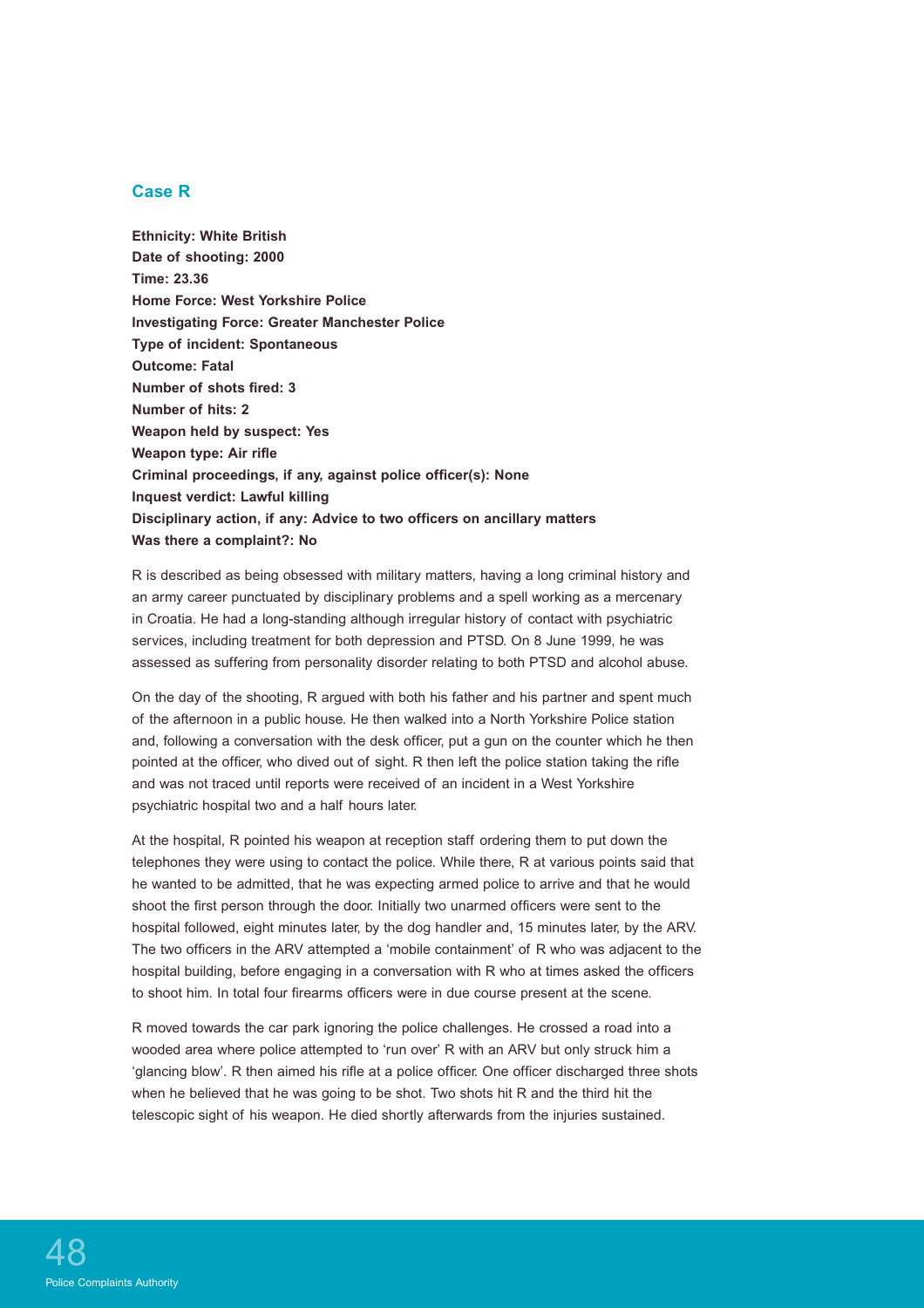### **Case S**

**Ethnicity: White British Date of shooting: 2000 Time: 10.10 Home Force: Gwent Police Investigating Force: South Wales Police Type of incident: Spontaneous Outcome: Minor injury Number of shots fired: 3 Number of hits: 1 Weapon held by suspect: Yes Weapon type: Imitation Magnum 38 Criminal proceedings, if any, against police officer(s): None Inquest verdict: Not applicable Disciplinary action, if any: None Was there a complaint?: No**

Having read that Gwent was the least policed area in the UK, S bought a replica pistol and made his way by train to Gwent where he identified a suitable bank. Pulling a balaclava over his face, he entered the bank and produced the gun. Although a member of the bank staff activated the alarm, S managed to get away with £9,000. A bystander phoned the police as S left the bank, and, when the officers arrived, an officer challenged him so he ran away, dropping his holdall as he did so. However, as the officer was gaining on him, he pulled his gun and aimed it at the officer telling him to back off.

As other police officers arrived, they instructed S to put the gun down and tried to clear the main street (he was openly walking around with his gun). One of the officers used CS spray on S when the gun was pointed at an officer. With the first level of containment established, three firearms officers arrived. As S aimed at one of the firearms officers, the officer, having made the challenge, discharged his weapon three times, hitting S on the right shoulder. Although S was able to run away, pointing his weapon at officers as he did so, he was later contained in a garden where he gave up and was arrested.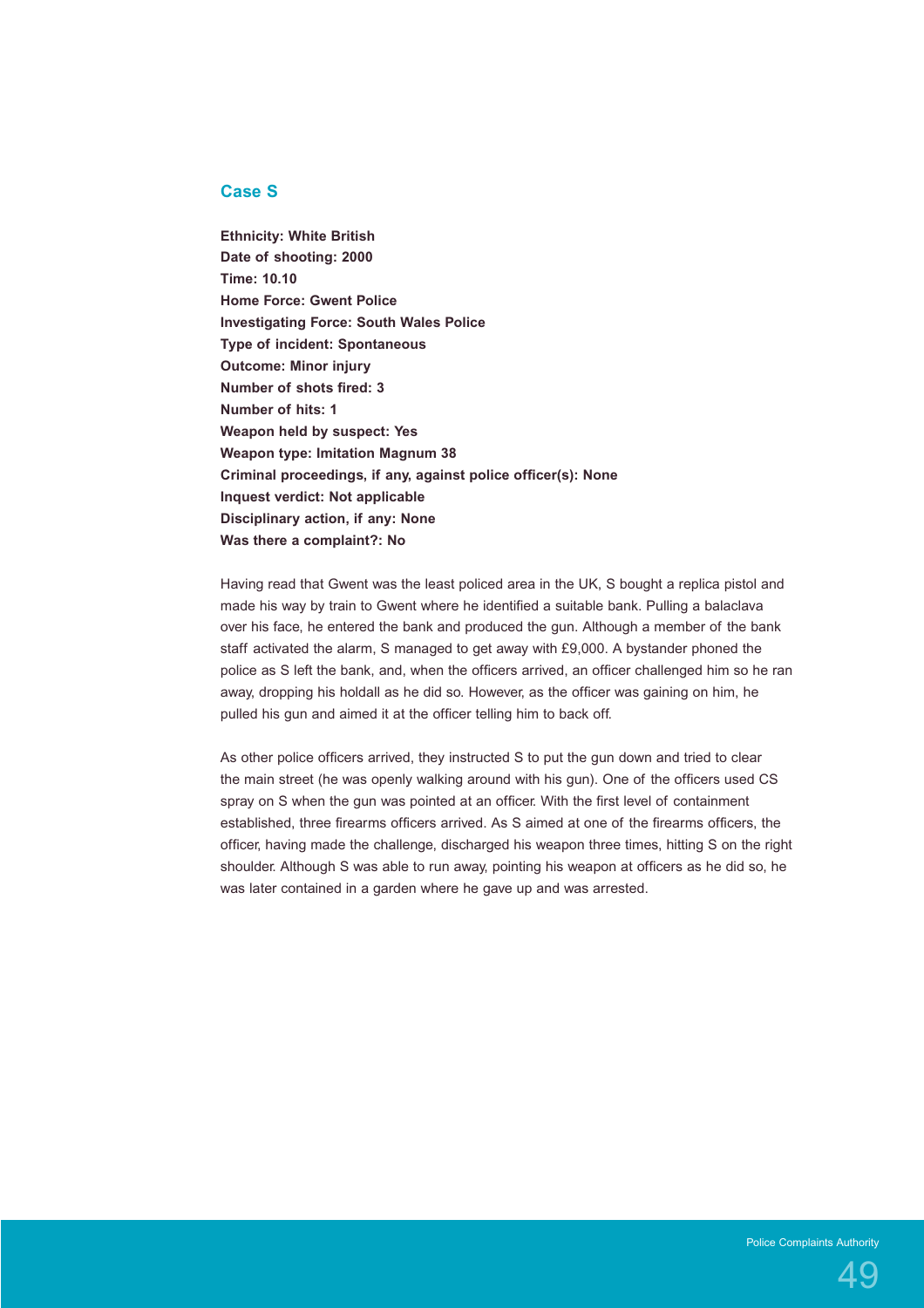### **Case T**

**Ethnicity: White Irish Date of shooting: 2000 Time: 18.08 Home Force: MPS Investigating Force: West Mercia Constabulary Type of incident: Spontaneous Outcome: Fatal shooting Number of shots fired: 1 Number of hits: 1 Weapon held by suspect: Yes Weapon type: Knife, corkscrew Criminal proceedings, if any, against police officer(s): None Inquest verdict: Lawful killing Disciplinary action, if any: None Was there a complaint?: No**

T had a disturbed education, involving an expulsion from school for fighting, and a long history of contact with psychiatric services. In March 1999, he was detained under the Mental Health Act, and was engaged with psychiatric services regularly from this point until May 2000, generally as an in-patient. He also had a history of drug-taking and claimed to be using crack cocaine in the period before his death. Up to the date of his death, T appeared to have been taking his medication and appeared mentally stable at interview 10 days before the shooting. However, his mother reported that his mental state had deteriorated significantly in the three days immediately before his death.

The incident occurred following a siege at the home of T who had barricaded himself into his house. His mother telephoned the police at 8.16 am to say that her son was holding her (his mother) and his girlfriend as hostages. His girlfriend was tied up and was being dragged around the flat whenever T moved around. He also threatened her with a knife on a number of occasions.

At 5.22 pm, T allowed his mother to leave the flat unharmed. At 6.08 pm, a decision was made to enter the premises by force as T appeared to be becoming more agitated and aggressive and, as soon as T heard the officers enter the premises, he started to attack his girlfriend with a metal corkscrew. A police marksman, situated in an adjacent flat, shot T through the window of the house, hitting him in the chest causing fatal injury.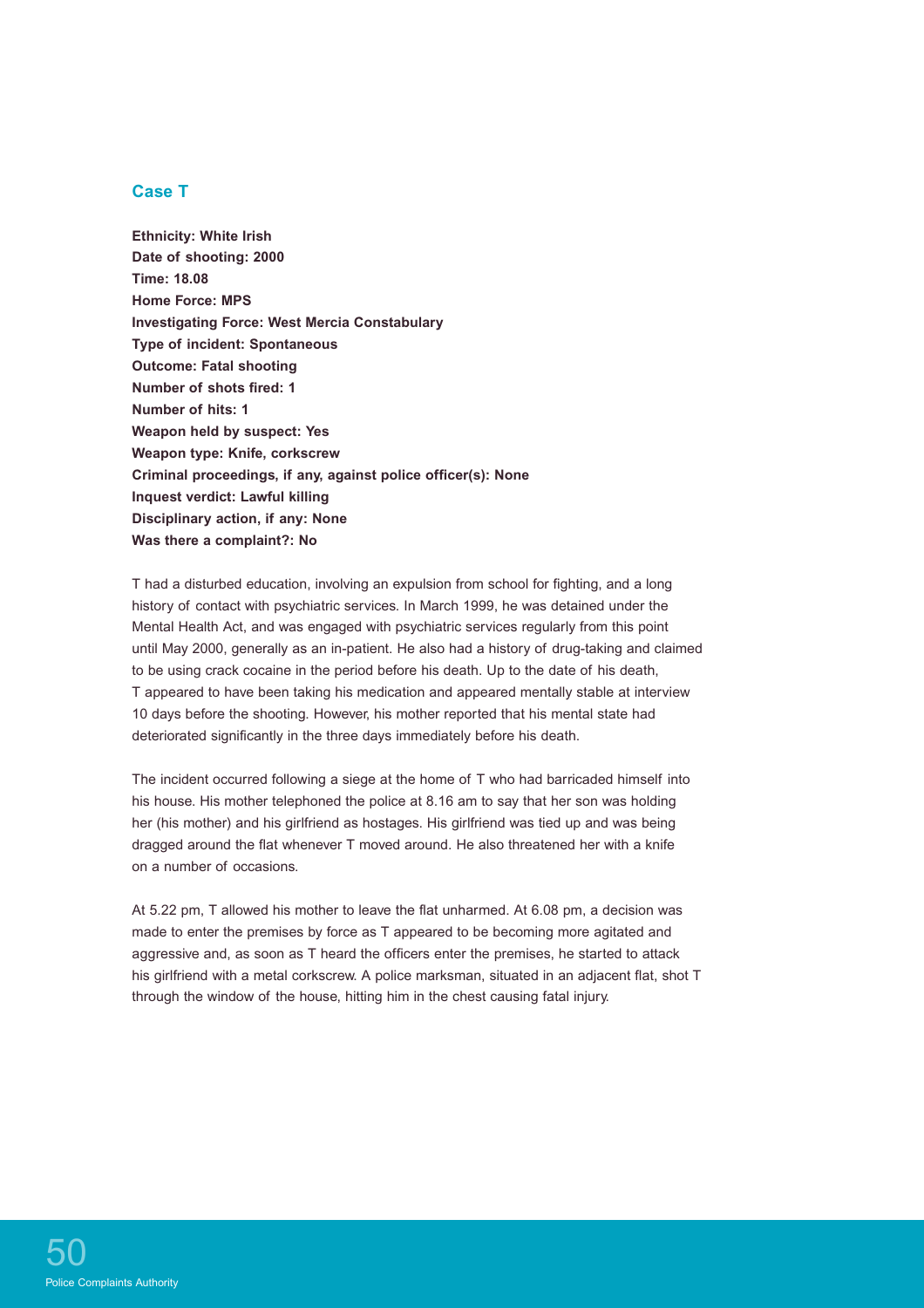### **Case U**

**Ethnicity: White British Date of shooting: 2000 Time: Approx 15.45 Home Force: Merseyside Police Investigating Force: West Midlands Police Type of incident: Spontaneous Outcome: Minor injury Number of shots fired: 2 Number of hits: 1 Weapon held by suspect: Yes Weapon type: Imitation shot-gun (two pieces of piping attached together) Criminal proceedings, if any, against police officer(s): None Inquest verdict: Not applicable Disciplinary action, if any: None Was there a complaint?: No**

U is believed to have been responsible for a series of armed robberies in Merseyside in October and November 2000, carried out using what appeared to be a doublebarrelled shot-gun.

Shortly before the incident, two robberies took place, after which witnesses were able to give police the registration number of the car used in the second one. The car was spotted by a senior detective who followed the vehicle only to have what appeared to be a shot-gun pointed at him by the occupant, who subsequently left the vehicle and walked away at 3.35 pm. At 3.41 pm an ARV response was authorised by the Force Incident Manager, with two two-man crewed ARVs responding.

One of the armed officers reported that on arrival at the scene he was immediately confronted by U with the shot-gun, who then ran away. In spite of shouting "armed police, stand still" on three occasions, these instructions were ignored by U, who began to "swing the shot-gun backwards and upwards towards him". This led the officer to fear for his life, so he fired his weapon twice. After the second shot U fell to the ground, having been shot in the right thigh – the entry wound is described as to the rear of the right thigh. The weapon carried by U was in fact two lengths of tubular metal fastened together and held in a plastic bag.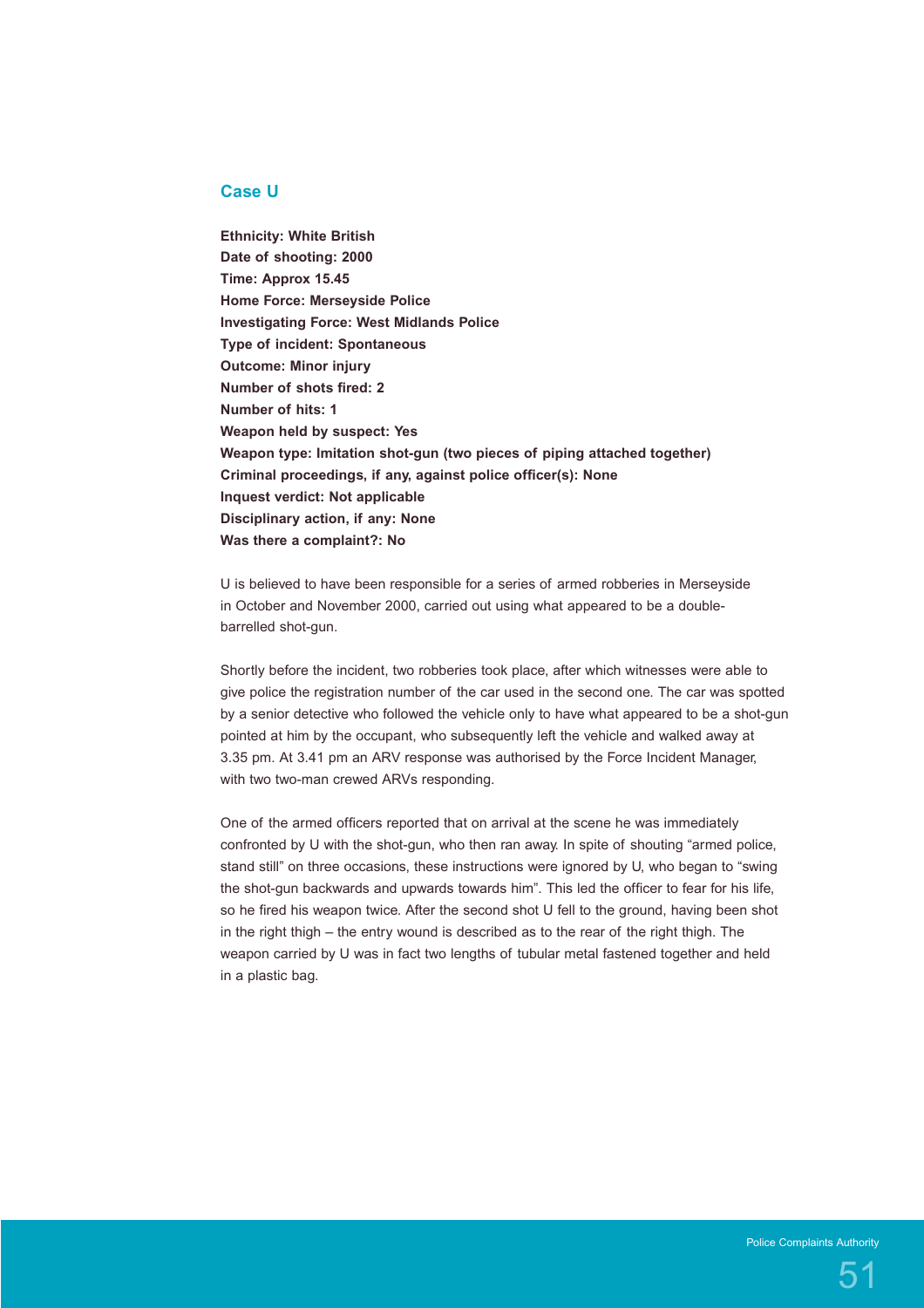### **Case V**

**Ethnicity: White British Date of shooting: 2001 Time: 22.08 Home Force: Merseyside Police Investigating Force: Greater Manchester Police Type of incident: Spontaneous Outcome: Fatal No of shots fired: 2 Number of hits: 1 Weapon held by suspect: Yes Weapon type: Samurai sword Criminal proceedings, if any, against police officer(s): Not yet decided Inquest verdict: Not held yet Disciplinary action, if any: Not yet decided Was there a complaint?: No**

Police officers were called to V's home where he was experiencing a period of mental illness. He left the house brandishing a samurai sword at the officers who backed off as he ignored their instructions to drop his weapon. As he approached a local public house, one armed officer feared that he may be a significant danger to members of the public and so shot him as he advanced. He died from the resulting injury. At the time of writing, the file is with the CPS and no inquest has been held.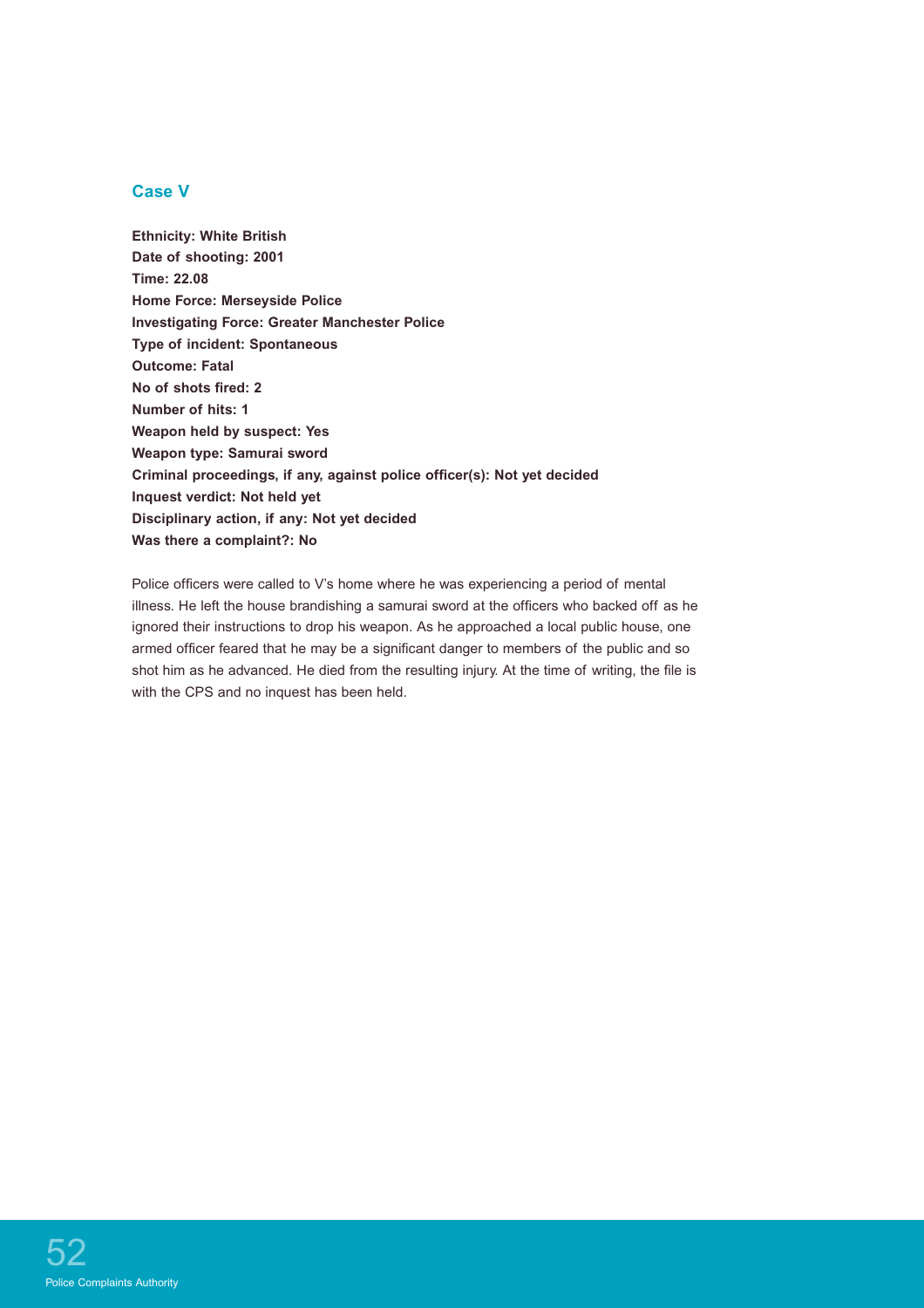### **Case W**

**Ethnicity: Black British Date of shooting: 2001 Time: 15.22 Home Force: MPS Investigating Force: Northumbria Police Type of incident: Spontaneous Outcome: Fatal No of shots fired: 6 Number of hits: 4 Weapon held by suspect: Yes Weapon type: Imitation handgun Criminal charges, if any, against officers: Not yet decided Inquest verdict: Not yet decided Disciplinary action, if any: Not yet decided Was there a complaint?: No**

The police were called when W brandished an object which was believed to be a gun, and two ARV's were despatched to the scene. When W was located, he was challenged by two armed officers, one of whom discharged his weapon six times hitting W with four of these shots. The item carried by W turned out to be a gun-shaped cigarette lighter. The investigation is complete but no decision on prosecution has been taken. As a result, there has been no inquest or trial to date.

53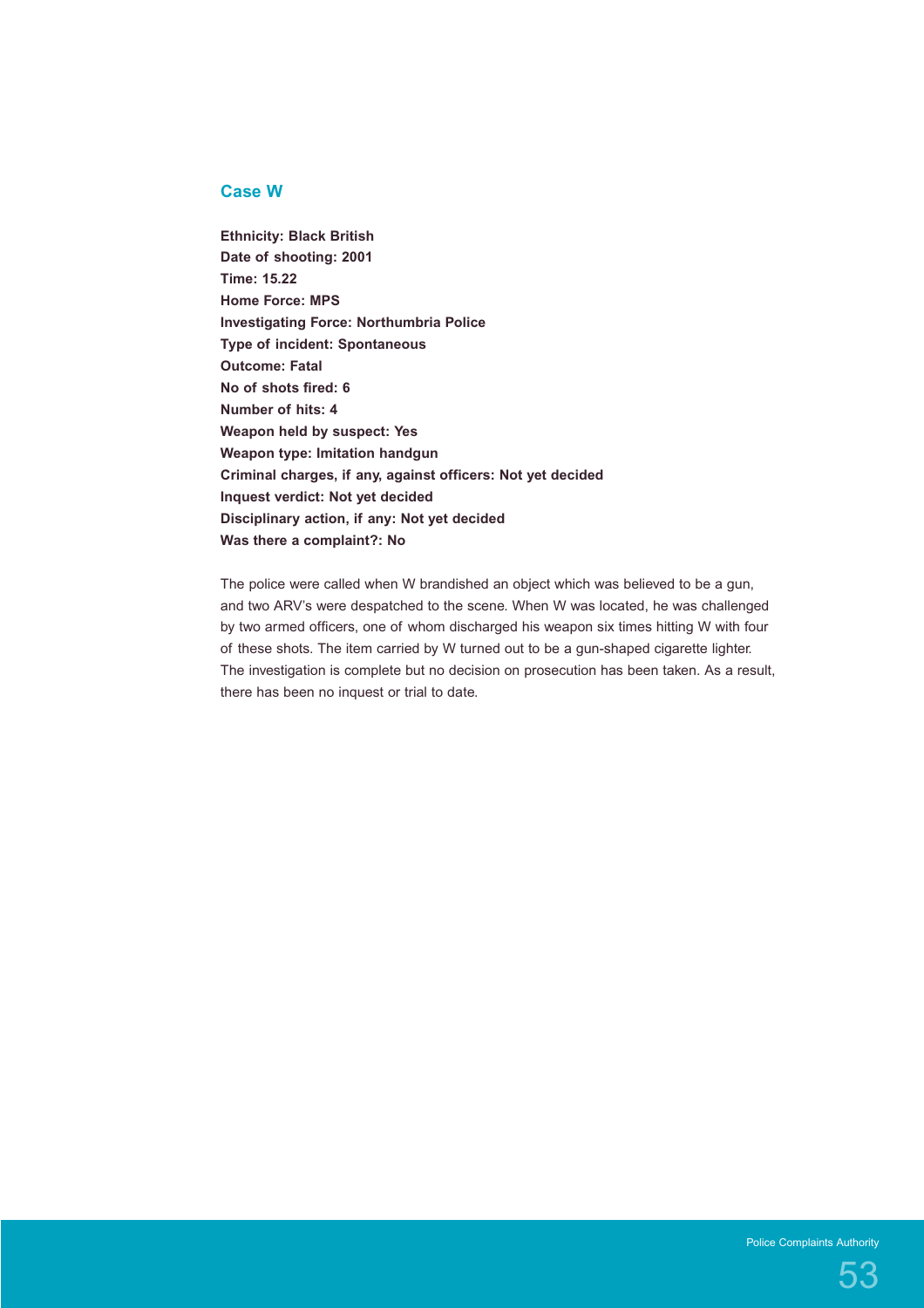### **Case X**

**Ethnicity: White British Date of shooting: 2001 Time: 01.45 Home Force: Derbyshire Constabulary Investigating Force: West Midlands Police Type of incident: Spontaneous Outcome: Fatal No of shots fired: 1 Number of hits: 1 Weapon held by suspect: Yes Weapon type: Shot-gun Criminal charges, if any, against officers: None Inquest verdict: Lawful killing Disciplinary action, if any: None Was there a complaint?: No**

X had been drinking wine throughout the afternoon and evening on the day of the incident. Following his girlfriend's arrival at his home, a heated argument occurred resulting in his girlfriend calling the police. When the officers arrived, they asked X to leave, a request with which he complied. However, as the officers subsequently left, they saw him back at his girlfriend's front door. As they approached him, he produced a sawn-off shot-gun which he pointed at the officers, telling them to get back in their car which they did.

From the car, they called the control room operator who requested ARV and police dog attendance. Four armed officers attended along with three dog handlers. Two armed police approached the front of the house where they saw X. He ignored their instruction to lay down his weapon and aimed his weapon at one of the officers who responded by firing a single shot from his Steyr carbine. The shot hit X in the left side of his torso, causing him to fall to the ground. In spite of the officers' first aid endeavours and resuscitation attempts in the hospital, he died as a result of his injuries. The unloaded shot-gun carried by X would have been capable of firing a live round with only minor adjustment.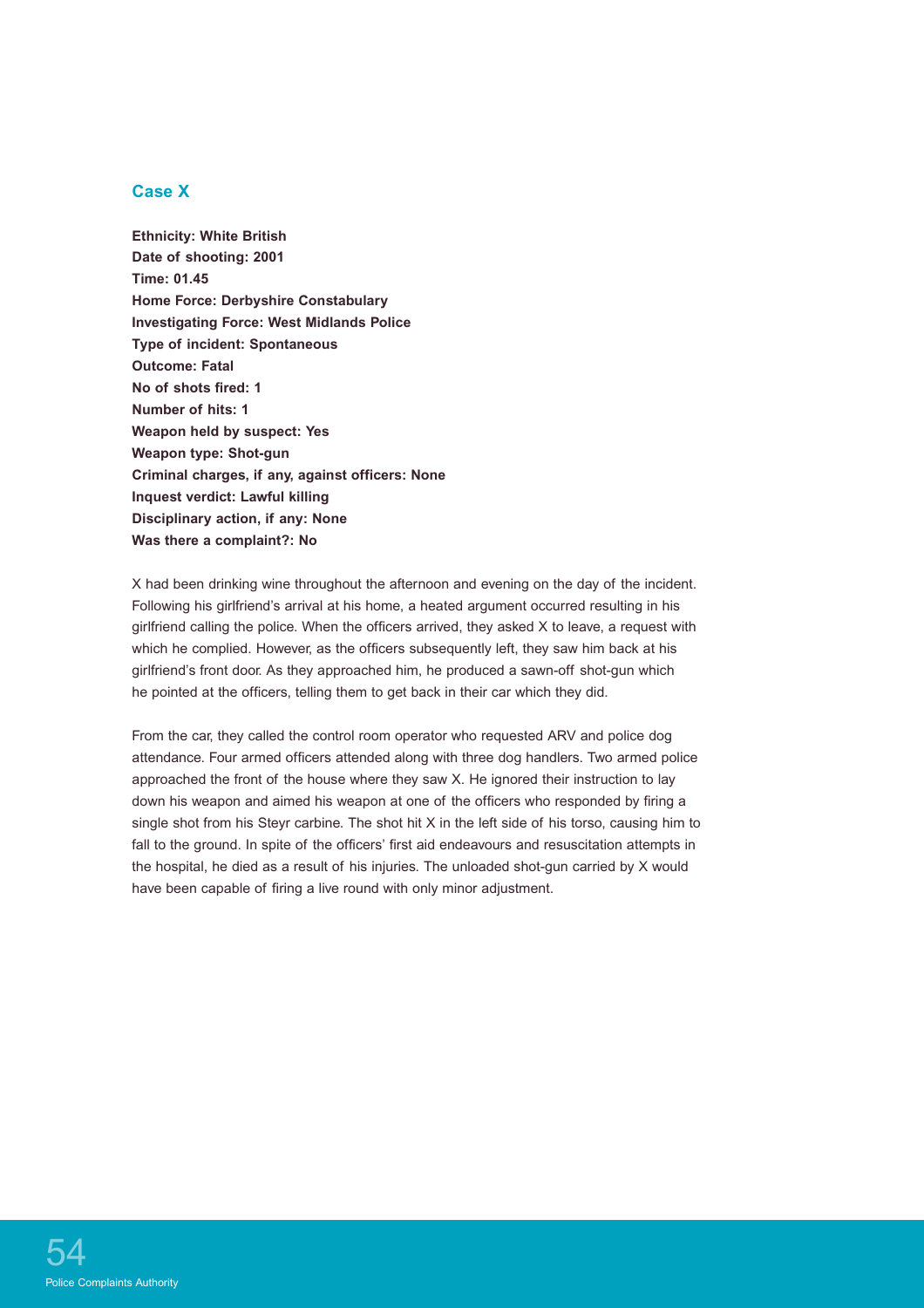### **Case Y**

**Ethnicity: White British Date of shooting: 2001 Home Force: MPS Investigating Force: MPS Type of incident: Spontaneous Outcome: Fatal No of shots fired: 1 Number of hits: 1 Weapon held by suspect: Yes Weapon type: .22 revolver Criminal proceedings, if any, against police officer(s): Not yet decided Inquest verdict: Not yet held Disciplinary action, if any: Not yet decided Was there a complaint?: No**

Although the incident arose from a domestic dispute, there is no evidence that Y had a history of drug or alcohol problems, or was suffering from mental illness at the time of the shooting. The police were called to a domestic incident which developed into a siege with armed officers in attendance. Attempts at negotiation, although prolonged, were not successful.

Y emerged from his bedroom indicating his desire that the police shoot him. At the time he was holding a small .22 revolver that had been fired into the door shortly before. As he emerged through the door he raised the firearm and was fatally shot. His death was the result of a single gunshot wound to his upper body. This appears to be the only incident in the review (out of 24) where not only was the weapon involved real, but it was actually discharged during the incident. The investigation has not yet been completed.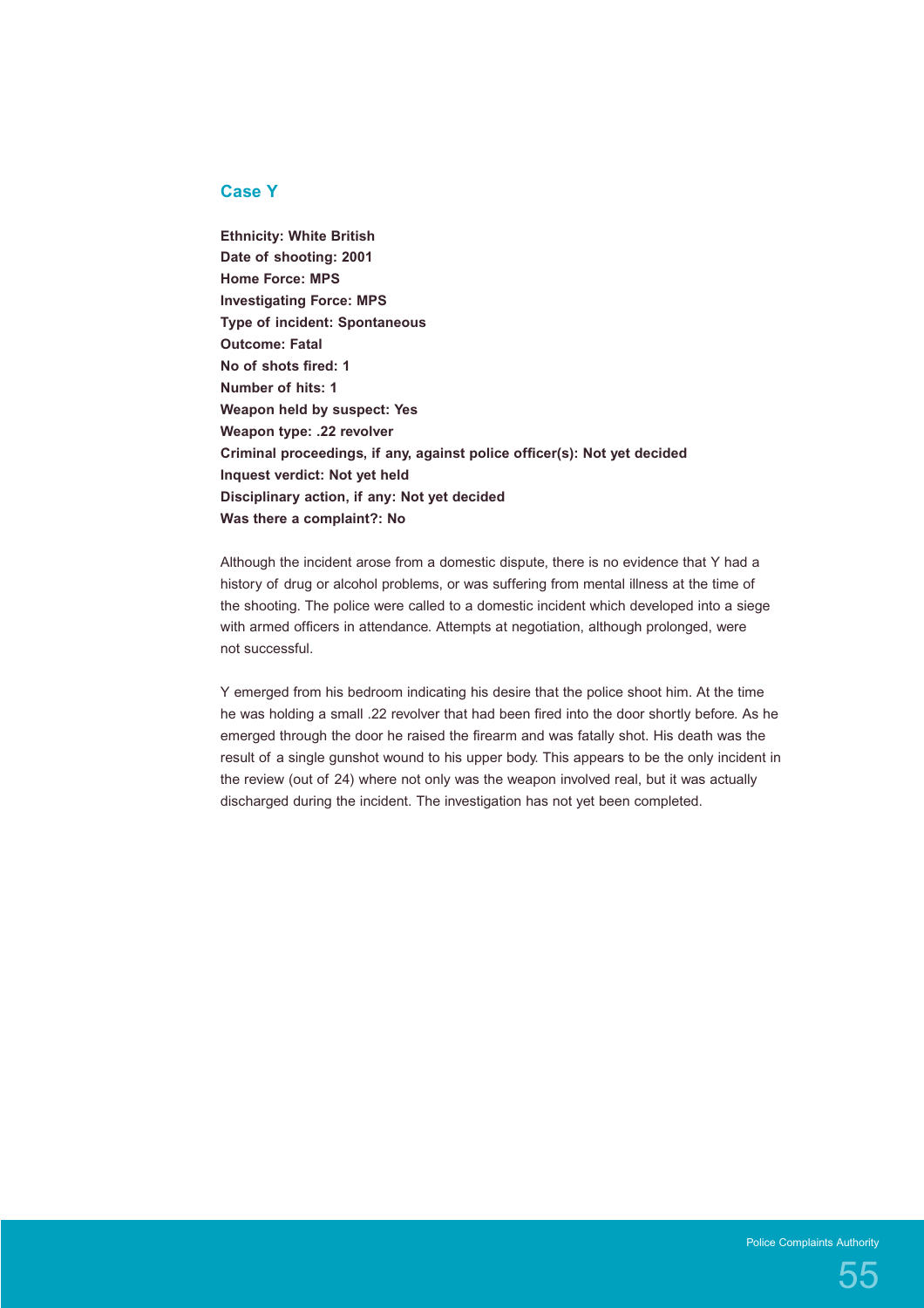# Chapter Five: Quantitative analysis of the 24 cases included in the review

The individual cases were analysed as a group to assess common patterns in terms of the characteristics of the individuals shot, the circumstances of the shooting and the postincident management of the incidents. The method employed below is based on the use of a standardised pro forma developed through initial piloting with two cases and subject to subsequent discussion (included as Appendix 2). The forms were completed on the basis of information in the PCA case files and the completed forms were entered on the statistical package SPSS. This chapter provides a summary of the descriptive results.

It is important to note that there are a number of limitations to the data presented. The first limitation is a result of using a standard form that may simplify what are complex and unique incidents. The second limitation is database-related and partly results from the attempt to ensure that the report is up-to-date. Four investigations had not been completed by the time of writing and so the material available is only partial in these cases. This limitation is compounded by inconsistencies in the amount of information available from completed files.

The majority of the data presented below is 'factual' and merely attempts to record aspects of the incidents that are reported in the PCA files. However, where the report comments on the adequacy or effectiveness of aspects of incident management, this will be made explicit, and is based on the views of the firearms expert.

### **Descriptive data from the incidents**

The data presented below cover 24 shooting incidents in which the police have shot members of the general public between January 1998 and November 2001, resulting in 11 fatalities. The forces involved in the cases were:

- MPS (11 cases):
- Merseyside (3 cases);
- Devon and Cornwall (2 cases); and
- West Yorkshire, Bedfordshire, Surrey, Gwent, West Midlands, West Mercia, Derbyshire, Sussex (1 case each).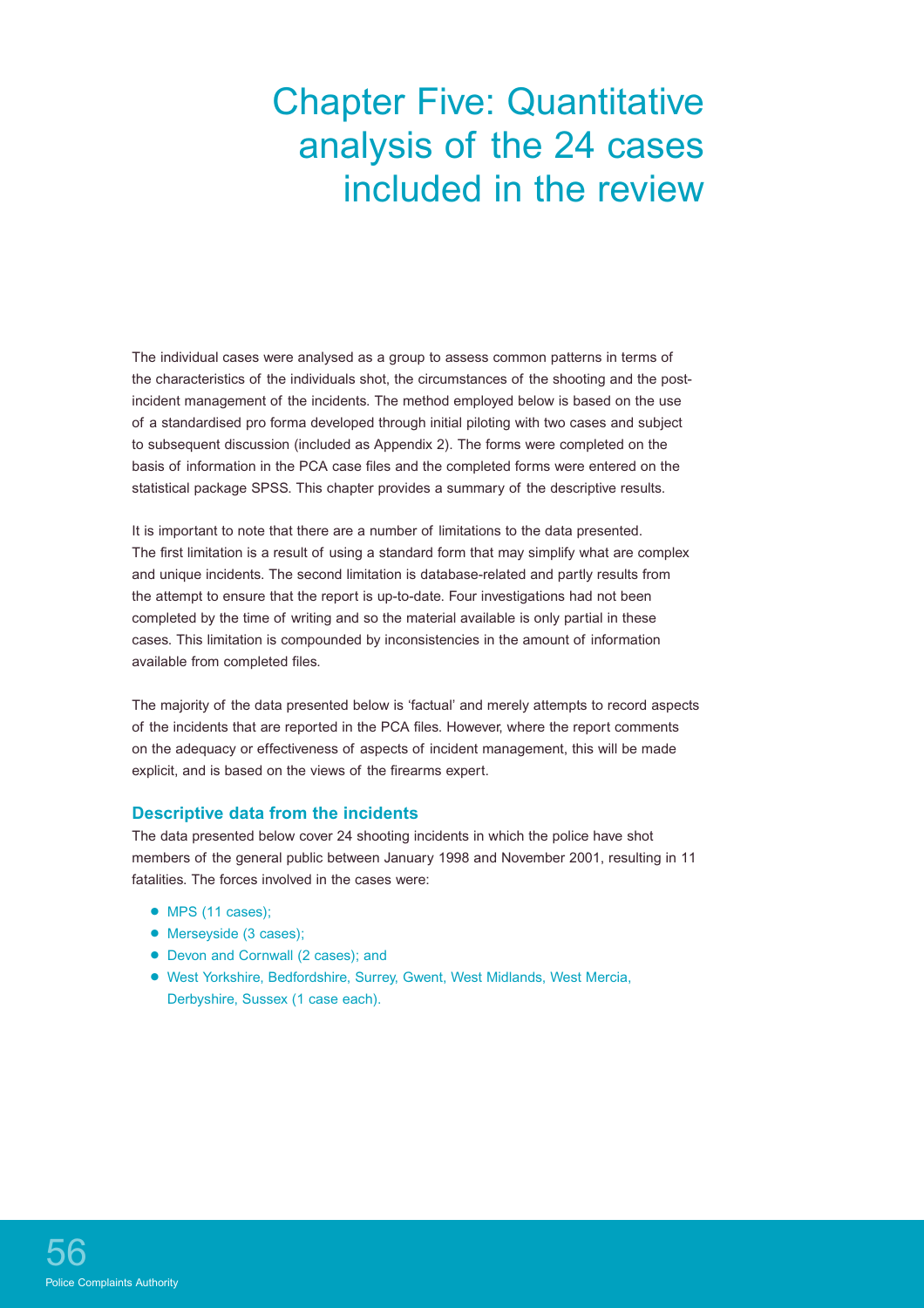Six of the incidents occurred in 1998, seven in 1999, seven in 2000 and four in 2001. In all 24 incidents only one individual was shot, although six of the 24 incidents involved more than one suspect – two incidents involved two suspects, three involved three suspects and one involved four suspects.

Using the classification employed in the Burrows Report, four of the incidents were 'robberies', 10 were 'domestic incidents' and 10 would be classed as 'other' incidents. This is further indication of how varied are the events included in the review. A second level of classification is that four of the 24 were defined as 'pre-planned' police operations while the remaining 20 were 'spontaneous' incidents.

In terms of the conditions at the time of the incident, 16 occurred outdoors, six inside buildings and two in vehicles; eight occurred in natural light, 12 in artificial light, one in darkness, two in torchlight and for one this information was not available. In none of the incidents were there reports of adverse weather conditions that may have affected the outcome, and where lighting conditions changed over the course of the event, this tended to result from the onset of dusk and the use of police lighting equipment in contained situations. However, in none of the 24 incidents is there any clear indication that climatic conditions had an impact on the incident.

In total, there were 55 shots fired in the 24 incidents (an average of 2.3 per incident), of which 32 hit individuals (or 58.2%) – although six of the shots (all in the one incident) were aimed at, and hit a dog, with a ricochet striking one of the individuals. If this incident is excluded, the hit rate is 63.3% (31 hits from 49 shots fired) see case E in Table 3 overleaf. It is worth noting that in the 11 fatal shootings, a lower average number of shots were fired (1.9) but with a higher hit rate (76.1%) – in six of 11 a single shot was fired. It is important to note that, in considering the restraint shown by armed officers, each of their weapons would have contained between 15 and 30 bullets, suggesting that, even when armed officers do make the rare decision to fire, they do so in a controlled manner consistent with the ACPO Firearms Manual.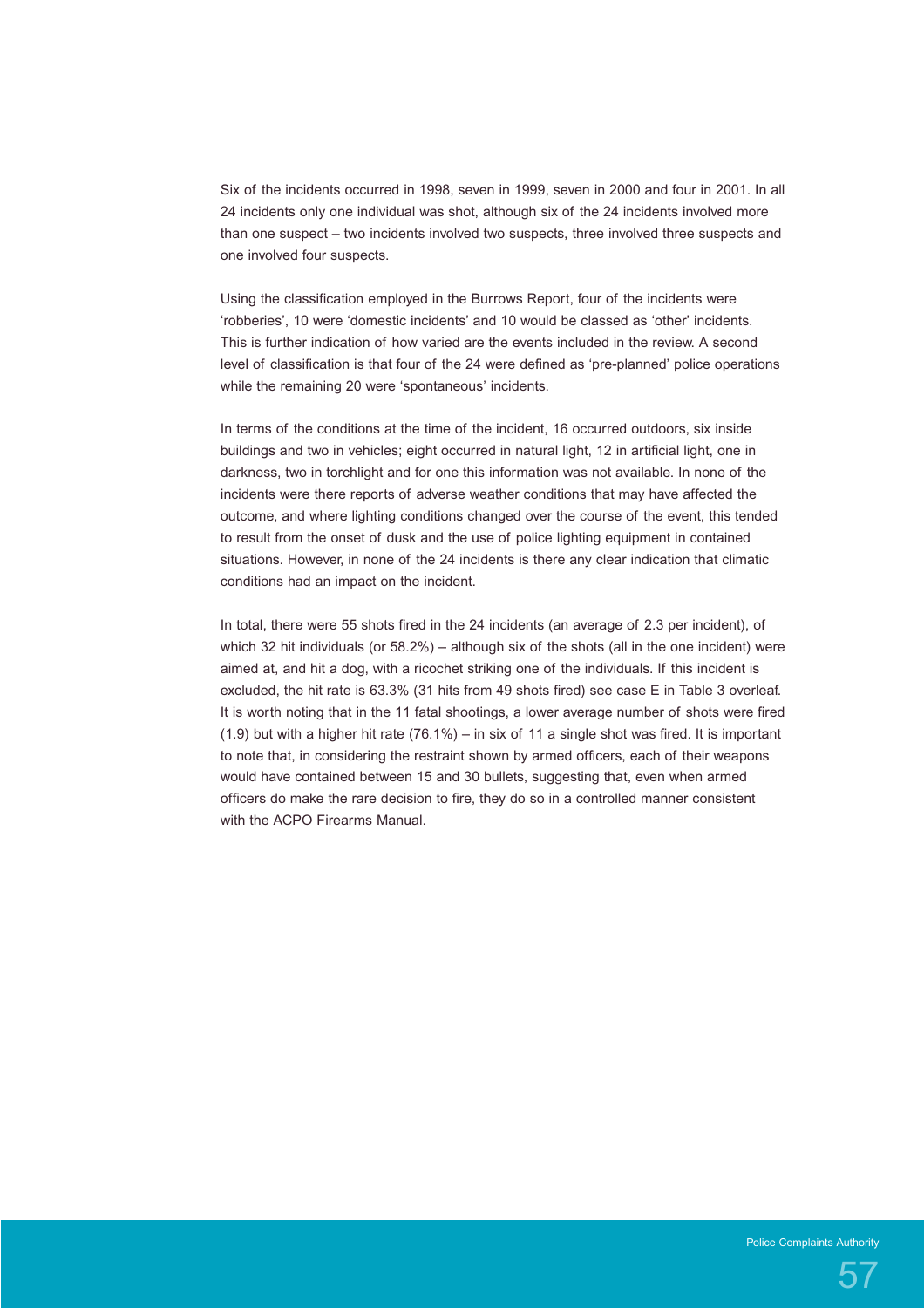The main classifications of each of the incidents is provided in Tables 3 and 4 below:

| Case | Location       | Pre-planned/ |                 |                         |
|------|----------------|--------------|-----------------|-------------------------|
|      |                | spontaneous  | <b>Outcomes</b> | <b>Shots fired/hits</b> |
| A    | <b>Sussex</b>  | Pre-planned  | Fatal           | 1/1                     |
| B    | <b>Bedford</b> | Spontaneous  | Fatal           | 1/1                     |
| C    | <b>MPS</b>     | Spontaneous  | Serious injury  | 1/1                     |
| D    | W Mercia       | Spontaneous  | Serious injury  | 1/1                     |
| E    | <b>MPS</b>     | Pre-planned  | Minor injury    | 6/1                     |
| F    | <b>MPS</b>     | Spontaneous  | Minor injury    | 3/1                     |
| G    | Merseyside     | Spontaneous  | Minor injury    | 4/2                     |
| H    | $D&C^*$        | Spontaneous  | Fatal           | 2/1                     |
| J    | Surrey         | Spontaneous  | Fatal           | 1/1                     |
| K    | D&C            | Pre-planned  | Serious injury  | 2/1                     |
| L    | <b>MPS</b>     | Spontaneous  | Fatal           | 2/2                     |
| M    | <b>MPS</b>     | Pre-planned  | Minor injury    | 1/1                     |
| N    | <b>MPS</b>     | Spontaneous  | Serious injury  | 1/1                     |
| O    | <b>MPS</b>     | Spontaneous  | Minor injury    | 1/1                     |
| P    | W Mids         | Spontaneous  | Minor injury    | 7/2                     |
| Q    | <b>MPS</b>     | Spontaneous  | Serious injury  | 2/2                     |
| R    | W Yorkshire    | Spontaneous  | Fatal           | 3/2                     |
| S    | Gwent          | Spontaneous  | Minor injury    | 3/1                     |
| T    | <b>MPS</b>     | Spontaneous  | Fatal           | 1/1                     |
| U    | Merseyside     | Spontaneous  | Minor injury    | 2/1                     |
| V    | Merseyside     | Spontaneous  | Fatal           | 2/1                     |
| W    | <b>MPS</b>     | Spontaneous  | Fatal           | 6/4                     |
| X    | Derbyshire     | Spontaneous  | Fatal           | 1/1                     |
| Y    | <b>MPS</b>     | Spontaneous  | Fatal           | 1/1                     |

**Table 3: Summary of the cases involved in the review**

As can be seen from the above table, there is no clear relationship between the type of incident and the likely outcome. What is evident, however, is that the more recent shootings have been associated with more serious outcomes, with five of the last six shootings resulting in fatalities. It is also worth noting that only three forces have had more than one shooting in this period, so for lessons to be learned for the majority of forces, co-operation and communication between forces is required.

\*D&C, Devon and Cornwall Constabulary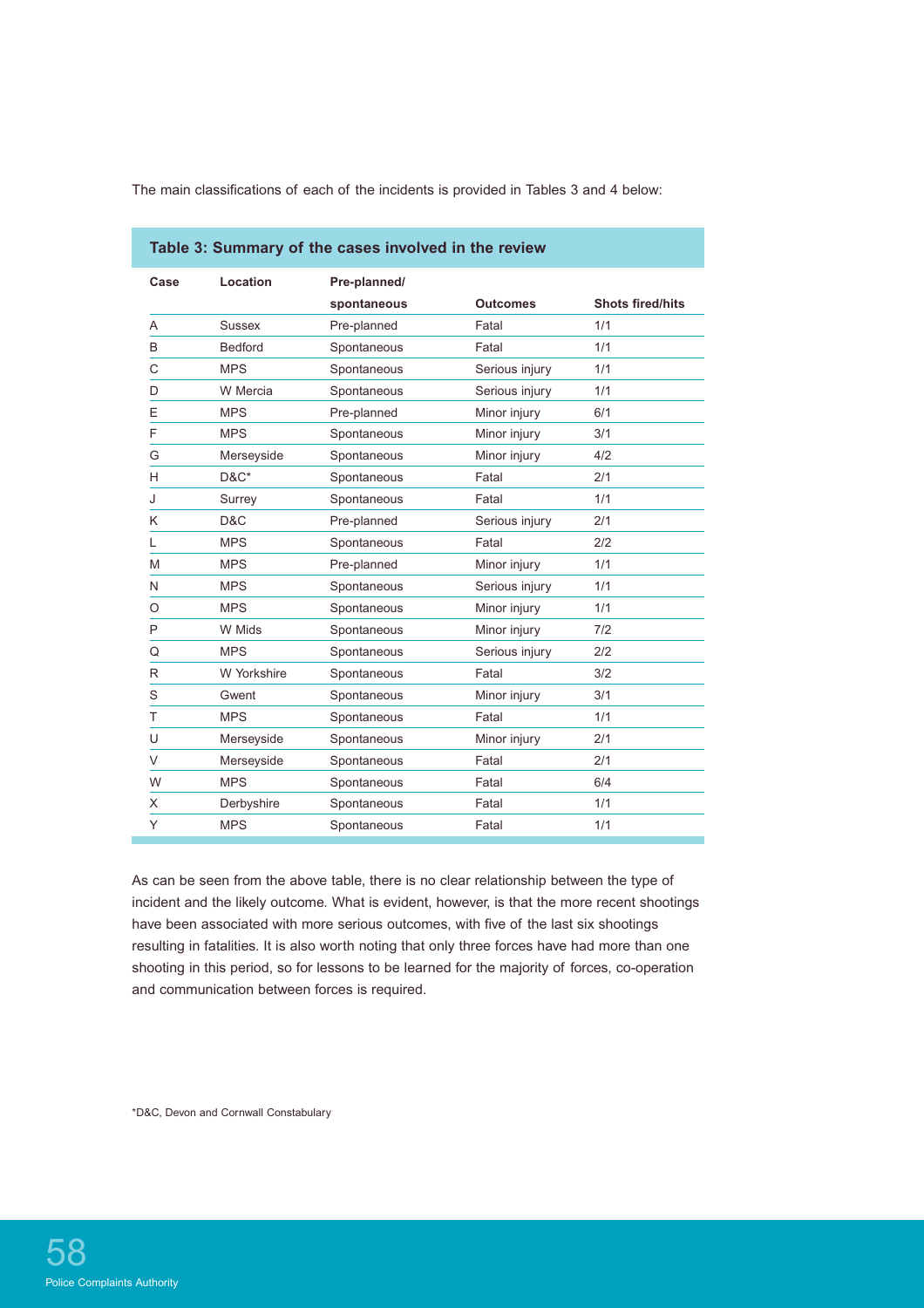### **Characteristics of the individuals shot**

All of the individuals shot were male, with a mean age of  $33.8$  years (range =  $18 - 62$ ) years). Information on ethnicity was available for all 24 of those shot, of whom 17 were described as white British, two as 'white other', four as Afro-Caribbean, and one as Asian. For 23 incidents, the person shot spoke English. Further characteristics of the incidents are provided in Table 4 below which, on the basis of the IOs' reports, lists some of the possible factors that may have been significant determinants of the police discharges.

**Table 4: Possible explanatory factors in each of the 20 cases for which reports were available**

| Case | Robbery        | <b>Domestic</b>          | <b>Mental</b>            | Intoxicated    | <b>History of</b>        | Weapon          | Was                      |
|------|----------------|--------------------------|--------------------------|----------------|--------------------------|-----------------|--------------------------|
|      |                |                          | <b>Health</b>            | at time of     | substance                | type            | firearm                  |
|      |                |                          |                          | incident       | problems                 |                 | real?                    |
| A    | ٠              | $\overline{\phantom{0}}$ | $\overline{\phantom{a}}$ | $\frac{1}{2}$  | ÷.                       | None            | L.                       |
| B    | ٠              | ۰                        | X                        | X              | X                        | Pistol          | Imitation                |
| C    | ٠              | X                        | X                        | X              | X                        | Knife           | ÷,                       |
| D    | ٠              | L.                       | X                        | X              | ÷.                       | Pistol          | Imitation                |
| E    | ÷              | ٠                        | X                        | ÷,             | X                        | None            | L.                       |
| F    | ä,             | X                        | ÷.                       | ÷,             | ÷.                       | Shotgun         | Yes                      |
| G    | ۰              | L.                       | X                        | X              | X                        | Rifle           | Imitation                |
| H    | ٠              | X                        | X                        | X              | ÷.                       | Air-rifle       | Yes                      |
| J    | ٠              | X                        | X                        | X              | X                        | Air-pistol      | Yes                      |
| K    | X              | L.                       | L.                       | $\overline{a}$ | X                        | Shotgun         | Yes                      |
|      | ÷.             | L.                       | ä,                       | X              | ÷.                       | None            | L.                       |
| M    | X              | ۰                        | $\overline{\phantom{0}}$ | ÷              | X                        | None            | -                        |
| N    | ٠              | ٠                        | X                        | X              | X                        | Pistol          | Imitation                |
| O    | Kidnap         | $\overline{\phantom{m}}$ | $\overline{\phantom{0}}$ | ÷,             | ÷.                       | None            | $\overline{\phantom{0}}$ |
| P    | ÷.             | X                        | ٠                        | X              | ٠                        | Pistol          | Imitation                |
| Q    | ÷.             | L.                       | X                        | L.             | ÷                        | Axe             | L.                       |
| R    | ٠              | X                        | X                        | X              | X                        | Air-rifle       | Yes                      |
| S    | X              | ÷.                       | $\blacksquare$           | ÷,             | X                        | Pistol          | Imitation                |
| T    | $\blacksquare$ | X                        | X                        | $\overline{a}$ | X                        | Corkscrew/Knife | $\overline{\phantom{a}}$ |
| U    | X              | ÷,                       | $\overline{\phantom{0}}$ | ÷,             | $\overline{\phantom{0}}$ | Shotgun         | Imitation                |

From the table it can be seen that four of the shootings resulted from attempted robberies (and another from a reported earlier kidnapping related to drug use), that seven of the incidents involved domestic disputes (while another possibly did) and that 12 contained elements that may imply that they were 'provoked shootings'. It is important to note that five of the individuals shot were not in possession of a weapon (real or imitation) at the time of the shooting, and that only one of the individuals involved discharged their weapon when police officers were present, though not aiming at or hitting officers or members of the public. Furthermore, the distinction between real and imitation is more complicated than it first appears. While all but one of the imitations were manufactured to look like the genuine weapon (and so indistinguishable visually), even two of those without a weapon – one of those shot made the shape of a gun in his pocket, while another had an object wrapped in a bag – *appeared*, to the officers, to be in possession of a weapon. Similarly, at least one of the imitations would have been capable of firing with only a very minor adjustment.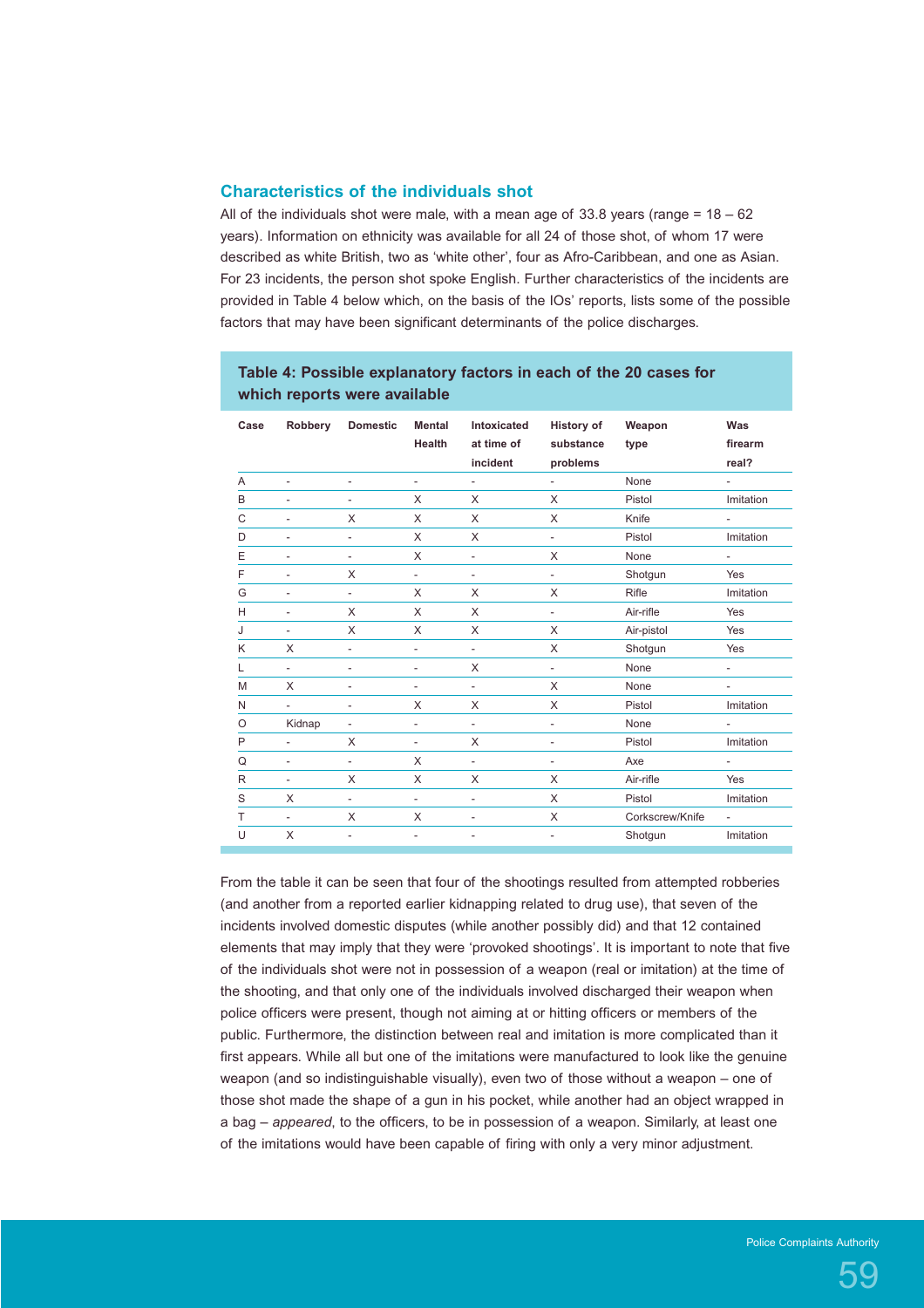#### **Intoxication, addiction and mental health factors**

Eleven of the 24 individuals for whom information was available were described as intoxicated at the time of the incident – 10 with alcohol and one with a combination of alcohol and illicit drugs, while 10 were known to have a history of addiction problems, although this generally only became known to the police officers present during or after the incident. Eleven of the individuals were described as having mental health problems, although this is likely to be an under-estimate, as such a classification generally required contact with treatment services. The range of mental health problems included a history of self-harm, depression, anger management problems and psychosis. In only five of the 24 cases in the review is there no indication of either mental health or substance misuse problems.

### **Criminal histories of the 24 individuals shot**

Furthermore, 15 of the 24 individuals involved were known to have criminal histories, with previous convictions including arson, possession of weapons, armed robbery, and assault, although these histories would not necessarily have been known to the officers at the time of the incidents nor are they necessarily relevant to the shooting incidents themselves.

### **Categorising the shootings included in the review**

Although there are a number of common characteristics that link the shooting incidents included, there are difficulties in developing a taxonomy of incidents based either on the characteristics of the individuals shot or the nature of the incident itself. The system used by Burrows involved three categories – robbery (n=7), domestic (n=9) and 'other' (n=7). However, there are two problems with this system. First, it permits a 'catchall' group almost as large as the other groups and, second, it does not permit a classification by two of the main factors identified by both Burrows and the current review, namely mental health and substance misuse.

For this reason, the classification system developed for the current review is based on a two-tier categorisation. At the first level, each incident is classed according to the "rationality" of the actions of the person shot. This person can be broadly classed, at the time of the shooting, as behaving in either a rational manner, or behaving in an irrational manner (as a consequence of mental health problems and/or the short or long term effects of illicit substance use). The period during which this judgement is made is on behaviour over the entire incident that resulted in the shooting. According to this classification, nine of the 24 individuals (37.5%) shot could be said to have behaved in a rational manner in the period immediately preceding the shooting, with the remaining 15 (62.5%), engaged in irrational behaviours prior to the shooting.

The second level classifies behaviour within this initial distinction. For the nine "rational" cases, the reasons for their engagement with armed police related to their involvement in armed robbery (n=4), other criminal behaviour (in one case avoiding arrest) and four cases in which there are concerns that the shooting involved either accident or human error (which does not imply necessarily that an error was made by the firing officer). These cases are listed in table 5 below: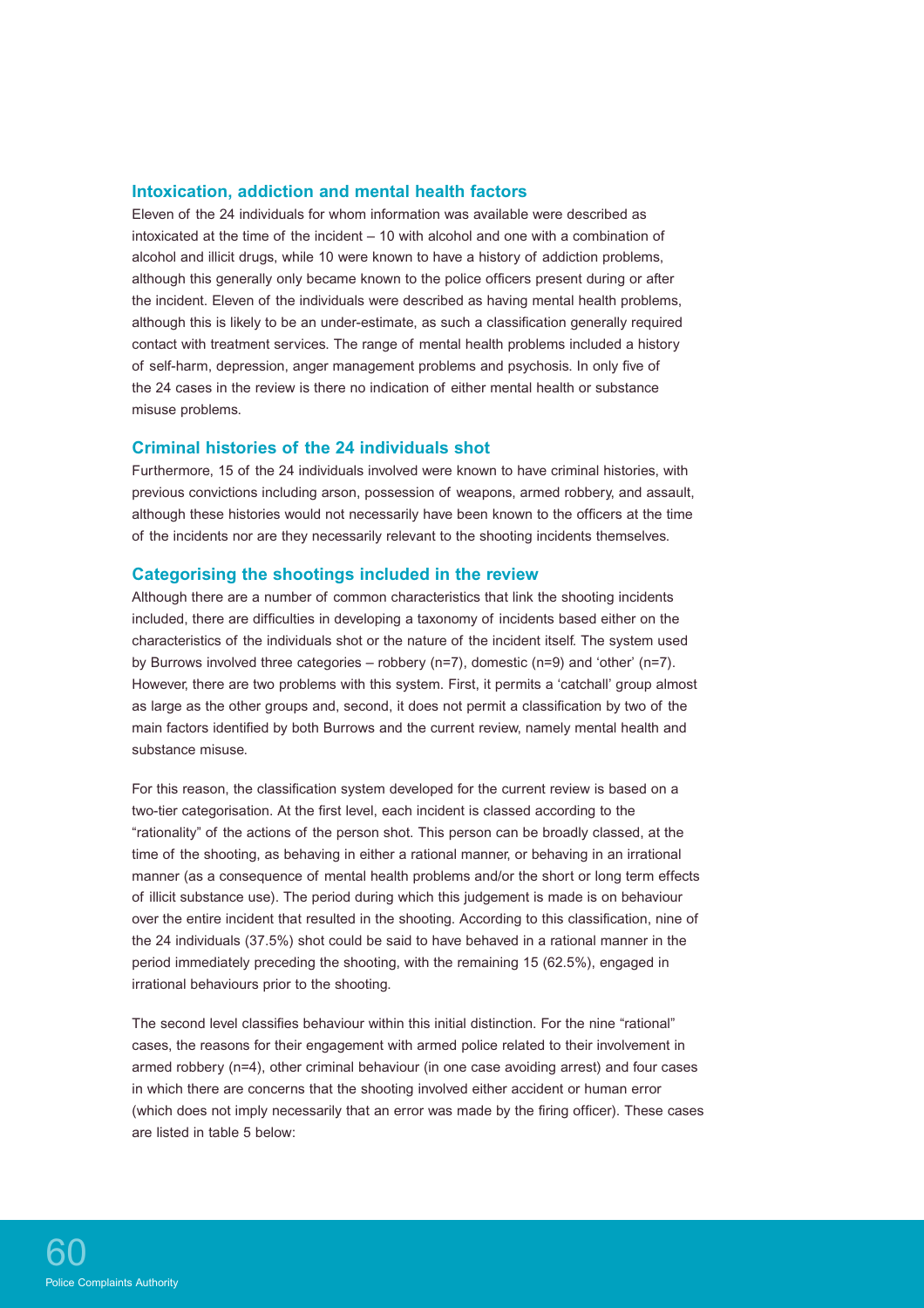| Table 5: Analysis of shootings within the review classified as 'rational' |                                  |                       |                                                   |
|---------------------------------------------------------------------------|----------------------------------|-----------------------|---------------------------------------------------|
| Case                                                                      | <b>Rational or</b><br>irrational | <b>Classification</b> | <b>Description</b>                                |
| A                                                                         | Rational                         | Accident or           | Armed police officer mistakenly believed that     |
|                                                                           |                                  | human error           | A was holding a gun                               |
| E                                                                         | Rational                         | Accident or           | E hit accidentally by splinters from a bullet     |
|                                                                           |                                  | human error           | ricocheting from a dog (the intended target)      |
| F                                                                         | Rational                         | Other crime           | F was shot while evading arrest                   |
| K                                                                         | Rational                         | Armed robbery         | K was shot in the process of robbing a jewellers' |
|                                                                           |                                  |                       | shop                                              |
| L                                                                         | Rational                         | Accident or           | Armed police officers mistakenly believed         |
|                                                                           |                                  | human error           | that L was holding a gun                          |
| M                                                                         | Rational                         | Armed robbery         | M was shot while attempting to carry out an       |
|                                                                           |                                  |                       | armed robbery of a post office                    |
| $\Omega$                                                                  | Rational                         | Accident or           | O was shot by an accidental discharge during      |
|                                                                           |                                  | human error           | an armed operation relating to a kidnapping       |
| S                                                                         | Rational                         | Armed robbery         | S was shot by an armed officer while escaping     |
|                                                                           |                                  |                       | following an armed robbery                        |
| U                                                                         | Rational                         | Armed robbery         | U was shot while attempting to evade arrest       |
|                                                                           |                                  |                       | following a series of armed robberies             |
|                                                                           |                                  |                       |                                                   |

For the remaining 15 incidents, that have been classed as 'irrational', a further breakdown of the sources of the irrational behaviour is shown in Table 6 below, based on domestic incidents, substance intoxication or mental health issues (including suicidal ideas). It should be noted that all of the incidents in this group were spontaneous incidents.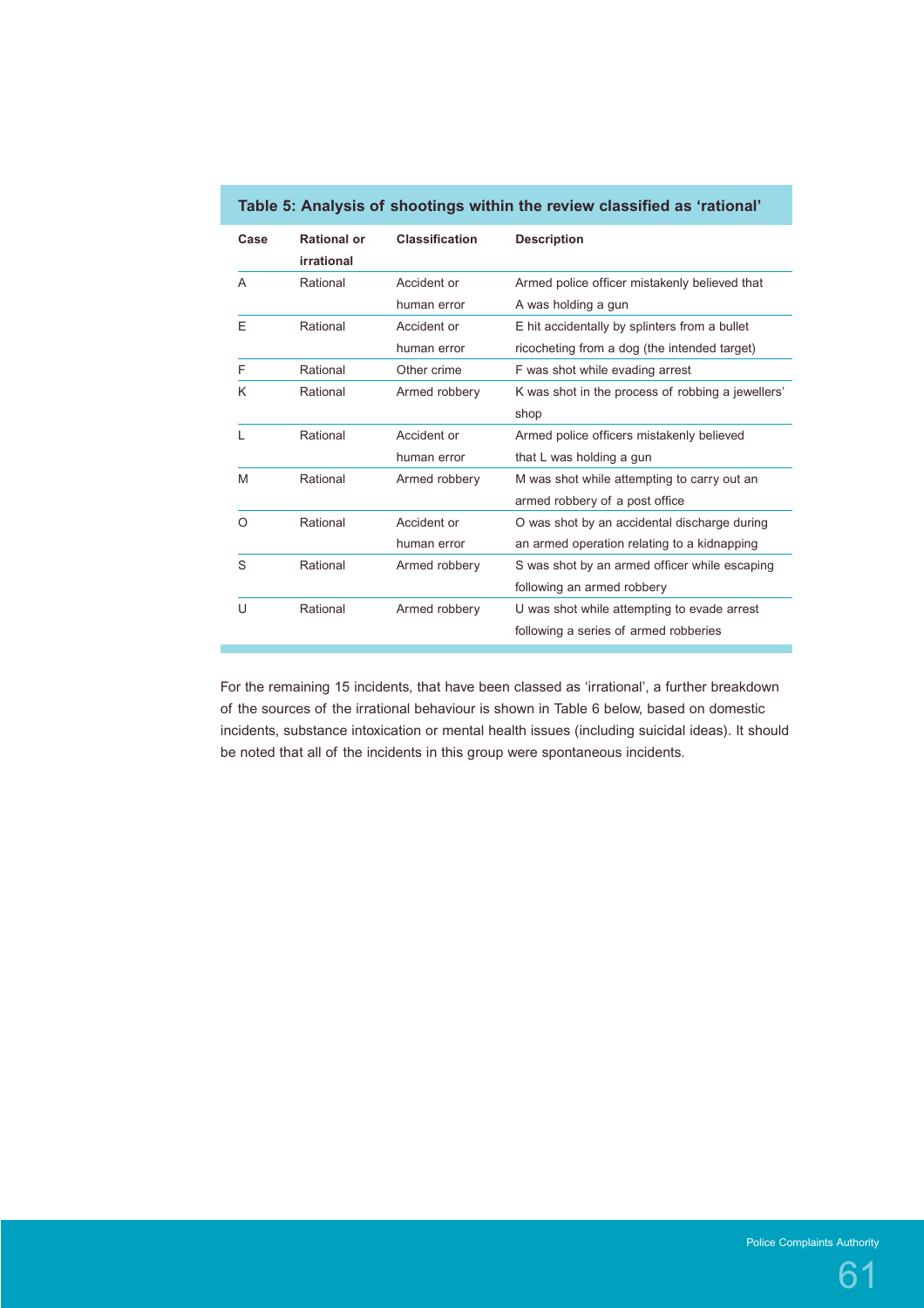| Case | <b>Rational or</b><br><b>irrational</b> | <b>Classification</b> | <b>Description</b>                              |
|------|-----------------------------------------|-----------------------|-------------------------------------------------|
| B    | Irrational                              | Intoxication          | B was incoherent during communication with      |
|      |                                         |                       | officers as a result of heavy drinking and was  |
|      |                                         |                       | shot in his own home                            |
| C    | Irrational                              | Domestic/             | Following an argument with his wife, C          |
|      |                                         | Provoked shooting     | (who also had a history of substance            |
|      |                                         |                       | problems and suicide attempts), was shot        |
|      |                                         |                       | after threatening armed officers                |
| D    | Irrational                              | Intoxication/         | D reported to his partner his desire to be      |
|      |                                         | Domestic/Provoked     | shot, had also been drinking heavily and        |
|      |                                         | shooting              | phoned the police himself                       |
| G    | Irrational                              | Mental health/        | G phoned the police himself to tell them his    |
|      |                                         | Provoked shooting     | address and had a history of addiction and      |
|      |                                         |                       | mental health problems                          |
| н    | Irrational                              | Domestic/             | H, who had been drinking and had argued         |
|      |                                         | Intoxication/         | with his partner, phoned the police himself to  |
|      |                                         | Provoked shooting     | tell them he was armed                          |
| J    | Irrational                              | Domestic/             | Having asked his partner to shoot him and       |
|      |                                         | Intoxication/         | threatened to shoot her, J was drunk when       |
|      |                                         | Provoked shooting     | challenged by police                            |
| N    | Irrational                              | Intoxication/         | With a history of mental health problems,       |
|      |                                         | Provoked shooting/    | N walked through a town centre with a gun in    |
|      |                                         | Mental health         | one hand, and alcohol in the other, challenging |
|      |                                         |                       | police officers                                 |
| P    | Irrational                              | Intoxication/         | Following a domestic dispute at a christening   |
|      |                                         | Domestic              | at which he had been drinking heavily,          |
|      |                                         |                       | P threatened guests with a gun                  |
| Q    | Irrational                              | Mental health         | Q had a known history of mental health          |
|      |                                         |                       | problems, and had phoned the police several     |
|      |                                         |                       | times in a paranoid state                       |
| R    | Irrational                              | Mental health/        | R had a long history of mental health           |
|      |                                         | Intoxication/         | problems, had arqued with both father and       |
|      |                                         | Provoked shooting/    | partner on the day of the shooting and had      |
|      |                                         | Domestic              | been drinking heavily                           |
| т    | Irrational                              | Mental health         | T had a history of addiction and mental         |
|      |                                         |                       | health problems, but significantly deteriorated |
|      |                                         |                       | in mental well-being in the days before         |
|      |                                         |                       | the shooting                                    |

## **Table 6: Analysis of shootings within the review classified as 'irrational'**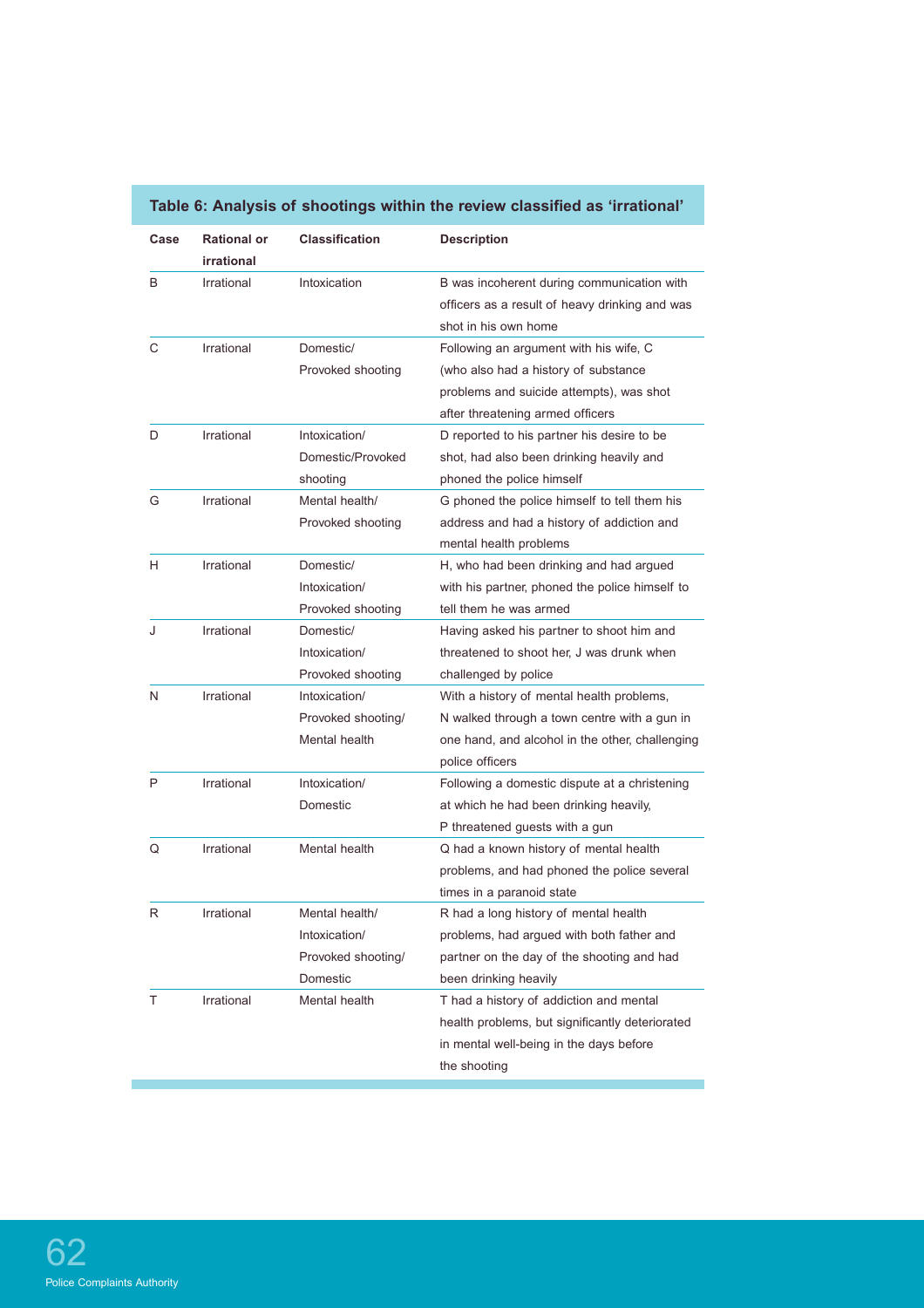In each of the four cases for which the investigation has not been completed at the time of writing, there are clear indications of suicidal intention in one, of the combination of intoxication and domestic dispute in a second; and mental health problems in the third. The behavioural and psychological characteristics of the final case have not yet been clearly established.

This categorisation scheme provides a framework for classifying the 24 incidents in the current review using a two-tier method in which the basic distinction is the perceived rationality of the behaviour of the individual shot in the period prior to the shooting. The second level of analysis is a less exclusive system for identifying risk factors that appear to have been instrumental in shaping the behaviour of the individual during the firearms incident.

### **Weapons carried by the victims of police shootings**

Offering a taxonomy of weapon types for the victim is considerably more difficult than categorising the guns used by the police in these incidents. The first problem relates to the cases in which the weapon the police perceived the individual to be carrying was not what was identified afterwards. The second difficulty is that 'imitation' or 'replica' weapons are not readily identified as such, and, furthermore, many are capable of modification so that they can be discharged in some way. Nonetheless, it was possible to classify the weapons possessed by the individuals shot into the following five broad categories:

- 1. Edged weapons (n=4): Two of those shot were in possession of knives, one was armed with an axe and the fourth with a sword.
- 2. Firearms capable of discharge (n=7): Seven individuals had shotguns, air weapons or rifles that were capable of being discharged at the time of the incident. However, four of these seven weapons were not loaded at the time of the incident.
- 3. Replica or imitation firearms (n=7): Seven individuals had imitation weapons, although one of these contained and was capable of firing CS incapacitant canisters.
- 4. Other objects (n=2): One individual had a bag wrapped around a table leg and the second two lengths of metal tube attached in a plastic bag.
- 5. No object (n=4): Four individuals had no object in their possession at the time of the shooting.

However, even in the 'no object' category, two individuals were believed by officers to be carrying weapons – one of whom was making the shape of a gun in his pocket in the course of a robbery and the other was not carrying any objects but was believed to have been doing so by the firing officer.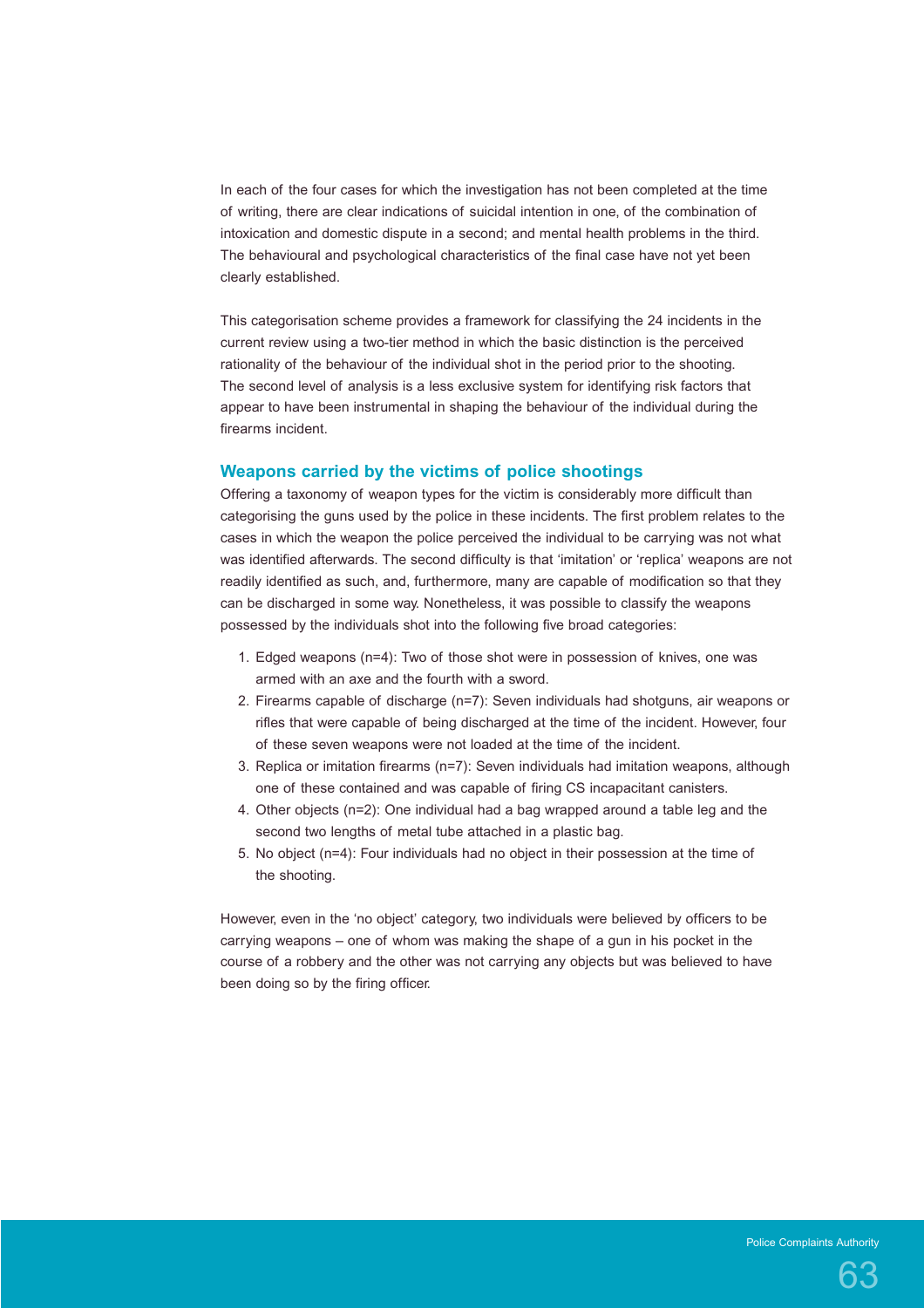### **Use of weapons by the individuals shot**

In only one instance, where a police officer was stabbed in the hand by a knife that was thrown from inside a house, did the use of the weapon by the suspect result in injury to an officer. This occurred before the firearms team arrived and, in only one of the incidents, was a member of the public injured after the arrival of firearms officers. One officer received a superficial leg wound in the course of one of the incidents as a result of over-penetration of a bullet fired from a police gun. Three members of the public (two of whom were partners of the individuals shot) had been assaulted in the period immediately prior to the arrival at the scene of the firearms officers.

However, in 14 of the 20 incidents in which the investigation had been completed, the 'weapon' (defined as the object or action perceived as a threat by the firearms officers involved) was pointed at someone before the firearms officers arrived, and this also happened in 17 of these 20 incidents after the arrival of the firearms officer. This would indicate that the arrival of the firearms officers was not clearly linked to an escalation in the aggressive responses of the individuals subsequently shot.

In terms of the accuracy of the police response, 11 of the incidents involved a single shot which hit the intended target, and in two further incidents two shots were fired both of which hit their intended targets (see Table 3). However, the definition of 'hit' used in the study includes all shots that contact with the body, whether it was the intended body part or not. Many of the shots failed to hit the central body area that armed officers are trained to aim at, with a number of shots hitting the arms, the legs or the head. In all of the remaining 11 incidents at least one shot missed its target, with one incident involving two hits from seven shots and another involving one hit (on the hand) from three shots (this was especially dangerous as the shots were at an individual in a car also occupied by two involuntary passengers).

### **Characteristics of the officers involved**

Information was less consistently available on the characteristics of the police officers who were involved in the shootings, although this is, in part, due to the fact that a number of the investigations had not been completed at the time of writing. In three of the incidents, more than one officer fired their guns and in the remaining cases for which information is provided (n=21), only one officer was involved.

The data are available on 25 police officers involved in these incidents – 22 constables, two sergeants and one inspector. Twenty-two of these 25 officers were from ARV teams, while seven were members of specialist firearms units. All 24 officers for whom gender was given were male and all 22 for whom the information was provided were of white British ethnic origin. The officers' ages were only provided for eight officers with a mean of 36.0 years and length of time in the police force for only 10 officers (mean = 14.7 years). All 24 officers for whom the information was provided were firearms authorised. There was marked variation in length of time as firearms trained (between 3 and 17 years), with the average length of time as a firearms trained officer being around six years. All twelve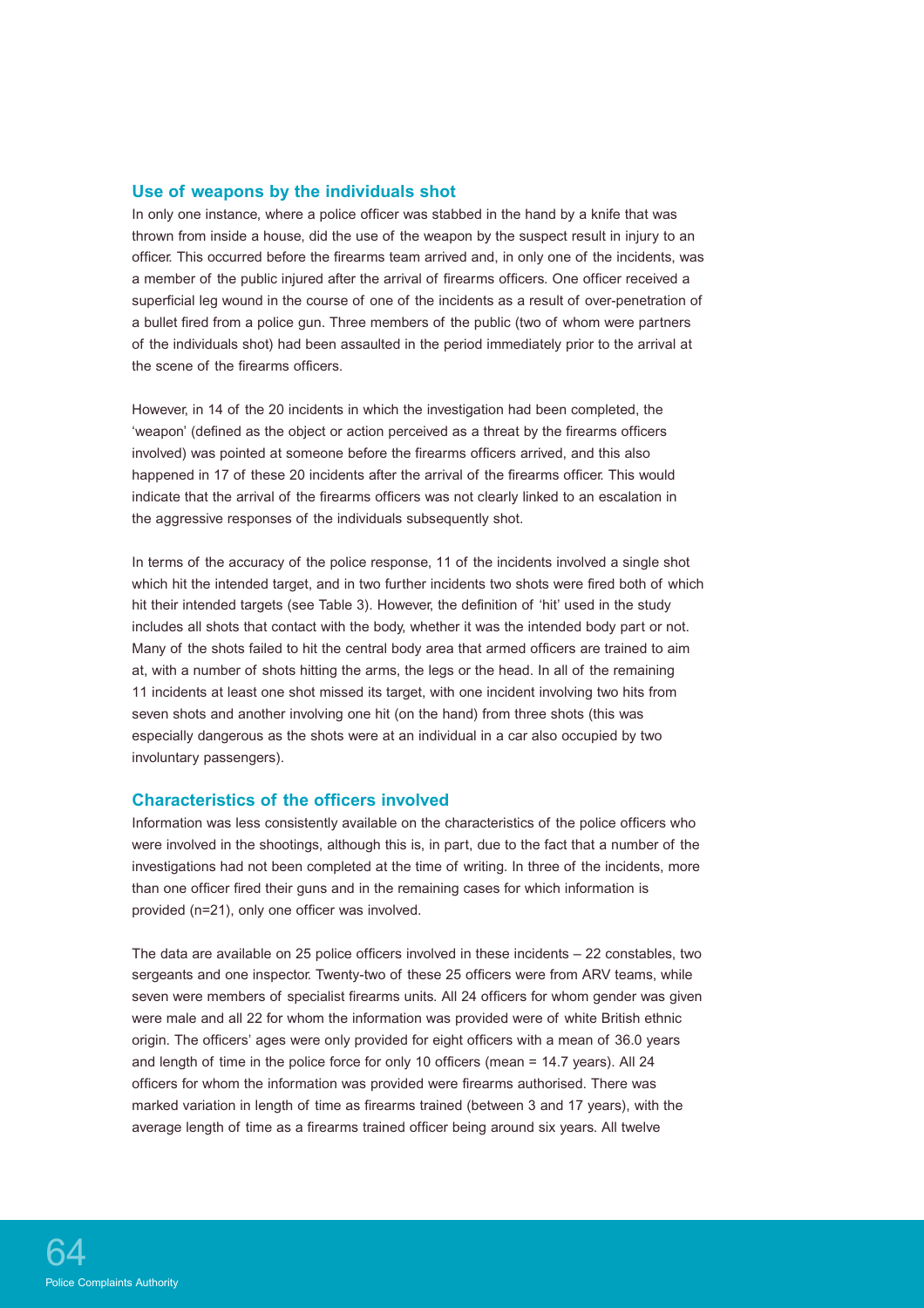officers for whom the information was available had fired three classification shoots in the previous year, although the most recent type of training varied quite markedly. For the six officers on whom this was provided the mean length of time since the last course was 3.7 months, with the most recent course being either a practice shoot, a reclassification or a shooting test. However, the poor level of recording of recency or type of training makes drawing inferences in this area problematic. Clear and consistent guidelines for IOs on the inclusion and reporting in final reports of training and refresher training (as provided in Appendix 2) is strongly recommended. For only two of the officers is there a report of drug or alcohol testing and in both cases this is reported to have been negative.

### **Briefing and de-briefing of officers**

With regard to briefing and de-briefing of officers, there is again limited information to report. For 16 of the 18 officers for whom information was available, a briefing took place and is reported (this includes all four of the pre-planned operations). The picture is far less clear for the spontaneous incidents, with the most common form of briefing occurring via the radio (n=6), but for several of the incidents, the main form of briefing seems to have taken place on arrival on the scene.

A similar picture emerges for de-briefing, with information provided on de-briefing in only 11 incidents. Four of the officers were involved in immediate group debriefs, one was provided later by the Silver Commander, one involved the officers' solicitors and one took place three weeks after the incident. The lack of adequate information on this issue, combined with variations in the nature of the de-briefs that are reported on, renders comparison unreliable. The purpose of the debriefs ranged from those relating to the collection of evidence for the investigation, to those concerned with the welfare of officers and the provision of legal advice to officers involved in incidents.

Eleven of the 14 officers, on whom data are available, were temporarily suspended from operational duty but in only one case was an officer suspended from the police force, and in this case six officers were suspended. At the time of the incident, the officers had been on duty for a mean of 5.4 hours – although it is worth commenting that one of the officers had been on duty for 10 hours and another for just under 12 hours. None of the officers involved reported any previous involvement in police shootings. Information on what the officers had been wearing at the time of the incident is available for 20 of the officers – the majority of whom were in uniform with body armour (n=16), although three were in police uniform with no armour and one was in plain clothes.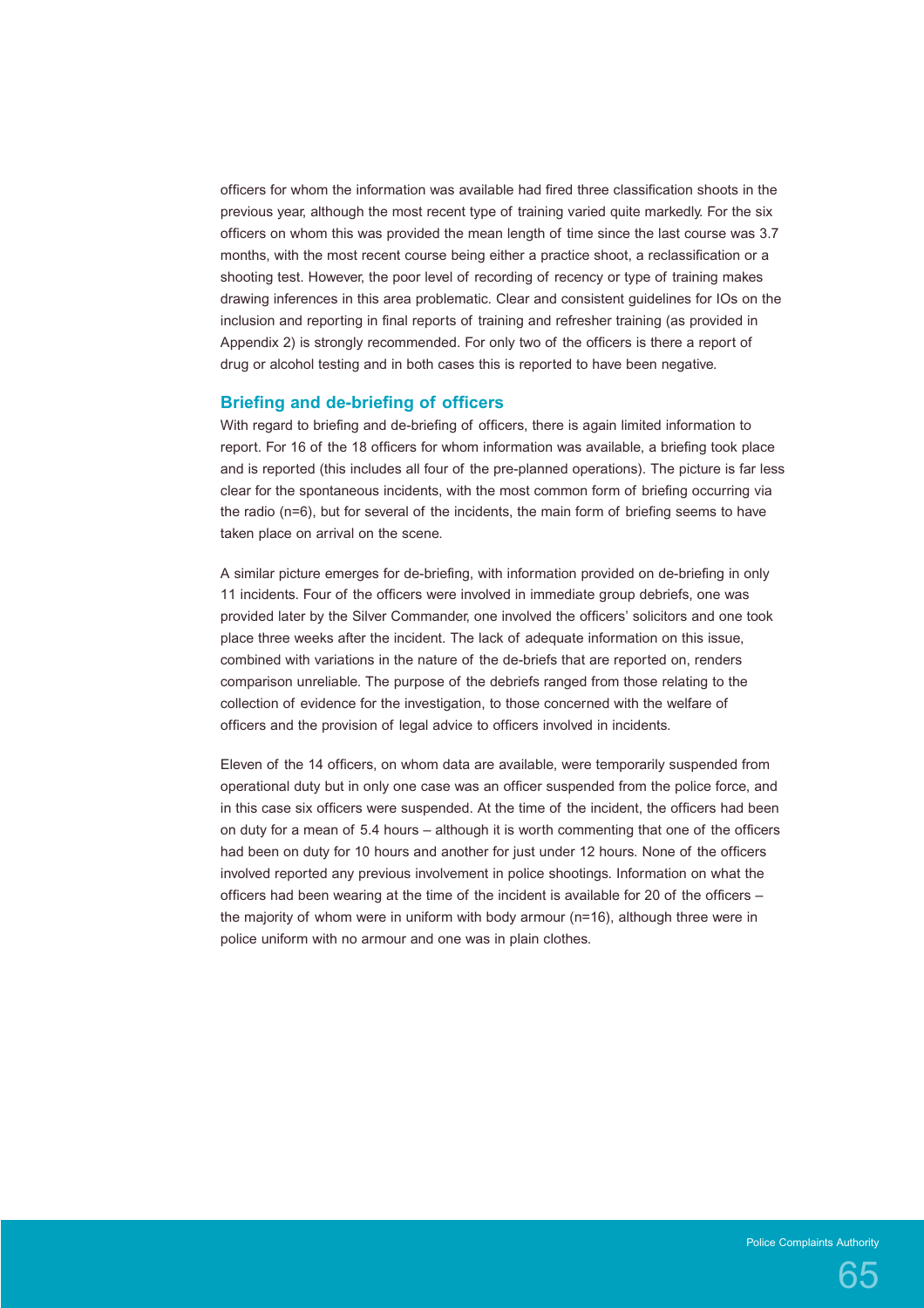### **Weapons used and reasons given**

With regard to the weapons available to the officers involved in the incident, the most commonly used weapons were the MP5 (on nine occasions) and the Glock Pistol (also on nine occasions). Other weapons used included a Ruger Rifle, a Steyr Carbine, a shotgun and a Beretta Centurion pistol. In 16 cases, there are reports of what other weapons were available to the officers – in one case there were no other weapons, in six cases the MP5 and in nine cases the Glock 17 Pistol. For 13 of the incidents, reasons were available for the choice of weapon with the most common being the distance that the suspect was from the officer (on seven occasions), with one officer citing the location as the reason for the choice of weapon. The other reasons given were far more practical; in one because it was the only weapon available, one because of the immediate nature of the threat and one because of the nature of the incident. In one of the incidents, the officer used a handgun because he was not able to get the gun box open and the final case involved the use of a handgun because it was an immediate source of personal protection.

In the 18 incidents for which the information is available, the mean number of rounds fired by the first officer is 2.3 (range = 1-7). When there was a second officer involved who also fired (three cases of this are reported), two of these officers fired once and one fired twice. No officer fired more than one weapon in the course of an incident.

The mean number of 'hits' recorded for the incidents (excluding case E) is 1.35 (range = 1-4), a total of 31 hits from a total of 49 weapon discharges (63.3% of all shots fired hit their intended target).

### **Criminal and disciplinary outcomes**

Table 7 presents the criminal cases against the officers involved in each of the shootings, the inquest verdicts (for the fatal cases in which inquests have been held) and the disciplinary charges faced by police officers.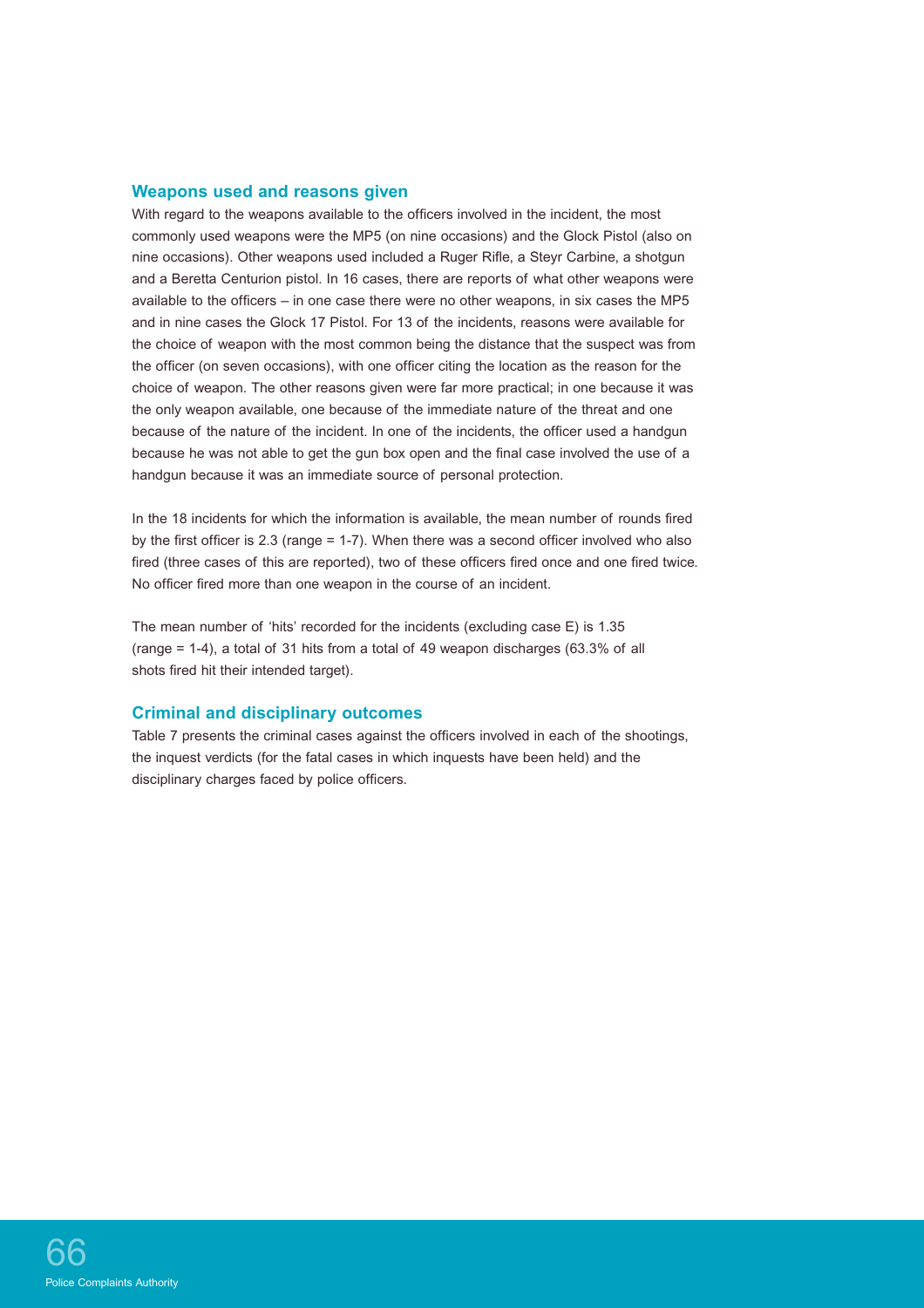### **Table 7: Summary of the criminal and disciplinary proceedings and inquest verdicts from each of the review cases**

| Name | <b>Criminal</b>    | Coroner's           | <b>Disciplinary proceedings</b>                  |
|------|--------------------|---------------------|--------------------------------------------------|
|      | proceedings        | inquest             |                                                  |
| A    | Five officers were | <b>NA</b>           | Chief Constable received advice; Deputy          |
|      | charged, four were |                     | Chief Constable retired on medical grounds,      |
|      | tried, none were   |                     | before disciplinary hearing. Three officers      |
|      | convicted.         |                     | admonished and three received advice.            |
|      |                    |                     | PCA recommended formal charges for three         |
|      |                    |                     | officers. Charges against one officer withdrawn. |
|      |                    |                     | A hearing has not yet been held.                 |
| B    | None               | Lawful killing      | None                                             |
|      |                    | verdict - 27,11.98  |                                                  |
| С    | None               | <b>NA</b>           | None                                             |
| D    | None               | <b>NA</b>           | None                                             |
| E    | None               | <b>NA</b>           | None                                             |
| F    | None               | <b>NA</b>           | Not yet decided on matters subject to complaint  |
| G    | None               | <b>NA</b>           | Superintendent given advice on ancillary matter  |
|      |                    |                     | (completion of documentation)                    |
| н    | None               | Lawful killing      | None                                             |
|      |                    | verdict $-9.8.2000$ |                                                  |
| J    | None               | Lawful killing      | Misconduct hearing resulted in caution for       |
|      |                    | verdict $-4.5.2000$ | Chief Inspector for failure in performance of    |
|      |                    |                     | duties. Advice for sergeant                      |
| K.   | None               | <b>NA</b>           | None                                             |
| L    | None               | Open verdict        | Not yet decided                                  |
|      |                    | $-21.7.2002$        |                                                  |
| M    | None               | <b>NA</b>           | None                                             |
| N    | None               | <b>NA</b>           | None                                             |
| O    | None               | NA                  | None                                             |
| Ρ    | None               | <b>NA</b>           | None                                             |
| Q    | None               | <b>NA</b>           | None                                             |
| R    | None               | Lawful killing      | Advice to two officers on ancillary matters      |
|      |                    | verdict $-2.5.2002$ |                                                  |
| S    | None               | <b>NA</b>           | None                                             |
| т    | None               | Lawful killing      | None                                             |
|      |                    | verdict - 18.4.2002 |                                                  |
| U    | None               | <b>NA</b>           | None                                             |
| V    | Not yet decided    | Not yet held        | Not yet decided                                  |
| W    | Not yet decided    | Not yet held        | Not yet decided                                  |
| X    | None               | Lawful killing      | None                                             |
|      |                    | verdict $-8.11.02$  |                                                  |
| Y    | None               | Not yet held        | Not yet decided                                  |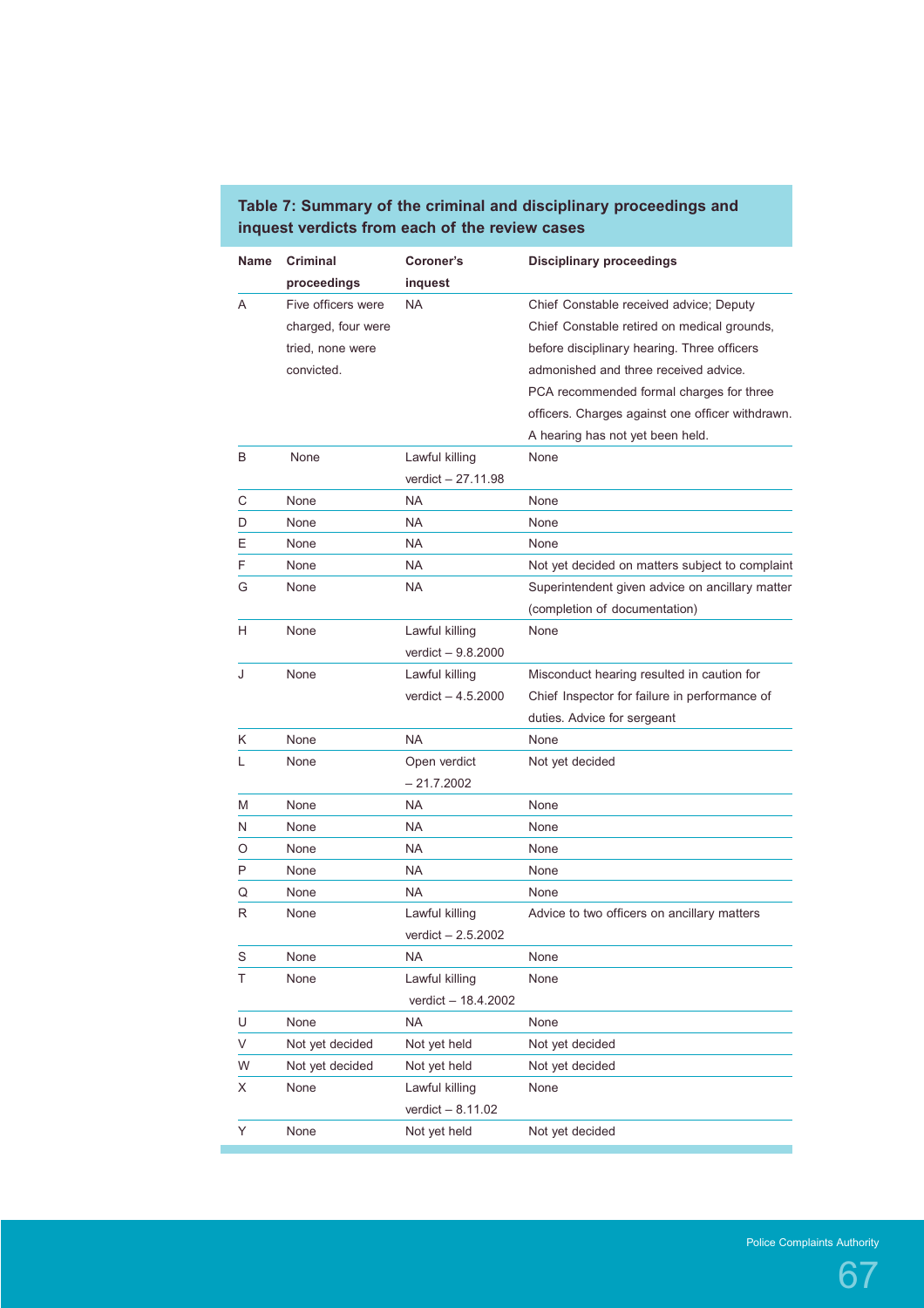In only one case did the investigation lead to criminal proceedings. In this case, the principal officer stood trial for murder, alternatively manslaughter, and was acquitted on the direction of the trial judge at the conclusion of the prosecution case after a submission of no case to answer. Four other officers, including a superintendent, acting chief inspector and inspector responsible for planning and initiating the operation, were charged with misconduct in a public office. Proceedings were discontinued against a constable before the trial commenced. At the start of the trial of the remaining three, the prosecution, having reviewed the position, offered no evidence and they were acquitted.

Although none of the officers in the cases reviewed have been convicted at criminal court, there has been formal disciplinary action taken in two of the 19 cases that had completed the disciplinary investigation by the time of writing. In one case, one officer received a caution after an allegation of failure in performance of duties was found proved against him. In case A, two officers have disciplinary proceedings outstanding against them at the time of writing. In four cases, informal disciplinary action, such as advice, was given.

With regard to criminal charges brought against the individuals who were shot but survived (of whom there were 13), nine individuals were charged with criminal offences. Two others were detained in psychiatric hospitals under the Mental Health Act as they were not fit to stand trial. Both of the others were shot in error. One was hit by a ricochet from an overpenetrating bullet and the other was hit by an accidental discharge by the officer.

Formal complaints have been made and investigated following four of the 24 incidents reviewed. Two have been from family members of fatal shooting victims (A and L); one was from the individual shot in a non-fatal case (M), and one was from a person taken hostage by her ex partner in one of the incidents (F). Conclusions have been reached on two complaints investigations (A and M) and in one case (L) allegations about post incident issues, not related to the use of firearms, have been finalised, leaving other allegations concerning the shooting to be determined. In cases A and L, complaints have been upheld in part. In M, allegations were not substantiated.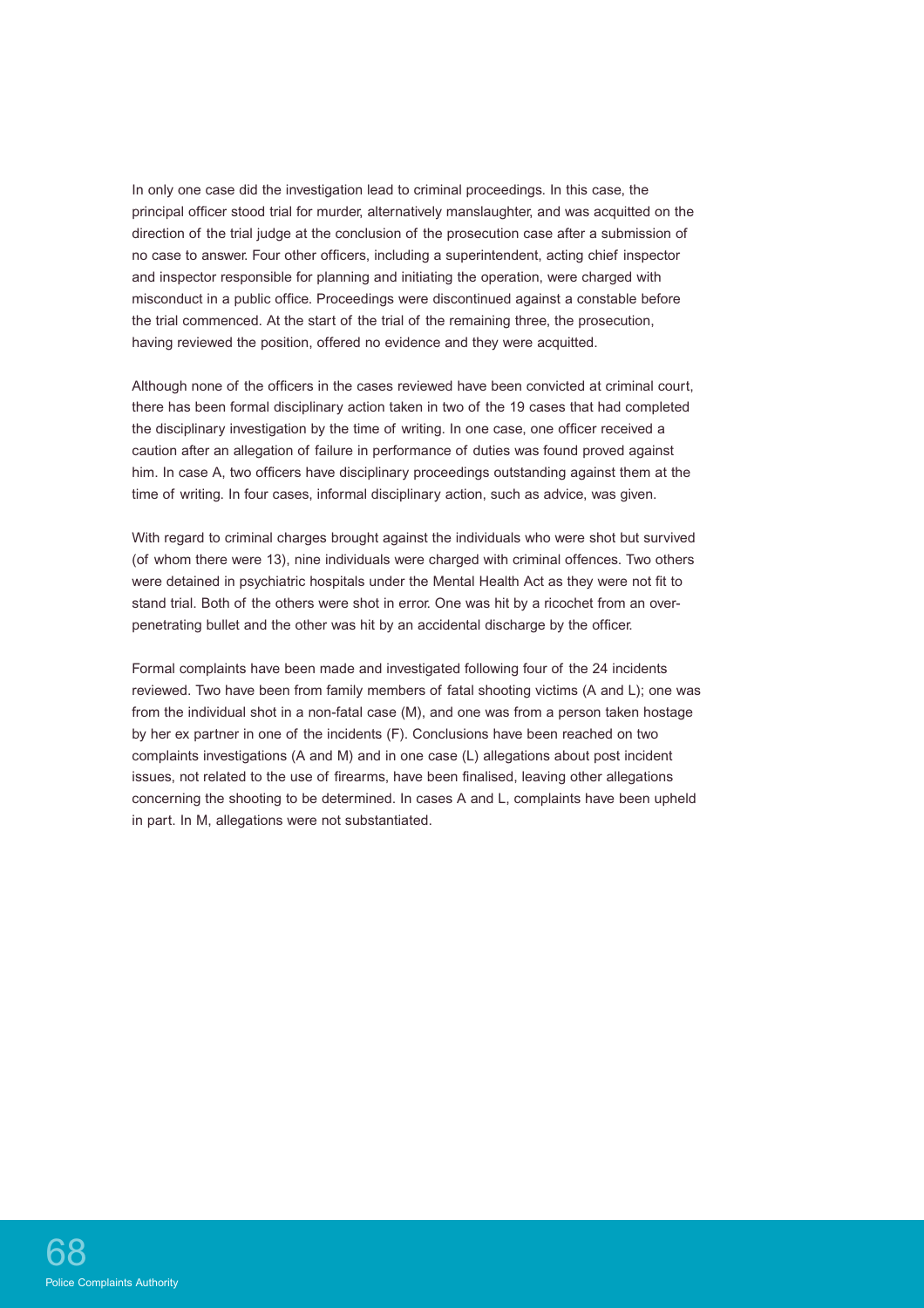# Chapter Six: Learning the lessons

The following section outlines the lessons to be learned from the incidents reviewed. These comments and recommendations outline what can be learned concerning the planning, control and conduct of operations. The aim is: to provide a critical analysis of the 24 incidents included in the review; to address the issues raised by the families of some of the victims; and to provide an outline of where changes may be made and steps taken to reduce the likelihood of errors occurring in the future and to minimise the chances of the police having no alternative but to use lethal force.

At the outset, however, it must be stated that the review has also established a disturbing lack of high quality evidence on which to base policy and practice decisions. Many of the inferences in the current review have had to be based on a small number of cases with very limited supporting information from existing research. The development of 'good practice' is predicated upon the collection and utilisation of a satisfactory information base. However, at present, there is inadequate and insufficient evaluation, review and research being undertaken by the police service or the Home Office in the area of police use of firearms. That the current review has had to rely on an eight-year-old ACPO review of 23 cases and overseas research as the evidence base is not satisfactory nor is this omission adequately addressed by the current review. There is a clear need for further research into the following areas:

- 1. The characteristics of those shot by the police and the main variables that increase the likelihood of being shot (which would include comparison with successfully resolved firearms incidents involving 'matched' suspects).
- 2. A research programme assessing the increased risks for vulnerable populations and examining the police responses to what are perceived to be 'victim-precipitated' police shootings. In addition to mental health and addiction issues, this programme should also examine other demographic risk factors such as the ethnicity, age and economic and social status of the victims.
- 3. An analysis of the characteristics of the officers involved in shootings this would include an assessment of the decision-making features involved in the individual incidents as well as an assessment of their background characteristics, attitudes to police use of firearms and experience. It may also be useful to assess empirically the psychological and physical consequences of shootings on principal officers. This has obvious welfare implications as well as being relevant to the management of firearms units.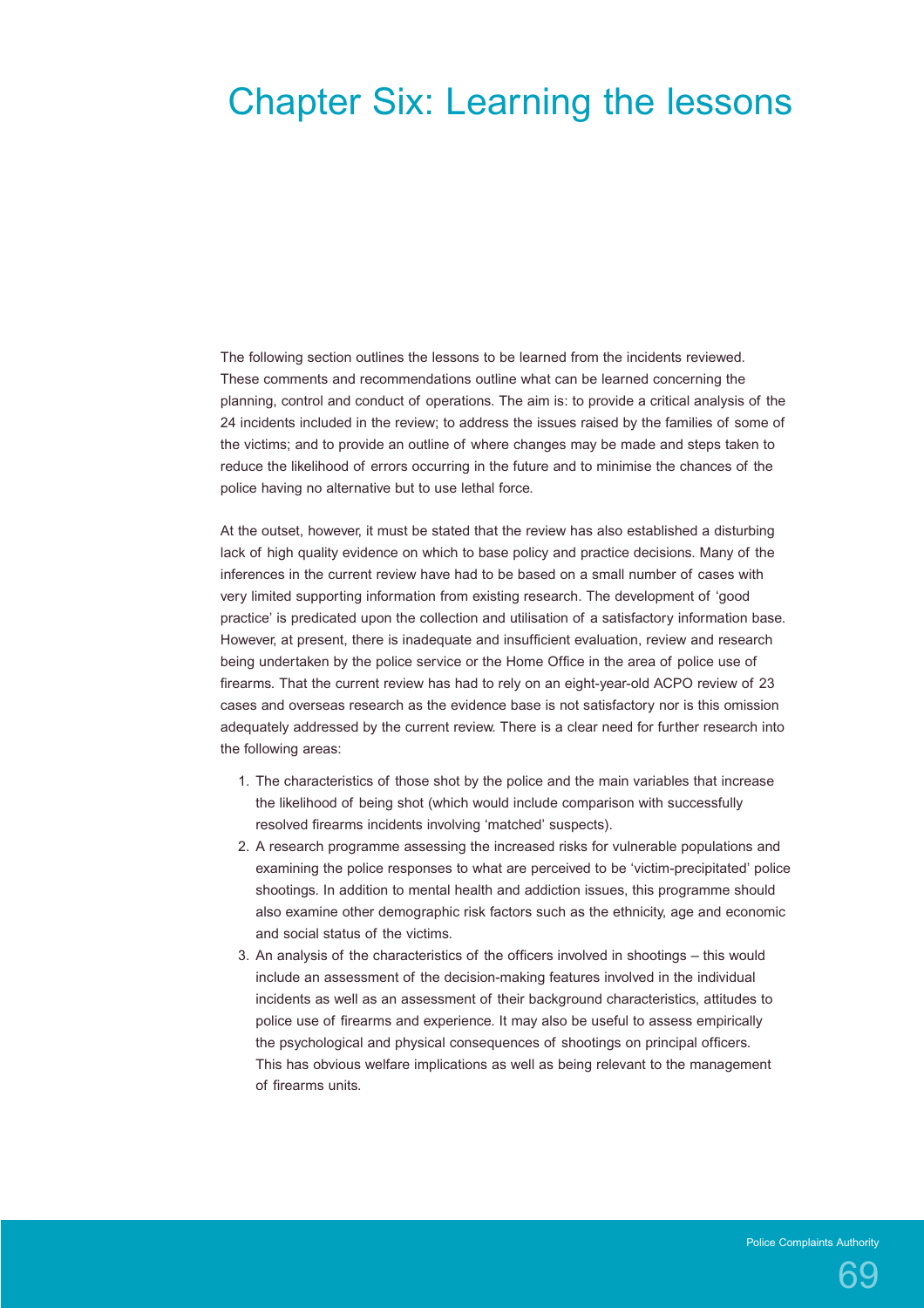- 4. An assessment of the experiences of the non-fatal victims of police shootings. From those who are shot it may be important to record their perceptions of the event and their recollection of what led them to engage in behaviours that made officers fear for their lives or those of members of the public.
- 5. Systematic research assessment of the management of firearms incidents, including evidence on the use of police dogs, the consequences of rapid or protracted attempts at resolution and the use of different negotiation and challenge methods.

For each of these areas of investigation, a combination of comparative research, documentary-based and interview methods can be employed.

*Recommendation 1: The Home Office should commission and fund a programme of research into police shootings and their circumstances with the research programme decided jointly by ACPO, the police staff associations, PCA, the Home Office and PSDB.*

### **The overall rate of police discharge of weapons**

In the absence of more detailed information that is available across all forces, the authors have attempted to contextualise the incidents where shots were fired by using data from HMIC on the number of operations within each force. The table below is based on returns made by each force to HMIC on an annual basis.

In the period of the review (1998-2001), there were 24 occasions when individuals were shot by police officers from a total of 44,871 occasions on which police officers were issued with firearms (including ARV operations) throughout England and Wales. In other words, an individual was shot by the police once in every 1,870 firearms 'operations' (defined as firearms issues including ARV operations). Alternatively, the 11 fatal shootings means that in only one of every 4,079 firearms operations, is a fatal shot discharged (see Table 8 below). One possible interpretation of this finding is that we have no grounds for concern and that an average of less than three fatal police shootings per year, or one from every 4,000 firearms incidents should be a cause for recognising police professionalism and restraint, rather than provoking an investigation into what has gone wrong.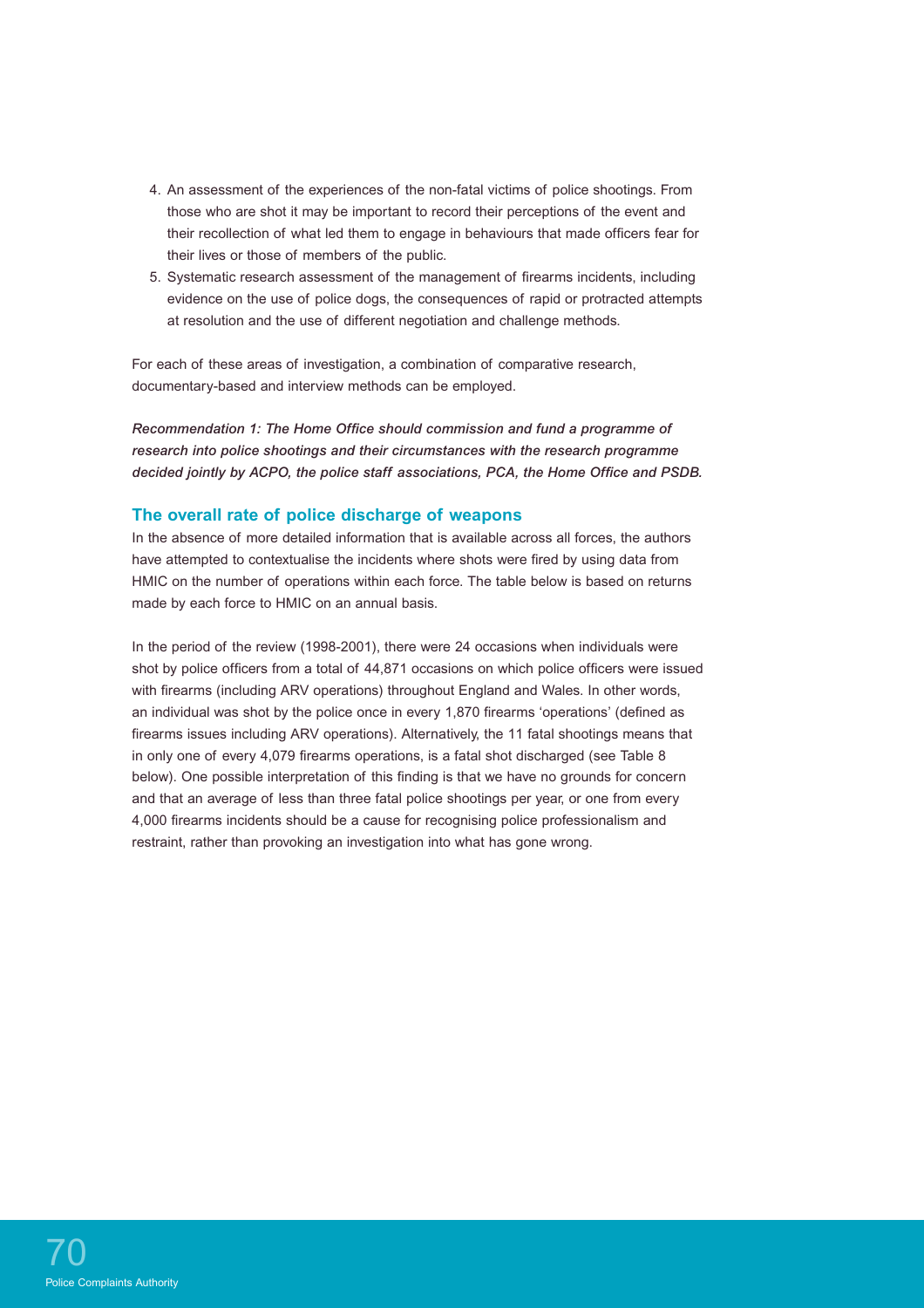|                          | <b>Operations where</b> | <b>ARV</b> operations | <b>Officers authorities</b> |
|--------------------------|-------------------------|-----------------------|-----------------------------|
|                          | firearms issued         |                       | issued                      |
| <b>England and Wales</b> |                         |                       |                             |
| (including MPS)          |                         |                       |                             |
| 1997-98                  | 11,842                  | 7,510                 | 6,585                       |
| 1998-99                  | 11,005                  | 7,906                 | 6,411                       |
| 1999-00                  | 10,915                  | 8,276                 | 6,262                       |
| 2000-01                  | 11,109                  | 8,179                 | 6,064                       |
| <b>MPS</b>               |                         |                       |                             |
| 1997-98                  | 2,578                   | 954                   | 1,971                       |
| 1998-99                  | 2,742                   | 1,573                 | 1,951                       |
| 1999-00                  | 2,862                   | 1,812                 | 1,977                       |
| 2000-01                  | 1,862                   | 1,380                 | 1,940                       |

# **Table 8: Number of incidents and number of authorised firearms officers in England and Wales and in the MPS, 1997-2001 (Source – HMIC)**

For the MPS alone, which is the force with the greatest incidence of shootings in the review, there were 10,044 incidents where firearms were issued including 5,719 ARV operations in the period of the review. In the same period, the MPS was involved in 11 police shootings of which four were fatal. Thus, for all of England and Wales apart from the Metropolitan Police, there was a rate of one shooting for every 2,679 firearms operations and one fatal shooting for every 4,975 firearms operations. For the MPS, the rates are one shooting every 913 operations and one fatal shooting for every 2,511 operations.

This occurs against a context of a total of 1,707 shots fired in criminal incidents in the financial year 2000/2001 (*Criminal Statistics, England and Wales, 2000–2001*). This constitutes a rise of 21% on the previous year (n=1,413) and 64% on two years earlier (1998/1999). However, this increase is not reflected in the level of police shootings, which has remained relatively constant over the period of the review.

These data do demonstrate that, in the vast majority of firearms incidents, resolution is achieved without the need for weapon discharge, which reflects positively on the majority of firearms officers involved, their managers and trainers. However, as far as is known, none of the individuals shot by the police had injured others using firearms, and it is certainly the case that none of them did so in the course of the incidents included in the review. That is not to say, however, that they would not have done so – although only three were in possession of loaded firearms capable of harmful discharge at the time of the incident.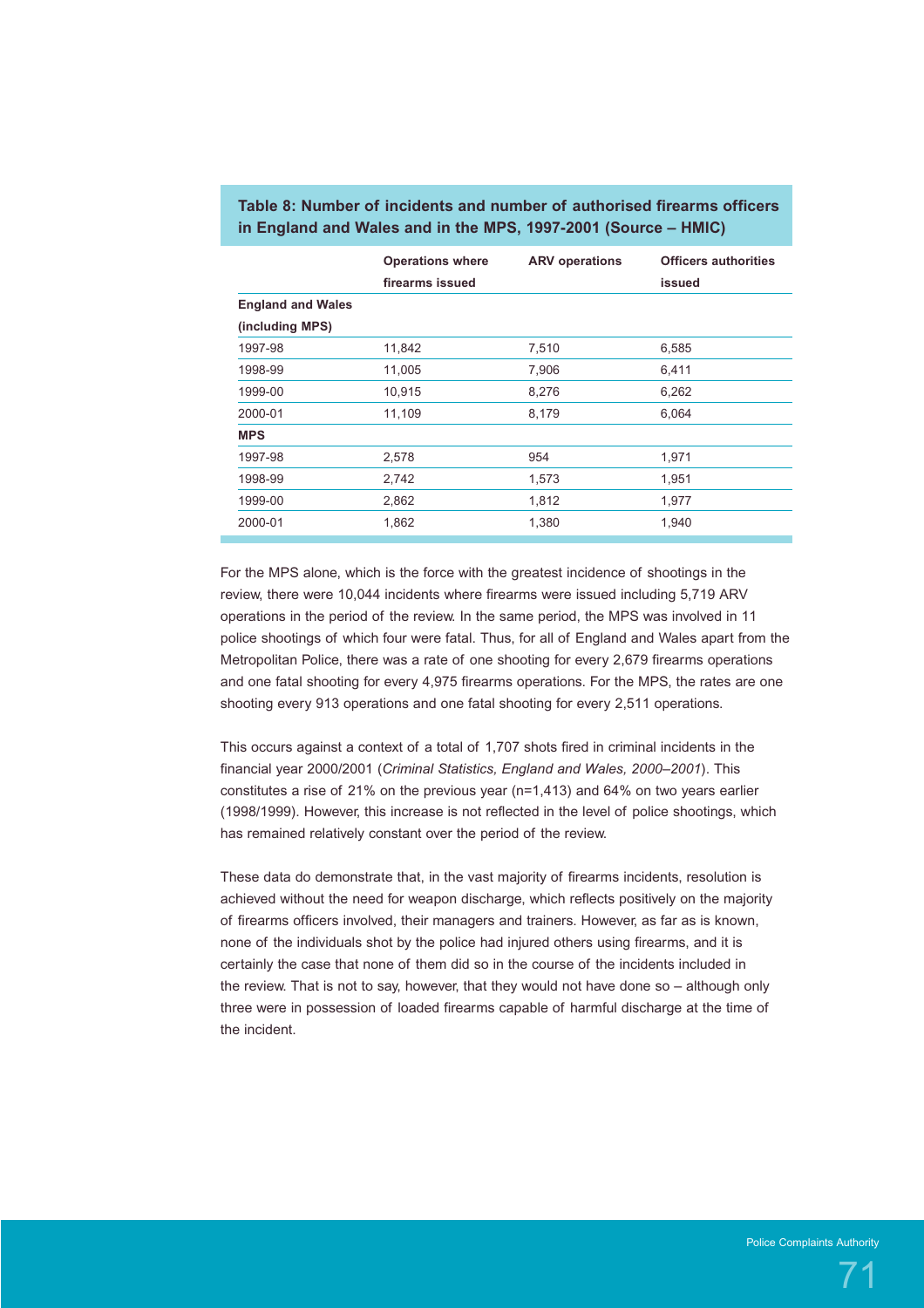Furthermore, the finding that none of those shot in completed cases had fired intentionally at the police differentiates the current study cohort from that investigated in the Burrows Report. In a number of the incidents included in the Burrows review, the police were fired on by suspects, which did not happen in any of the cases in the current review where the investigation had been completed by the time of writing. In Case Y, a shot was fired by Y with the bullet striking a door, and officers had been behind that door earlier in the incident. However, the investigation has not yet been concluded, and so it is not possible to be definitive about this issue.

## **Understanding the context of police use of firearms**

Each day, the police deal with numerous calls which are perceived as life-threatening incidents but have either been over-stated or are successfully resolved with the officers involved often displaying considerable bravery in addressing and responding to what they believe to be a life-threatening incident. While the 24 cases in the review constitutes a small sample on which to base any generalisations, these cases open organisational practices and policies to a form of external scrutiny that has indicated the existence of individual and system errors that need to be addressed.

Some of the recurring themes identified across cases and over time may indicate omissions or limitations in policy or practice that only such an overview, distanced from the inidividual concerns and emotions of specific cases, has identified.

The majority of the discussion below will focus on potential areas of improvement for firearms teams and police managers, with only infrequent comment about the activities of other officers or emergency services and infrequent comments on the many armed and unarmed successes that do not result in the need to use police weapons. However, many of the problems identified here are to do with systems that involve, but may go beyond, the police to include NHS mental health, addiction treatment and social services. They are affected by broader social policy and public attitudes around the management of vulnerable populations and the role of the police reconciling individual needs with issues of public safety.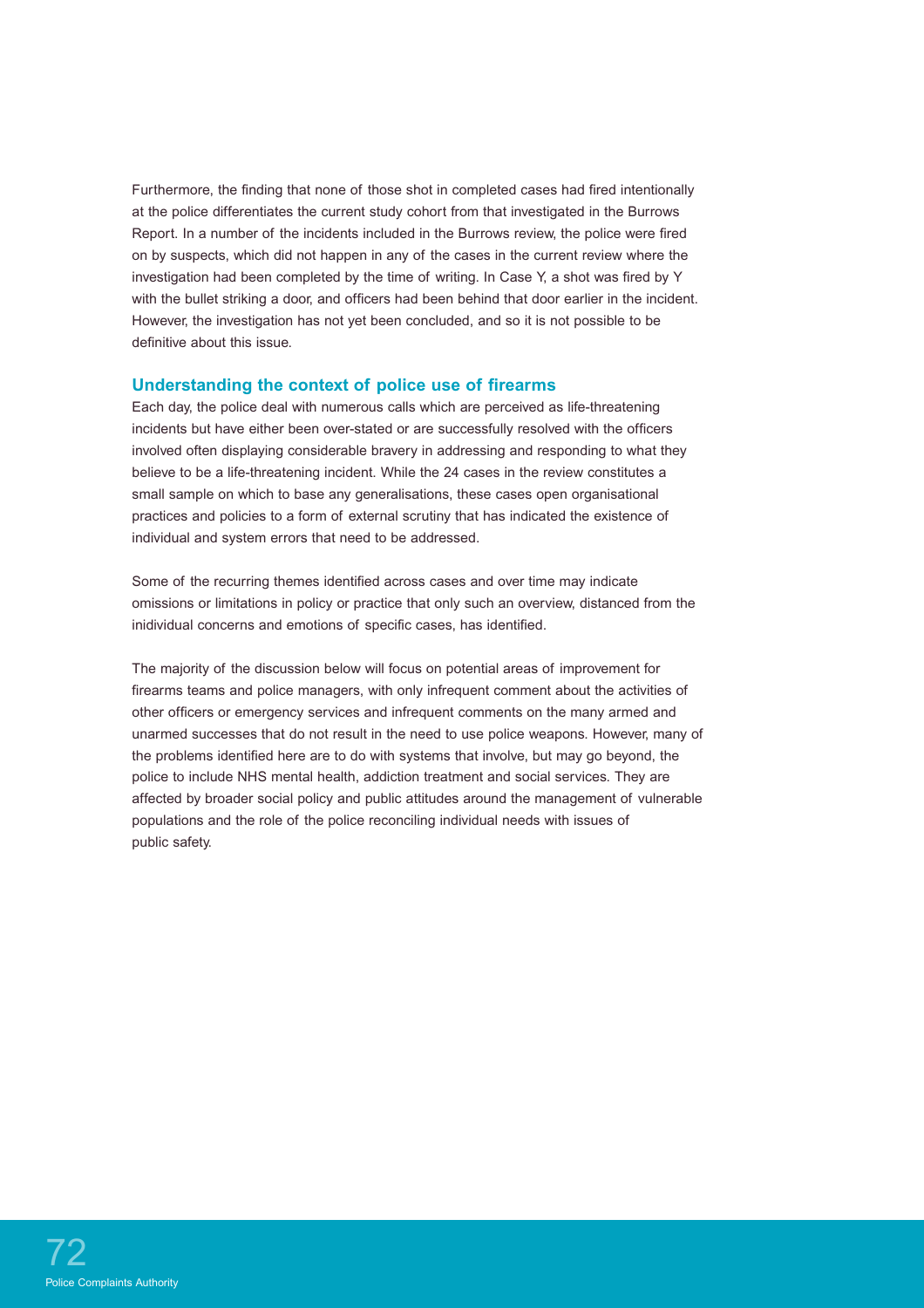The sections below will provide an outline of the main areas where issues have been identified which can be grouped into three broad categories:

- **A** Management of the incident, which focuses on command structure and its impact on incident management, the availability and use of 'less lethal options' and issues around containment and the speed of the incident resolution;
- **B** Characteristics of those shot, which looks at vulnerable populations in terms of mental health issues, substance use, suicidal intentions and the resulting nedd for multi-disciplinary interventions; and
- **C** Post-incident issues, which examines the concerns of the family and the disclosure of information, the role of the investigator and the impact of each of the participating bodies in generation delays.

## **A. MANAGEMENT OF THE INCIDENT**

While there are a number of individual errors that have been identified by the SIO, many of these are accentuated by and embedded within organizational factors that indicate areas for improvement and clarification. Indeed, many of the concerns about firearms incident management and policy may have only become apparent as a result of individual error. A suitably self-critical and reflective police approach would work from the premise that the adverse incidents reviewed offer the perfect opportunity for the examination of possible organizational and structural weaknesses that are made manifest by the incidents which have resulted in police shootings.

#### **1. Command structure and management of incidents**

In considering the adequacy of management, the key policy base is the ACPO firearms manual which outlines recommendations on key areas of firearms policy, although its use by individual forces is at the discretion of the Chief Officer. With regard to the ACPO manual, key issues that will be considered are the consistency of its adoption and utilisation, and reasons for local variation, its comprehensiveness and its relevance. The second document that will be relevant throughout this section is the report produced for ACPO in consultation with the PCA by Burrows that reviewed the incidents between 1991 and 1993. This provides a marker for both the consistency of incident profile and management over time and as a yardstick of whether key issues identified by Burrows have been addressed adequately in the intervening period.

#### **1.1 Recording force decisions to diverge from national guidelines**

The complexity of tactical decisions has been acknowledged by the ACPO committee on the police use of firearms who meet to consider new tactics and advise on their appropriate use. In the only case where this issue arose, there is no evidence that such validation had been sought for what appeared to be the maverick use in that force of an entry technique,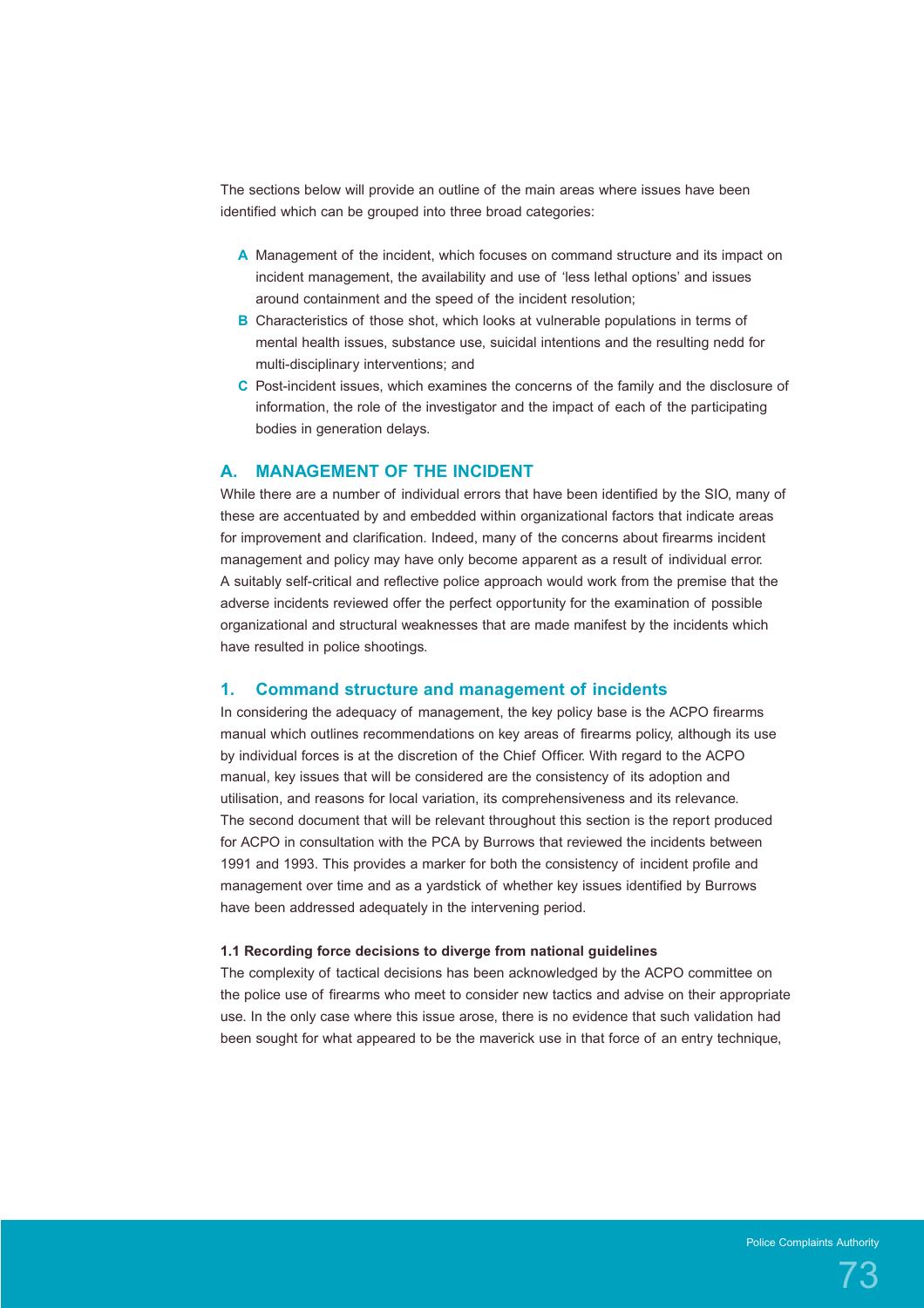referred to as the "Bermuda" tactic. This tactic, which may have contributed to the adverse outcome, involved the rapid entry to premises without maximising the intelligence gained about the location, and was regarded only as a tactic of last resort by many forces. Chief Officers should ensure that any new tactics or adaptations benefit from the advice of ACPO.

*Recommendation 2: It is recommended that Chief Officers ensure that unique, local tactics devised in their force should be referred to ACPO, with HMIC advised accordingly.*

### **1.2 Status of guidance on the police use of firearms**

The review noted that there were considerable differences in the way in which Chief Officers adopted the *ACPO Manual of Guidance on Police Use of Firearms*. Some adopted the Manual of Guidance in writing, while others referred to it within their own force policy document. However some of the operational practices of the force did not comply with the Manual in the cases examined, yet reference is not made to the intention not to comply at the time of adoption and many of the IOs attempted to use the Manual as the standard by which to judge the actions of officers, causing some confusion. Where the Manual vindicated their actions, some of the officers quoted the relevant section, but where actions challenged were not in the Manual they stated that it was only guidance. This confusing status is not satisfactory. It was also difficult to identify the link between Chief Officer's policy decisions and the actions of officers around the adoption of the Manual. The link between the policy decision and operational behaviour appears broken.

*Recommendation 3: It is recommended that the Chief Officers should adopt the ACPO Manual of Guidance, noting any areas of intended non-compliance, and that the consistency of Chief Officer's policy and the operational actions of the force based on the use of the Manual are reviewed. Chief Officers should advise their police authority of any departures from the Manual and the reasons for each.*

#### **1.3 Accountability**

Firearms policy implementation should be included in the job description of one of the ACPO team who should be held responsible for compliance by the force, to strengthen the link between operational behaviour and policy decisions, with failure to do so a neglect of duty. This person should have ultimate accountability for the compliance of firearms operations with that policy. While ultimate accountability lies with the Chief Constable, the day-to-day responsibility should lie with the nominated firearms Chief Officer.

*Recommendation 4: It is recommended that firearms policy is included in the job description of a Chief Officer who should be held responsible for compliance by the force, and this should be subjected to scrutiny by the relevant police authority and HMIC.*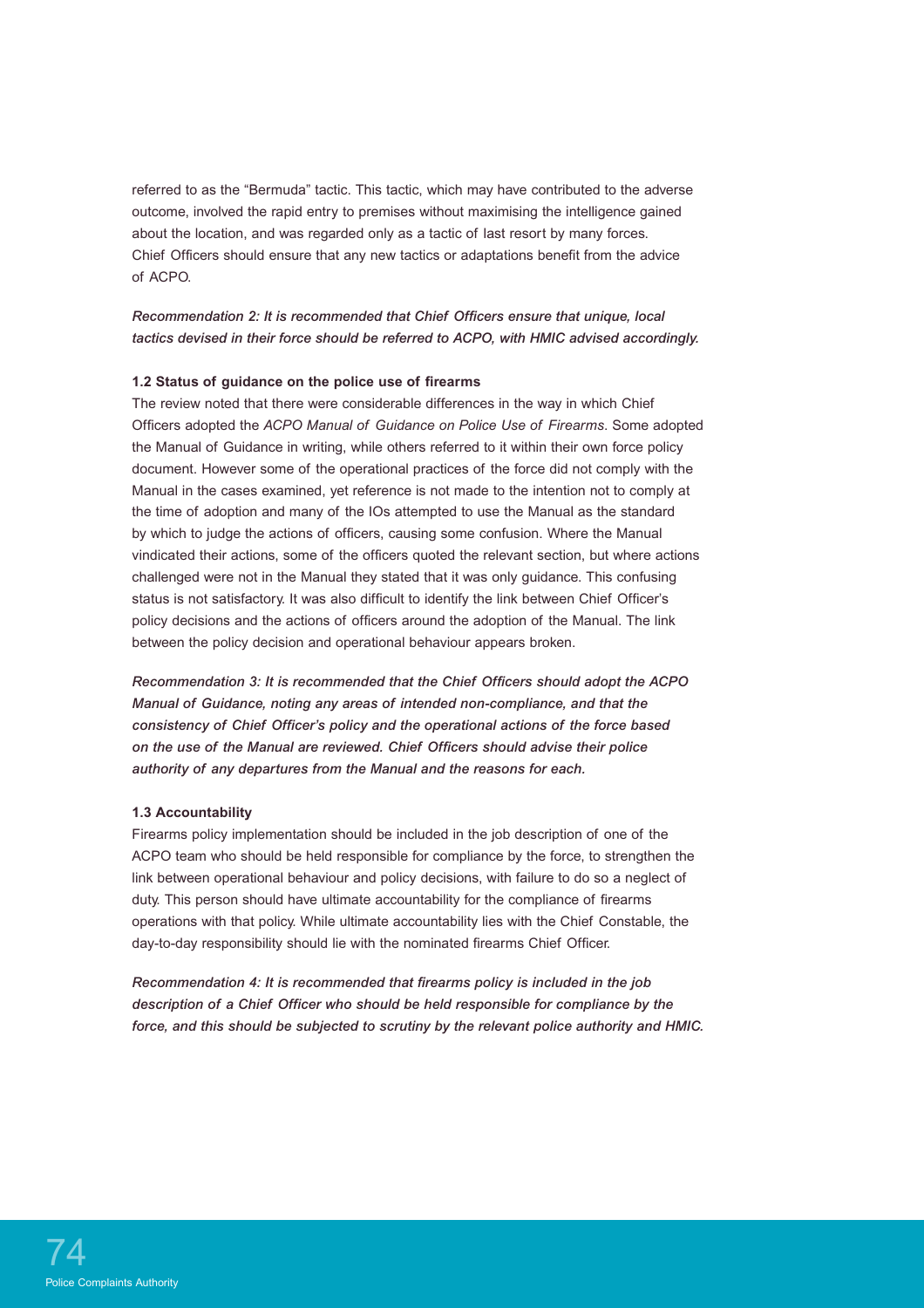#### **1.4 Planning**

The quality of planning in the spontaneous incidents in the review was primarily dependent on the duration of the incident, with greater time available leading to more thorough operation planning and implementation. However, this was not a universal rule – in one case, the armed officers had 12 minutes before arriving at the scene yet made no plans. In contrast, in another incident lasting just five minutes officers were able to deploy a less lethal option (a police dog) under the protection of a conventional firearm. In the opinion of the PCA firearms advisor, there were several instances of flaws in the planning of operations.

### **Case study one: Flawed planning – entry to building**

**When it is decided in a pre-planned operation that it is necessary for armed officers to enter a building, the Manual of Guidance recommends that detailed knowledge about the location and layout of the inside of the premises is obtained. As entry to buildings, particularly at speed, is a high-risk activity, it is logical to reduce that risk by providing information about the building. One force appeared to be utilising a specialised tactic as a general purpose entry technique, which in the target case was carried out without information about the layout of the building, partly as a result of time constraints placed on the operation.**

**Reliance on this tactic to overcome lack of knowledge of the layout of the building contributed to a delay in armed officers reaching one of the bedrooms. The result was that both the occupants were awake and one was just inside the door when armed police opened it. One fatal shot was discharged. In the opinion of the PCA advisor it is illogical and reckless to conduct a planned armed entry into premises without detailed knowledge of the layout of the interior. Only an immediate threat to life would justify such a deployment. There was no time constraint that made such action necessary before detailed intelligence on the internal layout could have been obtained.**

The main concern in the above case and the one below is that the pragmatic tactics used resulted in an increased level of risk to the suspect, the officers and members of the general public. While it is acknowledged that there are practical, managerial concerns around incident volume and the need to reconcile achieving a timely conclusion with maximising safety, the methods used in both (which would be described as 'proactive' in each case), may have contributed to the adverse outcome and may have led to increased public risk.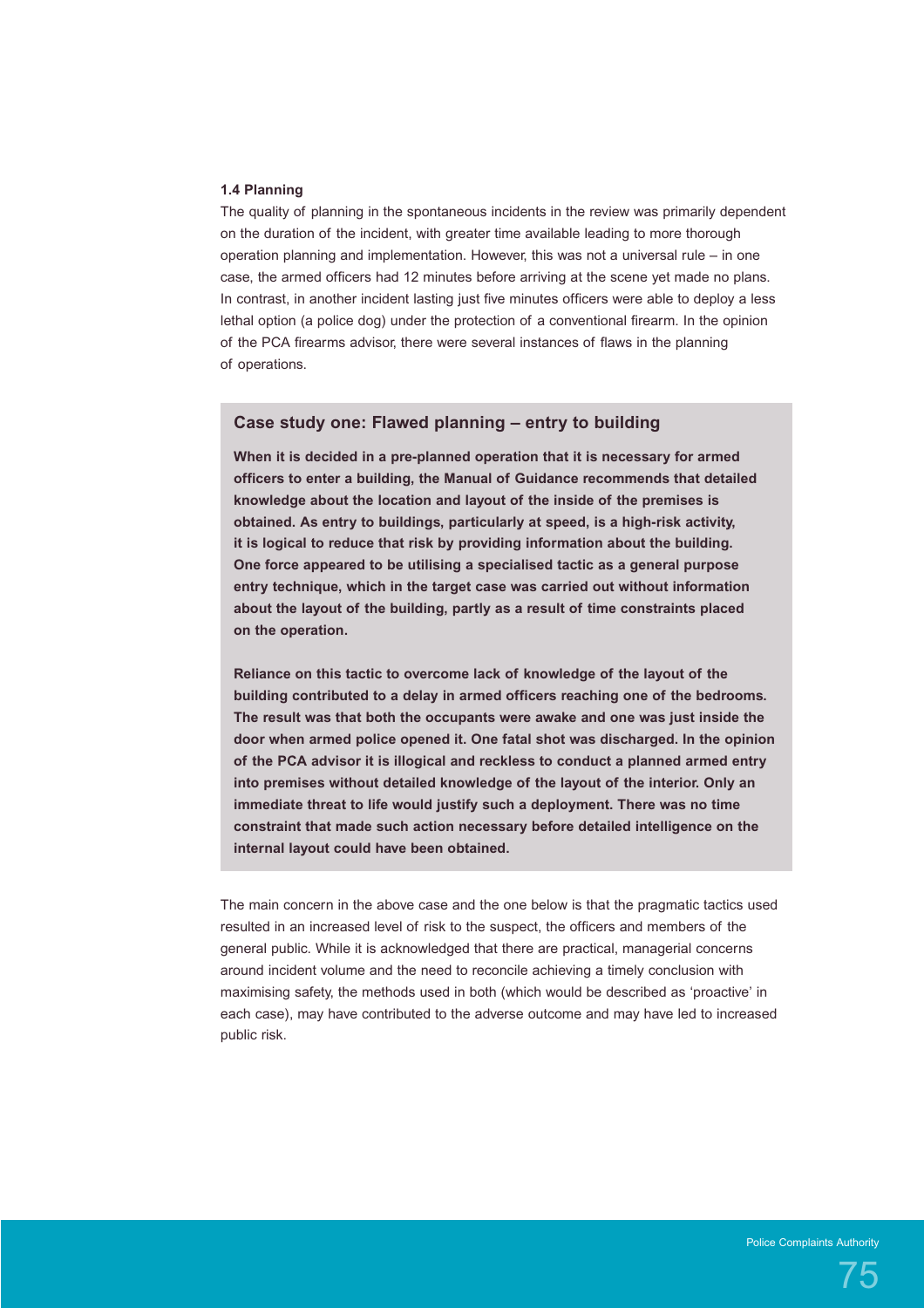## **Case study two: Flawed tactics – non-compliant vehicle stop**

**In one spontaneous incident the tactics to arrest suspects in a vehicle were decided by a constable who then asked other constables whether they agreed to a non-compliant stop and, when they did so, this became the tactic. If other tactical options were considered, they are not specified in the statements made by any of the principal officers. The problem is not that a constable proposed the tactic but that there was no intelligence that these particular suspects would be unlikely to comply with a standard stop. This was a tactical decision that should have been taken by the Silver Commander advised by the Tactical Advisor. The supervisor with responsibility to act as the Firearms Bronze Commander was not part of these discussions because he was also the Tactical Advisor and was with the Silver Commander at another location. This case identifies flaws with both the management of the response and the selection of tactical options, the combination of which may have contributed to the unsatisfactory outcome, which in this case was an accidental shooting.**

#### **1.5 The early resolution of incidents**

This issue has raised concerns about the general philosophy of early resolution. Most incidents were resolved quickly once contact was made with suspects by specialist firearms officers. This operational experience resulted in ARV crews being trained and authorised to make contact by challenging suspects quickly after their arrival at the scene thus giving potential for a prompt resolution of incidents.

Many incidents are quickly established not to be life-threatening and so are rapidly resolved with the minimum community disruption and restricted use of a scarce and expensive police resource. However this tactic provoked anxieties among families interviewed that unnecessary confrontations may be caused by an escalation of risk provoked by the immediate challenge of suspects. Although the officer's actions at the moment of confrontation did not result in criticism from investigators nor were criminal or discipline offences revealed, this strategy may increase the likelihood of adverse outcomes in certain categories of case, particularly those involving vulnerable populations (see section 5 of this chapter). In one case, the IO recommended that "ARV training is reviewed to ensure that it creates the correct mind set in armed officers ensuring they do not consider early resolution as the only option." In several cases, tactic selection led to the use of the most proactive tactics in the first instance, sometimes with little evidence to support claims that it was safer for the public, police and suspect. While the extent of vulnerability of the suspect may not be immediately apparent to the firearms officers, delaying actions will increase the time available to obtain such information and utilise it in developing suitable tactics.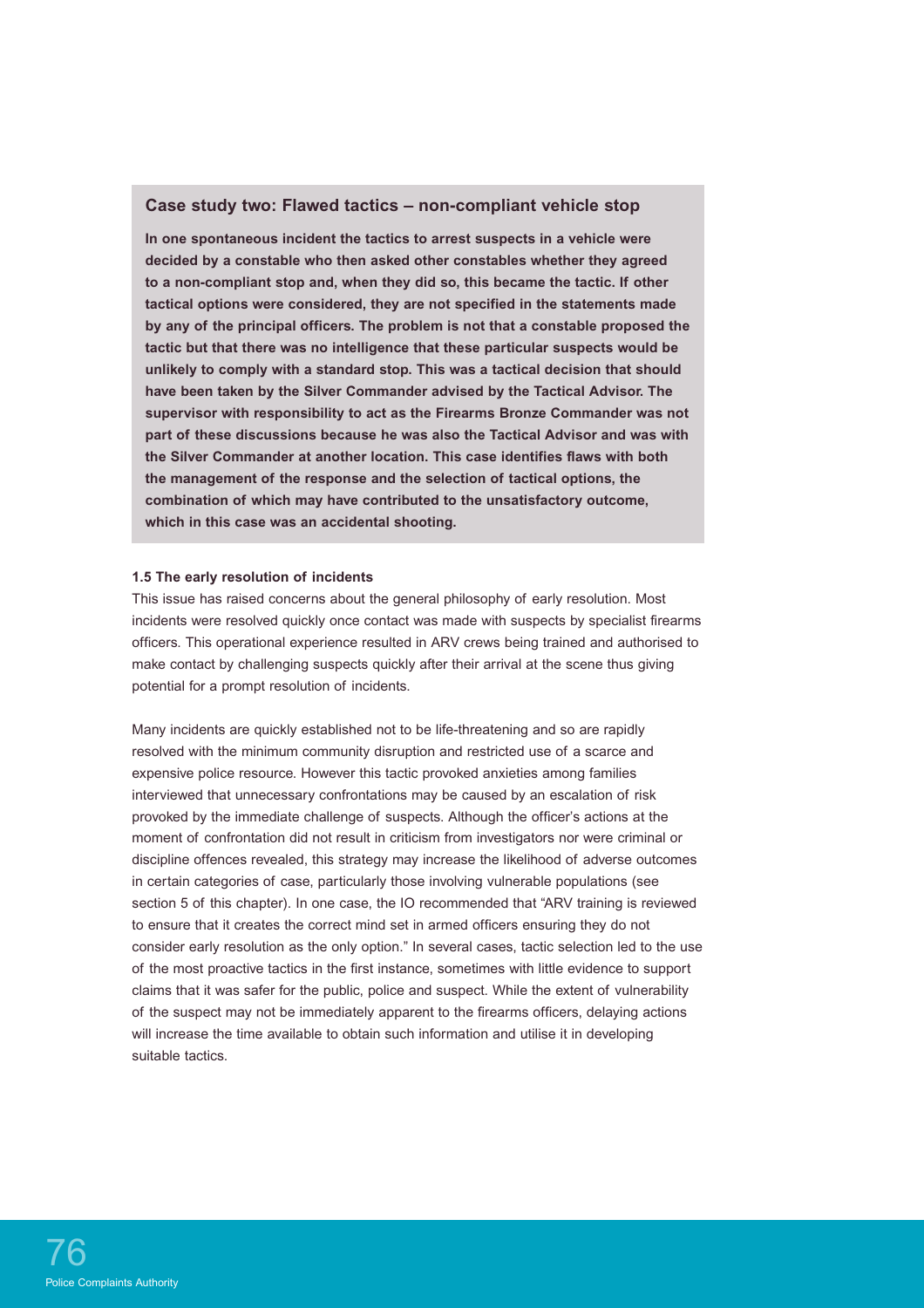In two of the three fatal cases involving individuals shot when alone in their own homes, there was close containment and early and repeated challenges of the suspect. In each of these cases, the individual was extremely alcohol intoxicated at the time of the shooting and each had prolonged histories of depression (one had previously attempted suicide). In one of these cases, the repeated challenges eventually brought the suspect to the window, where he confronted and challenged police to shoot him. When he produced the gun they did so, fatally wounding him. In five other cases, the use of an immediate challenge by firearms officers on their arrival at the scene may well have escalated the incident and played a contributory role in the shooting. The rationale for early resolution is further challenged by the US finding that police use of deadly force is more likely when encounters are ambiguous or are characterised by an element of surprise (Fridell and Binder, 1988).

In another case, involving an initial contact with unarmed police officers, a negotiator was not used as the unarmed officers provided close containment and negotiation at the suspect's front door. However, when an armed officer announced himself on arrival, there was a response that prompted the shooting. The request that the suspect put down his weapons provoked a reply of "I need them to kill you" and appears to have contributed to the escalation in activity in this incident. This resulted in one officer being hit with a knife thrown by the suspect and the suspect being shot. The key conclusion is that, particularly for vulnerable populations, the attempt at proactive resolution may increase the likelihood of the officers having no choice but to shoot the suspect.

*Recommendation 5: The principle of using proactive resolution methods with individuals who are suspected, on the basis of intelligence or immediate evidence, to be mentally ill or under the influence of psychoactive substances requires urgent review and systematic monitoring and evaluation. Further, at the level of policy not incident, it is recommended that the selection of tactics should be reviewed by the Chief Officer responsible for firearms within each force to establish the justification required for the most proactive tactics to be selected as first choice.*

#### **1.6 Challenges by armed officers**

The issue of speed of resolution is also complicated by the strategy used by armed officers for challenging the suspect, in terms of the location of the officers in relation to the suspect. If a suspect does not respond to a challenge from armed officers but does not pose an immediate threat, then there is insufficient guidance for officers on alternative strategy or tactics. Suspects who are drunk, drugged or mentally ill, may fail to understand what is required of them, which has resulted in weapons being discharged in a number of cases. In such cases, and possibly in all cases, the officers should not position themselves in exposed positions, which will lead them to fear for their lives if the suspect comes into view with their weapon or what is assumed to be a weapon raised.

*Recommendation 6: It is recommended that advice is obtained by ACPO from addiction and mental health professionals and from those with negotiating expertise on methods of approach and challenge, particularly in cases where the suspect is believed to be vulnerable, prior to the formulation or amendment of firearms policy.*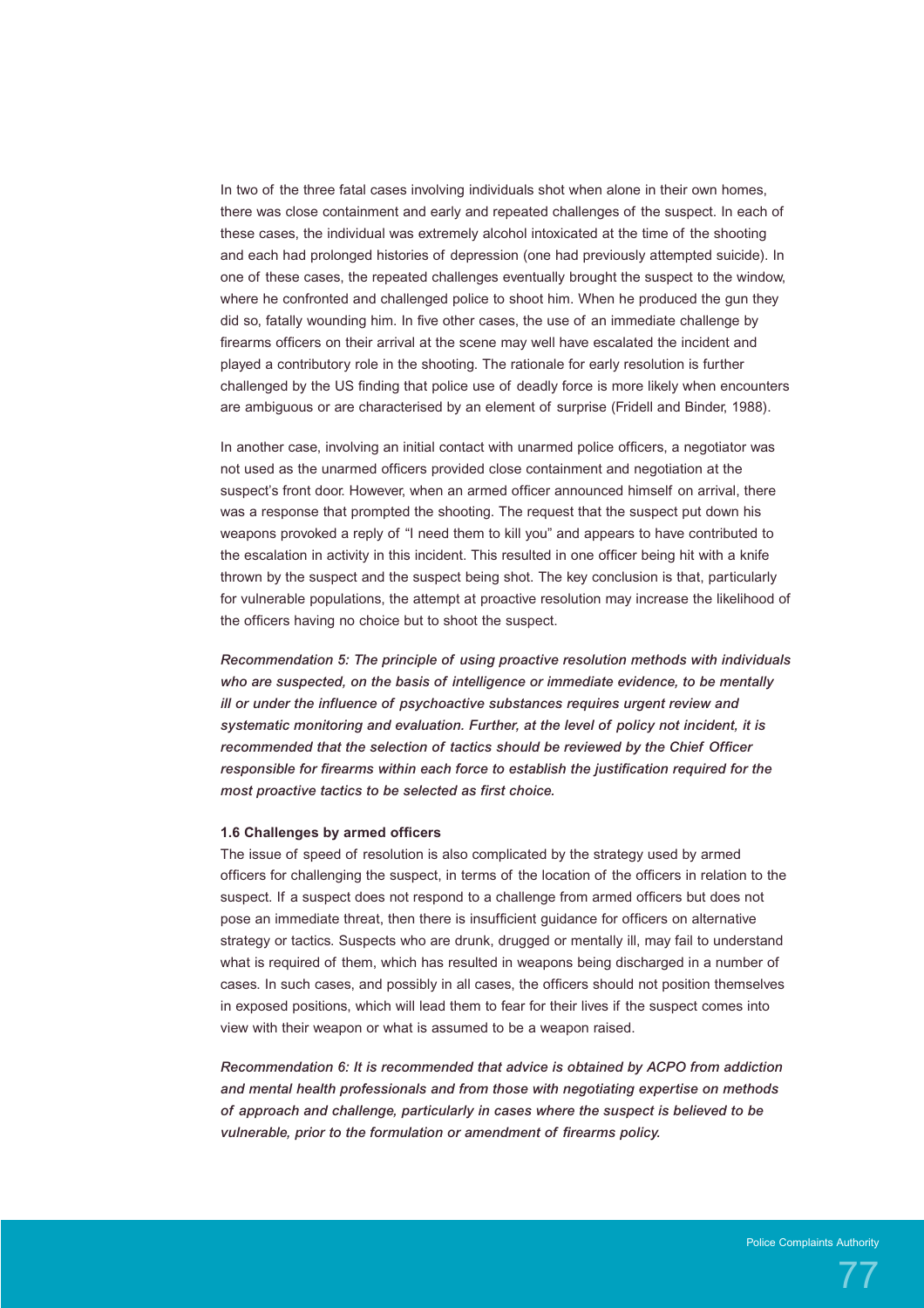A similar problem may arise when suspects are challenged from behind, which occurred in four of the cases in the review. In two of these cases the individual appeared to be turning round to aim a weapon at the officers while running away and in the other two they appeared to be turning towards the officers to confront them. It may be a normal reaction to turn towards the source of a challenge and, if this is likely to lead officers to fear for their lives and so discharge their weapons, then the process which can lead to this must be reviewed.

Insufficient attention appears to be given to the nature of the challenge (when it occurs, the distance between the officer and the suspect, the tone of voice or volume used), yet these factors may be significant in shaping the likelihood of compliance. It is reasonable to infer that cross-cultural concerns may impact on the likelihood of compliance, while the mental state of the suspect is also likely to be an important mediating variable.

*Recommendation 7: ACPO must review the current practice of challenges including their rationale and consider alternative methods, styles and locations of challenging that may reduce the likelihood of weapon discharges, based on research commissioned by the Home Office.*

### **1.7 Tactical advisors**

The Firearms Tactical Advisor provides advice to the commander of an incident on the deployment of armed police – the ACPO Manual of Guidance states that "they do not make any decisions or take independent action". However, in five of the 24 incidents the officer who had the role of Tactical Advisor also had a supervisory responsibility for armed officers. As the Tactical Advisor was often some distance from the scene, it was not possible for one officer to fulfil both of these roles, as each role required them to be in a different location.

In addition there were two incidents where the Tactical Advisor who was also the supervisor decided to attend in neither of these roles but as an armed officer because they were nearest. However, this prevented the officer from fulfilling either the role of Tactical Advisor or supervisor. Where a Tactical Advisor attends an incident as an armed officer, another appropriately qualified officer should be dispatched to take over either the armed officer or Tactical Advisor role.

*Recommendation 8: It is recommended that Chief Officers should ensure that Tactical Advisors do not have other roles that would conflict with this crucial tactical role during the course of firearms incidents. Where the incident necessitates that the Tactical Advisor takes on another role, they must be replaced as Tactical Advisor as quickly as possible.*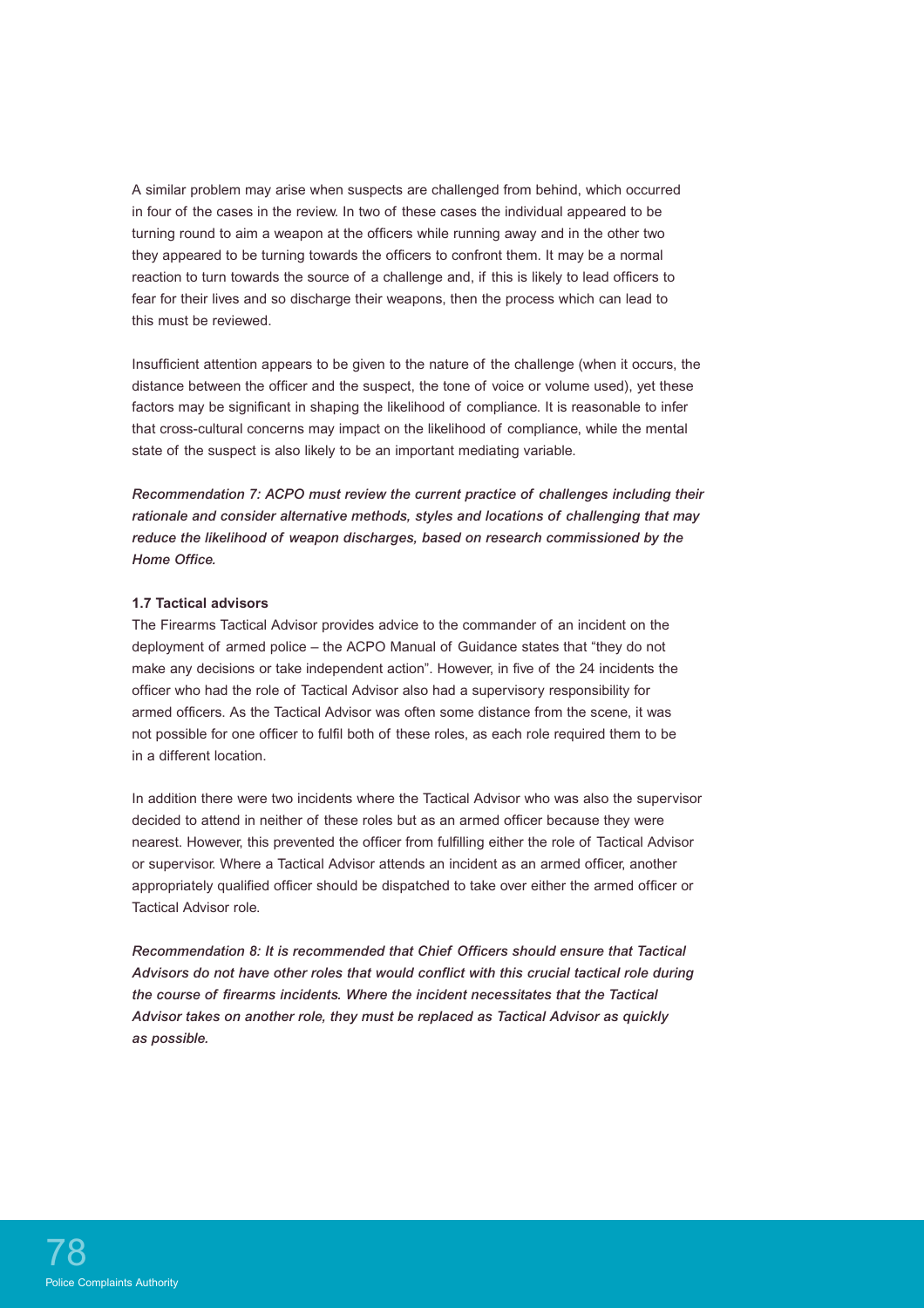#### **1.8 Negotiators**

Although many firearms incidents are resolved successfully by the interpersonal skills displayed by armed and unarmed officers, the specialist skills of negotiators are required in certain kinds of incidents. Policy in relation to calling out negotiators to spontaneous incidents varied considerably between forces, with some forces having a policy where negotiators are immediately requested for firearms operations while in others they are used far more restrictively. While there may be reasons for such variation, it is more concerning that, in several cases, individuals with another specific role acted as negotiators, either because a negotiator had not arrived or as a result of the failure to call out a qualified negotiator.

This may indicate the need for the development of an intermediate level of training in negotiation to permit a greater number of firearms officers trained in this area for either immediate response or where fully qualified negotiators are not available.

*Recommendation 9: It is recommended that ACPO review policy and procedures for the deployment of negotiators, and that officers should neither abandon their own role as firearms officers nor take over this specialist function without suitable training and instruction.*

### **1.9 Command structure for firearms incidents**

Most incidents where a command structure was set up used the three-tier system of Strategic, Tactical and Operational identified by the colours Gold, Silver and Bronze respectively, so that command was based on role rather than rank. However, what should be a simple common system has become complex and difficult to understand, and may be inappropriate for most spontaneous incidents of brief duration examined in the review. In the spontaneous incidents, there are few examples where all three roles were both assigned and adequately fulfilled and the gaps arising in the management structure can generally be linked to weaknesses in the conduct of the operation. Although it is desirable where possible to attempt to set up this structure, its unwieldiness may suggest that a more timely and straight-forward method of determining strategy and management is required.

This conclusion was supported by the SIO in a number of incidents – one pointed to a "confusion of role between …. Gold and Silver which led to a delay in getting the appropriate authority". Similarly, a second investigator commenting on a case within the same force recommended that "the importance of quickly establishing an effective chain of command needs to be fully understood and implemented". He went on to argue that "there needs to be more clarity as to where the Tactical Advisor fits into the [name of force] chain of command".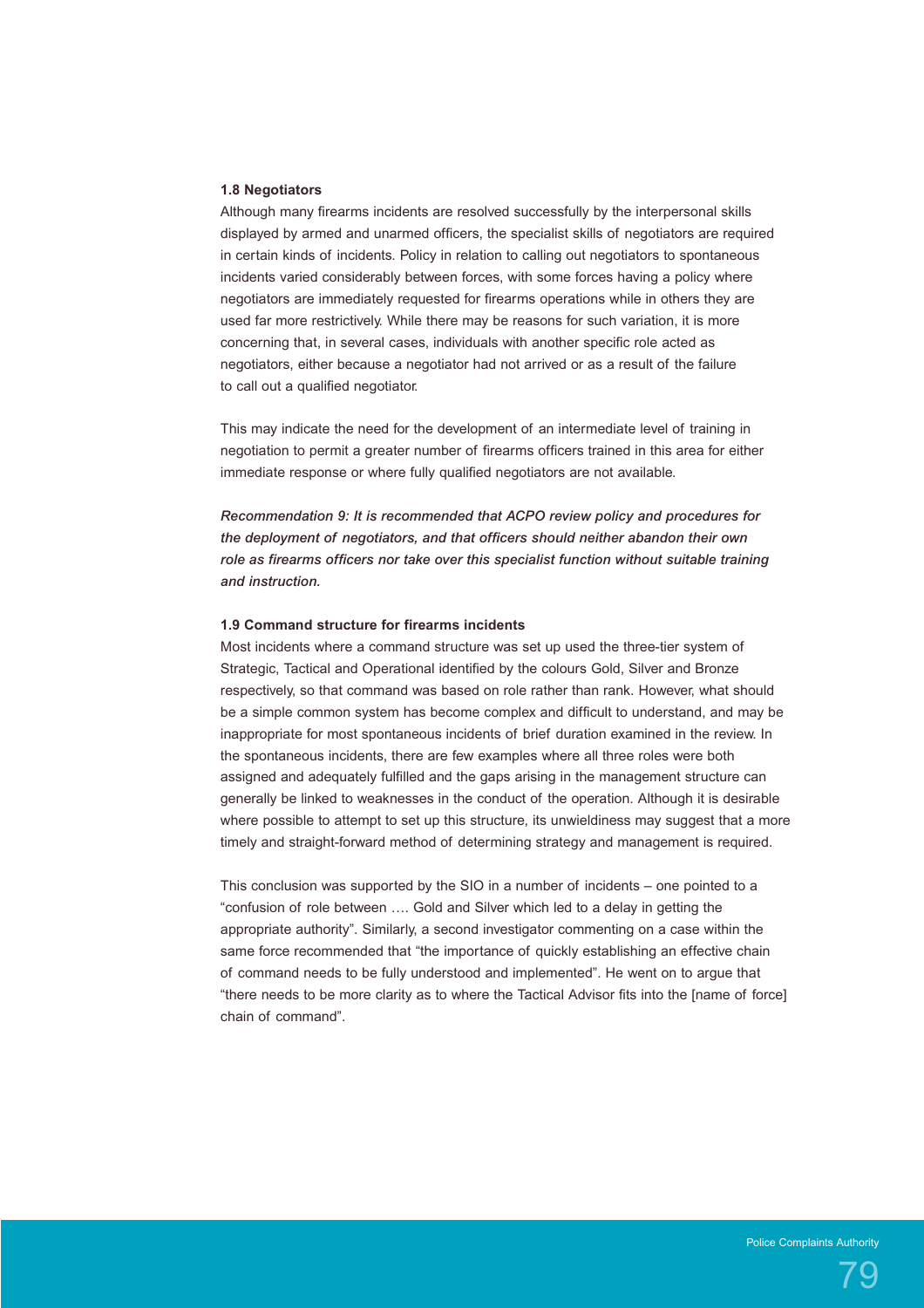Command confidence appeared as important as command ability in ensuring successful outcome as it empowered senior officers to exercise the appropriate control over the progress of the incident. The combination of training and experience is the key to providing competent commanders and the review identified areas that would benefit from further consideration.

#### **1.9(i) The role of Gold Commander**

The benefits of an experienced Gold Commander were demonstrated in a number of incidents. However, there were examples where Gold Commanders were not notified that a spontaneous incident was occurring until after the shots had been fired, while in one case a strategy was not set by Gold because he requested additional information, which had not been received by the time the incident had played out and a police shooting had occurred. In a further incident that occurred during the night, the Gold Commander was woken up at home as the incident was occurring, but he was unable to provide appropriate strategy because he was not sufficiently alert.

*Recommendation 10: It is essential that Gold Commanders should be informed as soon as possible that a firearms incident is taking place and that Gold Commanders set an initial strategy even if they require additional information to finalise this strategy.*

*Recommendation 11: It is imperative that the Chief Officer ensures that each nominated Gold Commander receives appropriate training and that they can demonstrate that they have had sufficient training to fulfil this strategic role.*

#### **1.9(ii) The role of Silver Commander**

The review revealed that there were three main groups who performed the role of Silver Commanders:

Control Room Inspectors Geographic Uniform Inspectors Cadre of selected and trained Chief Inspectors and Superintendents

The rank of the Silver Commander in the majority of incidents was Inspector, as a result of the short incident durations. The difficulties associated with this ad hoc adoption of the Silver role was also identified in the Burrows Report.

The speed at which the structure for incident management was set up varied between incidents, resulting in some spontaneous incidents having little or no formal control, while the quality of the Silver Command was not acceptable in others, often as a result of a lack of training for Silver Commanders of Inspector rank. This problem was compounded by officers acting up who had not received the training for the substantive rank, a situation that occurred in six of the shootings (25%) included in the review. There were also incidents where the initial officers fulfilling command roles were left in post even though it was recognised that the incident was complex and their training and experience was minimal.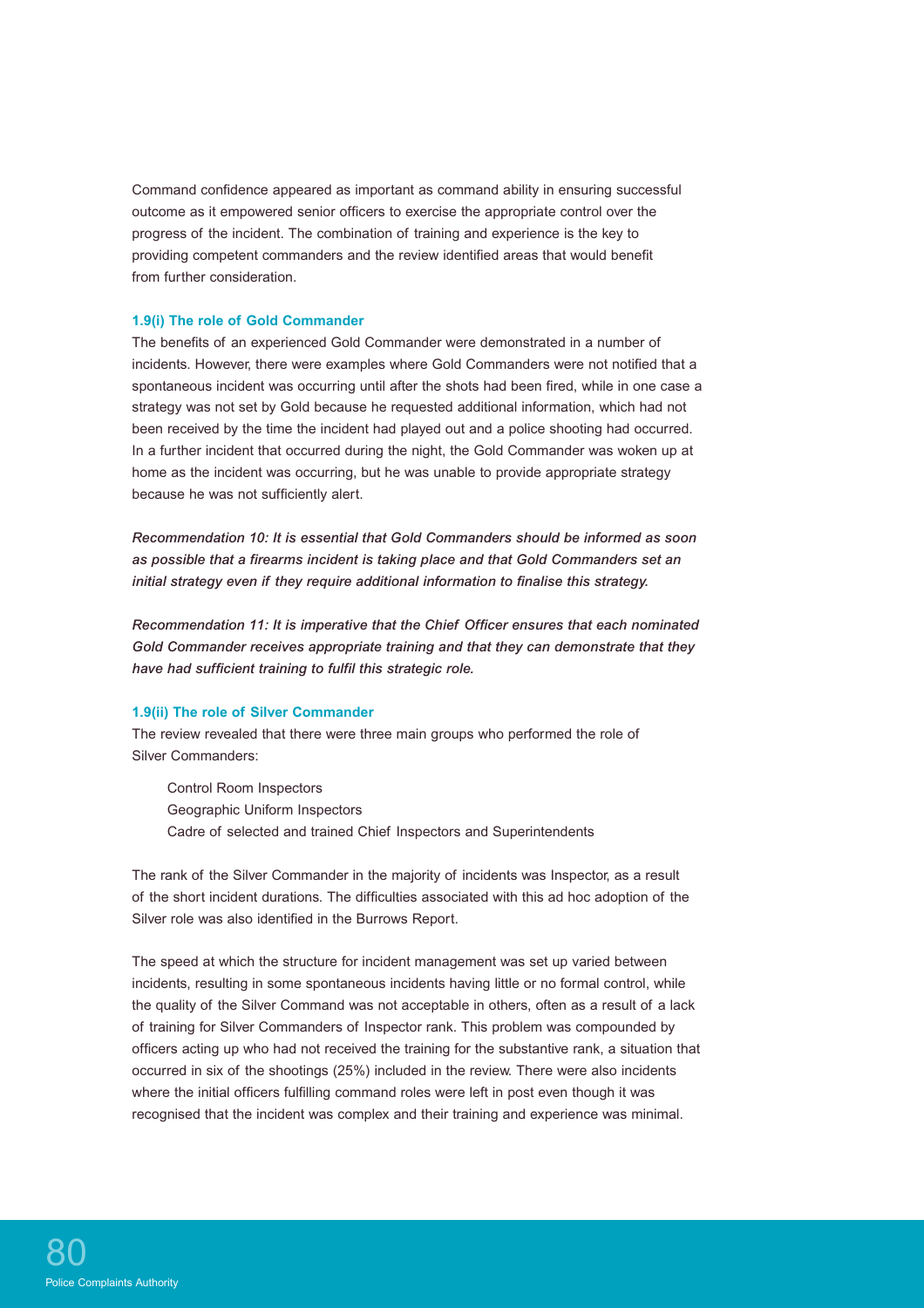*Recommendation 12: It is recommended that Firearms Silver Commanders be selected, trained and assessed against core competencies. They should also re-qualify against these criteria at appropriate intervals to be agreed by ACPO.*

### **Case study three: The role of Firearms Silver Commander**

**This issue arose during the inquest following a fatal police shooting as the trained Superintendent on call for firearms incidents in the area had a 100-mile journey to reach the scene. At the inquest, the duty ACC reported that "(the) Superintendent did not have command, and never did have command. The command would be invested in (the local) Inspector". However, the duty Inspector reported that he was never the Firearms Silver Commander, so there was never a Firearms Silver Commander in charge of an incident that resulted in a fatal police shooting. This breakdown in the command structure for armed operations is unsatisfactory if it means that some incidents may then lack tactical command. In this case, there was a duty officer who exercised control over everything except the armed officers who then had to decide on their own actions without adequate tactical advice. This may place the armed officers and members of the public at unnecessary risk and requires that the command roles (particularly for the firearms officers) be clarified.**

In some instances, the Silver Commander appeared to lack command confidence in dealing with the incident. This resulted in a *de facto* delegation of responsibility to firearm unit supervisors leading to difficulties in distinguishing decisions taken by the Silver Commander, as opposed to actions decided by the armed officers involved in the incident who made spontaneous decisions unrelated to strategy or tactics as events unfolded. The significance of this is that where proactive options are appropriate and decisions are required quickly, inexperienced Silver Commanders may not have the confidence to make those choices, yet remained in that role even after more experienced colleagues became available. The most effective command was apparent in incidents where the Silver Commander was drawn from a cadre of selected officers who were both well trained and experienced.

*Recommendation 13: It is recommended that those who are expected to command a firearms incident have received appropriate training. They should be notified immediately an incident occurs. Where practical, it is recommended that a cadre of Firearms Silver Commanders is developed for managing all firearms incidents.*

*Recommendation 14: It is recommended that consideration is given to replacing the officers who commence command of an incident where their training and experience is insufficient for the complexity of the case. In the early stages of a spontaneous incident, it is recommended that the officer fulfilling the role of Silver should exercise command over all officers involved, including responsibility for armed officers. This should only change if there is a system of designated Firearms Silver Commanders who subsequently and explicitly adopt this role.*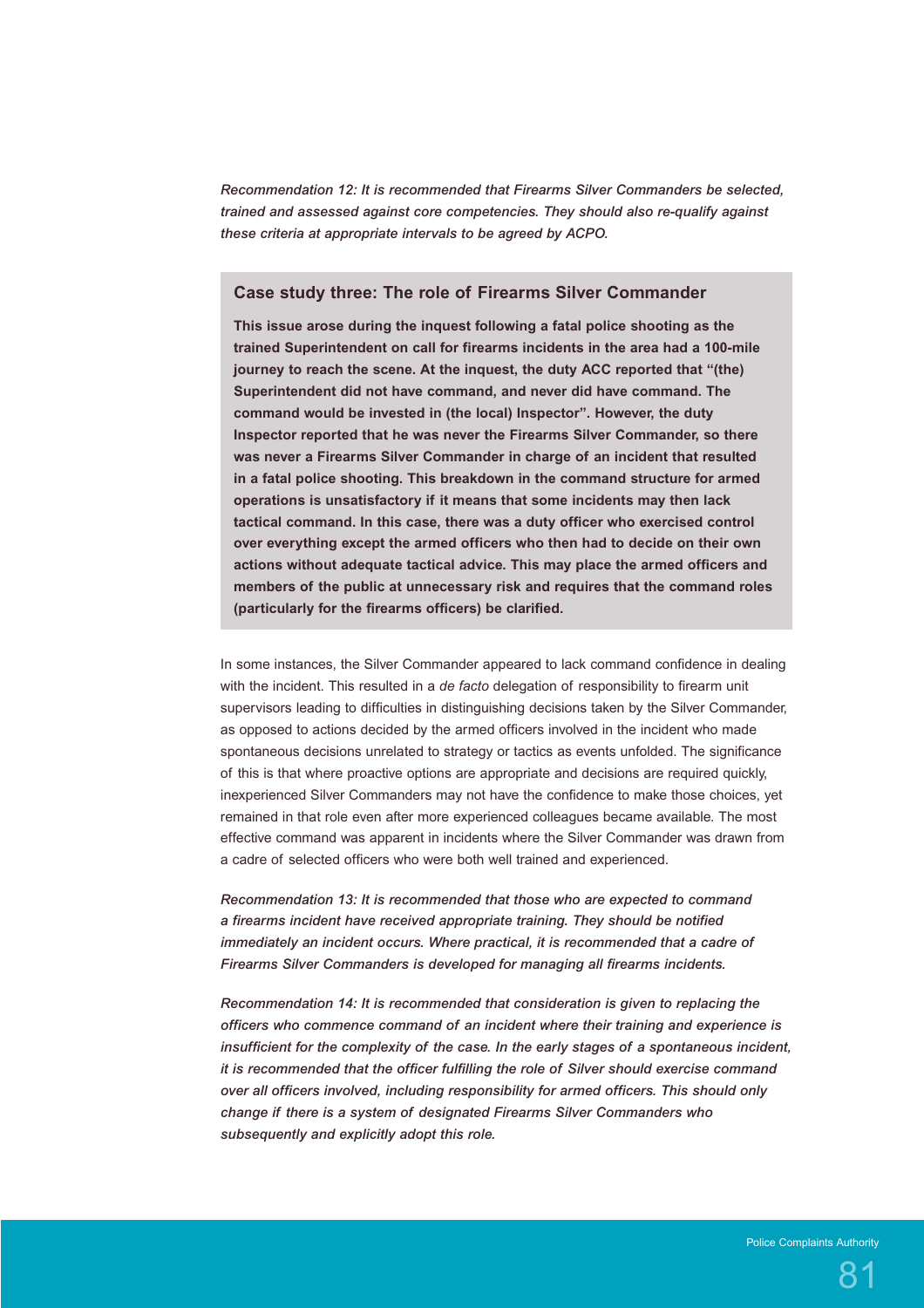#### **1.9 (iii) The role of the Bronze Commander**

An effective Firearms Bronze Command was identified in nine of 24 incidents, including four pre-planned operations. The remaining five spontaneous incidents were primarily those that became a siege or a prolonged confrontation affording the time to establish a command structure. In other words, Bronze Command was least visible and least effective in spontaneous incidents of short duration. In nine incidents it was not possible to identify an individual who fulfilled the role of Firearms Bronze, which were all spontaneous incidents and, with one exception, they were concluded less than 20 minutes after armed officers were called.

In three incidents, more than one individual acted as Firearms Bronze on what appeared to be an *ad hoc* basis. In the opinion of the PCA advisor, at least one of these self-selected Bronze Commanders contributed to the incident outcome by suggesting a proactive tactic based on little evidence. SIOs or the PCA advisor considered that Firearms Bronze was ineffective in eight of the 24 incidents (33%).

## **Case study four: The adequacy of Bronze supervision**

**In one incident an armed constable reported that: "throughout the whole incident, I didn't receive any direct supervision. This is not unusual, and is not a problem as in my experience we are left very much to decide what to do between ourselves, with us requesting advice and information or direction as and when required". It is interesting to note that this comment was not meant as a criticism of supervisors. Also, in the opinion of the PCA advisor, the most successful Bronze Commanders in the review cases were trained supervisors.**

*Recommendation 15: It is recommended that Chief Officers ensure that trained supervisors or nominated officers carry out the role of Bronze Command. Firearms Bronze Commanders should have no other role in the incident – in other words, it is not appropriate for them to take on additionally the role of firearms officer, negotiator or Tactical Advisor while also acting as the Bronze Commander.*

The lack of Bronze Command of armed officers was a common theme across a number of incidents. While this was not set up because of time restraints in four incidents, in three others there were failures relating to the location of the Bronze Commander, the role they adopted in the incident and the lack of supervision, all resulting in an absence of viable Bronze Command. Where a group of constables were dealing with an incident, Bronze Command decisions were often taken by different officers at different times. The result of this was that no one could be identified as Bronze; there was no consistent progress of one tactic and even if something went wrong, no one could be considered responsible.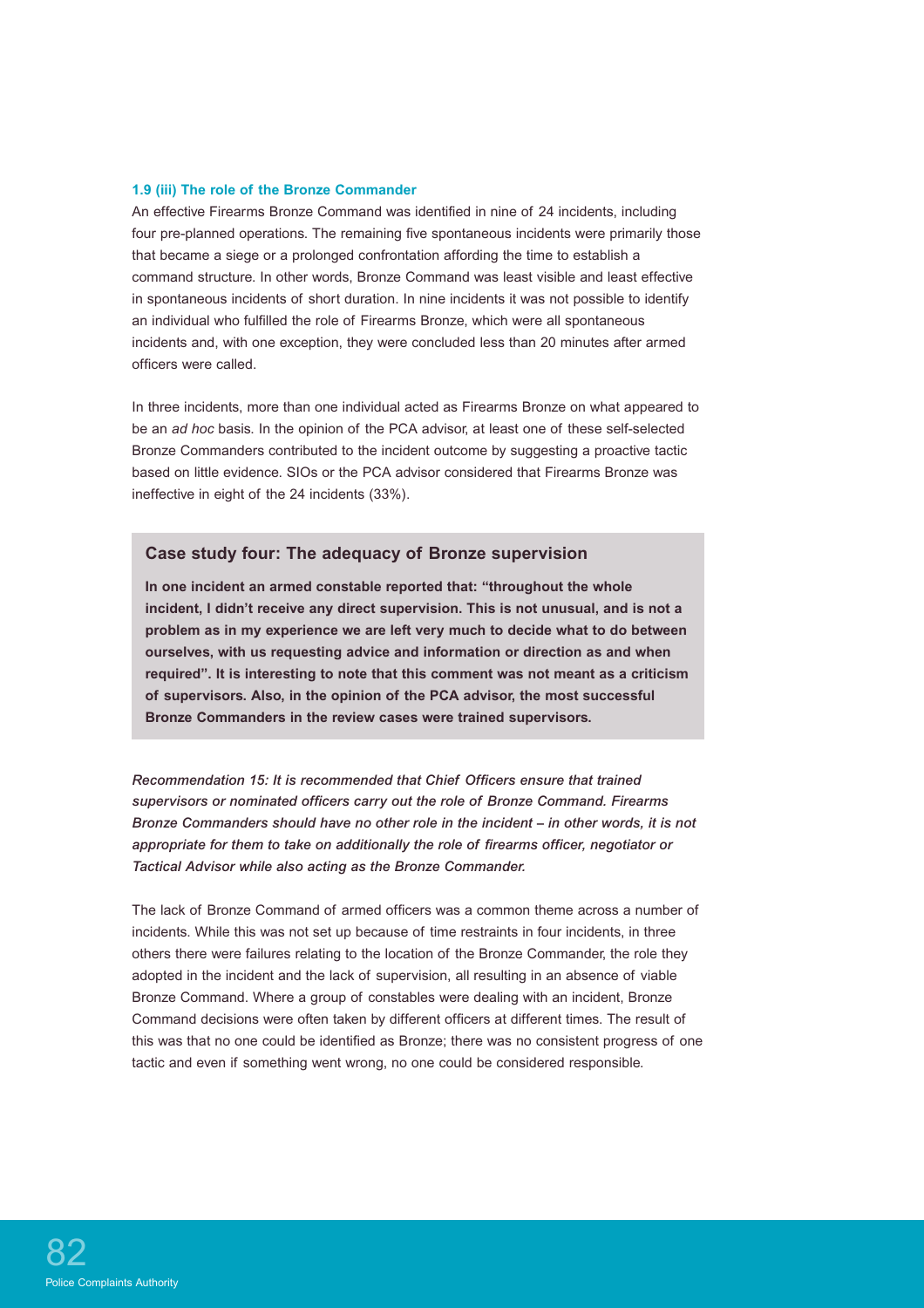*Recommendation 16: It is recommended that the dispatch of supervisors to the scene to act as Bronze Firearms should be considered critical for the resolution of firearms incidents. It is recommended that where supervisors are not available immediately, a nominated team leader should act as Bronze on at least a temporary basis, so that there is a nominated Firearms Bronze Commander at all times in every firearms incident.*

However, even when supervisors were at the scene, there was frequently little evidence of them exercising command or control of the armed officers' actions, behaviour or planning. In five incidents, there was no evidence of supervision of the armed officers involved in the incident, in two more the Silver Commander was passive, in two the Silver Commander was either not suitably trained or did not know the force policy. Similarly, issues arose with the tactical advice in two cases – one where the advice was ignored and one where no tactical advice was given.

Often they concerned themselves with peripheral and logistical matters rather than focusing on the confrontation between armed police and the suspect. Many investigators commented on the expectations placed on supervisors to fulfil several roles creating demands that individuals could not meet. In some forces it is a matter of policy to expect the supervisor who should act as Firearms Bronze also to be the Tactical Advisor and an armed officer. In other incidents supervisors had to attempt to fulfil several roles because insufficient resources were sent to the scene.

In some incidents the supervisor was also an authorised firearms officer and decided to respond to a spontaneous incident in the role of the armed first responder. This resulted in there being no Firearms Bronze Command, with no attempt made to call other supervisors to provide Firearms Bronze Command or other armed officers to relieve the supervisor even though the incident duration could not be known. Armed officers are generally experienced, competent and well trained for this role, but they require supervision and instruction, and the role of the Bronze Commander is critical in providing this.

#### **1.10 Operational behaviour and organisational culture**

The operational behaviour of the majority of officers involved in the incidents in the review cases was appropriate, professional and often included considerable personal risk. However there were examples where the attitude and behaviour of some officers raised concerns about the culture that prevails among some firearms officers.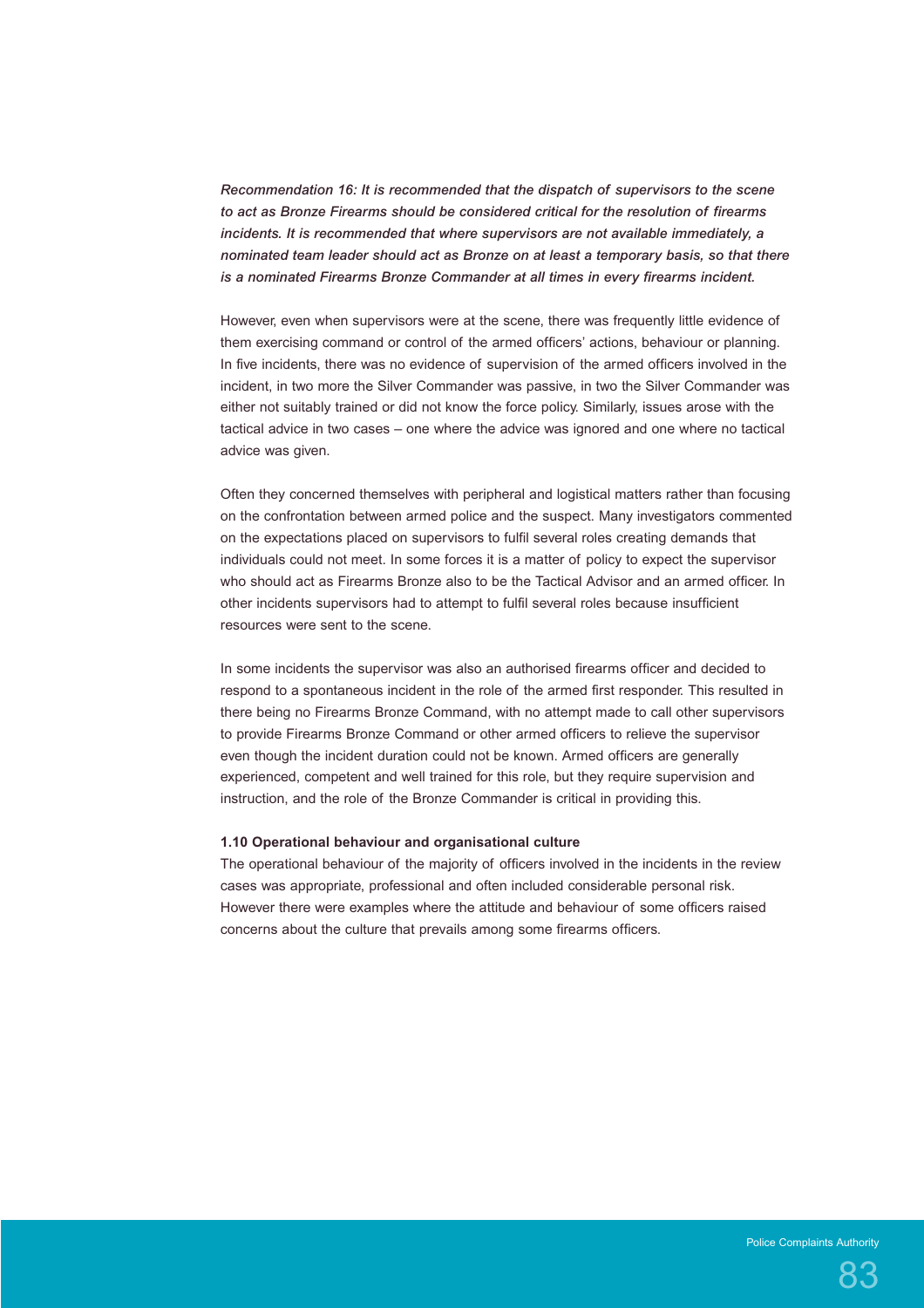# **Case study five: Firearms unit culture – drinking the night before an operation**

**In one pre-planned incident an officer was briefed the previous evening and made aware that there would be an early morning start. Despite this he consumed several alcoholic drinks – a significant breach of national guidance. The inappropriate behaviour was compounded by the fact that prior to being issued with a firearm the officer was not asked by any supervisor if he had consumed alcohol nor did he declare it. The incident came to light during the investigation although the officer did not discharge a firearm.**

In the above case, it was fortunate that this officer was not involved in the actual shooting but his action may be indicative of deeper problems with safety compliance that should be regarded as a crucial 'ancillary' matter for unit managers to deal with either by altering procedures (such as breathalysing all armed firearms officers before operations) or increasing the severity of action taken against identified transgressors. The second case may be indicative of a more generic attitudinal problem relating to the use of force in seeking to resolve incidents in a timely and effective manner.

## **Case study six: Firearms unit culture – use of excessive force**

**In a spontaneous incident, an officer engaged in actions which resulted in considerable damage to a suspect's property. According to his account, the damage was accidentally caused rather than resulting from deliberate use of excessive force. However, this account does not accord with the tactic deployed or with the location the officer must have been in to carry out other actions that are substantiated as his. Whatever the actual cause of the damage, any wrongdoing is compounded by the apparent intention of the officer to conceal the event. Other witnesses including police officers described the incident in a way inconsistent with the officer's account. The officer did not discharge a firearm and was not one whose actions were closely scrutinised in the investigation. However, such actions or their attempted concealment do not reflect positively on the police.**

To these incidents could be added others in which officers failed to make the IOs aware of documents that were material evidence and a reluctance by officers to give a full and detailed account of events, especially during interview. There is a significant issue around credibility that, while the specific issues may be relatively minor, will have a potential impact on the credibility of both the firearms officers and the post-incident investigation.

*Recommendation 17: Chief Officers should be aware of cultural issues that may have an adverse impact on the professionalism of firearms units and address them effectively.*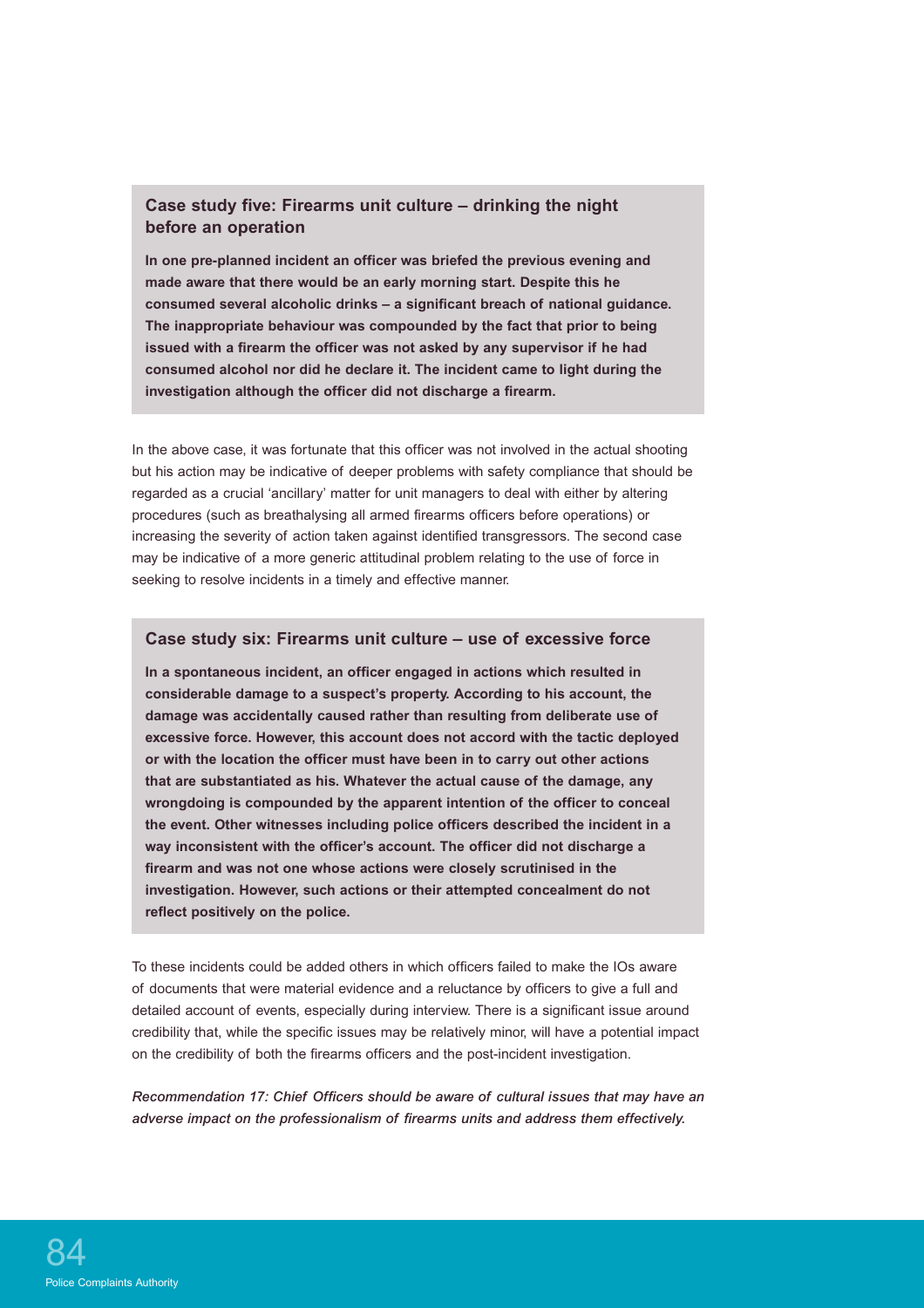The influence that managers have on the culture, attitude and operational behaviour of firearms units should not be underestimated, as they select officers, decide who should stay and for how long, and control training and equipment procurement. To reflect the significant position that managers of firearms units hold, it may be appropriate to review the culture, attitude and operational behaviour of the firearms unit and their influence on it following a shooting by police. In at least one of the incidents, there were suggestions that the dominant culture in the firearms unit had an adverse effect on the professionalism and conduct of the officers.

Similarly, issues of professionalism can arise from the consequences of team culture. Some firearms units use nicknames that do not convey a professional image or are grossly offensive. While it may be impossible to prevent officers adopting a nickname they should not be allowed to use operationally any nickname that, if publicly known, would bring the police service into disrepute.

*Recommendation 18: Chief Officers should ensure that, if firearms officers commonly use nicknames in their operational work, these names do not have offensive meanings or connotations and that use of offensive nicknames is regarded as discreditable conduct.*

#### **1.11 Additional management issues**

#### **1.11 (i) The recording of authorisation and other decisions**

The process of authorisation to enable firearms to be issued to an officer was not always documented, meaning that the investigation has been hampered by the absence of an accurate record of what strategic options or alternative tactics had been considered by authorising officers. In one fatal shooting, the authorisation process was poorly documented; in another fatal case there was no documentation of contact with the Silver Commander, and in two other cases either the Gold or the Silver Commander did not appear to have authorised the operation. In a further case, the Gold Commander did not authorise (because he wanted questions answered), the Silver was unclear as to what was required of the armed officers, and no documentation was prepared for any part of the operation. It is critical that, given the risks associated with firearms operations, and as a result of public concerns about the police use of firearms, comprehensive documentation is prepared and retained.

*Recommendation 19: It is recommended that Gold and Silver Commanders should be able to demonstrate rigour in their decision taking, and the adequacy and consistency of the recording of this information should be evaluated by each force and reviewed by the Chief Officer. It is further recommended that only duty inspectors who have completed the firearms command course should adopt the Firearms Silver Command role.*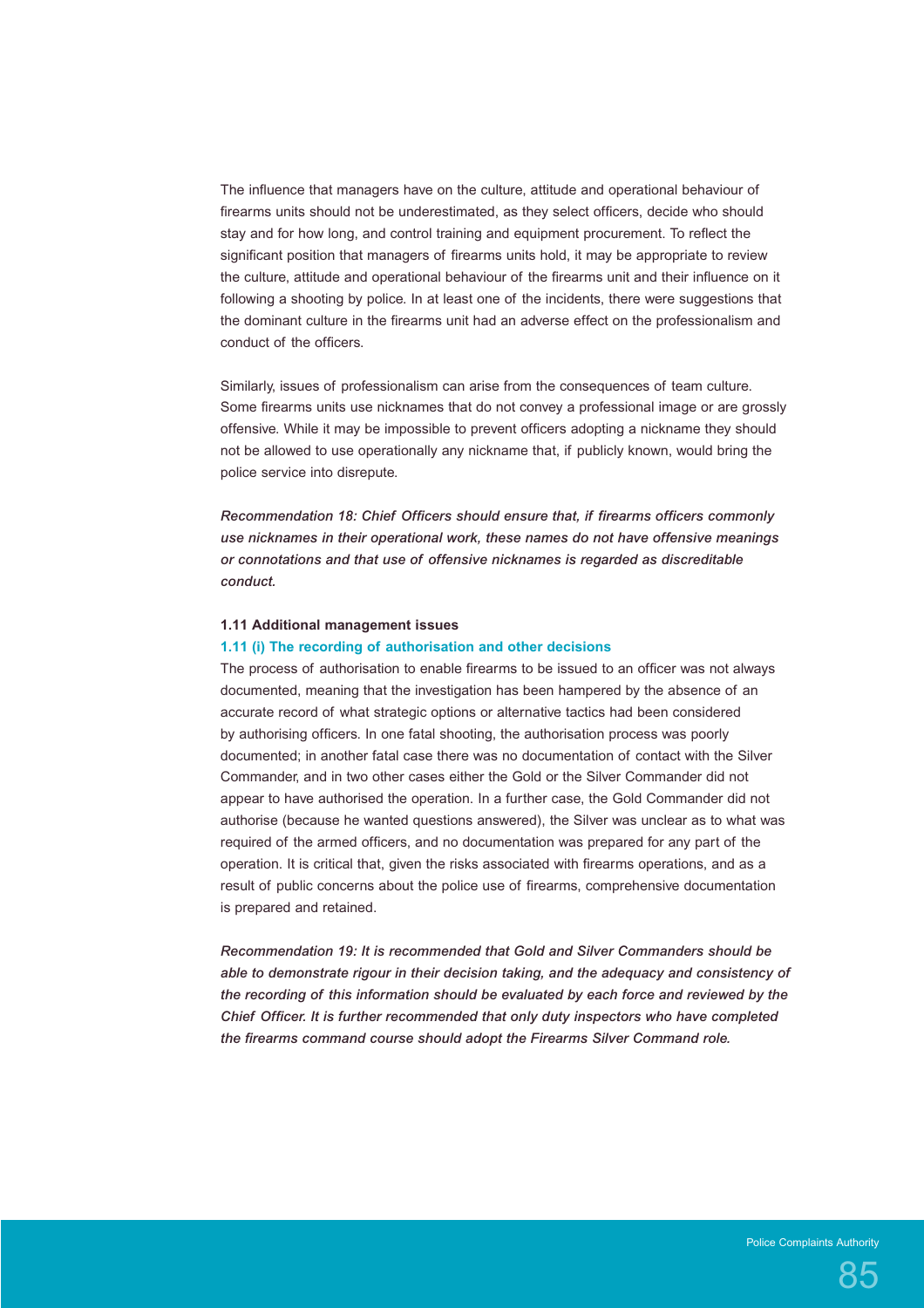#### **1.11 (ii) The role of control rooms in managing firearms incidents**

The impact of the control room varied in both style and competence in the firearms incidents included in the review. In some forces the Inspector in charge of the control room was clearly the Silver Commander until the local supervisor took over. In others, the control room appeared to act as a switchboard passing details from one officer to another. The quality of the information that was sought on behalf of the armed officers and the support provided also varied. In some incidents it was the armed officers who initiated requests for information and support during their travel to the scene.

*Recommendation 20: It is recommended that control room staff receive appropriate training to enable them to provide prompts to officers attending incidents, seek standard information on behalf of the armed officers and initiate the provision of supporting resources for officers attending the scene. Only officers who have received appropriate training in the management of firearms incidents should be involved in this critical role within the control room.*

#### **1.11(iii) Equipment issued to firearms officers**

Force policies about the recording of equipment issue should be rigorously maintained. There were a number of incidents where weapons, ammunition and equipment were not booked out accurately. The most serious consequences could be that officers could be investigated for a conspiracy to pervert the course of justice. Additionally it reduces confidence in the police when these lapses become public and can raise a question over an otherwise competent operation.

*Recommendation 21: ACPO should review the methods used for recording the booking out of weapons, ammunition and other firearms equipment.*

#### **1.11 (iv) Incident volume and the unique circumstances of the MPS**

Of the 24 cases in the review, 11 occurred in the MPS area of which four were fatal – representing 46% of the shootings included in the review. To assess whether this apparent disproportionality was consistent over time, all police shootings over a longer period were also considered. Between the start of 1991 and the end of 2001, the PCA has supervised 66 shootings causing injury or death, of which 34 (52%) have been in the Metropolitan Police area. This difference is statistically significant<sup>11</sup> as there is less than a one in one thousand likelihood that this is a chance finding, suggesting a consistently higher rate of shootings in the MPS area. As a result of the low numbers of shootings in other Home Office police forces, no equivalent assessment is possible, either for the period of the review or for the full 10-year period.

11  $\sqrt{2}$  = 22.2, df = 1, p < 0.001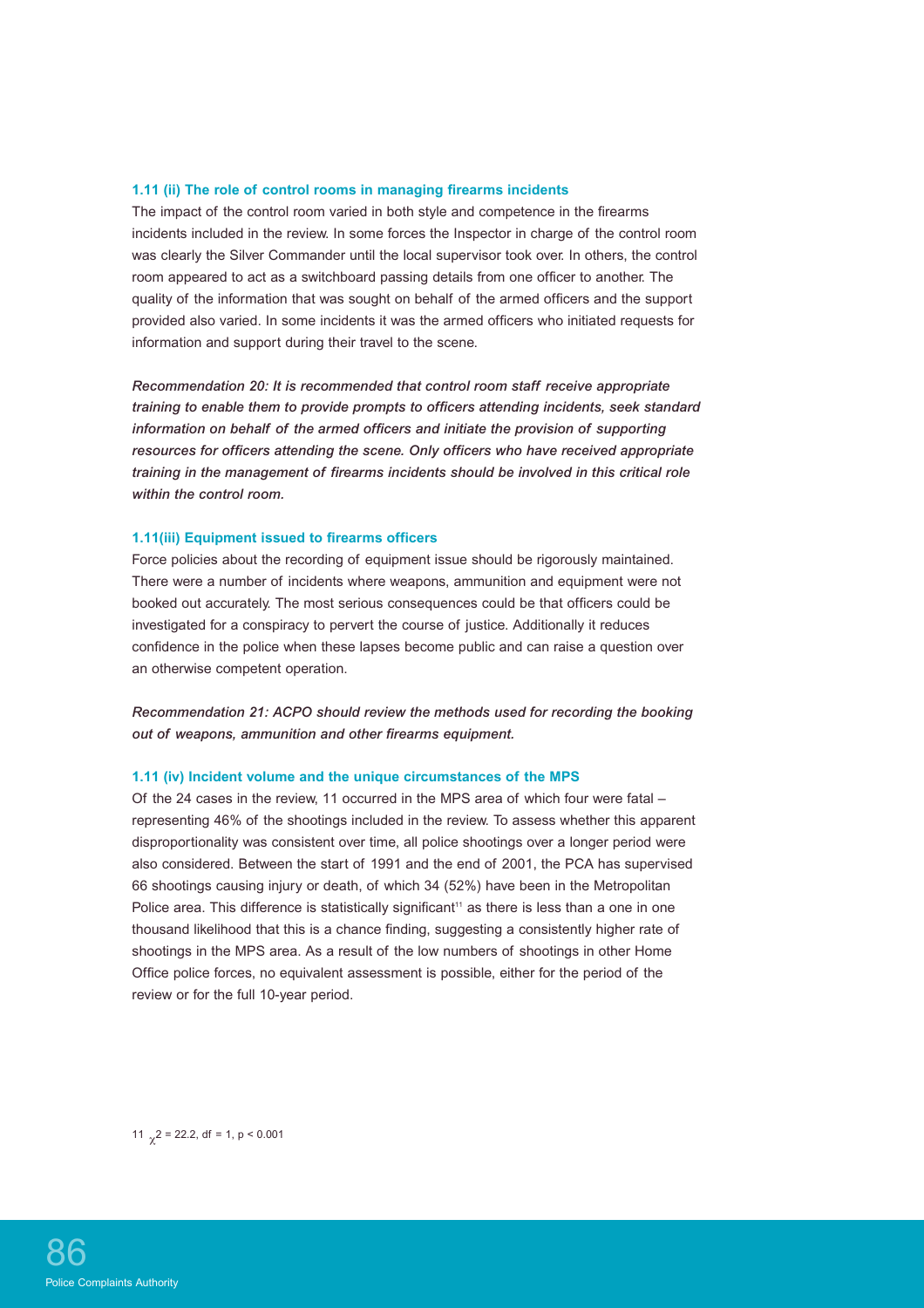However, this statistical evidence is not the only justification for focusing on the MPS as case analyses carried out by the PCA firearms adviser prompted further issues relating to the practices employed in resolving these cases. To make sense of what appears to be a disproportionate rate of shootings in the MPS, two possible explanations need to be considered:

- 1. Unique social and cultural factors that make shootings more likely to occur in London;
- 2. Differences in police methods that mean shots are more likely to be discharged in firearms incidents in which the MPS are involved.

In addition to being the largest police force in England and Wales, London is also differentiated by its status as a capital city with unusual policing demands generated by the tourist, commuting and itinerant population, and by the sheer size of its population. In their submission to the review, the MPS have suggested that the disproportionality is a result of the unique context in which they operate, particularly the elevated rates of violent crime reported in the MPS area. There is supporting evidence from the British Crime Survey (2002) to suggest that violent crime rates are higher in London than elsewhere in the country.

In an attempt to enumerate some of these factors, using data gathered from the British Crime Survey, Her Majesty's Inspectors of Constabulary and from the Office of National Statistics, the authors have compiled a table in which rates of police shootings in the period of review are assessed against baseline information to try to make sense of the basic disproportionality indicated by the percentage of shootings in the MPS in both the four and 10 year periods outlined at the start of this section.

| Table 9: Rates of shootings as a function of relevant demographic factors |
|---------------------------------------------------------------------------|
| comparing the MPS and other forces in England and Wales                   |

| Number of shootings per          | $MPS(n=11)$ | Other forces in          | Odds ratio |
|----------------------------------|-------------|--------------------------|------------|
|                                  |             | <b>England and Wales</b> |            |
|                                  |             | $(n=13)$                 |            |
| 1,000 firearms incidents         | 1.1         | 0.4                      | 2.9:1      |
| 1,000 officers employed by force | 0.4         | 0.1                      | 4.0:1      |
| 1,000 firearms officers employed | 5.6         | 3.0                      | 1.9:1      |
| 1.000.000 members of the         |             |                          |            |
| general population               | 1.5         | 0.3                      | 5.0:1      |
| 1,000 violent crimes 2001-2002   | 0.07        | 0.03                     | 2.3:1      |
| 1,000 diagnosed psychotic cases  | 0.38        | 0.06                     | 6.3:1      |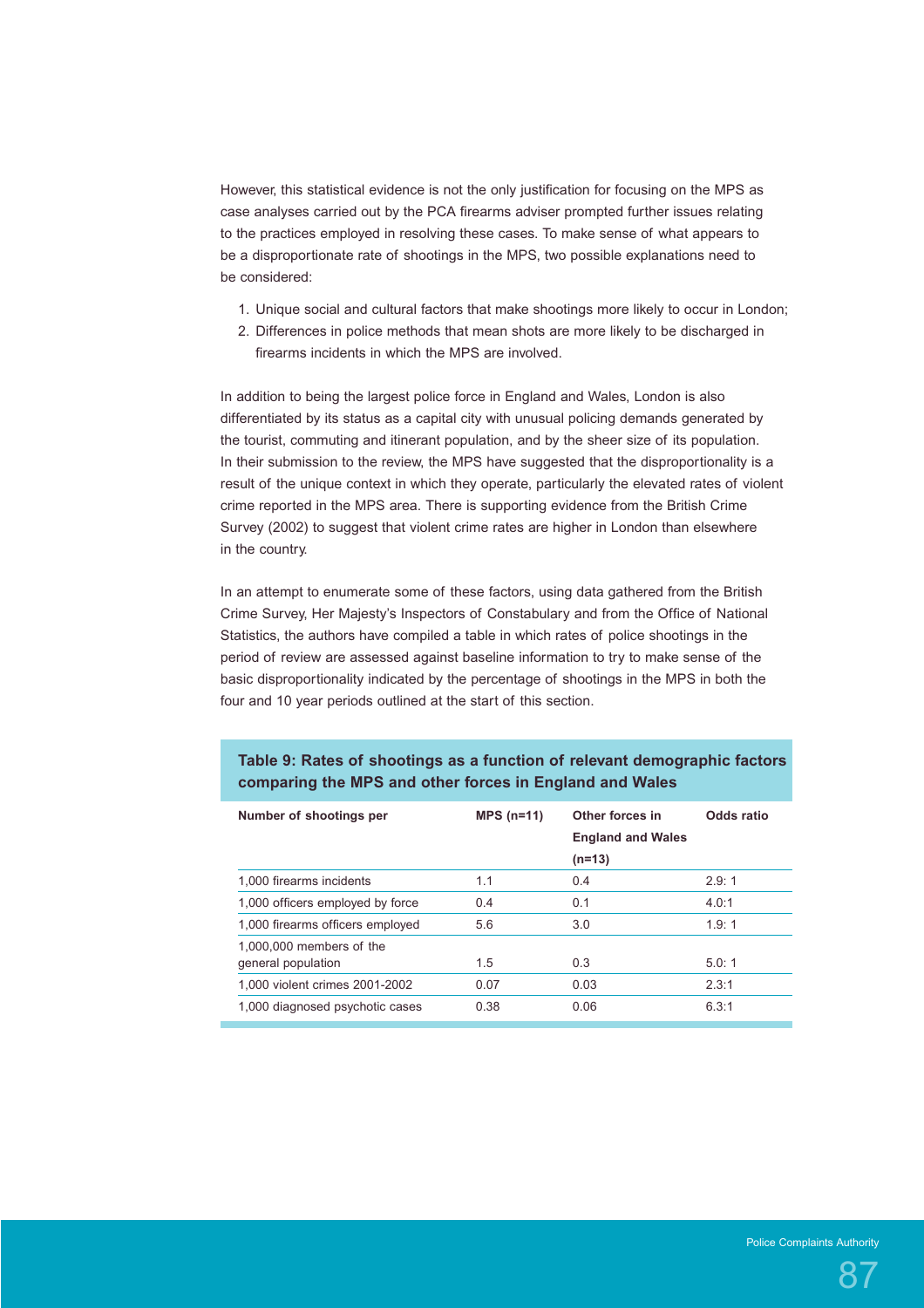Thus, while there are marked variations in the odds ratios calculated (between 1.9 times and 6.3 times) all of the indicators used would suggest that firearms discharges are significantly more likely to occur in London that in the rest of England and Wales, and that this difference is not a consequence of responding to more incidents, to differences in the overall population rates, or in reported levels of violent crimes or the size of special populations.

To examine whether the disparity in case frequency was a consequence of a broader location effect, rates of shootings as a function of incident deployments (based on data returns by forces to HMIC) were made comparing the MPS to other police forces based in metropolitan areas, to assess for the presence of a specific 'urban' effect (see Table 10 below):

# **Table 10: Police shootings per 1,000 firearms operations in the MPS and other metropolitan forces**

|                           |      | Number of shootings per  MPS (n=11) Other metropolitan forces (n=5) Odds ratio |       |
|---------------------------|------|--------------------------------------------------------------------------------|-------|
| 1,000 firearms operations | 1.10 | 0.38                                                                           | 2.9:1 |

This analysis does not support the suggestion that the disproportionality is a consequence of the demands or circumstances of 'urban policing', rather indicating that the effect is primarily related to the MPS alone, and may result from the choice of tactics employed in London.

Therefore, the second suggestion – that there are differences in the firearms response in the MPS – merits further consideration. There were indications from the expert analysis of certain MPS cases that the resolution methods employed in certain incidents may have involved 'proactive tactics' that were not employed in other forces in the reviewed cases (case studies eight and nine).

## **Case study eight: Use of 'limited entry' by SO19**

**In one case the plan selected was for 'Limited Entry', which involved smashing open the door of the premises to "control the hall and prevent movement through the house". The officer described this plan as "the one most commonly used when the objective is to arrest an offender who is inside normal residential property" by SO19. However, there are no examples of other forces using this method within the cases in the review. This is the most proactive tactic available and may be used because it is quicker than the tactic used elsewhere which is to "contain and negotiate".**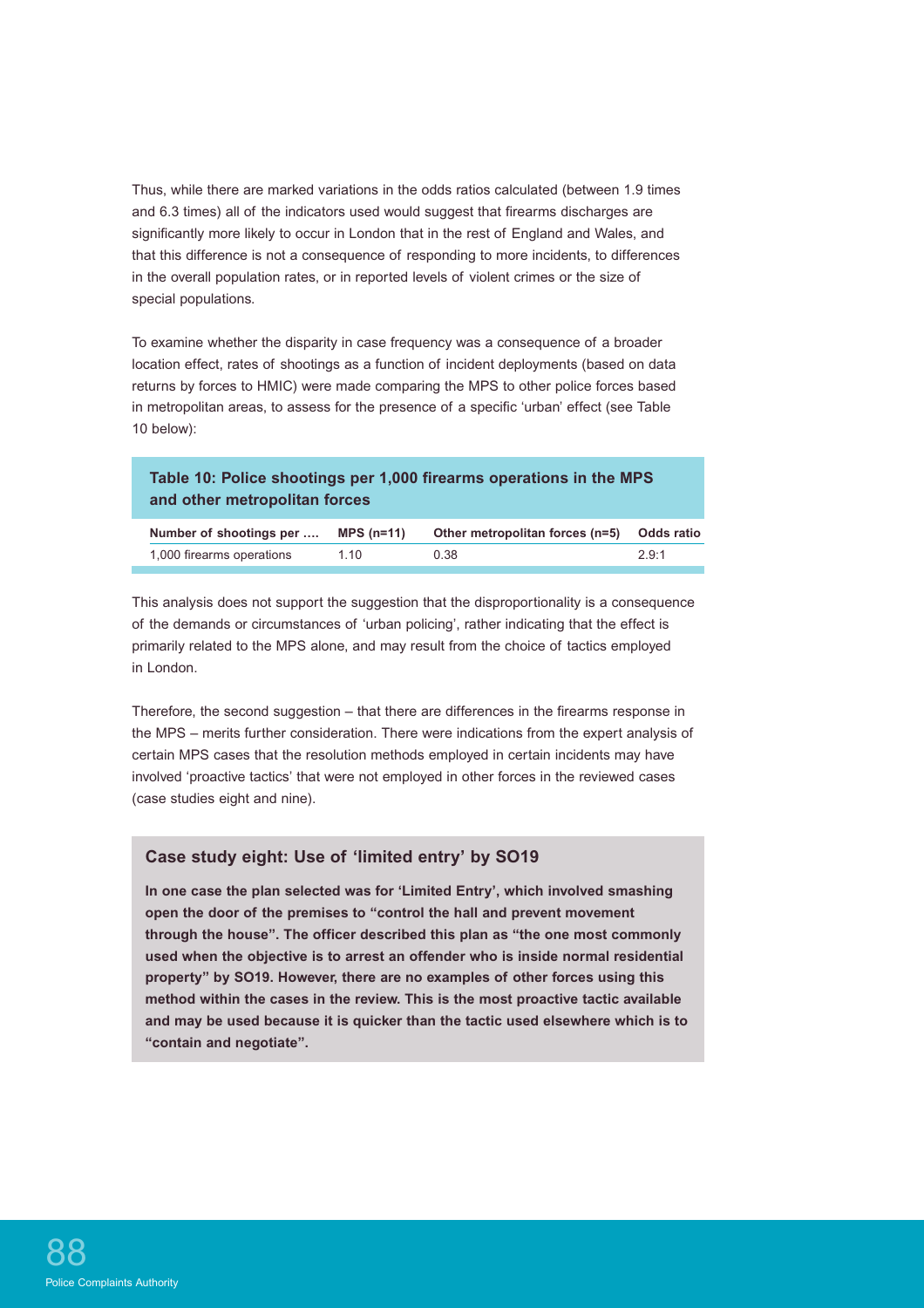The evidence of proactive methods from cases studies is supplemented by one of the investigating officers' comments, in his report on a case in the MPS area. The SIO concluded that *"the tactic involved of a proactive strike has a degree of danger for the officers and conflicts with the basic premise of not advancing on an armed person. In the circumstances presented I believe that challenging the suspects from a position of cover would have been preferable".* The inference here is that proactive methods may lead to an increased likelihood of the discharge of a police weapon and may also permit less time for the consideration of alternative tactics or the deployment of additional resources, including police dogs or police negotiators.

Among the 11 MPS cases, there is evidence that 'proactive' methods have been used in five (45.5%) of the cases (two involving 'limited entry' to premises, one the use of hard stop tactics and two involving immediate challenges), while there is only clear indication of similar methods in one of the 13 cases that takes place outside the MPS area (7.7%). One of these cases is summarised in case study 9 below:

## **Case study nine: Use of 'limited entry' by SO19**

**The option put forward by the Tactical Advisor (also the Firearms Bronze and the supervisor for SO19) in one of the MPS cases to arrest suspects was not to contain the premises and negotiate but to use limited entry. This is an example where the most proactive option was selected partly as a result of the need for a quick resolution to release officers for other potential commitments. This may have implications for the safe resolution of the incident and may have increased the risk of a shooting taking place as happened in this case.**

In our view, the analysis above indicates that there are five cases where proactive methods have been employed, which are likely to have contributed to the disproportionally high rate of shootings in the MPS area, both in the period of the review and across a longer time period. These cases provide a unique learning opportunity not only for the MPS, but for other forces and for the police management organisations (ACPO, HMIC and the Home Office). We are anxious to see that the learning opportunities from these cases are addressed satisfactorily.

There are weaknesses in the data that we have used in this analysis that result from poor use of evaluation and research into police shootings – an issue we propose should be addressed in Recommendation 1. Furthermore, the above conclusions necessitate a specific focus for the MPS area, as does the paucity of information on cases in which shots were not fired (including outcomes); cases where shots were fired at the police but not returned; and evidence on the relationship between the tactics employed and the outcome.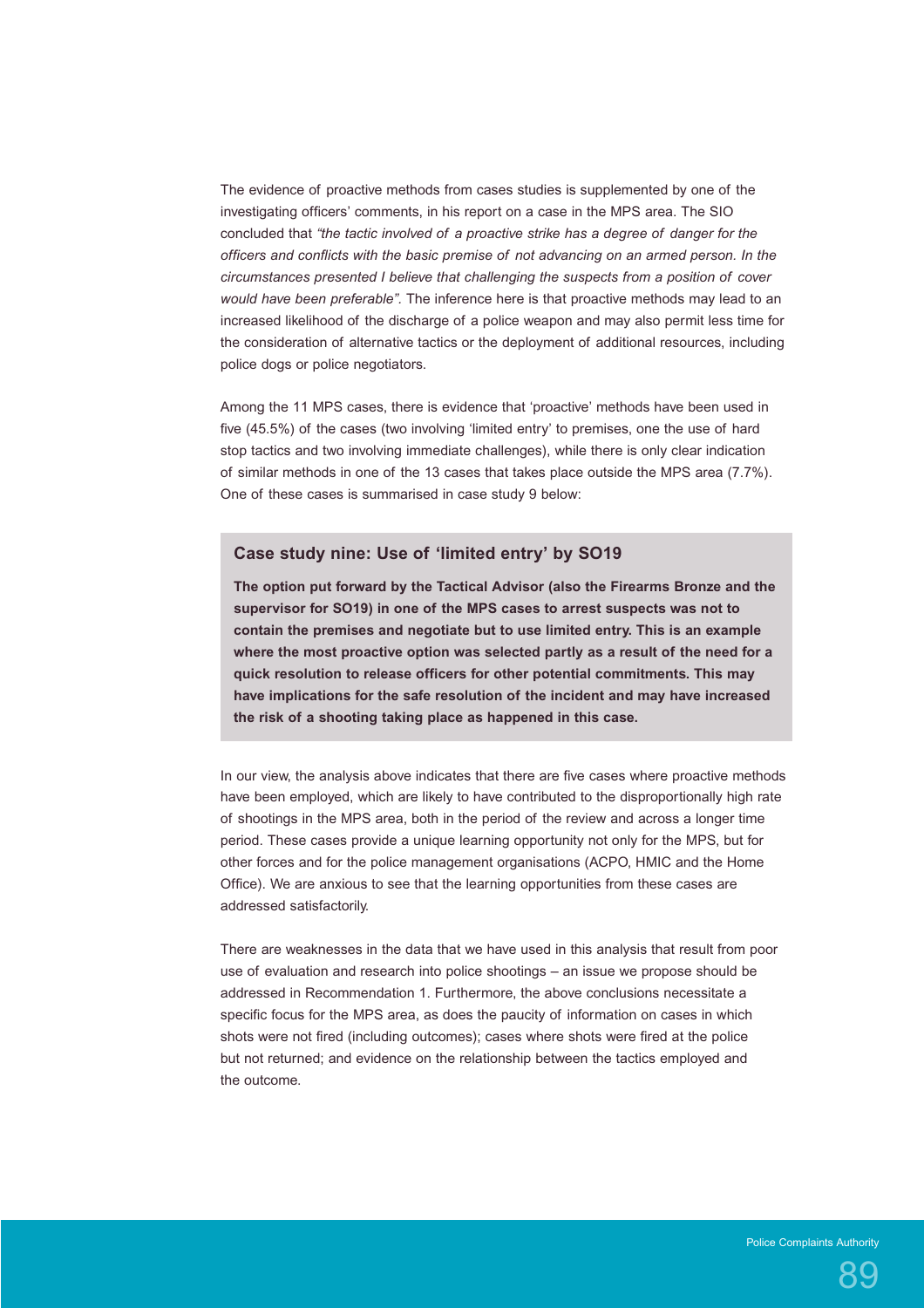*Recommendation 22: The Commissioner of the Metropolitan Police Service, the Metropolitan Police Authority and the Home Office should jointly commission a review of tactical options in the MPS including a data-based research study investigating the relationship between firearms tactics and outcomes in the MPS. The research component of the review, which should be undertaken as soon as possible, should have the following terms of reference:*

- *1. A systematic analysis of firearms deployments in the MPS between 1998 and 2001, including data on reason for the operation, resources deployed, resources utilised, incident outcome and subsequent events (eg disciplinary action resulting).*
- *2. The review should examine any differences in any of the above factors as a consequence of the location of the shooting and the characteristics of the suspect (including ethnic status but focusing on vulnerability resulting from substance use or mental health issues).*
- *3. An analysis of the data collection procedures used within SO19, the accuracy of data returns to HMIC and methods of dissemination for lessons to be learned and for identifying 'near misses' and learning from them.*
- *4. The review should a) reach conclusions on the lessons to be learned, b) make appropriate recommendations for future policy and practice and c) be published.*

#### **1.12 Training of firearms officers and training records**

The quality of firearms training was a major concern for staff associations and for victims' families and their representatives. The evidence would suggest that not enough time was spent on training armed officers. Training objectives should be expressed as standards, the achievement of which is an absolute requirement. Standards should be set nationally and subject to external scrutiny to increase confidence that they are appropriate.

*Recommendation 23: It is recommended that a review is conducted by The Police Skills and Standards Organisation to establish the standards required for armed officers to be considered competent, and that the implementation of standards should be subject to periodic review by HMIC.*

Authorised Firearms Officers' training records did not always provide the detail that was required to establish that they had been appropriately trained. The probability is that they had received the necessary training but poor record keeping and poor quality of detail provided opportunities for speculation.

*Recommendation 24: It is recommended that the requirement to record accurately training records should be a duty on instructors and training managers, and failure should be considered a discipline offence. This process should be overseen by the Chief Officer and subject to scrutiny by the police authority.*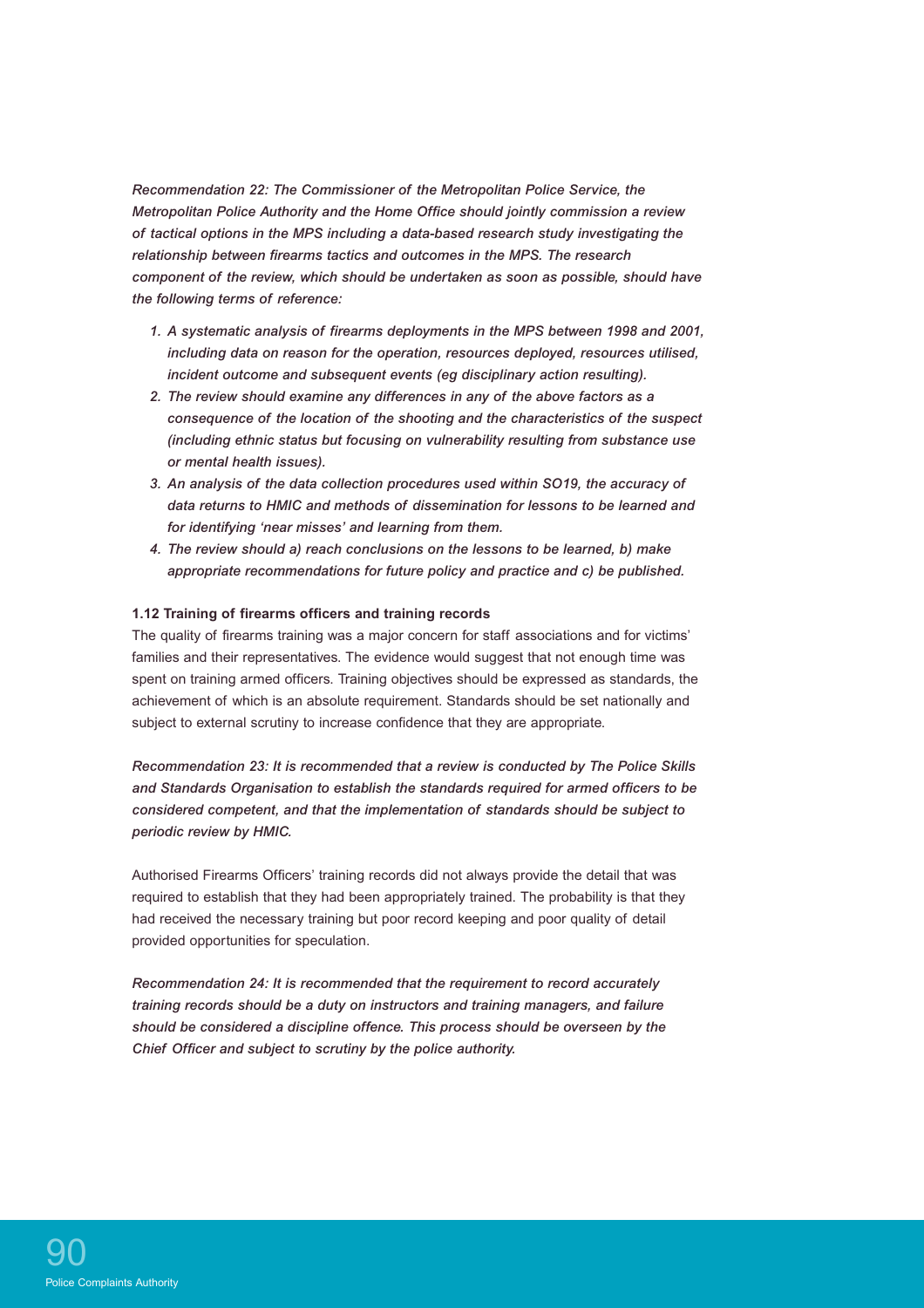#### **Overview of firearms management issues**

It is not unusual that Authorised Firearms Officers have their authority to carry firearms temporarily removed for reasons such as failure to reach standards set in training, following incidents and for personal reasons. The decision process to remove authority was well documented and appropriate action appeared to be taken. However, records of the change of circumstances which made it appropriate for the officer to be re-authorised were much less common. These decisions are often difficult with conflicting pressures on the managers making them. They could become significant if it was to be alleged that an officer involved in a shooting incident should not have been re-authorised.

The authors would readily acknowledge that the tactics and management used in firearms incidents have been largely successful in creating such a low rate of serious injury or fatal shootings of members of the public. However, the issues outlined above suggest that, in spite of such a high success rate, there are a number of issues that need to be resolved and the resolution of which may further reduce the unnecessary use of deadly force, particularly in instances where proactive methods are used with vulnerable populations. Furthermore, the increases in consistency of method and policy recommended would significantly enhance public confidence in what is already a generally effective method of minimising the unnecessary use of police firearms.

## **2. Availability and use of less lethal options and existing alternative tactics**

#### **2.1 The use of police dogs in firearms operations**

Police dogs are a key resource that can be used across a range of incidents and are frequently cited as tactical options for firearms incidents, although their use is restricted by what they have been trained to do. Passive attack dogs (also known as 'non-compliant' dogs) can be trained to attack individuals nominated by their handlers irrespective of what the individual is doing at the time, which is not the case for 'general purpose' police dogs.

However, in many of the incidents, there was no dog available and there was no incident in the review in which 'passive attack dogs' were deployed. In only three of the incidents was there an attempt to engage the dog – in one case, the dog did not engage a passive subject, in another the dog could not distinguish between the officer and the suspect and in the third, the dog was distracted by a noise and stopped before reaching the suspect. In a further eight incidents, police dogs were available at the scene but were not actively engaged, while in the remaining incidents dogs were either not requested or had not reached the scene by the time of the shooting. As a result of the HRA, the use of passive attack dogs has been reviewed by the Police Dog Working Group whose conclusions will be circulated shortly.

In the cases covered in the review, the availability and effectiveness of standard police dogs varied markedly. Even when deployed, they were not always able to be used in attempts at resolution of the incident. In one, the dog handler could not release the dog because the suspect was quiet and stationary, while armed officers were challenging him loudly and so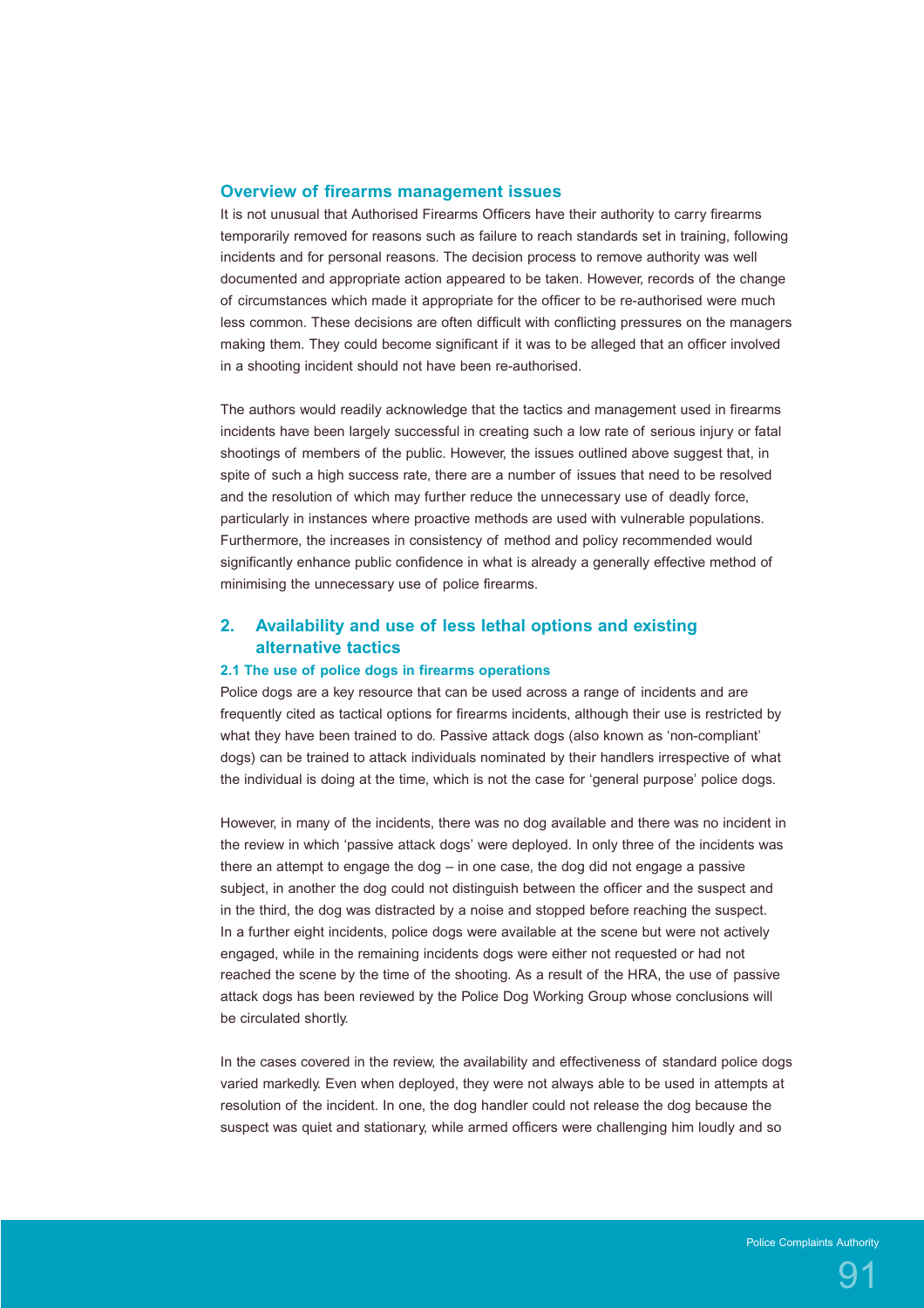the dog's attention was attracted to the officers rather than to the suspect, as would be anticipated with general purpose dogs. In another incident, the dog was distracted by a loud noise and was unable to intervene, while in several incidents a police dog was not available, often because they were not called early enough or there was no record of them being considered. Another issue was that, because the dog handler was not armed, the dog could not get close enough to the incident to become involved and so was unable to be included as a viable option.

The principle that the presence of police dogs was beneficial to attempts to peacefully resolve firearms incidents was challenged in one SIO report. A police dog trainer claimed that the presence of police dogs could aggravate the situation. While this is the personal opinion of one operational officer, the officers in a number of incidents did not express confidence in the effectiveness of police dogs in armed incidents, although views on this issue varied between incidents. However, the confidence of firearms officers in dogs would be improved considerably if police dogs were trained appropriately and deployed effectively in firearms incidents.

## **Case study 10: SIO recommendation about the use of dogs in firearms incidents**

**One incident involved a man running through the streets near his home naked to the waist, with a bottle of alcohol in one hand and a gun in the other, threatening police and public. In this case, the SIO reported that: "This remains an ongoing education process for those staff that will be involved in a firearms incident to ensure that the services of one [a dog] is requested at the earliest opportunity. Consideration may wish to be given to developing a policy that on deployment of an ARV to a likely firearms incident, a dog is automatically requested at the same time."**

The presence of a police dog may be perceived to add to the options available to the Silver Commander. The cases reviewed do not demonstrate consistency in police perceptions of dog use nor do they indicate the effective operational integration of the use of general purpose dogs in firearms incidents. However, in a number of cases, dogs were successfully deployed to the scene of incidents and, while they were not instrumental in incident resolution, this increased the tactical options available to the incident commanders.

*Recommendation 25: It is recommended that Chief Officers ensure that when an ARV is deployed immediate consideration is given to the dispatch of an appropriately trained police dog and handler. ACPO should consider the development of a joint training package for firearms units and police dog handlers.*

The limitations identified by the SIOs relating to the use of general purpose police dogs in firearms incidents need to be considered by forces and clear guidance disseminated to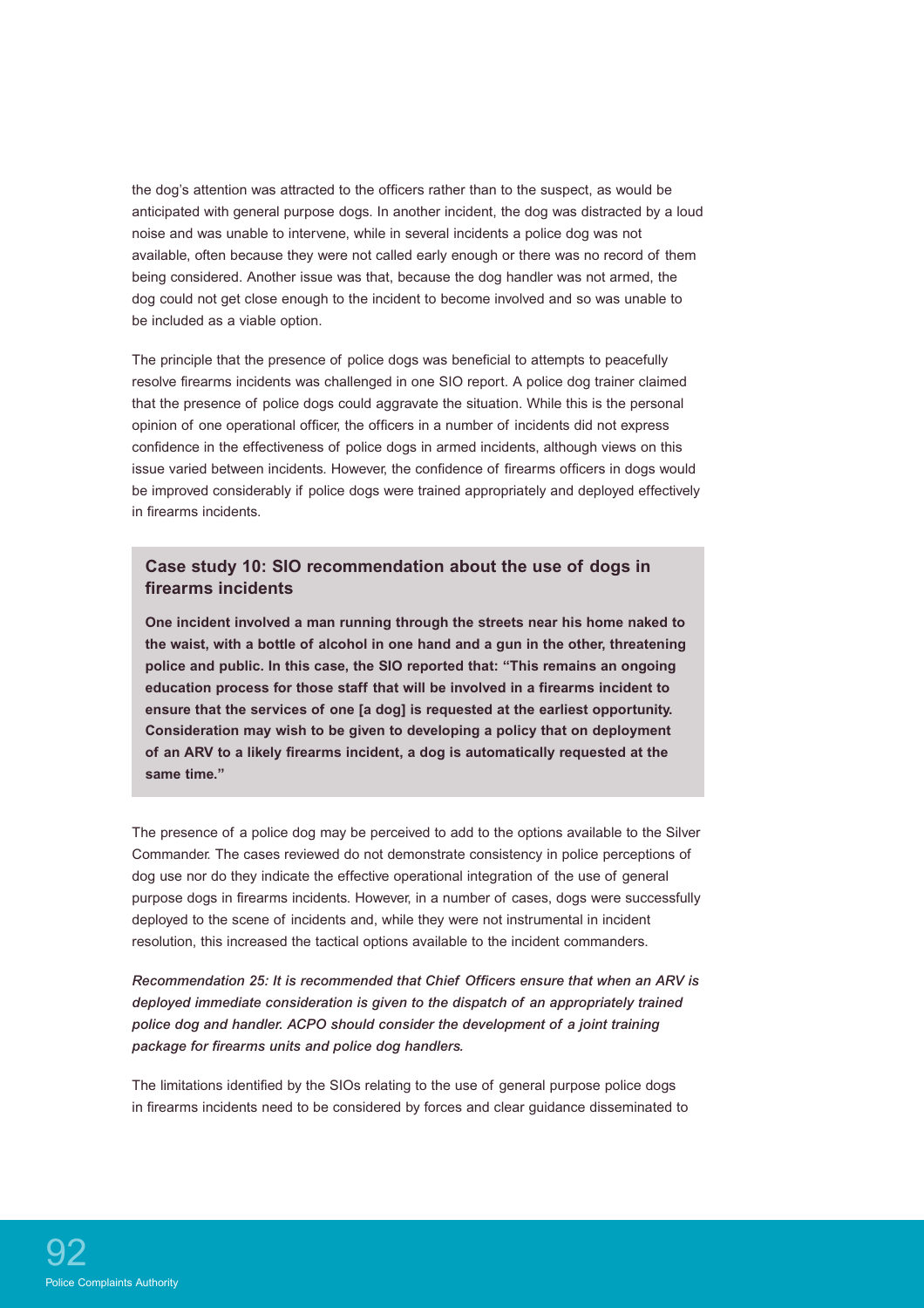the firearms operational staff and managers. In addition to the operational difficulties of deploying dogs, there are also animal welfare issues to be taken into consideration in using police dogs to tackle armed suspects, an issue that has attracted recent media attention.

There are, however, two points that should be made in this respect. The first is that the majority of suspects in the current review were not in possession of real weapons capable of firing live ammunition and so the greatest risk to the animals may have come from the four individuals with edged weapons or the seven with shotguns or air weapons. In other words, in more than half of the incidents in the last four years, there was no greater risk to dogs than in any other operations. The second point is that the police officer may have to make a judgement about the relative risks to human life (not only that of the suspect but also for police officers and members of the public) in assessing the risk to the dog.

Furthermore, as a result of the problems identified, police forces may wish to consider the viability of using dedicated passive attack dogs in cases with non-compliant suspects. While general purpose dogs who have received additional firearms training are still likely to be attracted to sources of movement and noise, this is less likely to happen with specifically trained passive attack dogs. However, the use of such dogs is restricted by two factors. First, the unpredictability of the behaviour of even the most highly trained dogs means that the outcomes cannot be predicted with confidence, particularly in built-up areas with many distracting factors. Secondly, the circumstances under which dogs can be used are limited by the location of the suspect and the presence of bystanders or hostages. However, without the use of specifically trained dogs integrated within the firearms units, the effectiveness of the deployment of dogs in firearms incidents is likely to remain limited. At the very least, firearms managers should review their policies for utilising police dogs and conduct systematic evaluations of the effectiveness of such deployments in firearms incidents (ie not restricted to those that result in shootings).

*Recommendation 26: Chief Officers should, as a matter of urgency, review the operational rationale for the use of police dogs in firearms incidents and consider the training and development issues that will result from such a review. Consideration should be given to the use of passive attack dogs in firearms operations even if, as a result of resource concerns, they have to be shared by several forces. This process should be overseen by ACPO.*

#### **2.2 Other 'Less Lethal' options**

There was evidence of the need for less lethal options to be made available at the earliest opportunity. It must be understood that there is no such thing as a risk free option available to police to resolve life-threatening incidents, nor can it be assumed that the less lethal option will be immediately effective in removing the threat. Less lethal weapons are an essential element in the basket of options which should be available to police, but in some incidents it is likely that the police will initiate the use of less lethal weapons long before they would consider using conventional firearms.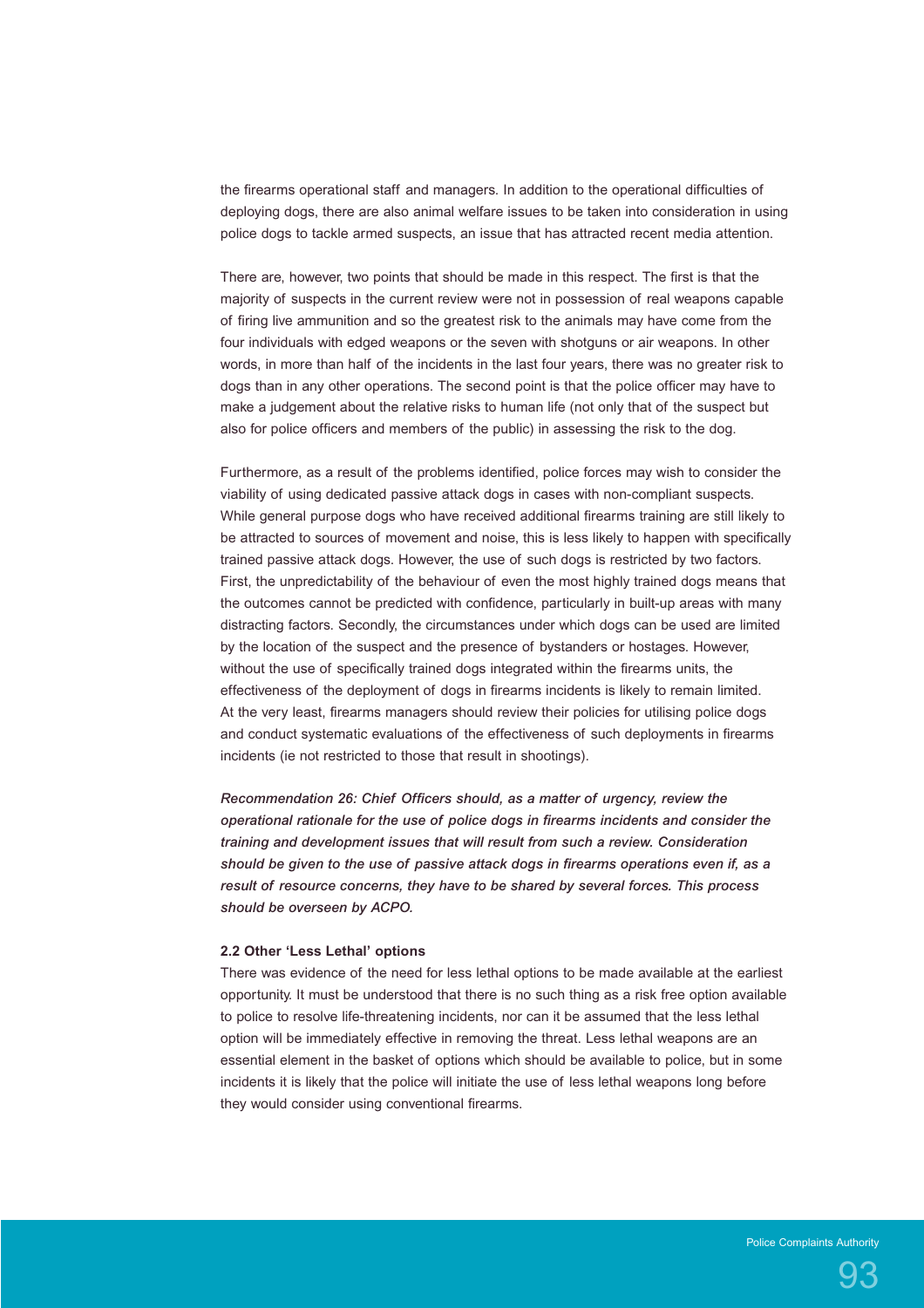There are three main concerns with the use of the so-called 'less lethal' options available to the police:

- 1. Technical issues of impact and effectiveness (which will include questions about where and when they can be used, and the possible adverse outcomes, particularly to vulnerable populations associated with their use).
- 2. Criterion shift concerns there are concerns that the availability of less lethal options may result in a lower threshold for use so that the use of traditional firearms will not be reduced but will merely be supplemented by the less lethal options, as the less lethal options will be used earlier in incidents and that, in cases where there is a clear threat to life, the traditional firearm will still be used as the first option.
- 3. Issues around their application which will include practical questions such as training and availability, but also concerns that, in many circumstances, less lethal options will be inappropriate. Thus, for instance, it has been argued that baton guns are not appropriate for use against individuals with live firing guns, although the appropriate circumstances for use remain under consideration.

Had they been available, it may have been possible to use one option from the following: dog, water cannon, baton gun or Taser in three of the edged weapon incidents and their use may also have been possible in a further 11 of the 24 incidents included in the review. However, safety trials have meant that it has not been possible to introduce a number of these options yet and their introduction will require considerable preparation, assessment and training. The National Schizophrenia Fellowship were concerned that the special needs of people with a mental illness should be considered as 'less lethal' alternatives are developed.

According to current ACPO guidelines (circular 31/2001), baton guns are not intended to be a replacement for conventional firearms. Furthermore, the tactical deployment of baton guns "must include the deployment of additional officers, in possession of conventional firearms, in support of the baton gun officers".

The inevitable caution that surrounds the introduction of new technologies as 'less lethal' options has meant that there has been considerable time expended in the evaluation and review of options conducted by PSDB and which are summarised in the report *"Less Lethal Options"* (Donnelly, 2001). The report recommends that "Before any of the less lethal technologies and devices are used by the police in the UK, it is strongly recommended that they are subject to a full and thorough evaluation, including an assessment of the medical aspects of using such a device" (Donnelly, 2001).

The report examines the current evidence base for a number of options grouped under the headings of 'Impact Devices or Kinetic Energy Rounds', 'Long Range Chemical Delivery Devices', 'Water Cannon', 'Electrical Devices' and 'Distraction/Disorientation Devices'. Although baton guns have now been introduced by a number of forces, the tests on safe distances for use had not been completed at the time of writing.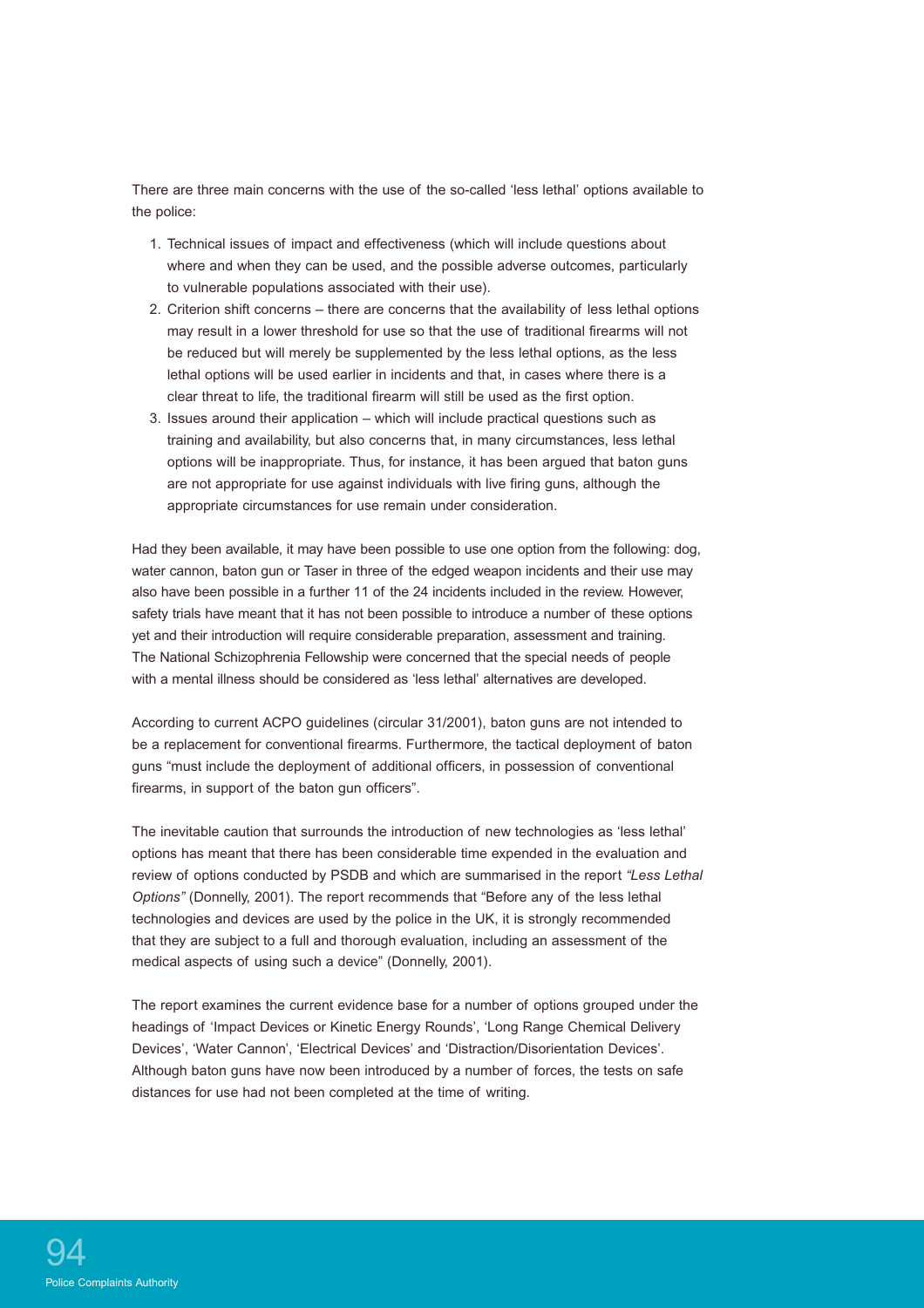As part of the 'multiple hurdle' research strategy employed by PSDB, in which a wide range of options were initially tested and each option retained for future testing on the basis of their performance, poor performance in testing has led to the rejection of all square and rectangular bean bags and multiple ball rounds.

Among the other options that have been widely discussed is the Taser, an electrical device that propels a pair of barbed darts attached to two trailing wires which, once attached to the suspect, will release an electric current through the subject's body. This provokes involuntary muscle spasms and loss of motor control, but is restricted by the fact that its maximum range is 21 feet, which means that it could only have been used in a small number of the included cases. Furthermore, Donnelly reported that trials have shown effectiveness rates of between 50 and 85% and that "focused individuals were able to fight through the effects of the electricity and could continue with an attack" (p28). In 356 operational uses of the Taser in the United States, it has not worked in 38 (10.7%) cases.

Other options that were considered were nets and wire entanglement systems but these were rejected on the grounds that they were ineffective and that suspects were able to tear through the nets. Similarly, trials of stun guns and glue and foam were discontinued because of the problems of decontamination and the fears of suffocation. As a result of this work five types of device have been advanced for further testing – impact devices, long-range chemical delivery devices, water cannon, electrical devices (particularly the Taser) and distraction/disorientation devices. Once tests assessing further operational aspects of effectiveness have been completed, each 'successful' method will be assessed by a medical committee. However, concerns will remain that this research strategy is taking too long and consideration must be given to ways of speeding up this process to ensure that the options available to Tactical Advisors and incident managers are maximised.

One concern expressed by several of the families was that the police were too quick to resort to traditional firearms. This will only be adequately addressed when a comprehensive package for less lethal alternatives is available to supplement the use of negotiators, police dogs and baton guns, and clear policy guidance is developed for their integration and use.

Four of the 24 cases in the review involved edged weapons and might possibly have been resolved with baton guns or other less lethal options. Indeed, in one of these cases, two officers had attempted to use their batons to effect an arrest under cover of their armed colleague. While not successful in this case, the attempt to use less lethal options, such as batons, CS spray or negotiation, as occurred in a number of the cases reviewed, should be regarded as positive indicators of a commitment to less lethal resolution. However, there is also a clear indication that the current less lethal options available are not being used to their full potential and that the failure to offer adequately trained passive attack dogs, or to provide skilled negotiators, is resulting in the discharge of traditional firearms at an earlier stage in some of the incidents reviewed than may have been necessary.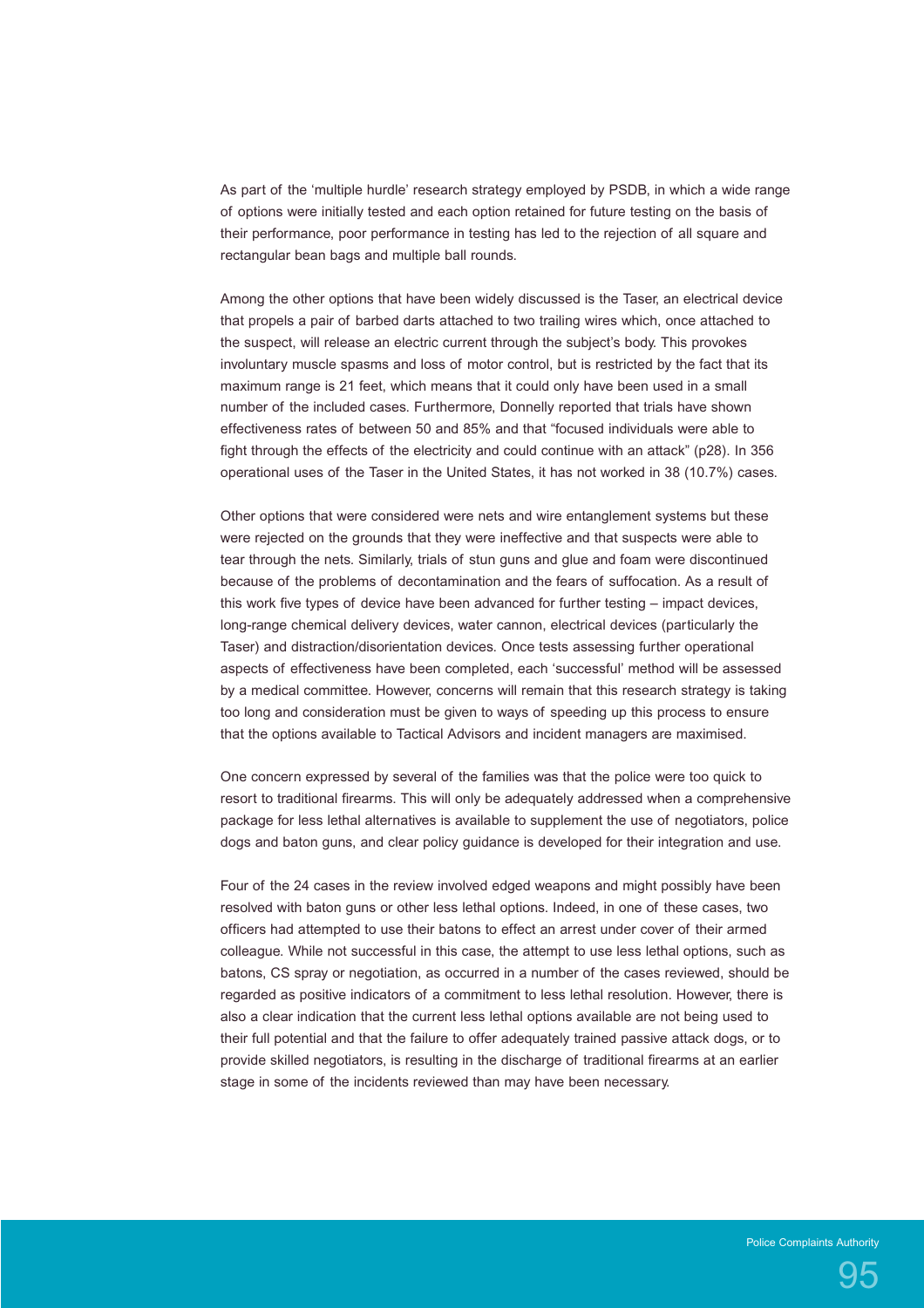## **3. Containment and the speed of resolution**

The intention of containment by police, armed or unarmed, is to hold suspects where they are or, if this is not possible, at least to observe and report their movements. This is particularly important when the suspect is in a public place and appears to pose an immediate threat to life. However, there is a difference in what can be achieved by armed and unarmed officers. While armed officers have the ability to restrict the movements of suspects by the use of force if necessary, unarmed officers are more restricted in their ability to control the movements of suspects. Nonetheless, unarmed officers can reduce the risk to the public, police officers and the suspect by their attempts at isolating the suspect. In the review cases, there were several examples of unarmed officers preventing the suspect from escaping which had the double effect of reducing the risk to the public and facilitating the safe deployment of firearms officers.

## **Case study 11: Effective unarmed containment preventing the escape of the suspect and improving public safety**

**Unarmed officers responding to an armed crime identified the suspect and one officer gave chase on foot. The offender stopped and confronted the officer with a gun and ran away again, with the officer again following and alerting other officers that the suspect was in a public place, although such a response places the unarmed officer in considerable danger. The suspect was kept under observation and on the move, with his attention focused on the police. Other officers were able to warn members of the public who took refuge in shops and offices. The offender was unable to escape and unarmed officers were able to attempt to persuade him to surrender. He would not do so and, when challenged by armed officers, he aimed his gun at them and was shot.**

Unarmed officers were the officers first attending in 12 of the incidents (half of review cases) and in six of these (quarter of review cases) were able to establish a containment. However, in seven other incidents the lack of effective containment may have had a detrimental effect on the outcome. The poor quality of unarmed containment was significant in a number of incidents. Armed officers in some instances were confronted with a confused and uncontrolled situation requiring them to react immediately because of the risk to public and police. Consideration should be given as to how unarmed containment can be improved to reduce the risk that armed officers will be required to make these critical decisions immediately on arrival. Central to this will be improving the capacity of unarmed officers to contain armed suspects and their ability to liaise with armed officers.

First responders often appeared ill-equipped to make appropriate decisions about containment and were not supported by supervisors in the vital early stages of the incidents. Indeed even when supervisors were present their decisions did not always appear to contribute much to containing the suspect. As a result of the importance of both unarmed and armed containment, and the failures evidenced in a number of the cases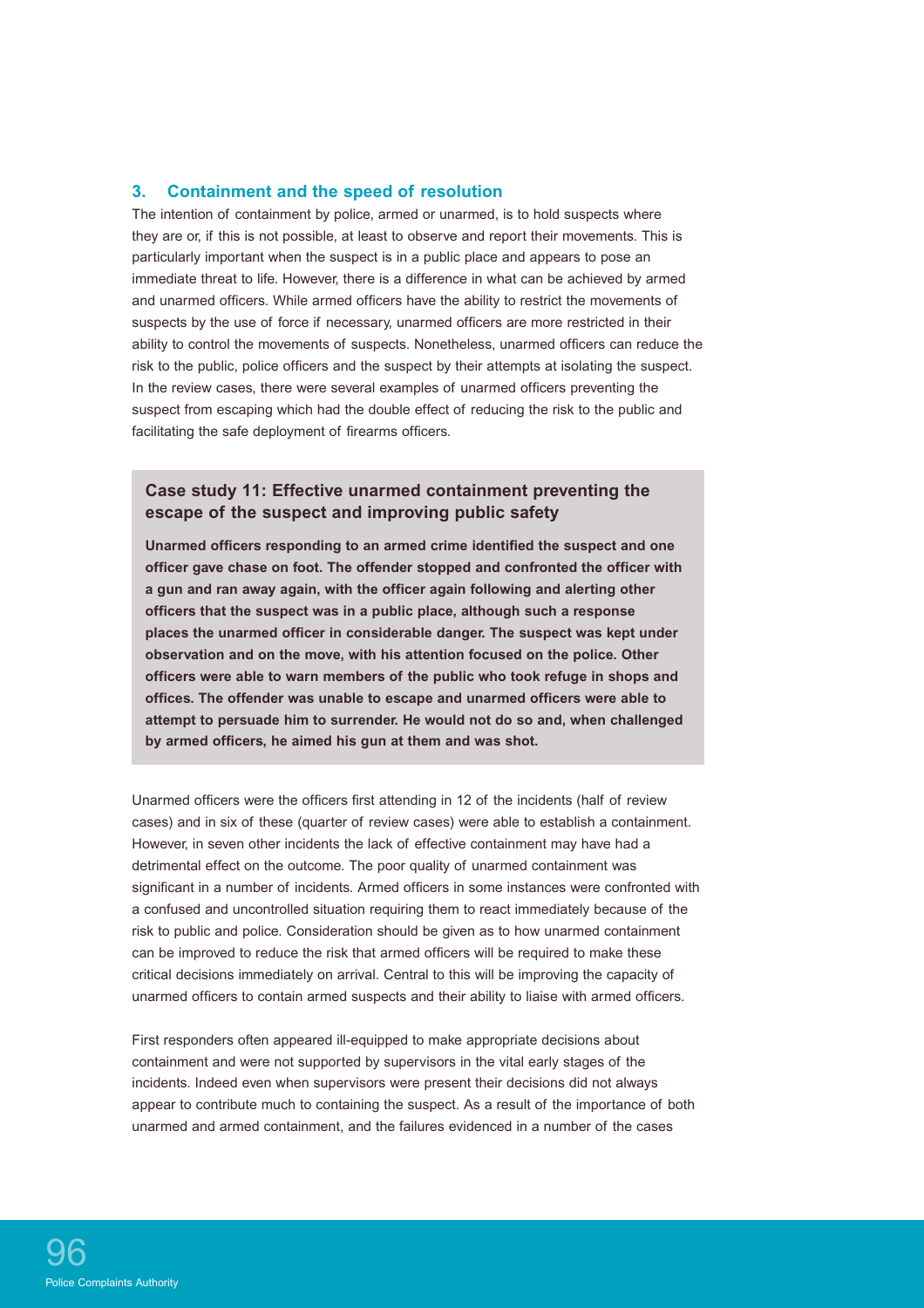under review, it is critical that incident managers (in particular Silver and Bronze Commanders) are adequately trained and resourced to contain situations effectively.

*Recommendation 27: It is recommended that protocols for unarmed containment are reviewed by Chief Officers, and this review should examine the training of unarmed officers in placing containments.*

A further issue arises for cases that can be described as possible 'provoked shootings'. In several of the incidents, incident management has been made problematic by the failures of containment when officers are faced with suspects who are both non-compliant and who are either indifferent to being shot or who are actively seeking this outcome. If such individuals do not actually point their weapons at people (and thus are not an immediate threat to life), but ignore police instructions, containments may rapidly be rendered ineffective as the individuals simply walk through them.

## **Case study 12: Failure of containment in a case of possible provoked shooting**

**In this case, the individual had been identified in the grounds of a psychiatric hospital where he had unsuccessfully attempted to be admitted. After an initial altercation with hospital staff, armed police arrived and contained a part of the hospital grounds. Although the suspect was identified and challenged to put down his weapon, he did not do so and walked through the police containment. The police containment became mobile but, because the suspect continued to move in the direction of a wooded area where he could not be contained, the decision was taken to attempt to stop him. This involved attempting to run him over in an ARV, which was not successful – when he got up after the collision, he aimed his weapon at an officer and was fatally shot.**

Although there were clear grounds for believing the suspect in the above example was attempting to provoke a police shooting, there was no clear contingency plan in this case, or in at least one other case, for this breach of containment. The ACPO Manual of Guidance offers only the most cursory instruction  $-$  and six short lines of text  $-$  on dealing with provoked suicides. In the example above, the failure to account for non-compliance associated with suicidal intention led to the implementation of an ill-advised and unsuccessful *ad hoc* strategy. Given that as many as 11 of the 24 cases included in the review may contain elements that would indicate they are 'victim-precipitated', it is imperative that ACPO develop a more effective strategy for the identification and management of this situation.

*Recommendation 28: The ACPO Firearms Manual should be amended to provide clear guidance for the containment and management of individuals who are armed and ignoring police instructions, as a function of indifference about whether they are shot.*

97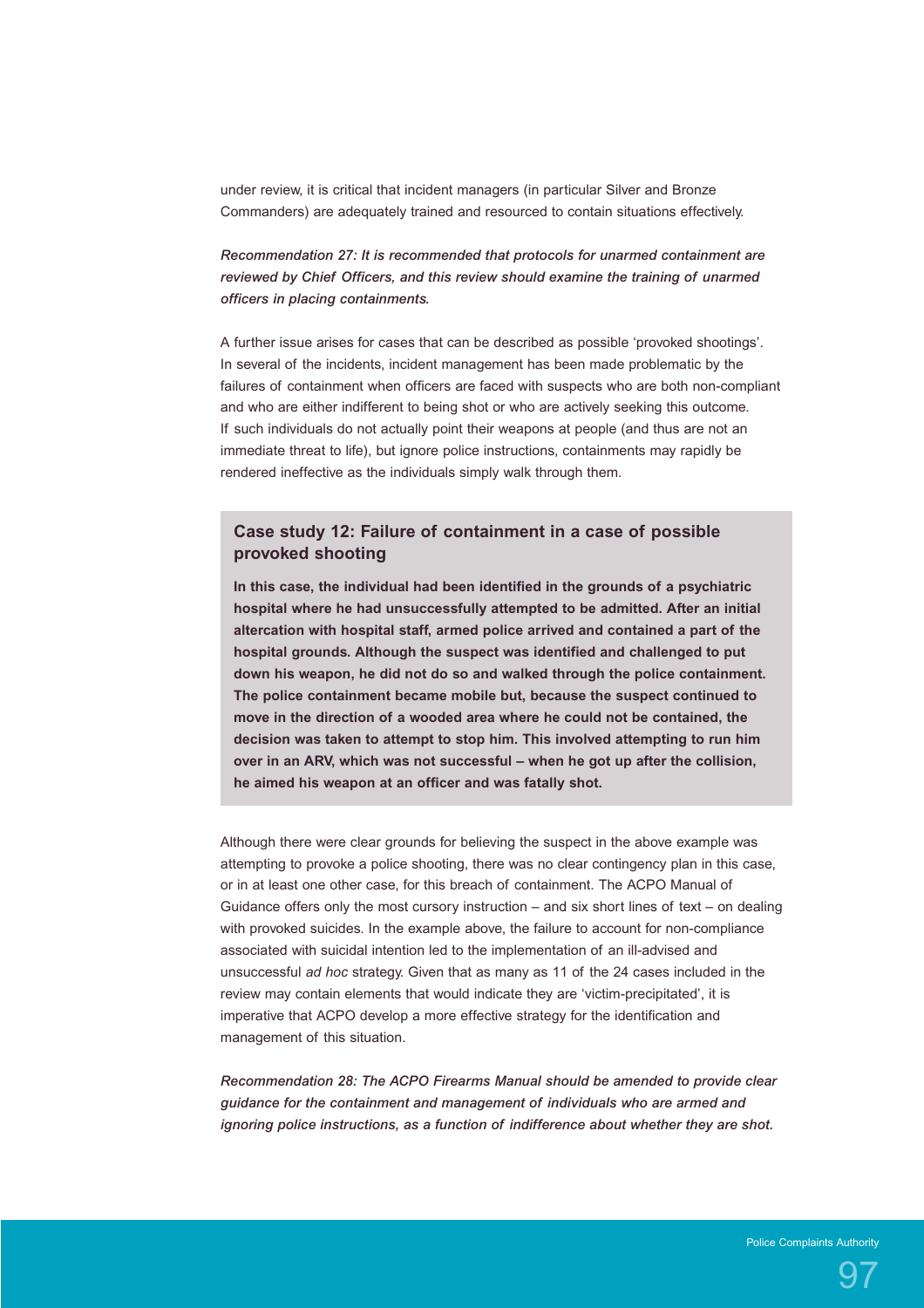## **B. CHARACTERISTICS OF THE INDIVIDUALS SHOT**

## **4. Mental health issues/alcohol/illicit drugs**

### **4.1 Mental health issues**

In many of the incidents, as has been reported by Burrows and in the international literature (eg Parent and Verdun-Jones, 1999), an individual with mental health problems had access to real or imitation guns, or had other dangerous weapons. Such incidents were rendered more volatile because the individual failed to comply with police attempts to get them to put down the weapon, appearing not to understand the consequences of their actions. Their understanding was also often further affected by drugs, alcohol or both.

Although such individuals may require psychiatric assistance and may have had little voluntary control over their actions, they presented an immediate risk to the public and that was the focus of the police response. While the safety of the public must always be the focus of the police response, this should not be considered as incompatible with the wellbeing of the suspect. In one case, the individual shot made nine contacts with the police in the two weeks before the shooting in circumstances that indicated that he had mental health problems, which on two occasions were recorded as "harmless delusions" on the incident log. No referral to mental health services appears to have been made.

*Recommendation 29: It is recommended that the response of police, health service and other agencies to people in mental health crisis that appear to be posing a threat to life is reviewed by Government. A working group involving the Home Office, the Department of Health, ACPO and relevant NGOs should be convened to address this issue.*

Cases involving people with mental health problems in the review included a patient on an hour's leave from a mental health unit in a hospital, several recently discharged from hospital care, some who were receiving out-patient treatment and others who had received other forms of treatment.

Many incidents were a spontaneous armed police response to suspects whose mental health history was unknown but whose behaviour indicated a mental crisis. Even in protracted incidents the level of co-ordination between the police and health and social services was considerably less than when the problem was physical health. Indeed, the legal representatives of one family felt that the police force had failed to seek adequate information on the mental health status of the suspect and that this hampered their ability to negotiate effectively.

*Recommendation 30: It is recommended that the review proposed above examines how intelligence and information are used by armed and other officers dealing with a person in mental crisis apparently posing a threat to life, particularly around use of information and support from family members and carers.*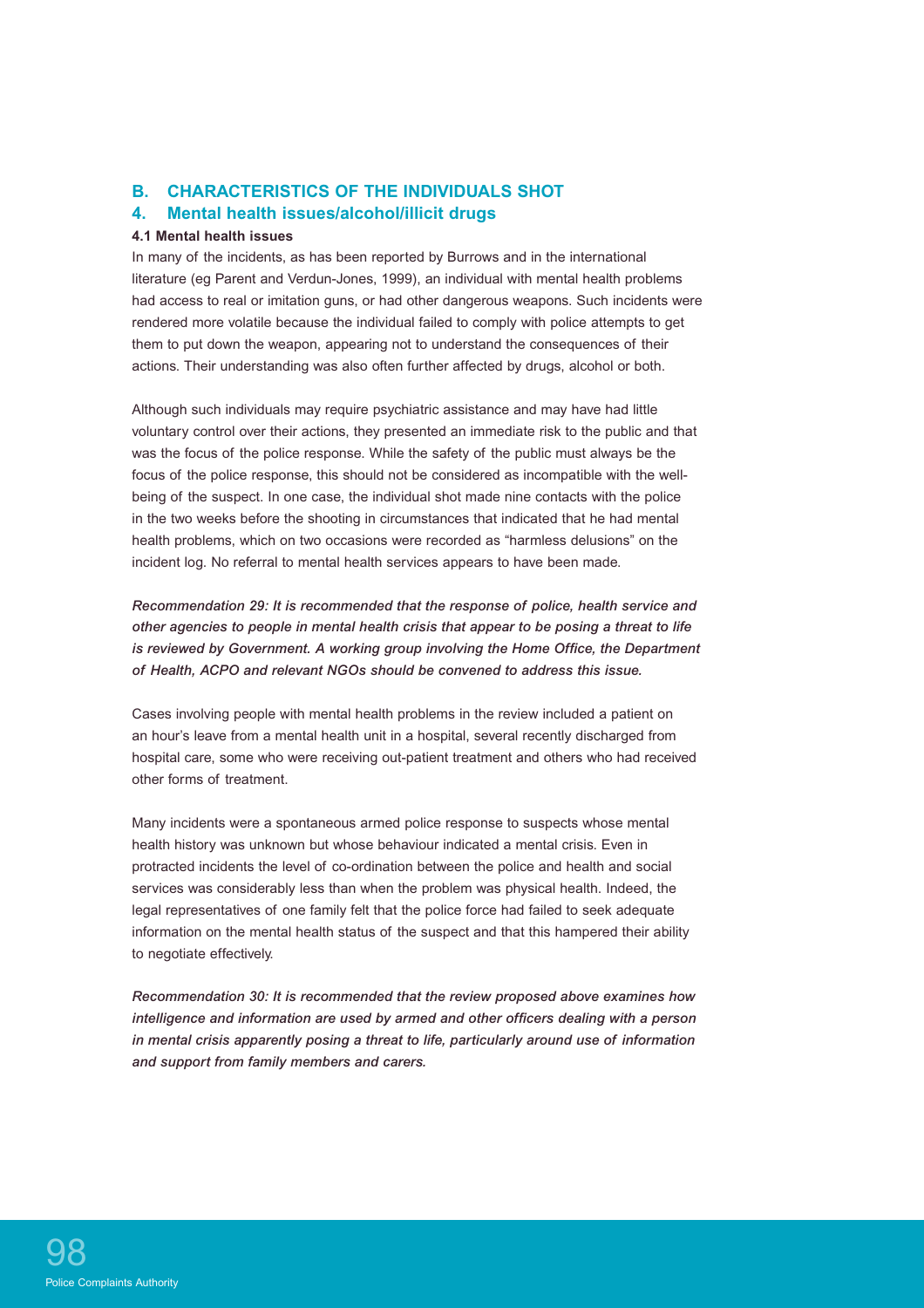It should be noted that one of the main recommendations of the Burrows report was that firearms officers' training should include mental health awareness and training in drug and alcohol issues. The report went on to recommend that professionals who work with these special populations have an input in the training of firearms officers and negotiators yet, to the extent that this has occurred, it has not been sufficient to address the ongoing problems with vulnerable individuals.

#### **4.2 Recognition of mental illness**

While it is recognised that a number of forces are aware of this issue and have committed both time and resources to its review, the evidence from the cases presented here would suggest that this has not yet elicited an adequate strategy for the identification and management of such issues.

*Recommendation 31: It is recommended that the training which firearms officers receive in mental health awareness issues should be reviewed to ensure that emphasis is placed on the recognition of irrational behaviour and its possible causes and that this recognition be used in the development of tactics for the management of the incident. This amendment to training content should be developed by each Chief Officer and overseen by the Police Training and Development Board.*

### **5. Provoked shootings**

In as many as 11 of the 24 cases included in the review, there are behavioural indicators that some element of deliberate self-harm may have been involved. For several, this was linked to significant mental health problems, while the factors that led to this suicidal objective may also have included some combination of domestic disputes, alcohol or illicit drug consumption, and an interest in or obsession with firearms. In other words, their behaviour may have been rendered irrational by life stress factors that exacerbated preexisting and underlying mental health problems such as depression or psychosis.

## **Case study 13: The combination of factors in victim-precipitated shootings**

**A young man who had previously been discharged from the army for disciplinary breaches, had been to a club with his partner where both had been drinking and argued about his girlfriend talking to another man. On returning home, the argument continued before he left the house with his air-rifle and engaged the police officers. In this case, although the suspect had a live weapon that was loaded, he did not fire at the officer, even after the police officer fired at him and missed. This may provoke speculation that he never intended to fire his weapon and that he was actually committing 'suicide by cop', particularly as the suspect himself phoned the police to alert them that there was an armed man in the area. However, the officers involved would not have known this at the time nor would they have been aware that he may have had suicidal intention.**

99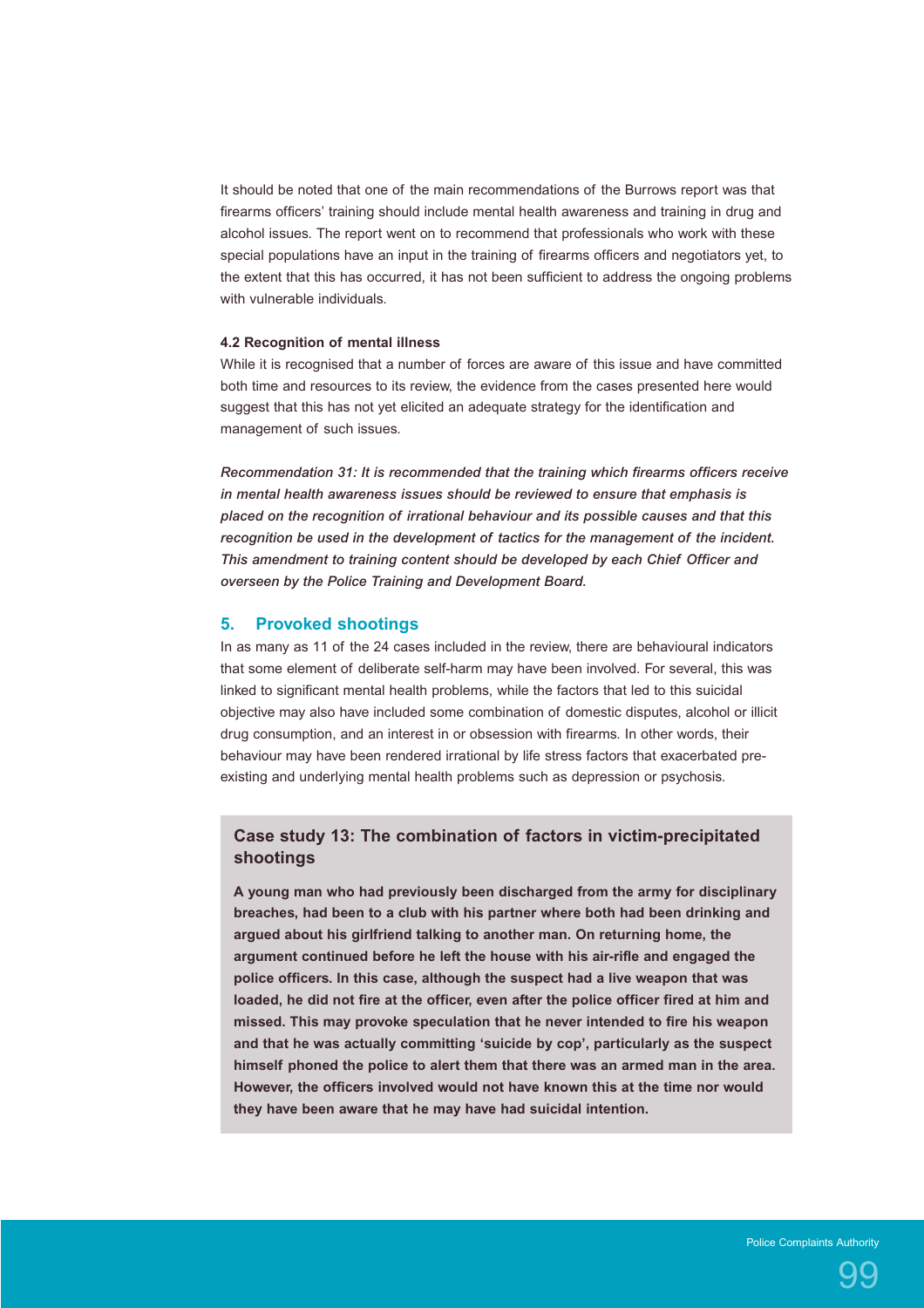While there were incidents in which suspects said to the officers things like "you want to shoot me, go ahead" or "you have come to shoot me, do it now", there was no clear pattern to these incidents. This may reflect variations in incident dynamics, with alcohol-related incidents of this kind more likely to involve distorted perceptions and 'dramatisations' rather than the more clearly planned and intentional suicidal decisions of several of the incidents. It is interesting to note that, in four of the incidents, it was the suspect who phoned the police to let them know that there was an armed man at large, indicating their desire for a confrontation with armed police. Indeed, one of these individuals, case D, had previously expressed his intention of being shot to his partner.

It is not at all clear how such incidents can be prevented, particularly if such individuals are in possession of what appear to be real weapons in public places where there is an immediate risk to the armed officers or to the public. However, in the incidents in which alcohol or illicit drugs are known to be involved and the location is contained, as in two of the fatal incidents, the avoidance of tactics designed to produce an early resolution should be encouraged. It is likely that those whose self-harm intentions are fuelled by intoxication may be unlikely to escalate the risk once the substance effects wear off. Of the cases in the current review, two fatal shootings may have been avoided if such a situation had been successfully identified and the incidents had been 'played long', allowing the tensions to defuse and the effects of the alcohol consumed by the individuals involved to wear off. This, however, is not a panacea – in two other incidents resulting in fatalities, one of which involved an individual with diagnosed mental illness, incidents of long duration and prolonged attempts at negotiation did not prevent fatalities from occurring. Nonetheless, in situations in which the suspects are intoxicated, there may be more chance of preventing a police shooting when incidents are played long.

## **6. Need for multi-disciplinary teams and interventions**

In the majority of the spontaneous incidents included in the review, the resolution of the incident was complicated by the psychological state of the individual, whether this was the result of the short-term effect of alcohol or illicit drugs, or the more severe and enduring effect of mental illness or suicidal intention, or by some combination of these factors. These factors were also frequently compounded by life stresses, such as domestic disputes, and financial or job-related problems.

This creates two main problems for the police – the first is an inevitable lack of expertise in diagnosing and managing these problems and the second is the communication problems that subsequently result from the mistaken assumption of suspect rationality made by the police. The over-representation of 'vulnerable' individuals among those shot is likely to reflect their inability to make rational decisions when confronted by armed police, particularly if they have already formed the intention of being shot.

However, given the over-representation of mental health and addiction problems, firearms teams should increasingly shape their training and incident management strategies around the fact that those who are most likely to fail to comply in spontaneous incidents, and so be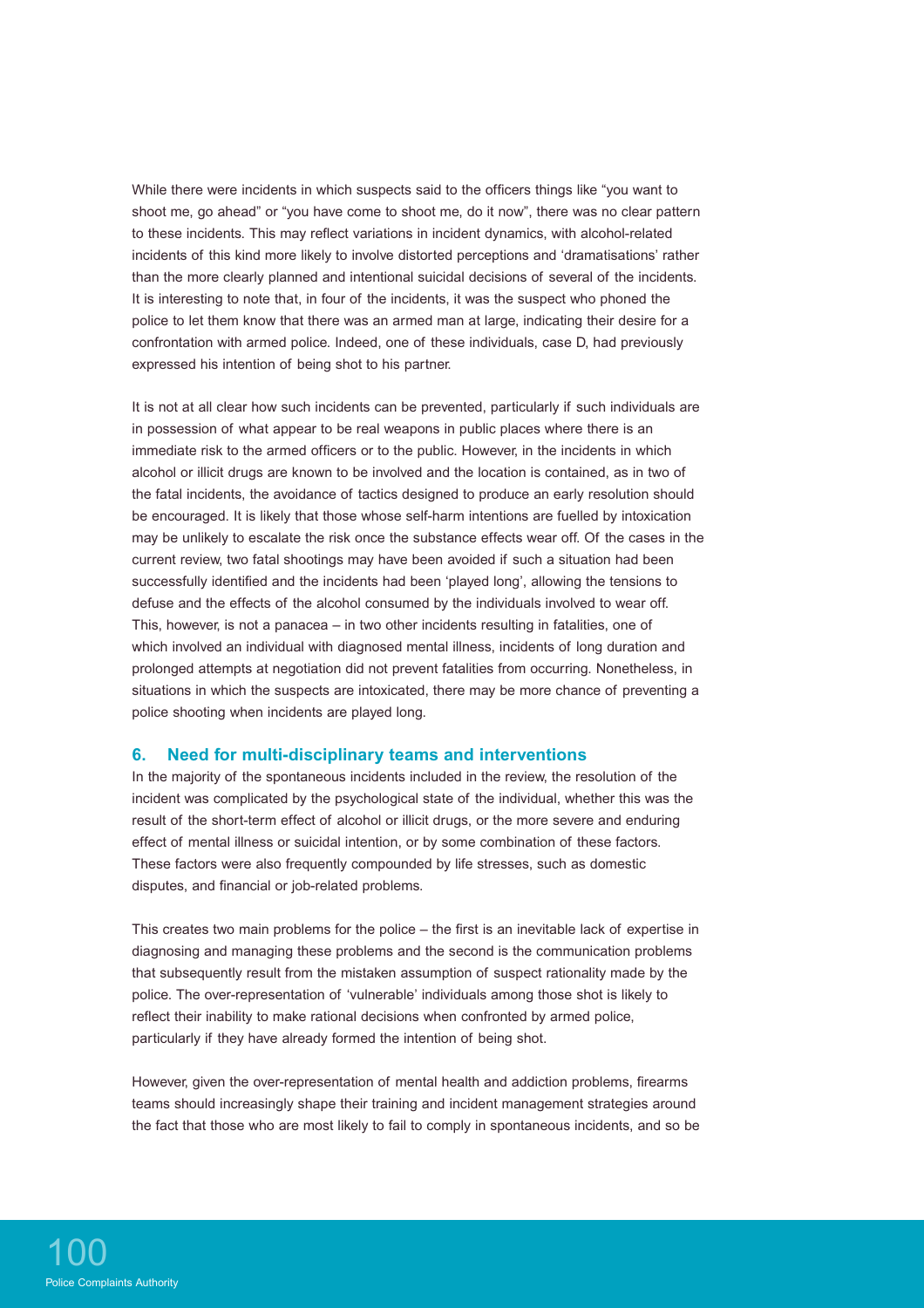shot, are psychologically compromised. To do so effectively, an increased focus on multidisciplinary team-working at each stage of the management process is likely to confer significant benefits.

While firearms officers are likely to benefit from improved basic 'diagnostic' skills to enable them to identify substance problems or mental illness, it would also be beneficial that other professionals are called to incidents where PNC checks or local intelligence identify such problems. In the same way that medical resources would automatically be requested for physical injuries, the predominance of mental health factors in the spontaneous police shootings would suggest that the most effective response to firearms incidents where such problems are identified will include local specialists in this area who should be contacted either in person or by telephone. The NHS Special Hospital or regional forensic services may have relevant expertise which could be made available at short notice.

In their submission to the review, the National Schizophrenia Fellowship advocated such a multi-agency approach to training firearms officers. They argued that there is a clear need for those experiencing severe mental illness to be treated differently from other members of the public by the police, particularly in this kind of life-threatening incident. Given the high proportion of police shootings in the period of the review that involve those experiencing mental illness, this leads to a conclusion that the development of specific protocols and working practices for this population are needed urgently.

*Recommendation 32: ACPO should ensure that protocols for inter-agency agreements with local addiction and mental health services are developed to ensure that joint working arrangements can be reached for the identification of at-risk populations, and for the joint training of firearms officers and health professionals. The review of mental health issues proposed above include attempts at identifying and promulgating 'good practice' around the management of mental health related firearms incidents, and this should form the basis for the development of national standards.*

It is also critical that as much information is gathered as possible about such factors from family members and partners who may not only be able to assist with diagnosis and provide the details of the relevant contacts in treatment services. They may also, within the bounds of safety, be best placed to assist in calming down the vulnerable individual and enabling a peaceful solution.

## **C. POST-INCIDENT ISSUES**

## **7. Family issues and the adequacy of disclosure of information 7.1 Delays**

One of the major concerns expressed by families and by the representatives of officers concerned the effects of delays at various points in the process of investigating the incident and deciding on its outcomes. One of the side effects of the duration of the investigation is that considerable time can elapse before information is passed to families and the officers

101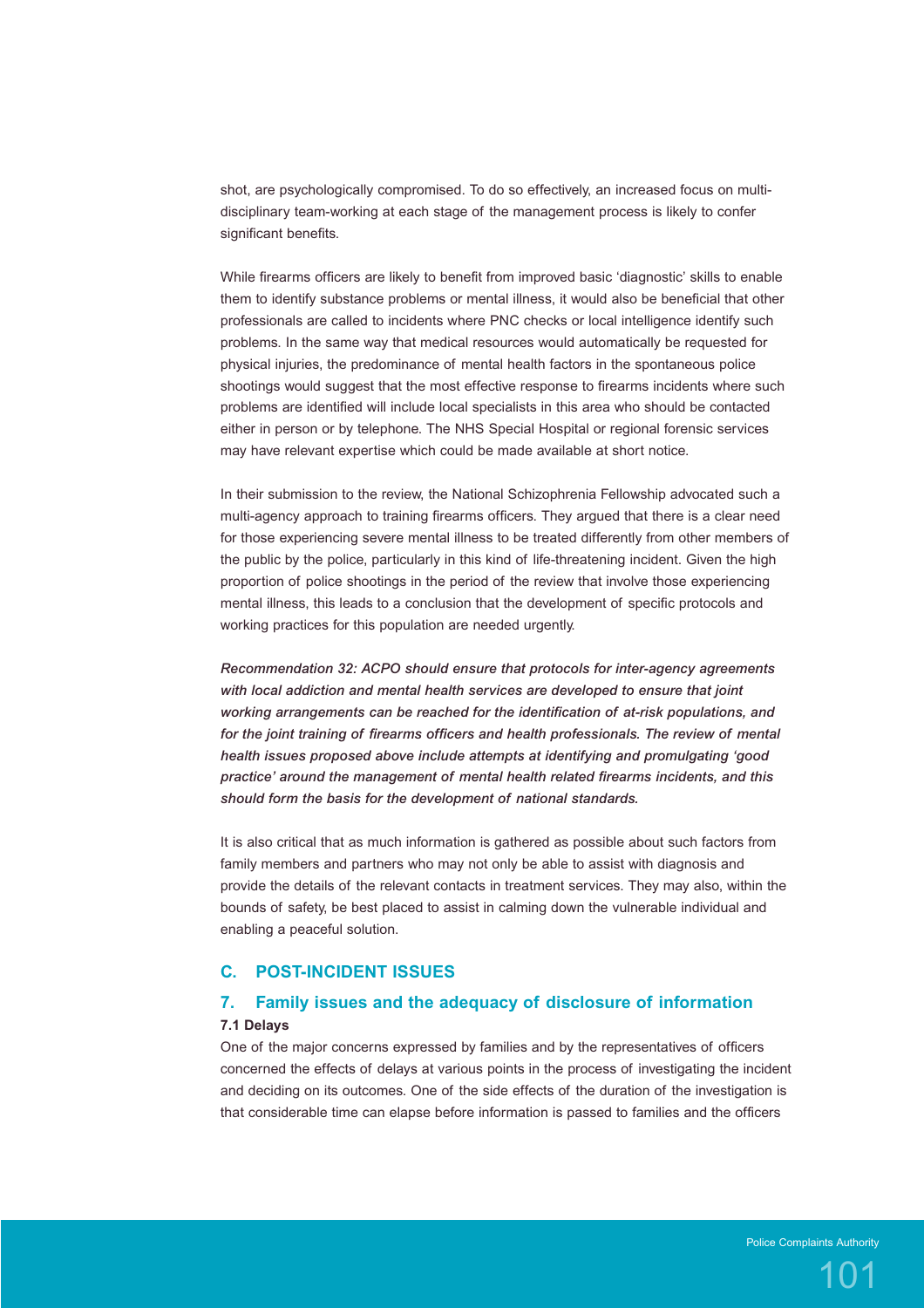affected. Because they do not feel that they are getting all of the information and that what they do get is so long in coming the family may feel that their involvement is marginal and their interests ignored.

The following table shows the time taken to reach key stages in the 20 cases reviewed where the investigation has been completed. The CPS can only make a decision on whether or not there are to be criminal proceedings after the PCA has issued its statutory statement under s. 73 of the Police Act 1996. It is likely to review its decision after an inquest has been held and in the light of the evidence heard. The PCA usually determines if there are to be disciplinary proceedings only after an inquest has been held. It must receive proposals from the relevant police force before being in a position to do so.

## **Table 11: Dates for the key events in the 20 cases in the review for which the investigation has been completed**

| Case | Date  | Date of IO | Date of PCA      | <b>CPS Decision</b> | Date of        | Date of PCA     |
|------|-------|------------|------------------|---------------------|----------------|-----------------|
|      |       | Report     | <b>Statutory</b> |                     | Inquest        | <b>Decision</b> |
|      |       |            | <b>Statement</b> |                     | <b>Verdict</b> | Letter          |
| A    | 1998  | 02/12/98   | 04/01/99         | 31/03/99            |                | 31/08/01        |
| B    | 1998  | 13/05/98   | 21/05/98         | 09/11/98            | 27/11/98       | 17/12/98        |
| С    | 1998  | 07/06/99   | 29/06/99         | 18/04/00            |                | 08/06/00        |
| D    | 1998  | 16/09/98   | 23/09/98         | Not referred        |                | 30/10/98        |
| E    | 1998  | 24/09/99   | 24/11/99         | 17/1/00             | -              | 03/03/00        |
| F    | 1998* |            |                  |                     | -              |                 |
| G    | 1999  | 28/05/99   | 29/06/99         | 29/09/99            |                | 06/12/99        |
| H    | 1999  | 06/08/99   | 23/08/99         | 29/12/99            | 09/08/00       | 22/08/01        |
| J    | 1999  | 13/12/99   | 20/12/99         | 07/04/00            | 04/05/00       | 20/11/00        |
| K    | 1999  | 25/02/00   | 27/04/00         | 09/06/00            | -              | 31/07/00        |
|      | 1999  | 26/05/00   | 06/06/00         | 04/12/00            | 21/07/02       | Not yet         |
| M    | 1999  | 22/09/00   | 08/12/00         | 19/01/01            |                | 06/04/01        |
| N    | 1999  | 28/02/00   | 19/04/00         | 08/06/00            |                | 15/08/00        |
| O    | 2000  | 24/04/01   | 22/05/01         | 11/12/01            |                | 05/07/02        |
| P    | 2000  | 20/04/01   | 29/06/01         | Not referred        | -              | 26/07/01        |
| Q    | 2000  | 06/02/01   | 25/04/01         | 31/05/01            | -              | 29/06/01        |
| R    | 2000  | 18/05/01   | 22/06/01         | 25/10/01            | 02/05/02       | Not yet         |
| S    | 2000  | 27/11/00   | 20/12/00         | 19/01/01            |                | 30/04/01        |
| T    | 2000  | 01/03/01   | 30/05/01         | 19/06/01            | 18/04/02       | 17/09/02        |
| U    | 2000  | 18/05/01   | 07/11/01         | Not referred        |                | 23/04/02        |

\*There are two separate investigations in this case: although the investigation into the shooting was completed in 2001, the outcomes of the complaint have not been finalised.

The information in the table shows that for investigations into fatal incidents, the shortest completed investigation was three months and the longest was just under 12 months, with the average time taken approximately seven months. For non-fatal incidents, the shortest time taken was two months and the longest was, a wholly atypical, 29 months. With these, the average time taken was around 10 months. The time it took the CPS to make its decision on criminal proceedings shows similar variation, though here, on average,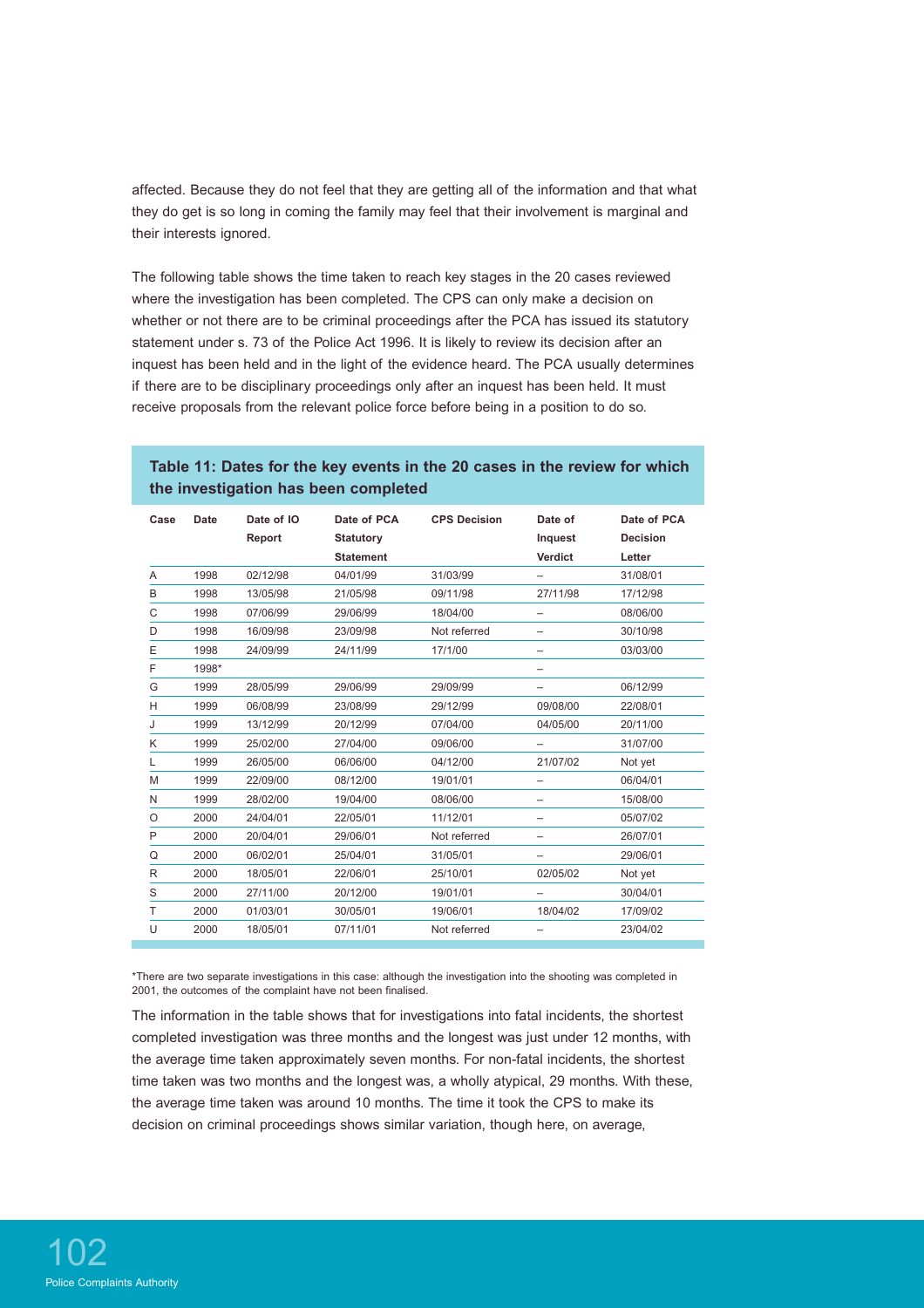decisions were taken faster in the non-fatal cases (an average of less than three months). Where the CPS is involved at an early stage in the investigation, it will be provided with copy evidence as this becomes available and may advise the investigation team, as necessary, on aspects of the inquiry. In these cases it will receive the final report at the same time as this is sent to the PCA.

For the investigating team, and those making decisions on the evidence, delay will be an unavoidable consequence of the depth of the investigation, reflecting necessary rigour and thoroughness. Such considerations may well explain why some investigations took much longer than others. The review, however, confirms that the timescale on some investigations has been extremely prolonged and it is no surprise if this has had a significant adverse effect on many of the individuals and organisations concerned. The officers involved need to know promptly if there are to be any criminal or disciplinary proceedings brought against them, while families wish to learn as soon as possible and as fully as possible what happened and if anyone was to blame, so that they are able to draw a line under the event.

There is also an operational policing dimension to the duration of investigations as officers involved in shootings are removed from operational firearms duties, stretching resources. However, respecting these competing interests has contributed to delays in some cases and there is no simple solution available that would reduce delays across cases.

#### **7.1 (i) The role of the Crown Prosecution Service**

Where a family or next of kin is often bewildered and confused by roles and processes, there is a clear need for the role of the CPS to be explained to them. Investigations into fatal incidents should have early CPS involvement and the prosecution lawyer responsible may need to meet the family personally to explain their role directly and how long it will take. In any event, both the PCA supervising member and the SIO should satisfy themselves that the family have been clearly informed of the CPS role and the likely timescale for its decision-making.

Concern was also expressed about the time taken by the CPS to make a decision and about possible bias in CPS decision-making, although while families may have felt this favoured the police, this view was not shared by police representatives. Increased coordination and communication between the CPS and the principals involved in the case may help to ease anxieties and confusion, and this process should be jointly facilitated by the SIO and the PCA member.

Early involvement of the CPS in the investigation has the potential to reduce the time it takes to consider and finalise its decision on the case and ensure that its requirements are identified early and communicated to the investigation team before the investigation is completed.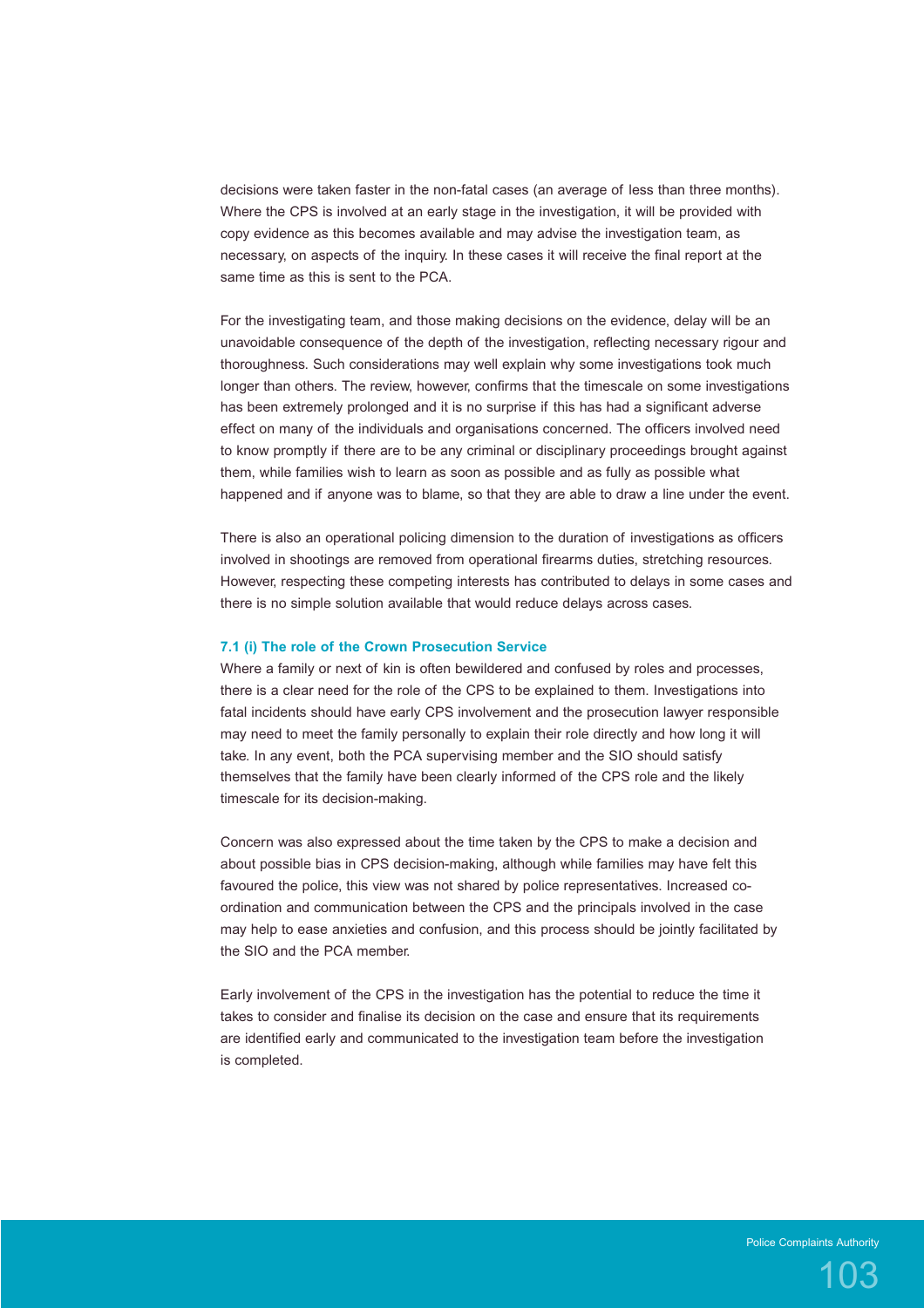#### **7.1 (ii) Delays and the Police Complaints Authority**

Concern was expressed about the length of time taken for PCA supervised investigations to be completed, for the statutory statement to be provided by the Authority under s. 73 of the Police Act 1996 and for its decisions to be taken on disciplinary matters.

The difficulty for those awaiting such decisions following a fatal shooting is that when the various stages of investigation and adjudication are added together – viz. police investigation, PCA scrutiny, CPS consideration, criminal trial (if any), inquest, force consideration, PCA review and finalisation, discipline hearing (if any) – the whole process can extend to a very long period indeed without any one organisation 'taking too long'.

Table 11 above provides information on 20 of the cases in the review. As explained above, supervised police investigations did greatly vary as to the time which they took to be completed. However, PCA scrutiny of the final report and its issue of a statutory statement was rarely delayed unduly. The review data also shows that the Authority is not routinely responsible for significant unexplained delays in finalising its decisions on discipline. The PCA are currently reviewing these time variations with a view to informing the work of the IPCC.

*Recommendation 33: It is recommended that ACPO, the PCA, the CPS and Coroners, in the light of this review, examine their practice and procedures with a view to minimising delays without compromising the rigour and depth of scrutiny and investigation required in supervised investigations into shootings which cause death or injury.*

#### **7.2 Legal aid and financial support**

Family concerns about having their interests represented were compounded by the huge financial expense they faced in maintaining legal representation, with no assistance given to them in obtaining financial support. There was criticism that public funding for families was not routine but only provided in exceptional cases, and that information on obtaining such support was not readily provided by the police investigators or by the PCA.

*Recommendation 34: It is recommended that families are made aware by the PCA supervising member of who to contact to receive help and advice about the provision of legal advice and support. It is recommended that the PCA revises its leaflet to provide more information for bereaved families explaining issues around who to contact for legal advice and other support as an interim measure, prior to the creation of the IPCC.*

## **Case study 14: Payment of funeral expenses**

**A man was shot in his home by a firearms officer after he appeared at a window pointing a pistol at armed officers. The man's weapon was discovered to be an unloaded Colt 1911 replica. The police force responsible offered to pay the costs of the man's funeral and this offer was accepted by his family.**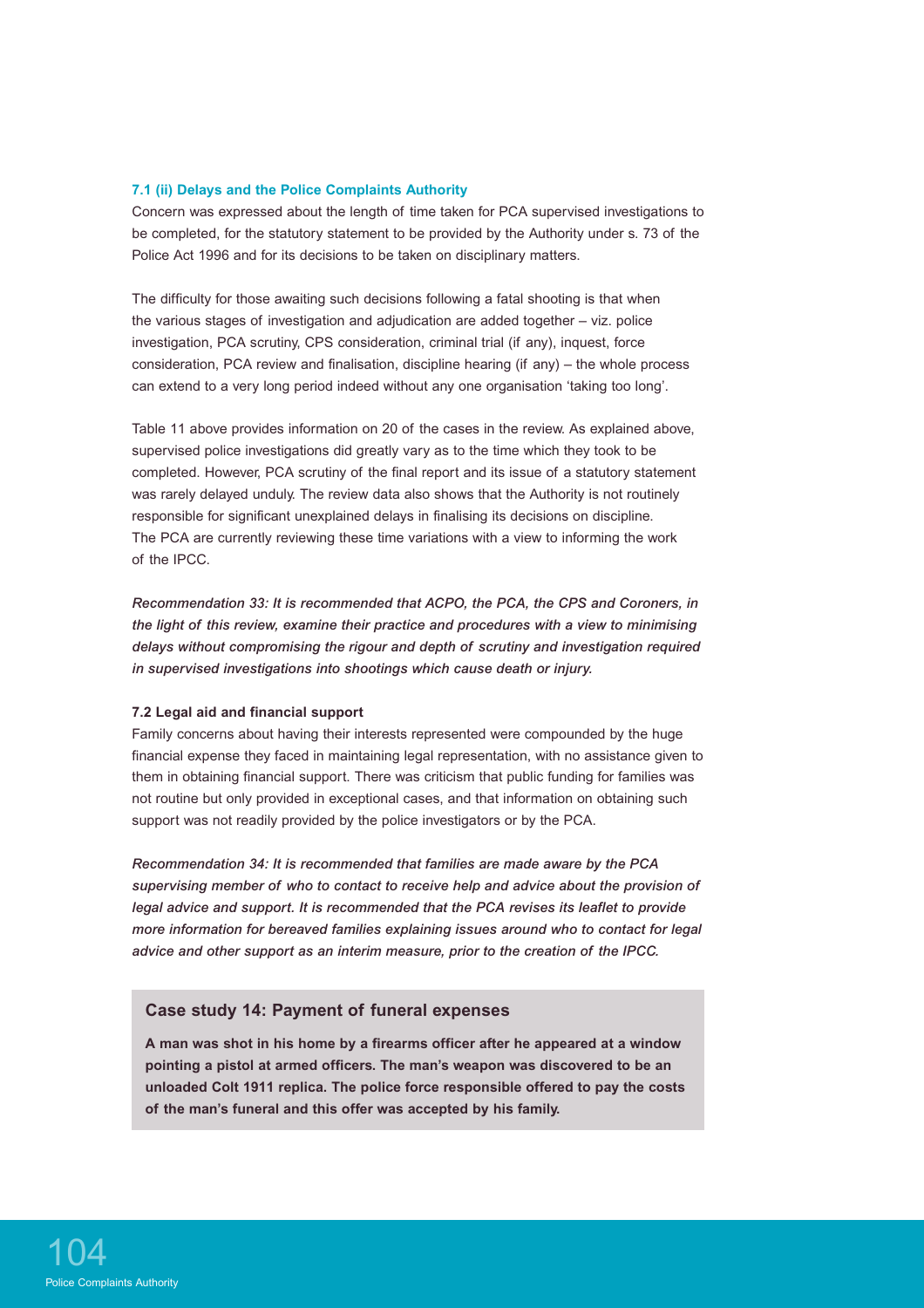Whether it is appropriate for the police to meet the funeral costs in incidents where the death was a result of police action is beyond the remit of this review. However it may be beneficial if forces consider the issue in advance to avoid confusion if such a request is made. Great distress has been caused to families and considerable damage done to their relationship with police over this issue.

*Recommendation 35: It is recommended that forces should consider in advance a policy in relation to requests for them to meet funeral costs. ACPO and the APA should seek to promote jointly national guidelines to ensure that there is consistency on this issue across forces, so that whether funeral expenses are paid does not depend simply on where the victim was shot.*

## **7.3 The responsibilities of the principal officers post-incident**

While the period after the shooting is highly traumatic for the victim, if still alive, and the families of those shot, it is also a very difficult period for the principal officers who are also likely to be distressed by the shooting. The experience of trauma is likely to be exacerbated by the fear that they may lose their livelihoods, concerns about criminal charges and by the intense scrutiny and investigation, all for what they would see as simply attempting to do their job to the best of their ability. As Parent and Verdun-Jones (2000) have pointed out, the post-incident period can result in psychological stress and life problems for firearms officers that can be prolonged and intense.

Against this, there is the responsibility on the officers to ensure that the investigation is supported and the facts of the incident established. Any attempt to preserve the anonymity of the officers means that this dilemma – for both the individual officer and for the SIO who attempts to reconcile the needs of the investigation with the welfare requirements of the principals – is rarely known to either family members or the general public. This has become a concern in relation to several aspects of post-incident management:

#### **7.3 (i) Making of notes by officers**

The expectation that firearms officers will be asked to make notes immediately after a shooting raises legal and welfare considerations together with potential opportunities or difficulties for the investigation. Several SIOs argued that early notes of officers' actions are critical to an investigation and that they should be made independently, and that this should happen immediately after an incident. The serving police officer is expected to account for his or her actions in this way. The reasons given for not producing notes immediately after an incident were usually based on medical or legal advice. Although it may be anticipated that the shooting officer(s) would be affected by an incident, there was concern, that in some areas of the country, there appeared to be a practice of all officers describing feelings of shock to an FME and so being declared unfit to provide notes immediately after the incident.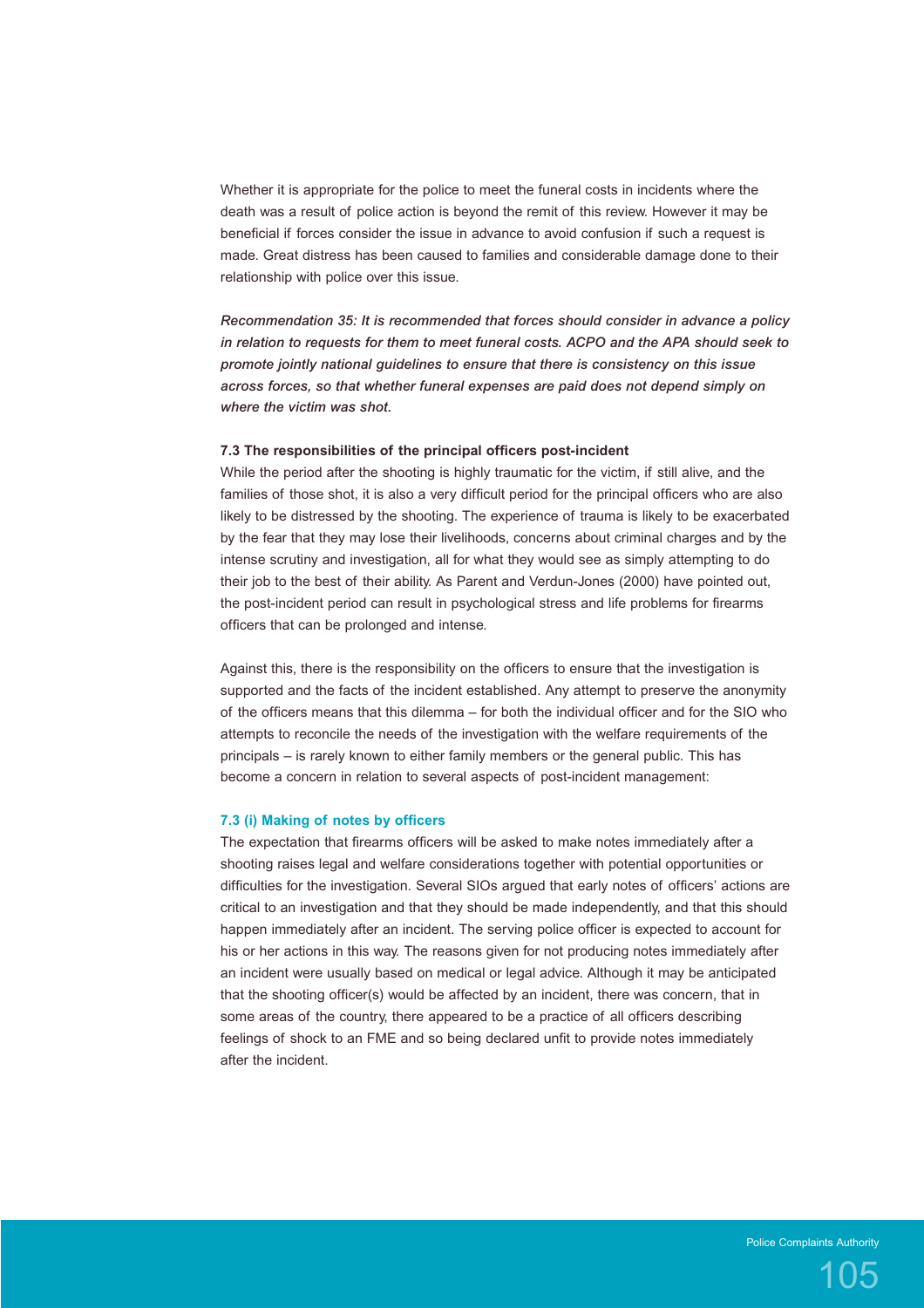The guidance in the ACPO Manual states:

### *2.12 The making of notes*

*2.12.1 The removal of the officers from the scene at an early stage will provide those involved with a period of re-orientation and allow for the preparation of a summary of events.*

*2.12.2 Initial notes (e.g. pocket notebook, Incident Log pages for each officer, or a pro forma) should be made as soon as practicable, subject to any individual legal advice received to the contrary. The entry should be timed, dated and signed.*

*2.12.3 Any suggestion that any officer is unfit to make notes at the time should be verified by the officer being examined by a professionally qualified person who can independently certify to this fact.*

While this provokes a concern that different rules are applied to police officers than to other witnesses and especially family members who are often interviewed immediately despite being highly distressed, there may be sound medical reasons in individual cases. If, however, many or most of the officers involved in police shootings experience such stress or trauma, then one must question the adequacy of the training and selection processes involved in their preparation for the role. Armed officers must in general retain a capacity to describe reliably stressful events for them to be able to fulfil the role expected of them, and to meet the public's expectations of them.

From the perspective of the SIO, the importance of the officer's statement cannot be known in advance. Its provision may be critical to the early development of the investigation and the securing of other evidence. Furthermore, any officers' notes or statements that are considered significant to a criminal case would almost certainly be challenged by the defence at court as unreliable if they were made after a considerable delay. The legal and medical needs of the officers should remain a serious consideration, but these must be reconciled with officers' legal and professional obligations. As the guidance is currently worded, where an officer obtains legal advice not to complete notes immediately, then it appears that this may justify not doing so. This conflicts with the officer's duty to assist in the search for the truth.

*Recommendation 36: It is recommended that ACPO, after consultation with police staff associations, revise the Firearms Manual guidance on the making of notes by principal officer(s)12 to limit the circumstances where notes are not required to be made only to where there is either clear evidence of medical unfitness to make notes or, for sound investigative reasons, the officer is not asked to do so. Officers other than principal officers should always be expected to complete notes if fit for continued duty. The manual should emphasise that there is a presumption that police officers are expected to assist in the search for the truth.*

12 Defined as "those officers who have fired or whose actions have altered the course of events at the scene of the shooting incident".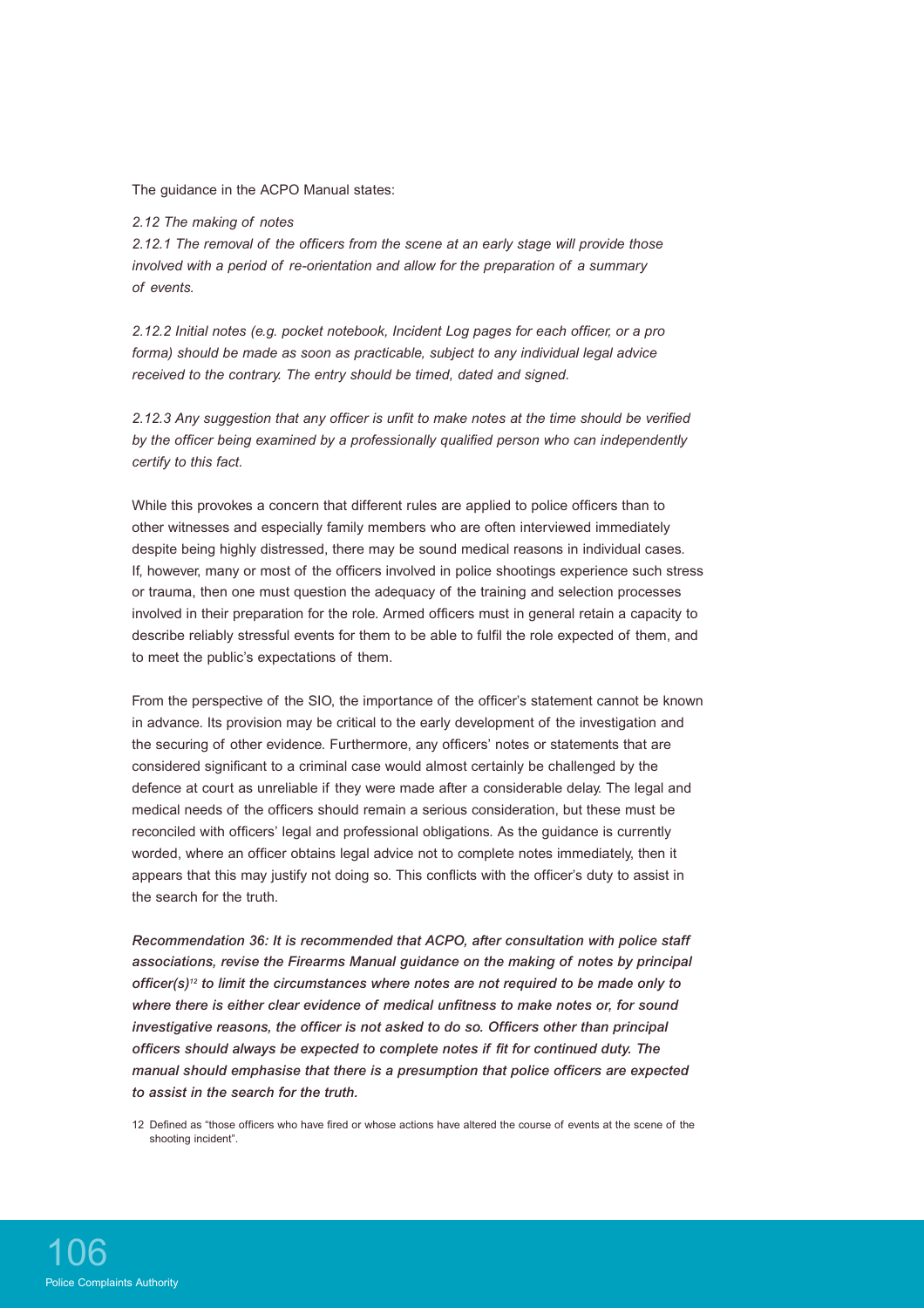#### **7.3 (ii) Officers giving 'no comment' interviews to investigators**

A similar area of SIO concern with ramifications for public confidence relates to the significant number of officers subject to investigation who, when interviewed post-incident, exercised their right not to answer questions put to them. Some police officers and their staff organisations were concerned about the delays in completing investigations yet contributed to these by hindering the progress of the investigators and their efforts to find out what happened.

In one MPS case, the interview of the firing officer did not take place until 10 months after the incident, as a result of annual leave, sick leave and the inability of the officer, his legal representative and the Police Federation Friend to find a suitable date. Even when the interview did finally take place, the officer handed over a written statement then replied "I have nothing further to add at this stage" to all of the questions posed by the IO. In another MPS case, one officer, who was the subject of a complaint although he was not the firing officer, provided a prepared statement and declined to answer any questions put to him. In three more MPS cases, there were also significant delays that occurred in the preparation of statements or notes as a result of sick leave for the firing officer or problems with the availability of the officer, his legal representative or the representative from the Police Federation.

While there is a legal right to refuse to answer questions, when police officers do so the impression is created in the minds of families and the general public that they may have something to hide. It is surprising that this happens since the results shown by this review suggest that there is little likelihood that criminal or disciplinary action will arise from an investigation. It appears that the police service loses in terms of public confidence and yet there appears little gain for individual officers. By s. 36 of the Police Reform Act 2002, the law can in the future be changed to permit a disciplinary tribunal to draw adverse inferences from a failure to mention a fact when questioned and the disciplinary caution would correspondingly change to reflect this.

*Recommendation 37: It is recommended that the Home Office introduce as soon as possible regulations to change the disciplinary caution so as to encourage police officers to co-operate with investigations.*

#### **7.3 (iii) The tradition of group debriefs for principal officers**

Legal concerns were raised about group debriefs because they have the potential to contaminate evidence, as a consequence of time before notes are made, and because of the way debriefs were carried out by Post Incident Managers. Increasingly the practice is for solicitors representing individual officers to hold group debriefing sessions immediately after fatal shootings. ACPO guidance stresses "that initial witness accounts shall be recorded before a de-briefing of any kind, to avoid later suggestions of manipulated or rehearsed evidence" (para 2.60).

*Recommendation 38: Supervisory officers should ensure, in management of staff postincident, that officers comply with ACPO guidelines (See para. 2.60).*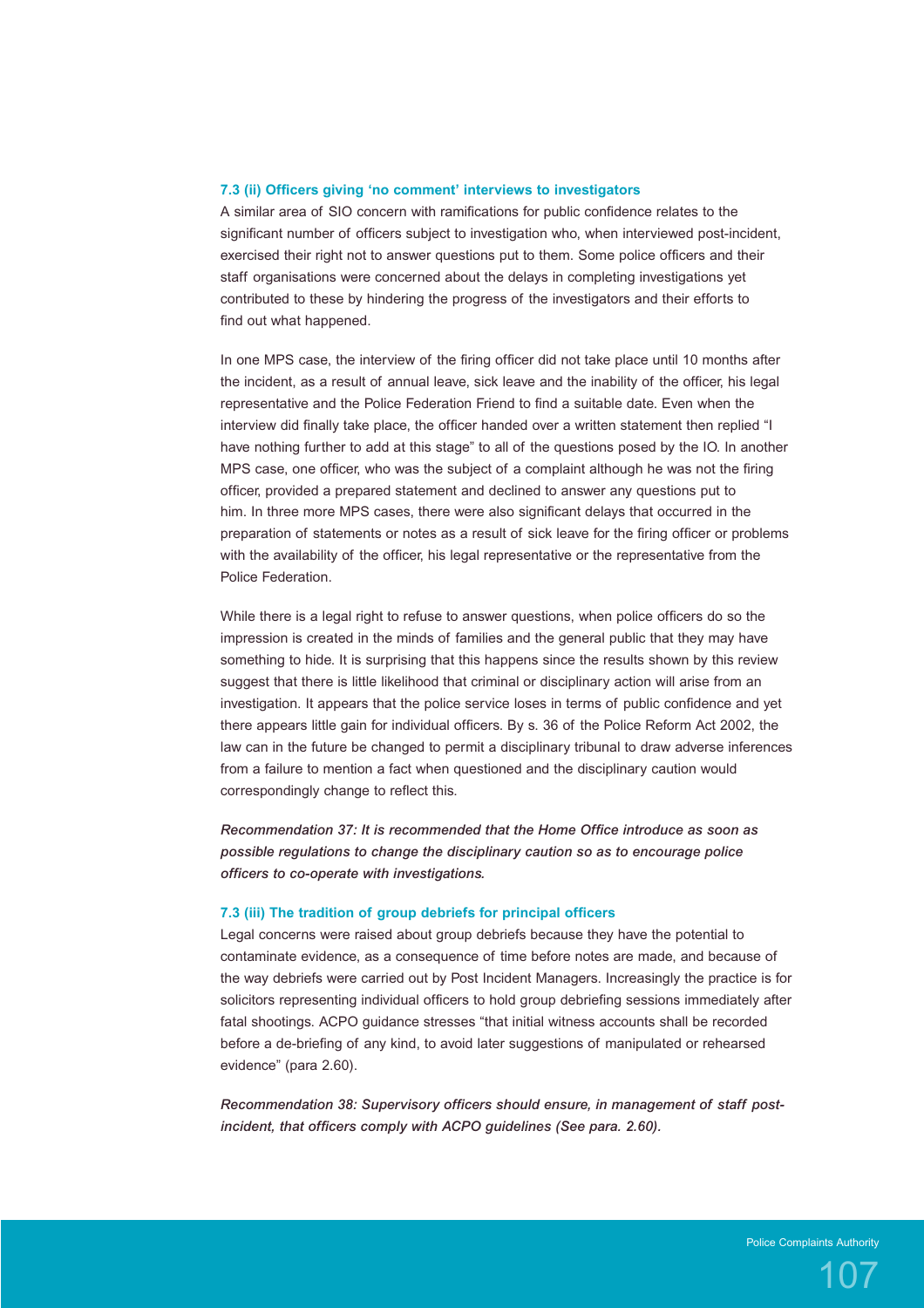#### **7.4 The role of the Senior Investigating Officer**

A critical role in ensuring that the concerns of the public and the rights and responsibilities of the families and principal officers are met rests in the investigation. There has been considerable concern around the identity and status of the investigating team, and particularly the SIO.

#### **7.4 (i) Selection**

It appears that selection of the SIO is often based on availability rather than on any systematic criteria. In the cases included in the review, one fatal incident has been investigated internally by a senior detective while a non-fatal hand injury has been investigated by an external Assistant Chief Constable. This apparent inconsistency will often reflect the initial judgements made by the PCA member about the key issues and the terms of reference for the investigation. While it is the issue of investigation by the home or a neighbouring force that has caused most concern, the rank and experience of the SIO are likely to impact on the quality and effectiveness of the investigation. As a consequence, there should be clear and systematic criteria for the selection of the SIO for police shootings.

*Recommendation 39: It is recommended that the PCA should agree with ACPO and HMIC criteria for the selection of SIOs for shootings by police and should consider the establishment of a cadre of specialist firearms SIOs.*

There was concern expressed by the families that the investigating force could be geographically close to the force in which the incident occurred, leading to fears that senior police officers would know each other and that this would have an adverse effect on their objectivity. A similar concern was that SIOs had been drawn from forces that were under investigation as a result of a police shooting incident, whose own practice may be open to criticism. Further, individual officers under investigation as a result of a shooting by police should not be asked to provide advice, expert opinion or direction to other investigations.

*Recommendation 40: It is recommended that the PCA supervising member, having discussed this matter with the SIO, discusses with the family any personal knowledge the investigators may have of officers involved in the case and how decisions on the selection of investigators are documented to try to increase the confidence of the family in the investigation.*

#### **7.4 (ii) Training**

The review found few examples of poor quality investigations although considerable difficulties did arise on occasion between the families and the SIO, and also between the SIO and officers involved in some of the incidents. The SIOs were all qualified and experienced investigators but, given the rarity of police shootings, few had previously been involved in such inquiries, making their management of such a complex and high-profile task especially difficult.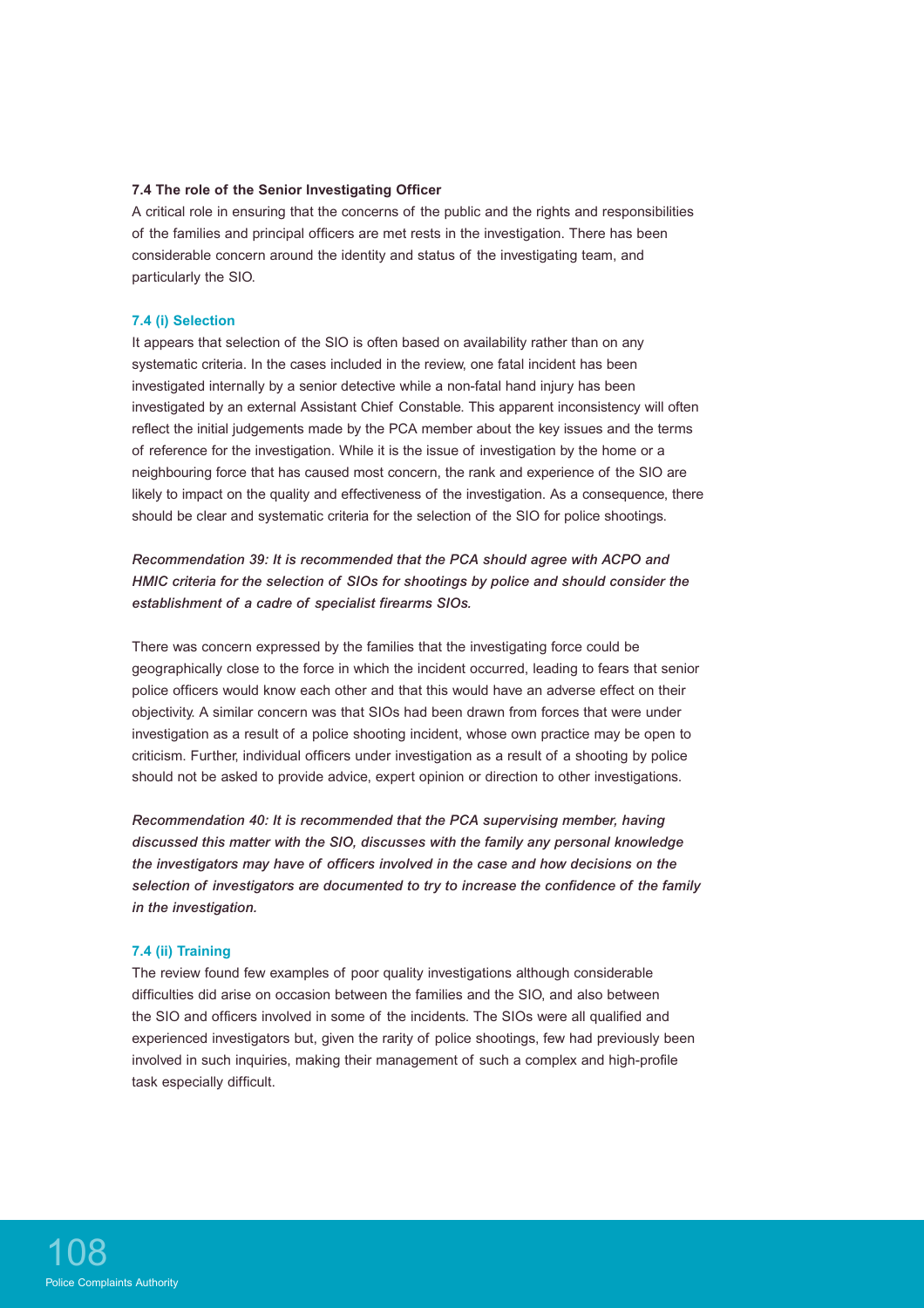The formation of a cadre of SIOs who could be provided with specialist training to benefit from the experiences of others involved in shooting investigations may be considered desirable. This has already been recognised and the ACPO Crime Committee in conjunction with Centrex, the national police training provider, have organised courses to create such a pool of investigators. However, specialist training and support services for investigating teams in this area requires consideration by both ACPO and by individual Chief Officers. While there may be resource implications that make this problematic at present, this is an issue that should be picked up by the IPCC in the selection and training of independent investigators who are likely to be investigating shooting incidents from April 2004.

#### **7.4 (iii) Senior Investigating Officer's Report**

The quality and type of information available to SIOs varied markedly across cases. For instance, where pre-planned incidents were video-recorded, this was of considerable benefit to the investigating officer. This variation was reflected in the final reports produced. Many of the issues raised in the Burrows Report about the quality and style of SIO reports on police shootings remain unresolved, with marked variations evident across the cases examined. It would facilitate both the structure of investigations and the subsequent analysis of information if a standard data reporting process was used and that this was incorporated within a standardised reporting form agreed by ACPO and endorsed by the PCA (possibly based on the pro forma used for this review and included as Appendix 2).

*Recommendation 41: It is recommended that a standard style for Senior Investigators' reports should be consistent with the format and style recommended in the PCA Supervision Manual.*

#### **7.4 (iv) The use of expert firearms advice by the SIO**

To increase public confidence in the investigation, firearms advisors, trainers and commanders from a force under investigation should not be used to advise the investigators on technical matters, as their role within the force may have contributed to the circumstances of the shooting. Similarly, internally investigated incidents can produce a conflict of interest if those providing expert input have been involved in the training of the officers involved in the shooting, or in the writing of the force policy. In three cases, there was no external advice, and in another the advice and opinion about the principal officer's behaviour came from that force's firearms instructors.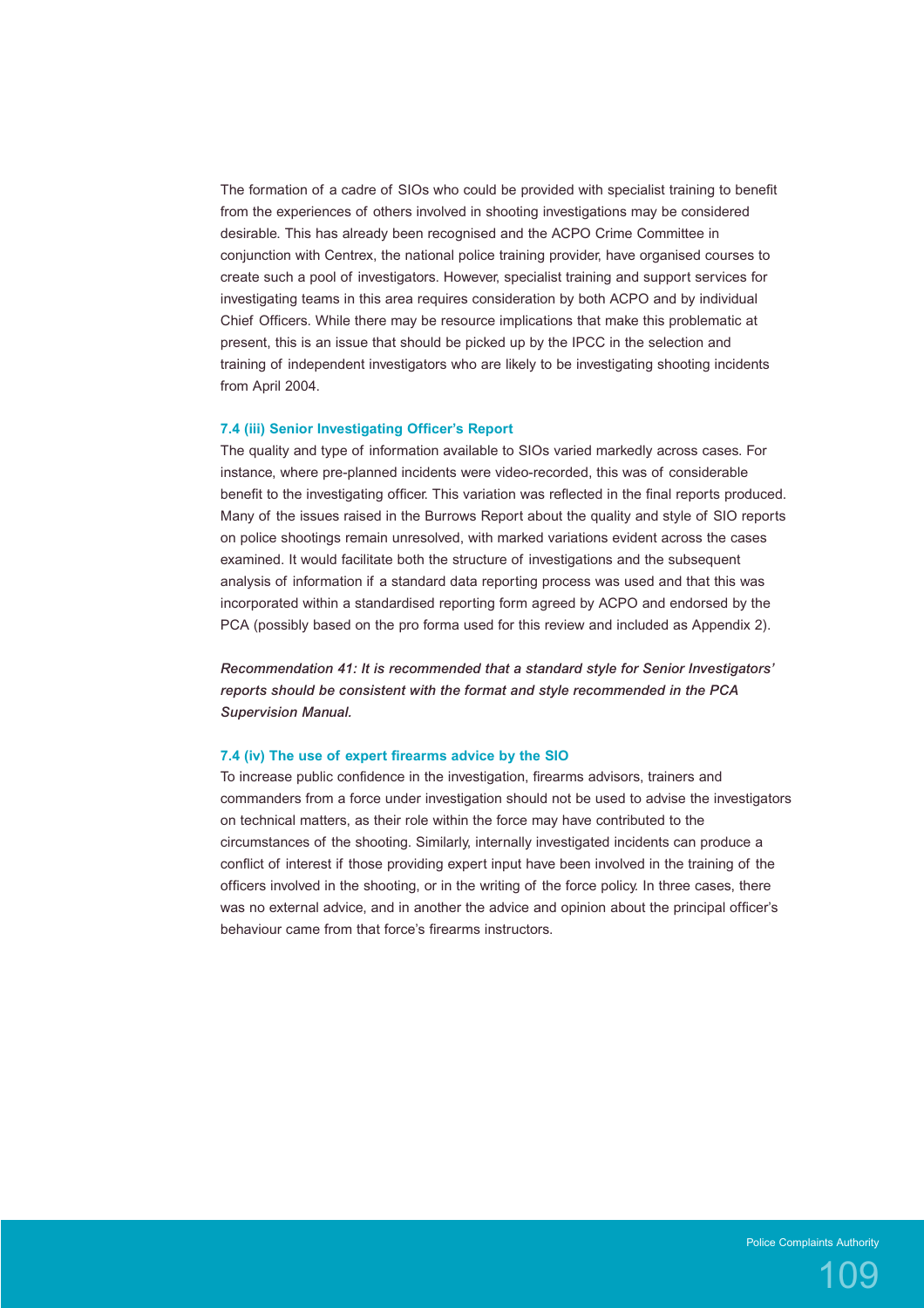### **Case study 15: Erroneous conclusions from internal 'expert' advice**

**In a case that resulted in injury to an officer, possibly as a result of mistaken tactics, the internal commentators commended the officers on their actions, as the shooting resulted in a non-fatal injury to the suspect. However, it is more likely that the outcome resulted from poor shooting technique, with this commendation all the more unacceptable as the bullet over-penetrated and hit another police officer in the leg, at least in part because of mistakes made in the tactical management of the operation.**

*Recommendation 42: It is recommended that an internal SIO obtains independent advice on the actions of armed officers, the command, tactical advice, training and policy in relation to the police use of firearms from someone with relevant experience of such incidents. Similarly, where 'expert' advice is cited by investigators, the use of the term 'expert' should be supported by evidence of both professional qualification and relevant experience.*

#### **7.4 (v) Liaison between the investigators and the family**

Concern was expressed about the quality of the treatment of the bereaved. This began with the notification of the shooting to the bereaved family, and delay in identification of the body, and communicating this information to the family. However, this may also reflect family concern and feelings of frustration and exclusion resulting from lack of information and delays in obtaining whatever information they did receive.

The NGO Inquest raised a number of concerns about the information provided to families – specifically the SIO's report which they felt should be disclosed before the inquest, while families were occasionally unsure what documents they actually had and what others existed, which reduced their confidence in the investigation.

## **Case study 16: Disclosure of Investigating Officer's report and evidence**

**In a case involving a fatal shooting, the police force responded to the bereaved family's request for information by disclosing to family members a copy of the Investigating Officer's report and supporting forensic evidence which related to questions they had raised. The external force which had investigated the fatal shooting fully agreed with this disclosure.**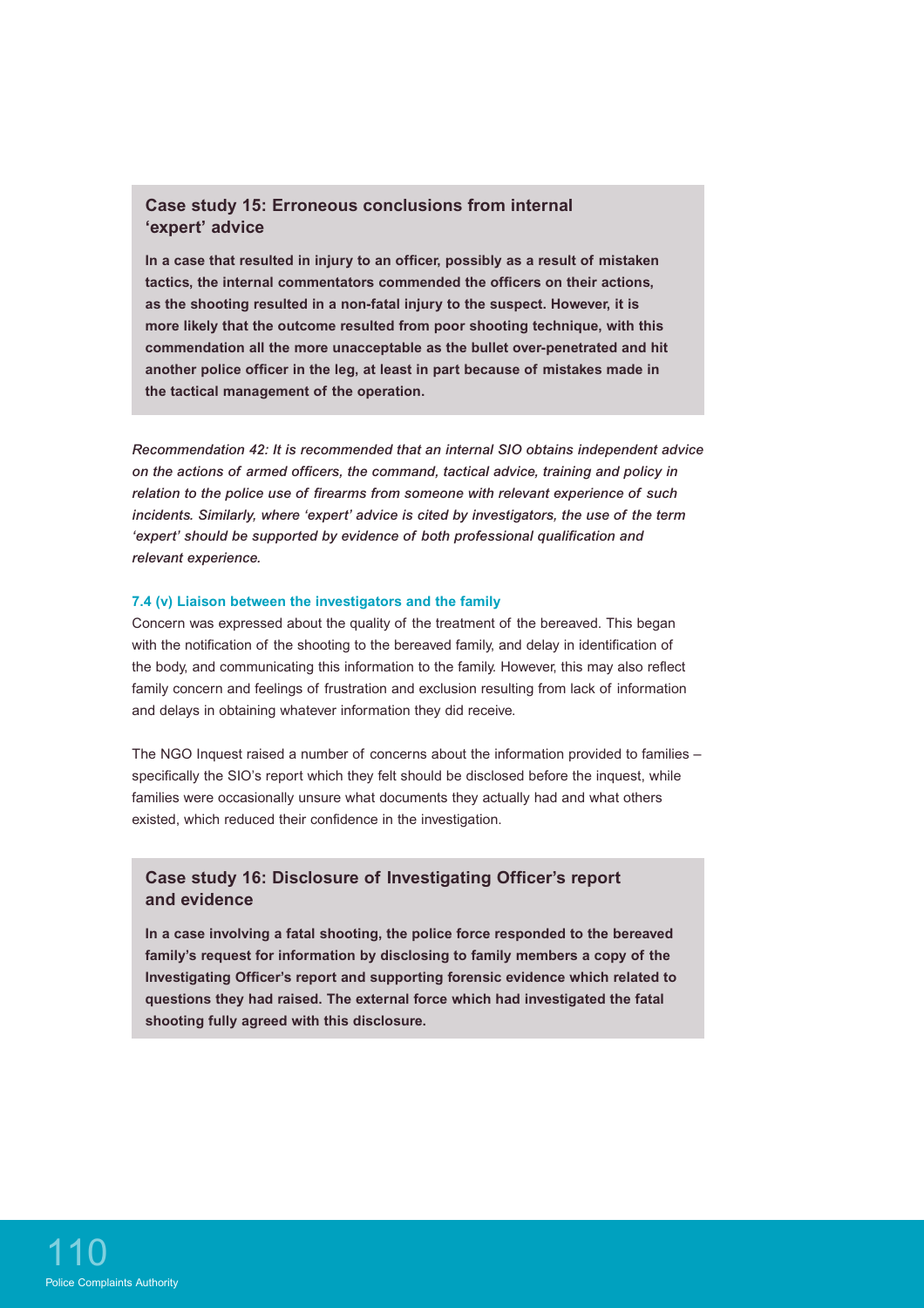*Recommendation 43: It is recommended that the family or their representative are advised what will be disclosed to them and when, and that a general approach of openness should be adopted as long as it is consistent with issues of witness safety, legal requirements and public interest. The Police Reform Act 2002 makes provision for the disclosure by investigators of information to complainants and next of kin and detailed regulations will supplement the new duties placed on the IPCC and the police service.*

One specific disclosure issue that caused concern to families was around the reluctance of shooting investigators to release the names of the principal officers. The Manual of Guidance provides practical advice for SIOs around the concerns for officers' safety and the policy guidance leans in favour of anonymity. SIOs should pass this information, and the reasons for it, to families.

The more general issue of family liaison and its adequacy also provoked a number of concerns. The role of the FLO is made difficult as a result of their dual role in supporting the family while also being a police officer in the investigation team. FLOs require appropriate briefing and need to develop an exit strategy.

*Recommendation 44: The PCA should review its role in supervising family liaison in shooting incidents prior to the creation of the IPCC. It should consider the appointment of external family liaison to supplement or replace the police FLO in exceptional circumstances, as envisaged in the Family Liaison Strategy produced in 2000 by the ACPO Homicide Working Group on behalf of the Crime Committee. Clear protocols would be required establishing the relationship between the FLO and the SIO to ensure that the FLO was kept informed about progress in the investigation.*

The aim of such an initiative should be to ensure that the family's needs are acknowledged and addressed as quickly as possible. In the post-incident phase, the PCA is also likely to have a critical role in liaising between the key agencies involved and in ensuring that the family are kept informed of developments where this is deemed to be both safe and appropriate.

*Recommendation 45: The PCA should review its co-ordinating and central liaison role with family members through each stage of the investigation process up to and beyond the coroner's inquest, and should also review its role in liaising between the different agencies involved in the post-incident period, prior to the creation of the IPCC.*

#### **7.5 Discipline of officers**

There was criticism from one NGO at the lack of criminal or disciplinary charges brought against police officers following shooting incidents. In the 11 fatal cases, criminal charges were brought against officers in one, although the prosecutions did not result in a conviction. In these 11 cases, seven have gone to inquest, with four cases not heard at Coroner's court. Six resulted in verdicts of lawful killing and one jury returned an open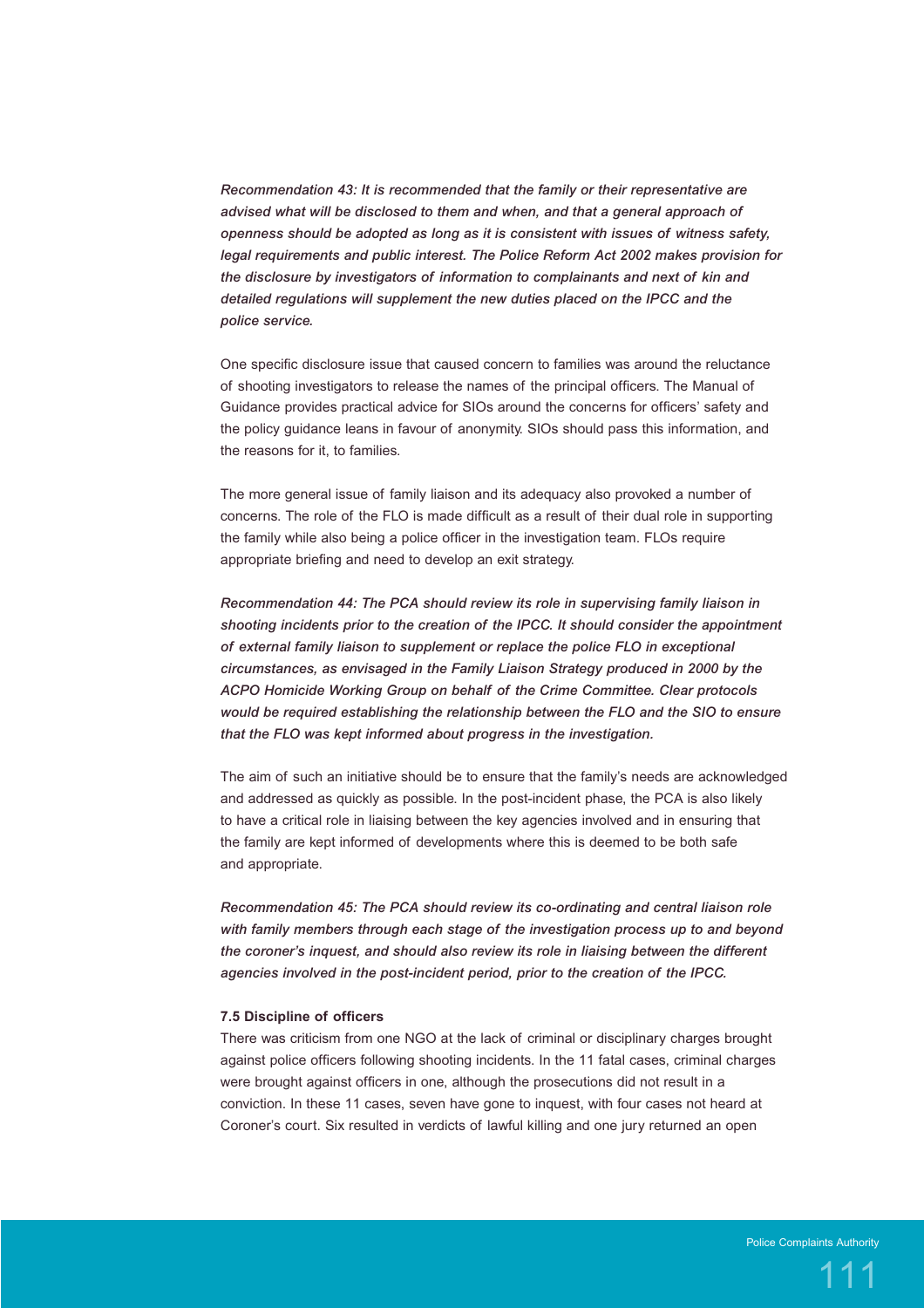verdict. For the 22 cases in which the CPS has made a decision, only one case resulted in a prosecution. In contrast, while there are five cases for which disciplinary decisions have yet to be taken, in four cases officers have been given advice, two of which also involved disciplinary hearings.

That no inquest jury returned an unlawful killing verdict in the cases reviewed does not automatically vindicate police action, with some families dissatisfied about the lack of convictions, compounded by the secrecy of the police disciplinary process. The explanations given about disciplinary actions to members of one family were misunderstood and were uninformative. The family wanted to know exact details of allegations and the implications this had for the officers – what officers did or failed to do, thereby understanding the impact they may have had on the incident. That this has arisen as a problem is linked to the status of a "complainant". A family member or even next of kin is not considered to be entitled to such information unless he or she has made a complaint. Section 80 of the Police Act 1996 restricts the giving of information in these circumstances. The Police Reform Act 2002 will repeal this legislation and will impose a duty on the IPCC and the police to provide as much information to a next of kin as to a complainant.

## *Recommendation 46: It is recommended that the information that is given to all families about disciplinary proceedings involving police officers is reviewed by the PCA and ACPO.*

As was offered in one of the cases, forces involved in fatal shootings may consider it appropriate to develop a policy on offering apologies to the family of the deceased. While this must be done on a 'without prejudice' basis, this may, as in the above case, help to ease community and family tensions and generate open communication between the force responsible and the family.

#### **8. How well have lessons been learned from previous shootings?**

Investigations often produced recommendations which were accepted at Chief Officer level but did not appear to be reflected in the future operational behaviour of the force, compounded by the fact that there is no outside monitoring of forces' response to the recommendations made by SIOs. While this can only apply directly to those forces that have more than one case (Devon and Cornwall, Merseyside and particularly the MPS with 11 cases), all forces should attempt to absorb the lessons from such rigorous investigations. It will be beneficial if the recommendations were also sent to HMIC for them to monitor implementation.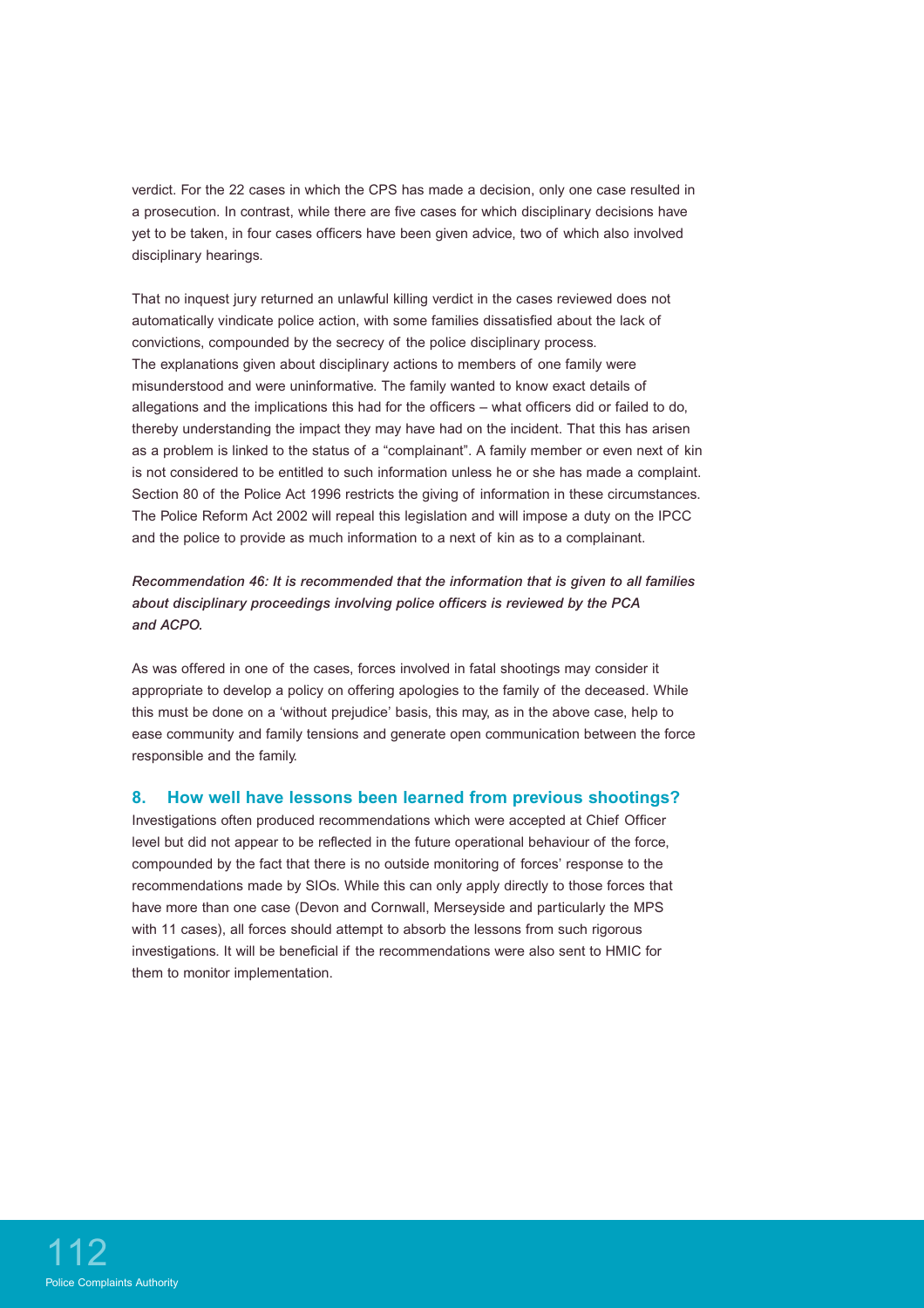A number of the issues raised in the report reflect recommendations made by investigators in their final reports which would not appear to have been acted upon. These group primarily around training, tactics and command, with the concerns raised including:

- Role confusion between Gold and Silver Commanders:
- Uncertainty about the role of the Tactical Advisor and where this fits into the chain of command;
- Review of policy on the role of Acting Inspectors in firearms incidents;
- Review of the role of the control room in managing incidents and providing adequate resources;
- The use of 'proactive strikes' and the decision-making process for non-compliant stops; and
- The role of unarmed officers in establishing and maintaining containments.

These comments are drawn from four cases involving forces with more than one incident in the period of the review. Further recommendations from forces with only one incident in the review that have not been addressed by other forces relate to the development of a general policy on the use of dogs, the development of call-out systems for negotiators and the need for firearms officers to have better understanding of addiction and mental health issues.

*Recommendation 47: Recommendations made following an investigation should be passed to the Police Skills and Standards Organisation, to the APA for dissemination to relevant police authorities and to the "Learning the Lessons from Adverse Incidents Committee." <sup>13</sup>*

Additionally the PCA should maintain details of the recommendations made by investigators to be included in the information passed to the investigator of any further incidents that force is involved in.

*Recommendation 48: It is recommended that recommendations made after an investigation should be passed to the investigator of any future incident by the PCA for their information, and to be included in the terms of reference where applicable.*

13 The Standing Committee to Learn Lessons from Adverse Incidents was established to review serious adverse incidents which occur within police forces in England and Wales; to identify good practice; to disseminate findings and recommendations and facilitate changes in the sharing of information within the police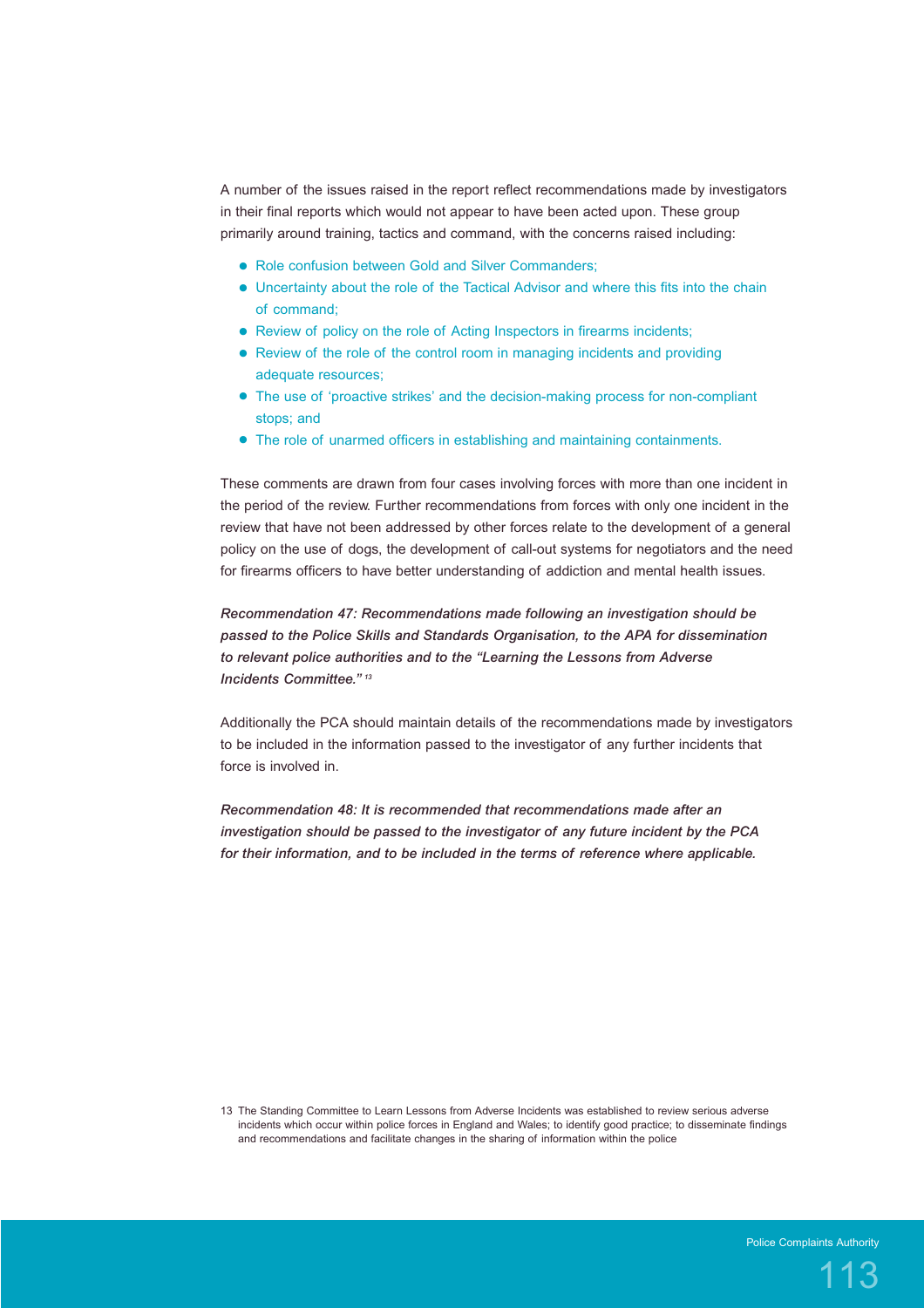# Chapter Seven: Conclusion

While there are few cases in the current review where serious errors or disciplinary transgressions occurred, a number of cases reveal significant problems with the management and administration of firearms incidents, with the culture of firearms units, and with the methods of resolution used in a number of the incidents. The exceptionally low rate of police shootings is a significant endorsement of the philosophy of armed policing in England and Wales but this should not be taken to imply that there are no grounds for improvement.

The majority of incidents involved the spontaneous police shooting of individuals rendered vulnerable by alcohol, drugs, mental health problems, stress and/or suicidal ideation. This suggests that the method of resolution employed should be chosen with greater consideration of the needs of this group. As Burrows concluded, there are clear training needs arising from managing incidents involving vulnerable groups along with a need to develop more satisfactory co-ordination with relevant specialized health services. There is also a need to reconsider the tactics (particularly those proactive tactics geared to establishing early resolution) that may make such individuals especially vulnerable.

Similarly, the development of less lethal options – including both the application of existing tactical options such as negotiators and police dogs and the development of new technologies – must be addressed with the utmost urgency to ensure that the police response is consistent with the requirements of human rights legislation. Further, there are clearly identified issues in the post-incident period in which the co-ordination of the investigators with the PCA and the CPS needs to be improved to increase the inclusion of bereaved families. There is much in the review for those planning the future IPCC to take account of as new approaches to investigation are devised and introduced.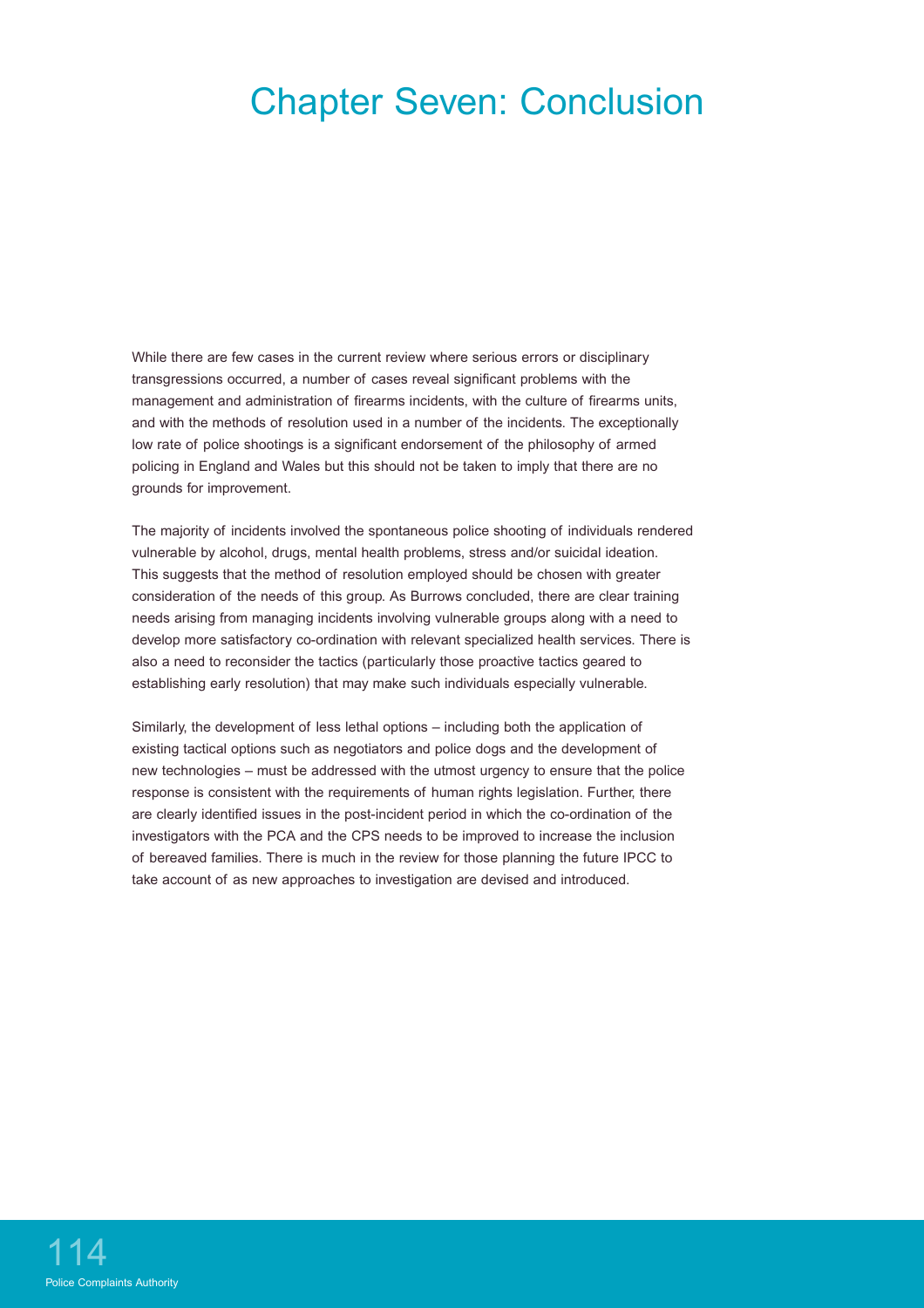# **References**

#### **References**

Aadland, R. L. (1981) *The Prediction of Use Of Deadly Force by Police Officers in Simulated Field Situations.* Unpublished Dissertation, California School of Professional Psychology, Los Angeles.

*ACPO Manual of Guidance on Police Use of Firearms*, Association of Chief Police Officers, part published at www.acpo.police.uk

Alpert, G. P. & Fridell, L. A. (1992) *Police Vehicles and Firearms Incidents of Deadly Force*. Waveland Press, Illinois.

Burrows, C. (1996) *A review of the Discharge of Firearms by Police in England and Wales 1991-1993*. Joint Standing Committee on the Police Use of Firearms in consultation with the PCA, unpublished.

Donnelly, T. (2001) *Less Lethal Technologies Initial Prioritisation and Evaluation*, PSDB Publication No 12/01.

Fridell, L. & Binder, A. (1988) *Police Officer Decision-making in Potentially Violent Confrontations.* Paper presented at the annual meeting of the American Society of Criminology, Reno, Nevada.

Fyfe, J. J. (1978) *Shots fired: An analysis of New York City Police Firearms Discharges.* Doctoral dissertation. State University of New York at Albany. Ann Arbor, MI: University Microfilms.

Fyfe, J. J. (1980) Geographic Correlates of Police Shooting: A Microanalysis. *Journal of Research in Crime & Delinquency,* Vol. 17, 101-113.

Geller, W. A. & Karales, K. J. (1981) *Split-second decisions: Shootings of and by Chicago Police.* Chicago: Chicago Law Enforcement Study Group.

Goldkamp, J. S. (1976) Minorities as Victims of Police Shootings: Interpretations of Racial Disproportionality and Police Use of Deadly Force. *The Justice System Journal,* Vol. 2, 68-183.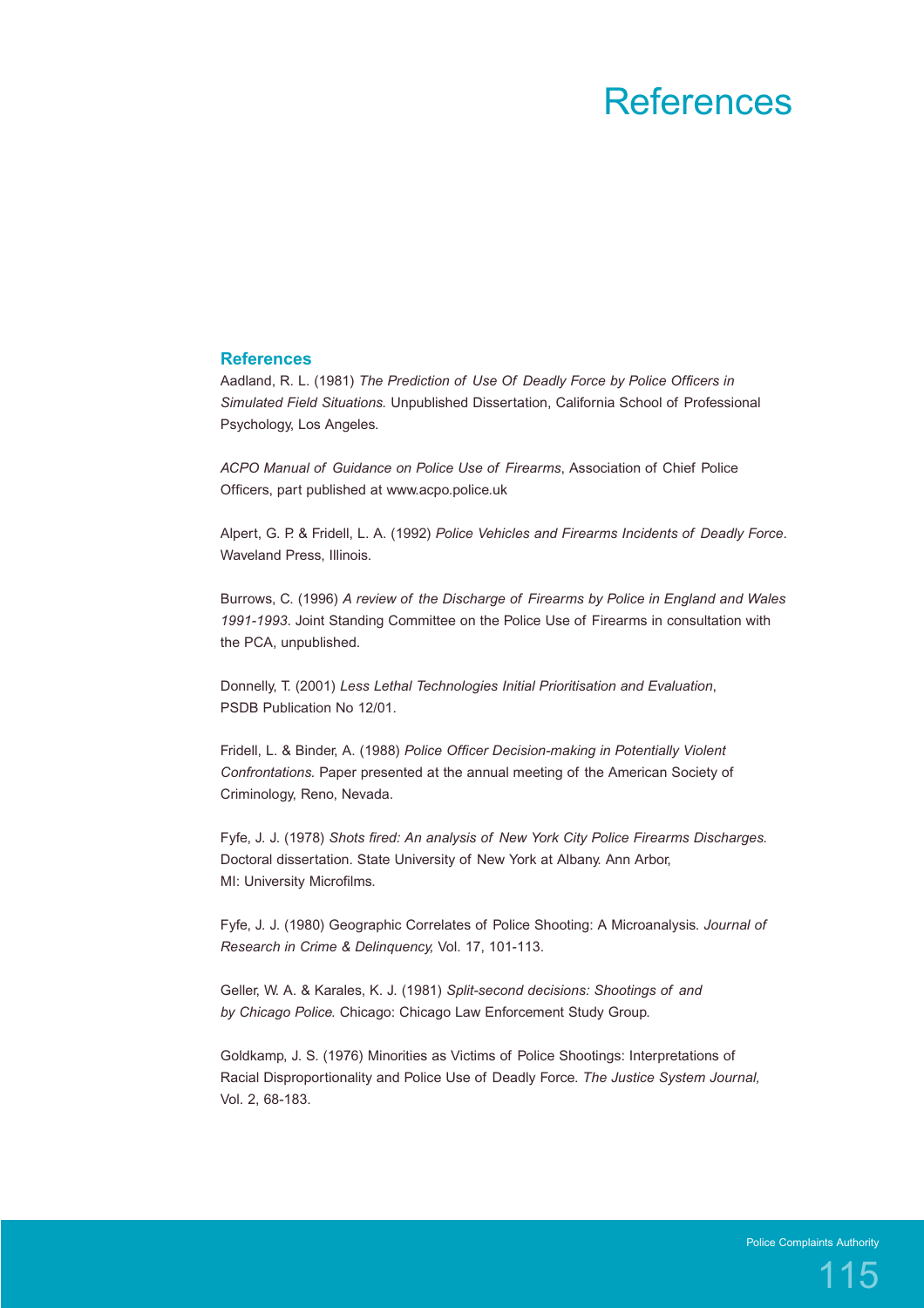Horvath, F. (1987) The Police Use of Deadly Force: A Description of Selected Characteristics of Intrastate Incidents. *Journal of Police Science and Administration,* Vol. 15, 226-238.

Jacobs, D. & O'Brien, R. M. (1998) The Determinants of Deadly Force: A Structural Analysis of Police Violence. *American Journal of Sociology,* Vol. 103 No. 4, 837-862.

Kania R. R. & Mackey, W. C. (1977) Police Violence as Function of Community Characteristics. *Criminology*, Vol. 15, 27-48.

MacDonald, J. M., Kaminski, R.J., Alpert, G. P. & Tennebaum, A. N. (2001). The Temporal Relationship Between Police Killings of Civilians and Criminal Homicide: A Refined Version of the Danger-Perception Theory. *Crime and Delinquency*, Vol. 47 No. 2, 155-172.

Meyer, M. W. (1980) Police Shootings at Minorities; The case of the Los Angeles Police. *Annals of the American Academy of Political and Social Science*, Vol. 452, 98-110.

Milton, C. H., Hollock, J. S., Lardner, J. & Albrecht, G. L. (1977) *Police Use of Deadly Force.* Washington, DC: Police Foundation.

Parent, R. & Verdun-Jones, S. (1999) Deadly Force: Police Firearms Use in British Columbia. *The Police Journal*, Vol. LXXII No. 3, July-September 1999, 209-224.

Sherman, L. W. & Cohen, G. C. (1986) *Citizens Killed by Big City Police*, 1970-1984. Washington DC: Crime Control Institute.

White, M. D. (1999) Controlling Police Decisions to Use Deadly Force: Re-examining the Importance of Administrative Policy. *Crime & Delinquency*, Vol. 47 No. 1, January 2001, 131-151.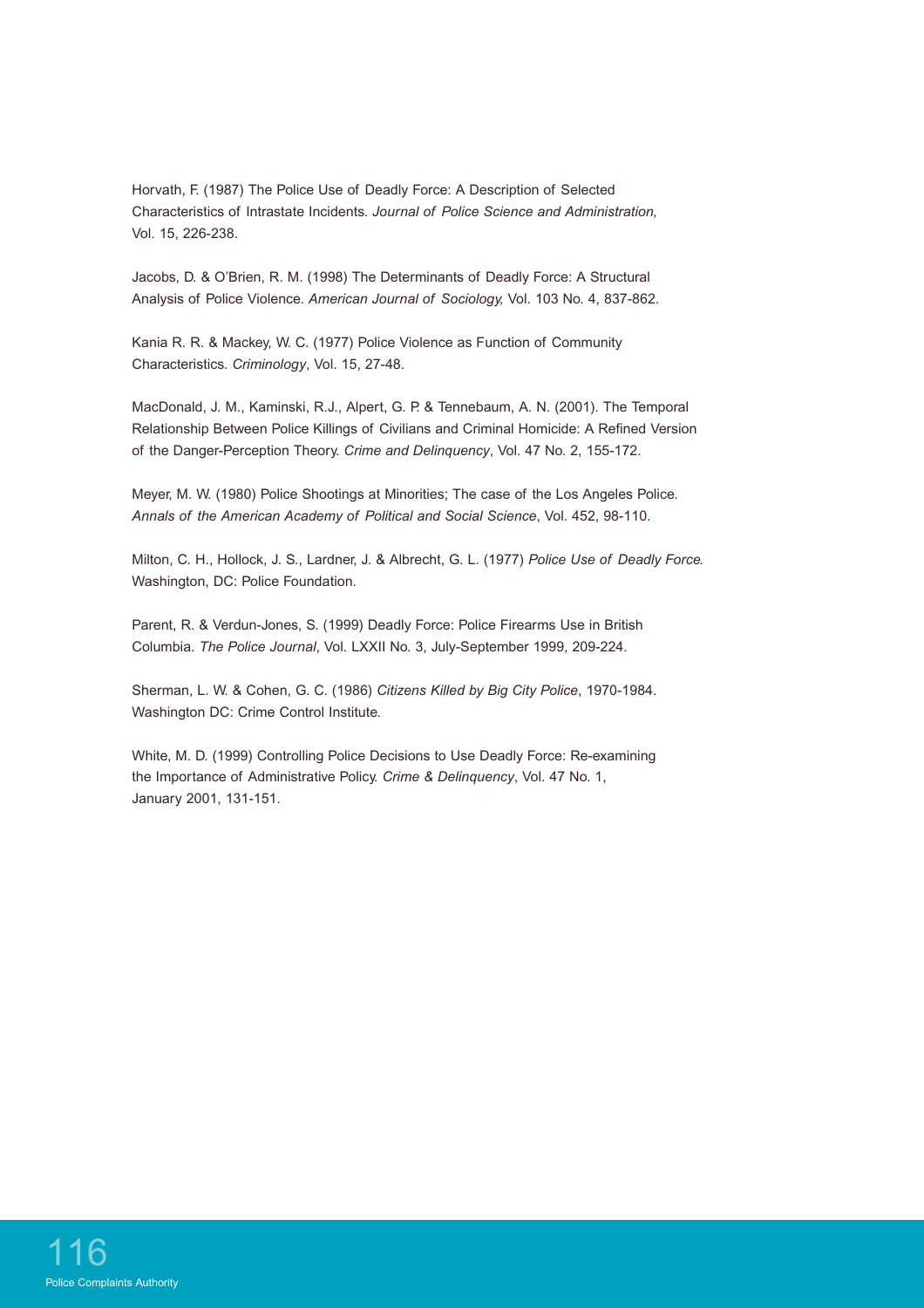# Appendix 1: Review recommendations

#### **GENERAL**

*Recommendation 1: The Home Office should commission and fund a programme of research into police shootings and their circumstances with the research programme decided jointly by ACPO, the police staff associations, PCA, the Home Office and PSDB.*

### **COMMAND STRUCTURE AND MANAGEMENT OF INCIDENTS**

*Recommendation 2: It is recommended that Chief Officers ensure that unique, local tactics devised in their force should be referred to ACPO, with HMIC advised accordingly.*

*Recommendation 3: It is recommended that the Chief Officers should adopt the ACPO Manual of Guidance, noting any areas of intended non-compliance, and that the consistency of Chief Officer's policy and the operational actions of the force based on the use of the Manual are reviewed. Chief Officers should advise their police authority of any departures from the Manual and the reasons for each.*

*Recommendation 4: It is recommended that firearms policy is included in the job description of a Chief Officer who should be held responsible for compliance by the force, and this should be subjected to scrutiny by the relevant police authority and HMIC.*

*Recommendation 5: The principle of using proactive resolution methods with individuals who are suspected, on the basis of intelligence or immediate evidence, to be mentally ill or under the influence of psychoactive substances requires urgent review and systematic monitoring and evaluation. Further, at the level of policy not incident, it is recommended that the selection of tactics should be reviewed by the Chief Officer responsible for firearms within each force to establish the justification required for the most proactive to be selected as first choice.*

*Recommendation 6: It is recommended that advice is obtained by ACPO from addiction and mental health professionals and from those with negotiating expertise on methods of approach and challenge, particularly in cases where the suspect is believed to be vulnerable, prior to the formulation or amendment of firearms policy.*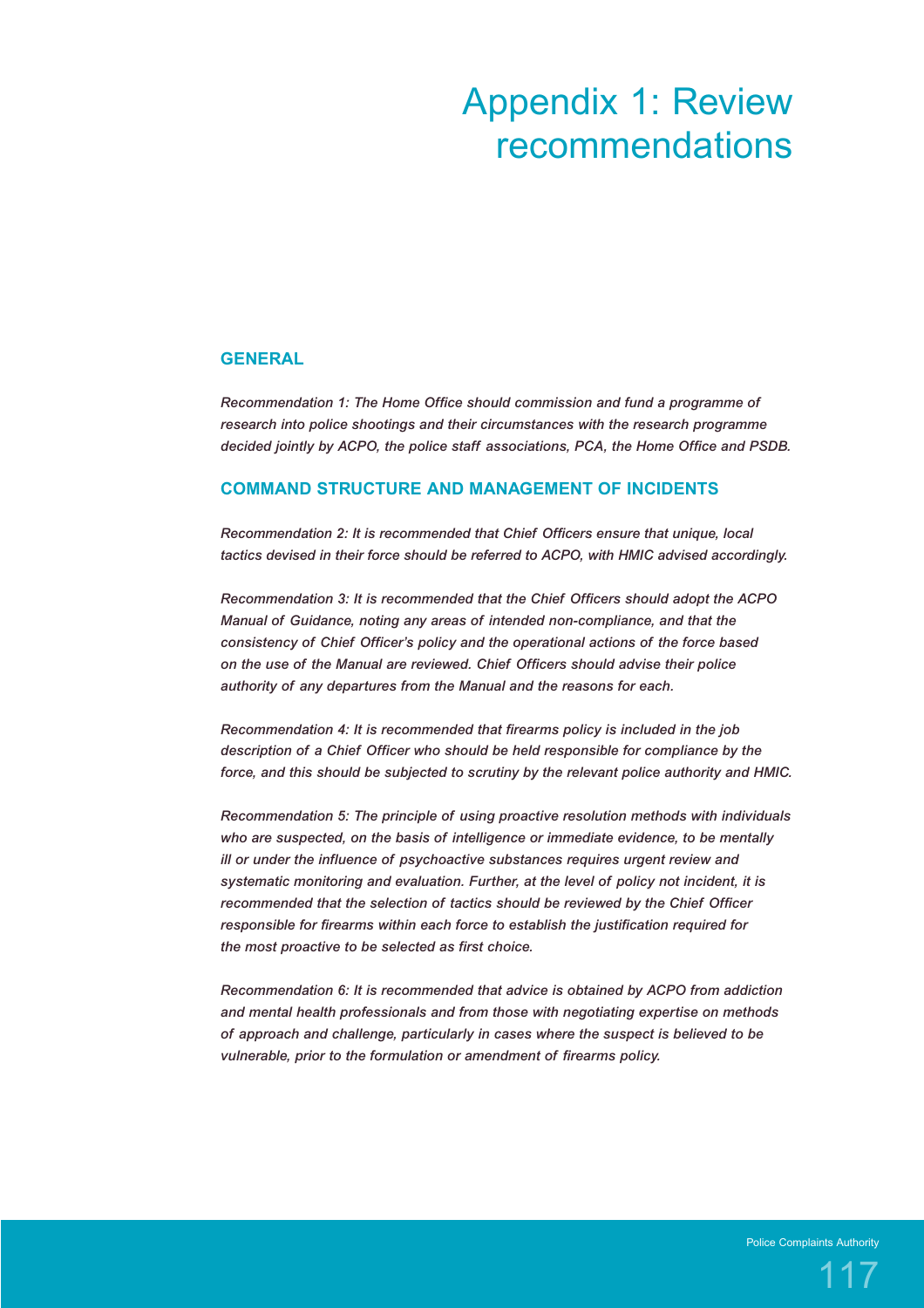*Recommendation 7: ACPO must review the current practice of challenges including their rationale and consider alternative methods, styles and locations of challenging that may reduce the likelihood of weapon discharges, based on research commissioned by the Home Office.*

*Recommendation 8: It is recommended that Chief Officers should ensure that Tactical Advisors do not have other roles that would conflict with this crucial tactical role during the course of firearms incidents. Where the incident necessitates that the Tactical Advisor takes on another role, they must be replaced as Tactical Advisor as quickly as possible.*

*Recommendation 9: It is recommended that ACPO review policy and procedures for the deployment of negotiators, and that officers should neither abandon their own role as firearms officers nor take over this specialist function without suitable training and instruction.*

*Recommendation 10: It is essential that Gold Commanders should be informed as soon as possible that a firearms incident is taking place and that Gold Commanders set an initial strategy even if they require additional information to finalise this strategy.*

*Recommendation 11: It is imperative that the Chief Officer ensures that each nominated Gold Commander receives appropriate training and that they can demonstrate that they have had sufficient training to fulfil this strategic role.*

*Recommendation 12: It is recommended that Firearms Silver Commanders be selected, trained and assessed against core competencies. They should also re-qualify against these criteria at appropriate intervals to be agreed by ACPO.*

*Recommendation 13: It is recommended that those who are expected to command a firearms incident have received appropriate training. They should be notified immediately an incident occurs. Where practical, it is recommended that a cadre of Firearms Silver Commanders is developed for managing all firearms incidents.*

*Recommendation 14: It is recommended that consideration is given to replacing the officers who commence command of an incident where their training and experience is insufficient for the complexity of the case. In the early stages of a spontaneous incident, it is recommended that the officer fulfilling the role of Silver should exercise command over all officers involved, including responsibility for armed officers. This should only change if there is a system of designated Firearms Silver Commanders who subsequently and explicitly adopt this role.*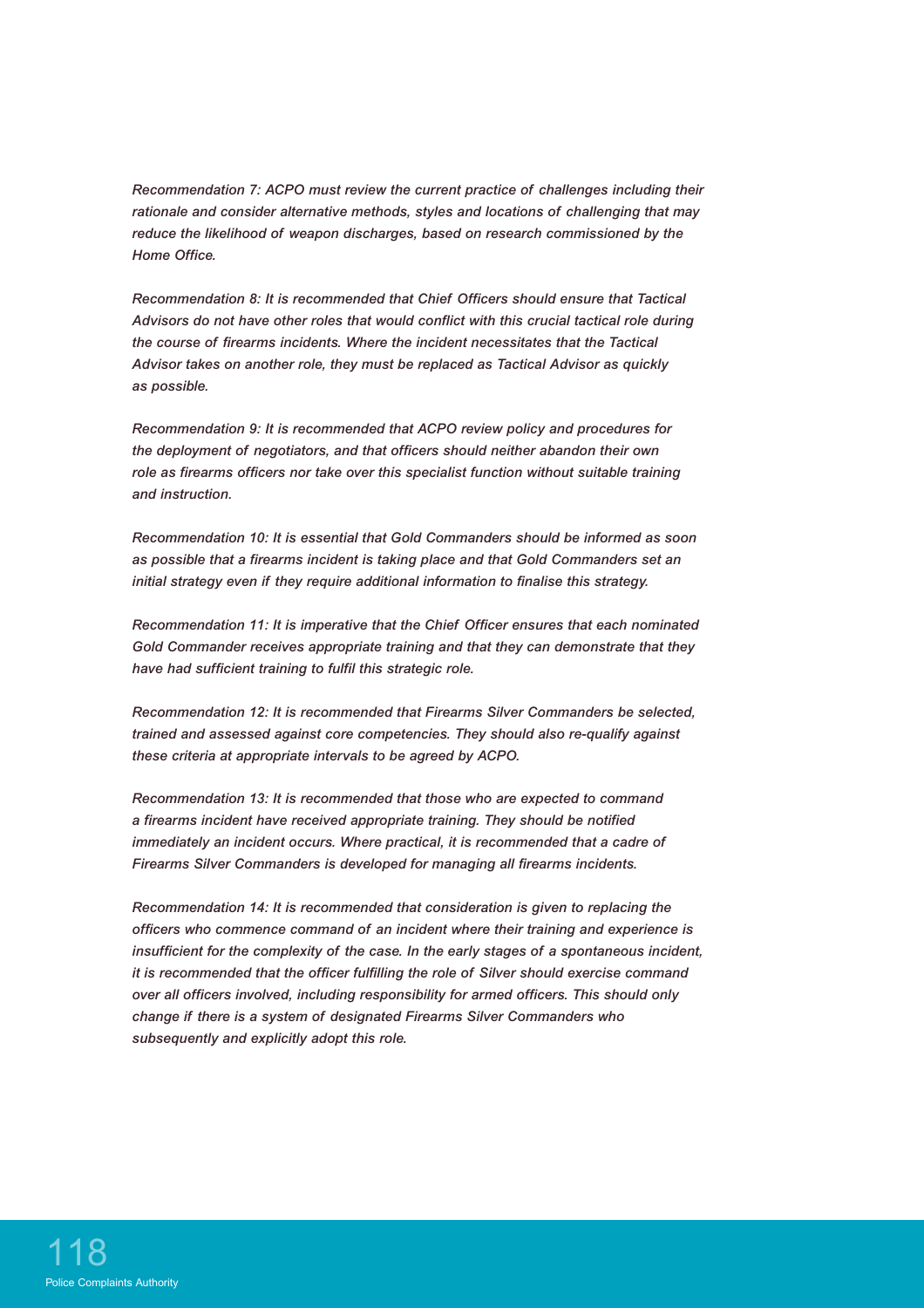*Recommendation 15: It is recommended that Chief Officers ensure that trained supervisors or nominated officers carry out the role of Bronze Command. Firearms Bronze Commanders should have no other role in the incident – in other words, it is not appropriate for them to take on additionally the role of firearms officer, negotiator or Tactical Advisor while also acting as the Bronze Commander.*

*Recommendation 16: It is recommended that the dispatch of supervisors to the scene to act as Bronze Firearms should be considered critical for the resolution of firearms incidents. It is recommended that where supervisors are not available immediately, a nominated team leader should act as Bronze on at least a temporary basis, so that there is a nominated Firearms Bronze Commander at all times in every firearms incident.*

*Recommendation 17: Chief Officers should be aware of cultural issues that may have an adverse impact on the professionalism of firearms units and address them effectively.*

*Recommendation 18: Chief Officers should ensure that, if firearms officers commonly use nicknames in their operational work, these names do not have offensive meanings or connotations and that use of offensive nicknames is regarded as discreditable conduct.*

### **AVAILABILITY AND USE OF LESS LETHAL OPTIONS AND EXISTING ALTERNATIVE TACTICS**

*Recommendation 19: It is recommended that Gold and Silver Commanders should be able to demonstrate rigour in their decision taking, and the adequacy and consistency of the recording of this information should be evaluated by each force and reviewed by the Chief Officer. It is further recommended that only duty inspectors who have completed the firearms command course should adopt the Firearms Silver Command role.*

*Recommendation 20: It is recommended that control room staff receive appropriate training to enable them to provide prompts to officers attending incidents, seek standard information on behalf of the armed officers and initiate the provision of supporting resources for officers attending the scene. Only officers who have received appropriate training in the management of firearms incidents should be involved in this critical role within the control room.*

*Recommendation 21: ACPO should review the methods used for recording the booking out of weapons, ammunition and other firearms equipment.*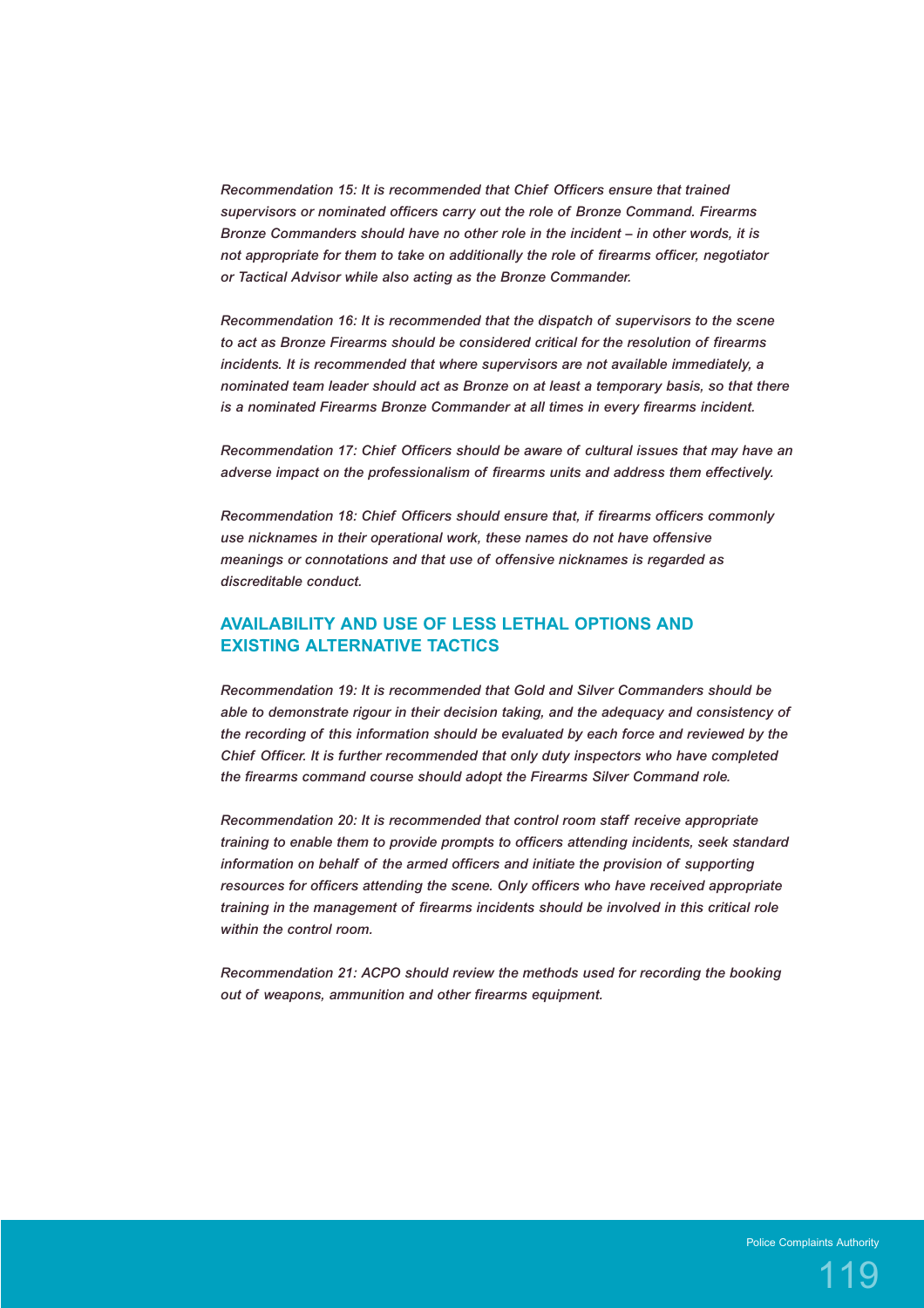#### **CONTAINMENT AND THE SPEED OF RESOLUTION**

*Recommendation 22: The Commissioner of the Metropolitan Police Service, the Metropolitan Police Authority and the Home Office should jointly commission a review of tactical options in the MPS including a data-based research study investigating the relationship between firearms tactics and outcomes in the MPS. The research component of the review, which should be undertaken as soon as possible, should have the following terms of reference:*

- *1. A systematic analysis of firearms deployments in the MPS between 1998 and 2001, including data on reason for the operation, resources deployed, resources utilised, incident outcome and subsequent events (eg disciplinary action resulting).*
- *2. The review should examine any differences in any of the above factors as a consequence of the location of the shooting and the characteristics of the suspect (including ethnic status but focusing on vulnerability resulting from substance use or mental health issues).*
- *3. An analysis of the data collection procedures used within SO19, the accuracy of data returns to HMIC and methods of dissemination for lessons to be learned and for identifying 'near misses' and learning from them.*
- *4. The review should a) reach conclusions on the lessons to be learned, b) make appropriate recommendations for future policy and practice and c) be published.*

### **CHARACTERISTICS OF THE INDIVIDUAL SHOT**

*Recommendation 23: It is recommended that a review is conducted by The Police Skills and Standards Organisation to establish the standards required for armed officers to be considered competent, and that the implementation of standards should be subject to periodic review by HMIC.*

*Recommendation 24: It is recommended that the requirement to record accurately training records should be a duty on instructors and training managers, and failure should be considered a discipline offence. This process should be overseen by the Chief Officer and subject to scrutiny by the police authority.*

*Recommendation 25: It is recommended that Chief Officers ensure that when an ARV is deployed immediate consideration is given to the dispatch of an appropriately trained police dog and handler. ACPO should consider the development of a joint training package for firearms units and police dog handlers.*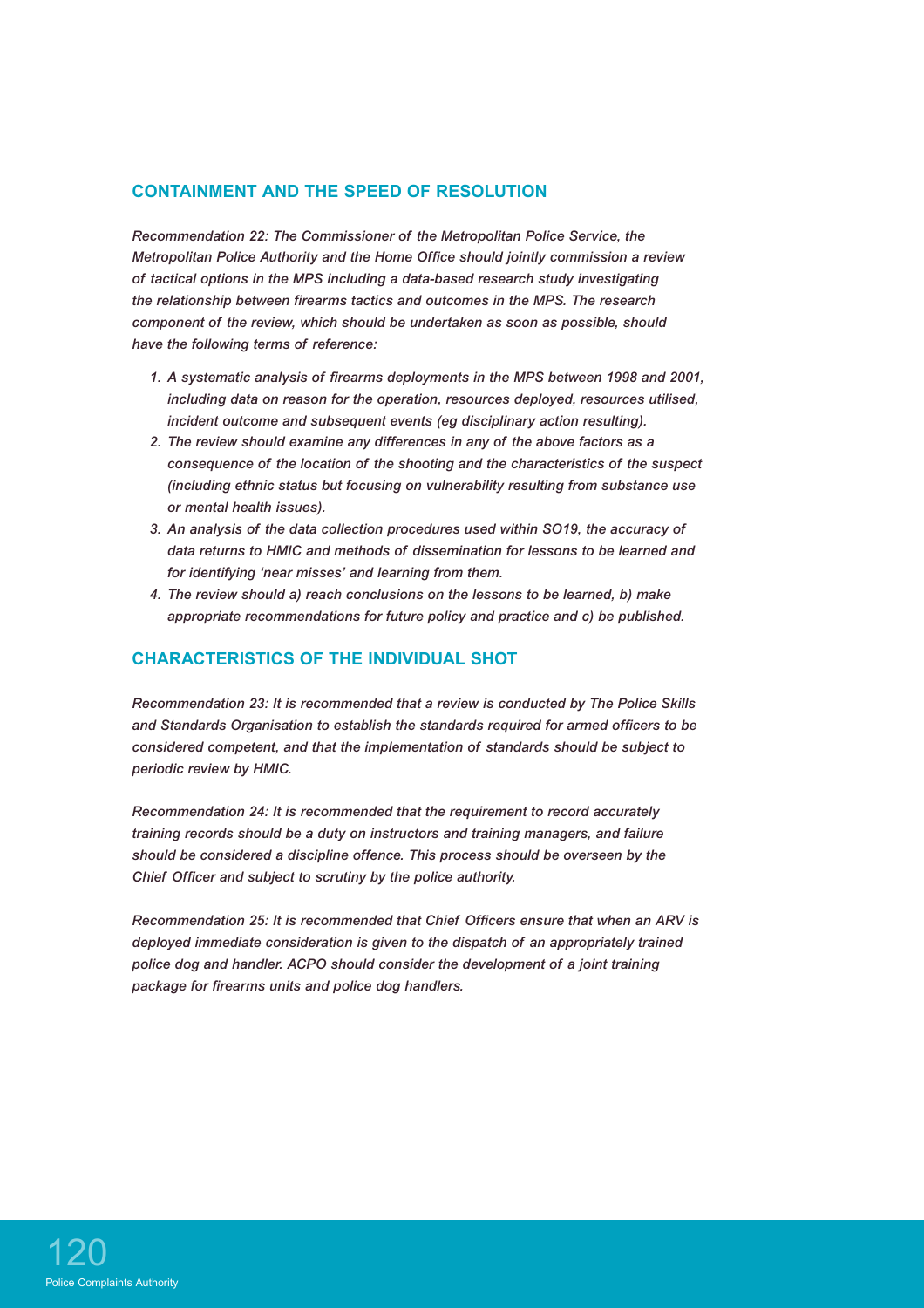*Recommendation 26: Chief Officers should, as a matter of urgency, review the operational rationale for the use of police dogs in firearms incidents and consider the training and development issues that will result from such a review. Consideration should be given to the use of passive attack dogs in firearms operations even if, as a result of resource concerns, they have to be shared by several forces. This process should be overseen by ACPO.*

*Recommendation 27: It is recommended that protocols for unarmed containment are reviewed by Chief Officers, and this review should examine the training of unarmed officers in placing containments.*

*Recommendation 28: The ACPO Firearms Manual should be amended to provide clear guidance for the containment and management of individuals who are armed and ignoring police instructions, as a function of indifference about whether they are shot.*

*Recommendation 29: It is recommended that the response of police, health service and other agencies to people in mental health crisis that appear to be posing a threat to life is reviewed by Government. A working group involving the Home Office, the Department of Health, ACPO and relevant NGOs should be convened to address this issue.*

*Recommendation 30: It is recommended that the review proposed above examines how intelligence and information are used by armed and other officers dealing with a person in mental crisis apparently posing a threat to life, particularly around use of information and support from family members and carers.*

*Recommendation 31: It is recommended that the training which firearms officers receive in mental health awareness issues should be reviewed to ensure that emphasis is placed on the recognition of irrational behaviour and its possible causes and that this recognition be used in the development of tactics for the management of the incident. This amendment to training content should be developed by each Chief Officer and overseen by the Police Training and Development Board.*

*Recommendation 32: ACPO should ensure that protocols for inter-agency agreements with local addiction and mental health services are developed to ensure that joint working arrangements can be reached for the identification of at-risk populations, and for the joint training of firearms officers and health professionals. The review of mental health issues proposed above include attempts at identifying and promulgating 'good practice' around the management of mental health related firearms incidents, and this should form the basis for the development of national standards.*

*Recommendation 33: It is recommended that ACPO, the PCA, the CPS and Coroners, in the light of this review, examine their practice and procedures with a view to minimising delays without compromising the rigour and depth of scrutiny and investigation required in supervised investigations into shootings which cause death or injury.*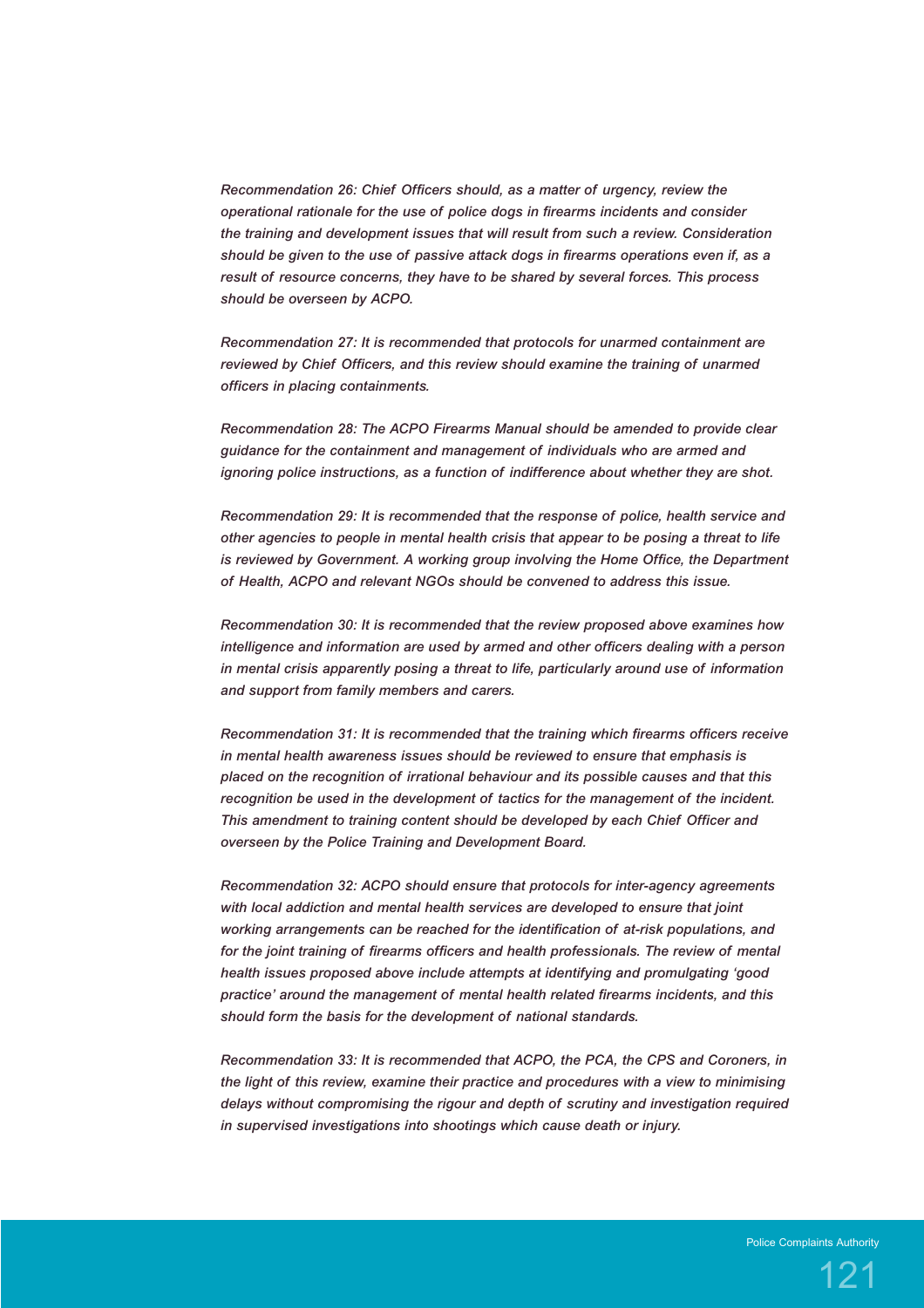*Recommendation 34: It is recommended that families are made aware by the PCA supervising member of who to contact to receive help and advice about the provision of legal advice and support. It is recommended that the PCA revises its leaflet to provide more information for bereaved families explaining issues around who to contact for legal advice and other support as an interim measure, prior to the creation of the IPCC.*

*Recommendation 35: It is recommended that forces should consider in advance a policy in relation to requests for them to meet funeral costs. ACPO and the APA should seek to promote jointly national guidelines to ensure that there is consistency on this issue across forces, so that whether funeral expenses are paid does not depend simply on where the victim was shot.*

*Recommendation 36: It is recommended that ACPO, after consultation with police staff associations, revise the Firearms Manual guidance on the making of notes by principal officer(s) to limit the circumstances where notes are not required to be made only to where there is either clear evidence of medical unfitness to make notes or, for sound investigative reasons, the officer is not asked to do so. Officers other than principal officers should always be expected to complete notes if fit for continued duty. The manual should emphasise that there is a presumption that police officers are expected to assist in the search for the truth.*

*Recommendation 37: It is recommended that the Home Office introduce as soon as possible regulations to change the disciplinary caution so as to encourage police officers to co-operate with investigations.*

*Recommendation 38: Supervisory officers should ensure, in management of staff post-incident, that officers comply with ACPO guidelines. (See para. 2.60)*

*Recommendation 39: It is recommended that the PCA should agree with ACPO and HMIC criteria for the selection of SIOs for shootings by police and should consider the establishment of a cadre of specialist firearms SIOs.*

*Recommendation 40: It is recommended that the PCA supervising member, having discussed this matter with the SIO, discusses with the family any personal knowledge the investigators may have of officers involved in the case and how decisions on the selection of investigators are documented to try to increase the confidence of the family in the investigation.*

*Recommendation 41: It is recommended that a standard style for Senior Investigators' reports should be consistent with the format and style recommended in the PCA Supervision Manual.*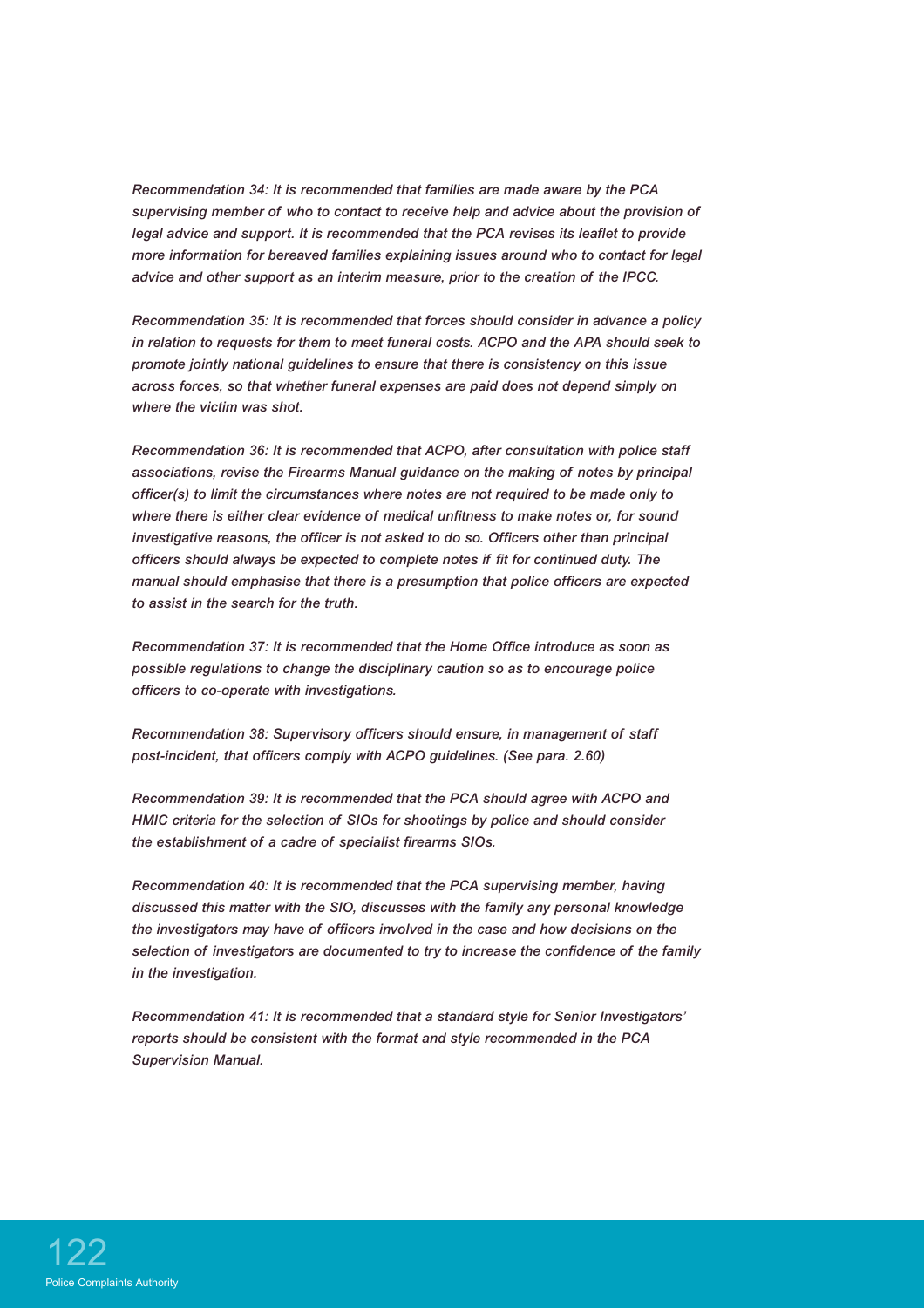*Recommendation 42: It is recommended that an internal SIO obtains independent advice on the actions of armed officers, the command, tactical advice, training and policy in relation to the police use of firearms from someone with relevant experience of such incidents. Similarly, where 'expert' advice is cited by investigators, the use of the term 'expert' should be supported by evidence of both professional qualification and relevant experience.*

*Recommendation 43: It is recommended that the family or their representative are advised what will be disclosed to them and when, and that a general approach of openness should be adopted as long as it is consistent with issues of witness safety, legal requirements and public interest. The Police Reform Act 2002 makes provision for the disclosure by investigators of information to complainants and next of kin and detailed regulations will supplement the new duties placed on the IPCC and the police service.*

*Recommendation 44: The PCA should review its role in supervising family liaison in shooting incidents prior to the creation of the IPCC. It should consider the appointment of external family liaison to supplement or replace the police FLO in exceptional circumstances, as envisaged in the Family Liaison Strategy produced in 2000 by the ACPO Homicide Working Group on behalf of the Crime Committee. Clear protocols would be required establishing the relationship between the FLO and the SIO to ensure that the FLO was kept informed about progress in the investigation.*

*Recommendation 45: The PCA should review its co-ordinating and central liaison role with family members through each stage of the investigation process up to and beyond the coroner's inquest, and should also review its role in liaising between the different agencies involved in the post-incident period, prior to the creation of the IPCC.*

*Recommendation 46: It is recommended that the information that is given to all families about disciplinary proceedings involving police officers is reviewed by the PCA and ACPO.*

*Recommendation 47: Recommendations made following an investigation should be passed to the Police Skills and Standards Organisation, to the APA for dissemination to relevant police authorities and to the "Learning the Lessons from Adverse Incidents" Committee.*

*Recommendation 48: It is recommended that recommendations made after an investigation should be passed to the investigator of any future incident by the PCA for their information, and to be included in the terms of reference where applicable.*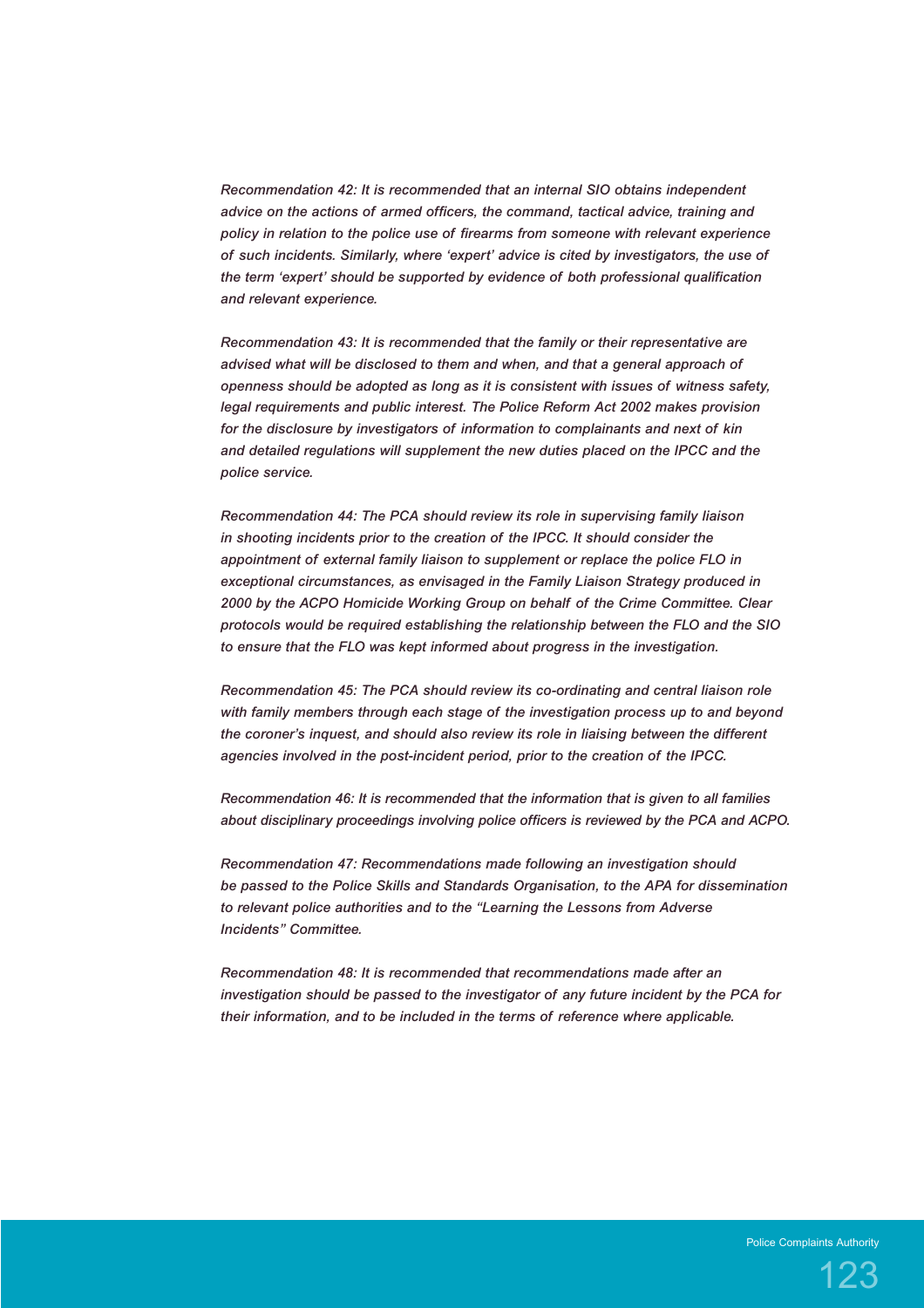# Appendix 2: Standardised pro forma used for analysis of PCA case files

## **Pro Forma for the Recording of Police Discharges of Firearms**

Rater: Contract Contract Contract Contract Contract Contract Contract Contract Contract Contract Contract Contract Contract Contract Contract Contract Contract Contract Contract Contract Contract Contract Contract Contract

|                                              | <b>Section 1: Background characteristics</b> |                                               |
|----------------------------------------------|----------------------------------------------|-----------------------------------------------|
|                                              |                                              |                                               |
|                                              |                                              |                                               |
|                                              |                                              |                                               |
|                                              |                                              |                                               |
|                                              |                                              |                                               |
|                                              |                                              |                                               |
|                                              |                                              |                                               |
|                                              |                                              |                                               |
|                                              |                                              |                                               |
|                                              |                                              | Section 2: Basic characteristics of the event |
|                                              |                                              |                                               |
|                                              |                                              |                                               |
| Classification of the Event:                 |                                              |                                               |
| <b>ROBBERY</b>                               | <b>DOMESTIC</b>                              | <b>OTHER</b>                                  |
| Was the shooting:                            |                                              |                                               |
| <b>INDOORS</b>                               | <b>OUTDOORS</b>                              | OTHER (explain)                               |
| Level of light at the start of the incident: |                                              |                                               |

NO LIGHT NATURAL LIGHT ARTIFICIAL LIGHT TORCHLIGHT

Comment: ...........................................................................................................................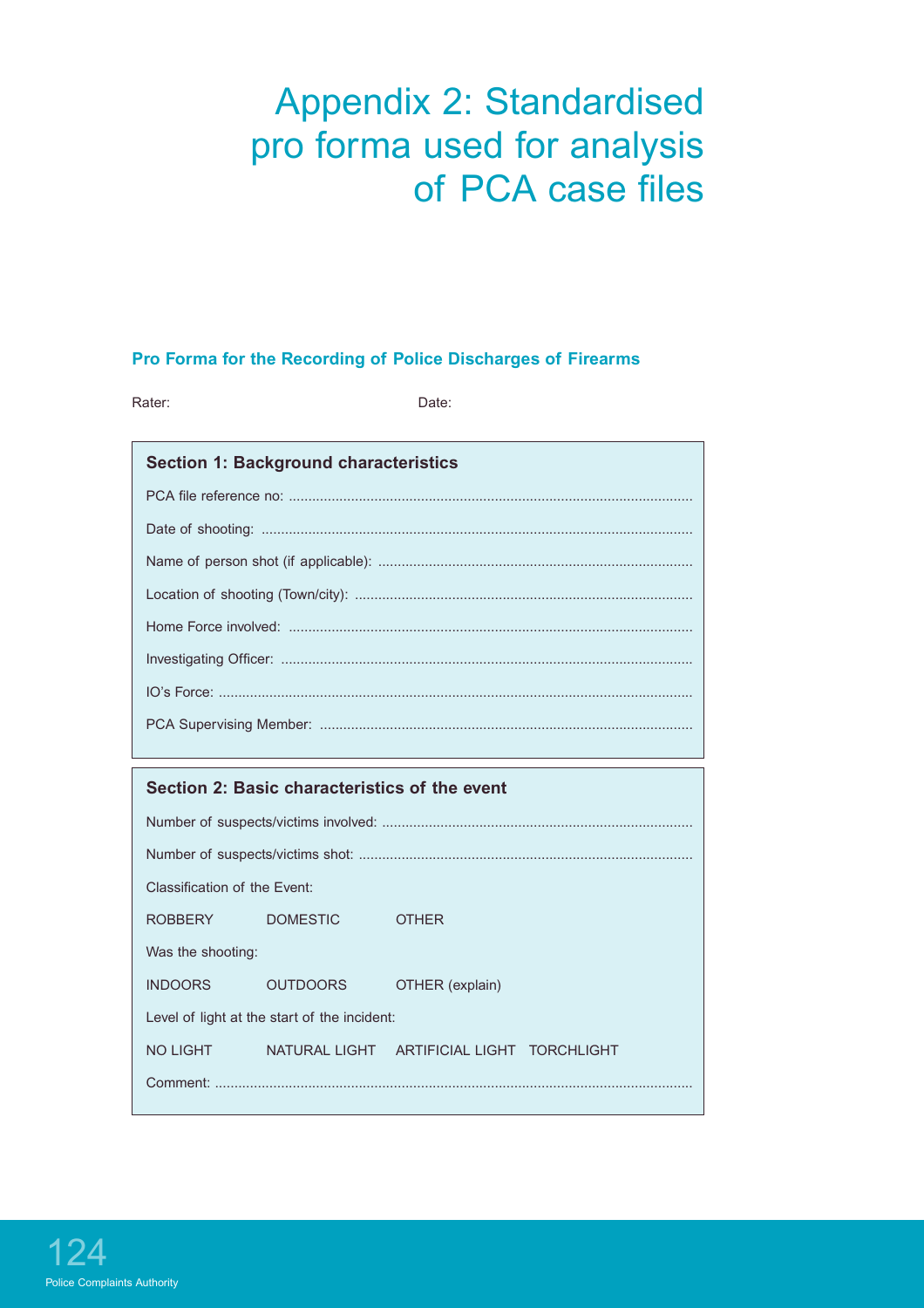| Changes in light conditions over the course of the incident: |                         |              |              |  |
|--------------------------------------------------------------|-------------------------|--------------|--------------|--|
|                                                              |                         |              |              |  |
| Weather conditions:                                          |                         |              |              |  |
| <b>CLEAR</b>                                                 | <b>RAINY</b>            | <b>FOGGY</b> | <b>OTHER</b> |  |
|                                                              |                         |              |              |  |
| <b>NOT RELEVANT</b>                                          |                         |              |              |  |
| Changes in weather conditions over the course of the event:  |                         |              |              |  |
|                                                              |                         |              |              |  |
| Was the operation:                                           |                         |              |              |  |
|                                                              | PRE-PLANNED SPONTANEOUS |              |              |  |
|                                                              |                         |              |              |  |
|                                                              |                         |              |              |  |

# **Section 3: Brief description of the event**

Police Complaints Authority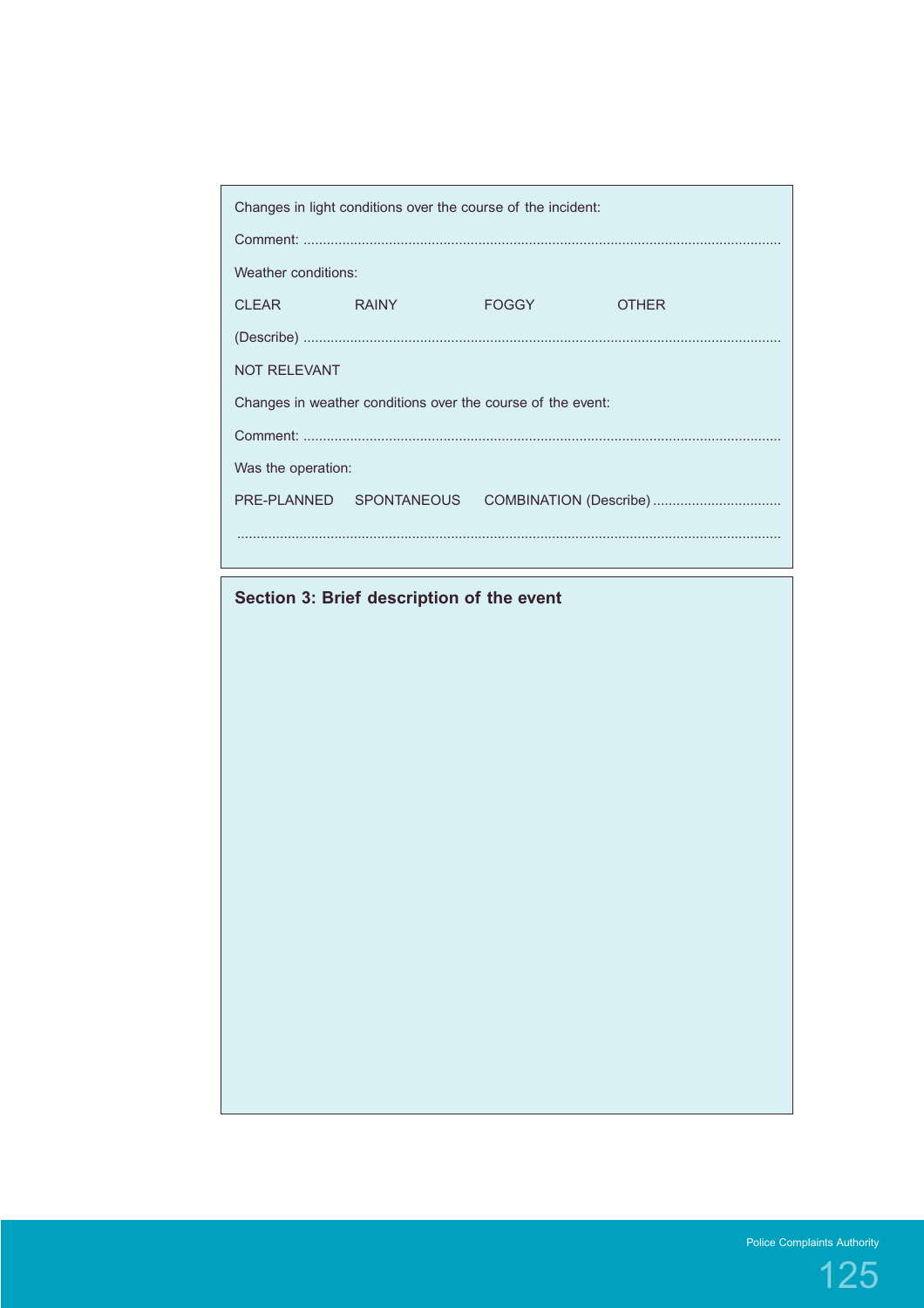|  | Section 4: Characteristics of suspect/victim #1 shot |  |  |
|--|------------------------------------------------------|--|--|
|  |                                                      |  |  |

| Sex:                           | <b>MALE</b>                                            | <b>FEMALE</b>                                                       |  |
|--------------------------------|--------------------------------------------------------|---------------------------------------------------------------------|--|
|                                |                                                        |                                                                     |  |
|                                |                                                        | Did he/she speak English well enough to be understood by officer?   |  |
| <b>YES</b>                     | NO.                                                    |                                                                     |  |
|                                |                                                        | Was the person known to be intoxicated at the time of the shooting? |  |
| <b>YES</b>                     | <b>NO</b>                                              |                                                                     |  |
|                                |                                                        |                                                                     |  |
|                                |                                                        | Was the person known to have a history of addiction problems?       |  |
| <b>YES</b>                     | <b>NO</b>                                              |                                                                     |  |
|                                |                                                        |                                                                     |  |
|                                |                                                        | Was the person known to have a history of mental health problems?   |  |
| <b>YES</b>                     | <b>NO</b>                                              |                                                                     |  |
|                                |                                                        |                                                                     |  |
|                                |                                                        |                                                                     |  |
| Previous criminal convictions? |                                                        |                                                                     |  |
| <b>YES</b>                     | <b>NO</b>                                              |                                                                     |  |
|                                |                                                        |                                                                     |  |
|                                | Nature of injuries sustained: were the injuries fatal: |                                                                     |  |
| <b>YES</b>                     | <b>NO</b>                                              |                                                                     |  |
|                                |                                                        |                                                                     |  |
|                                |                                                        |                                                                     |  |
|                                |                                                        |                                                                     |  |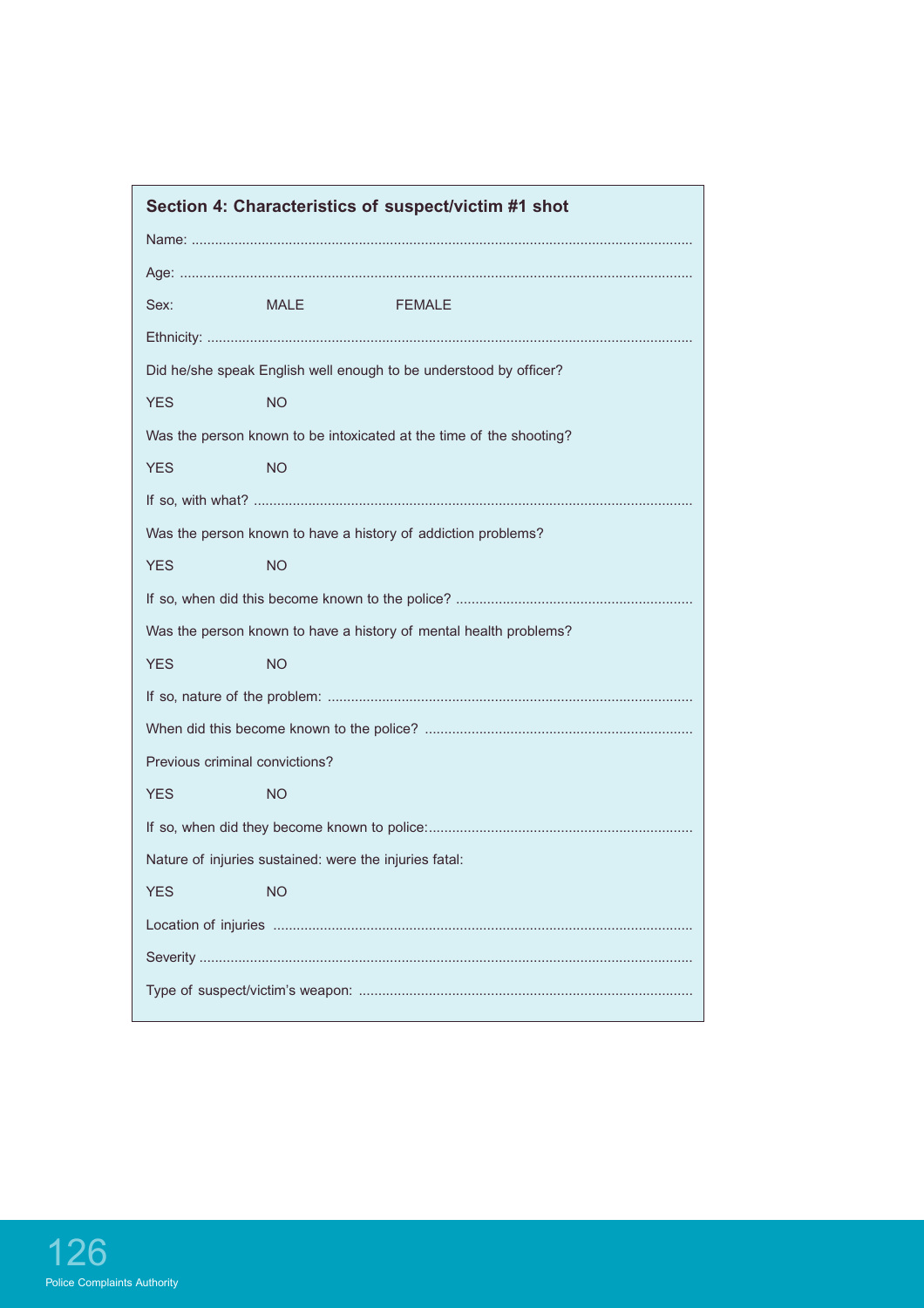| Was the weapon real:                                  |           |                |
|-------------------------------------------------------|-----------|----------------|
| <b>YES</b>                                            | <b>NO</b> |                |
| Was the weapon loaded:                                |           |                |
| <b>YES</b>                                            | <b>NO</b> |                |
| Did the suspect know how to use it:                   |           |                |
| <b>YES</b>                                            | <b>NO</b> | <b>UNKNOWN</b> |
| Did the offender intend to use it:                    |           |                |
| <b>YES</b>                                            | <b>NO</b> | <b>UNKNOWN</b> |
| Was it used:                                          |           |                |
| <b>YES</b>                                            | <b>NO</b> |                |
|                                                       |           |                |
| Was the weapon ever aimed at anyone:                  |           |                |
| YES, Before Firearms Officers arrived                 |           |                |
| YES, After Firearms Officers arrived                  |           |                |
| <b>NO</b>                                             |           |                |
| Other relevant characteristics of the suspect/victim: |           |                |

# **Section 5: Characteristics of suspect/victim #2**

|                                                               | Did he/she speak English well enough to be understood by officer? |  |
|---------------------------------------------------------------|-------------------------------------------------------------------|--|
| <b>YES</b>                                                    | <b>NO</b>                                                         |  |
| Was the person known to be intoxicated?                       |                                                                   |  |
| <b>YES</b>                                                    | NO.                                                               |  |
|                                                               |                                                                   |  |
| Was the person known to have a history of addiction problems? |                                                                   |  |
| <b>YES</b>                                                    | NO.                                                               |  |
|                                                               |                                                                   |  |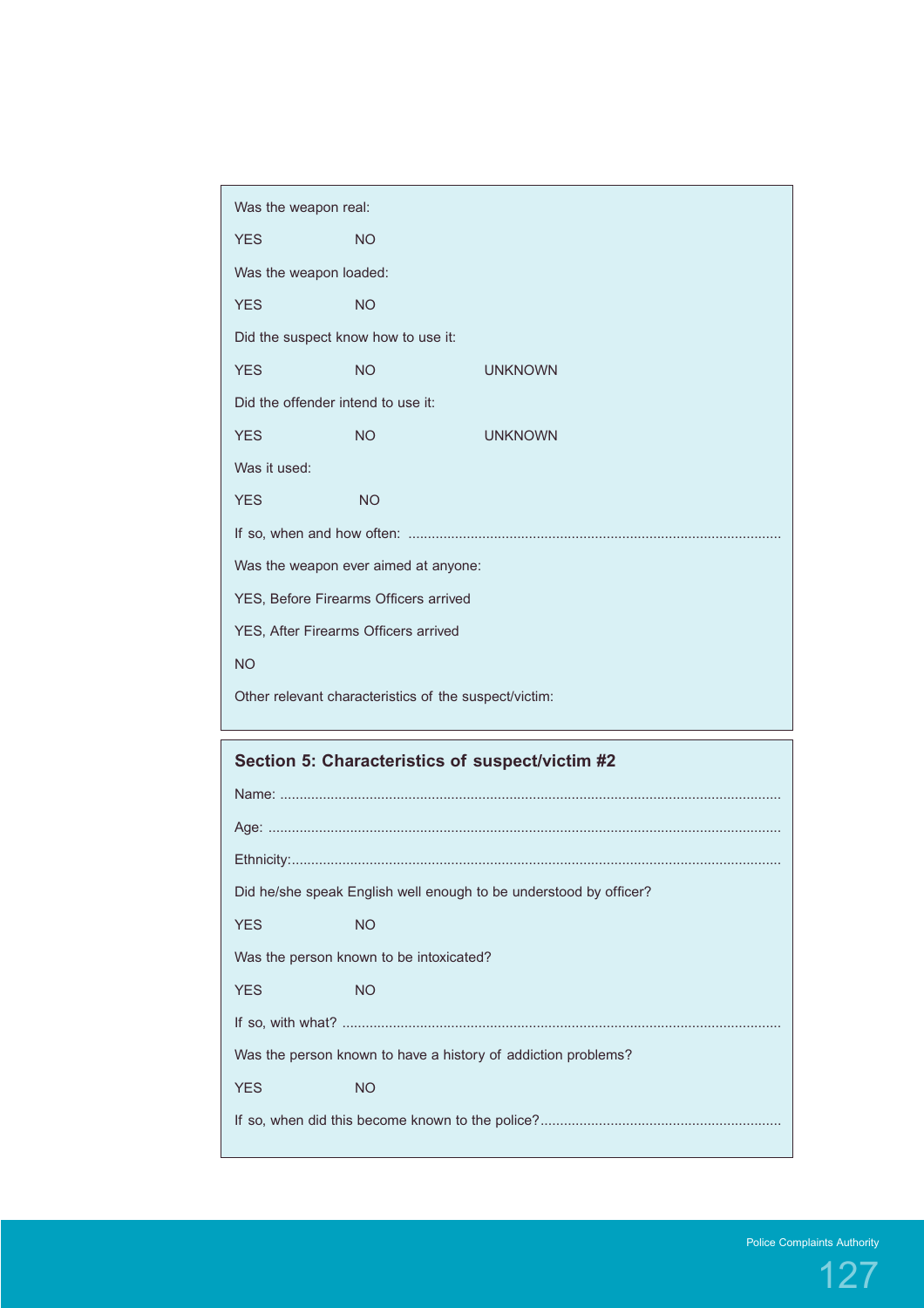| Was the person known to have a history of mental health problems? |           |  |
|-------------------------------------------------------------------|-----------|--|
| <b>YFS</b>                                                        | <b>NO</b> |  |
|                                                                   |           |  |
|                                                                   |           |  |
| Was the person armed?:                                            |           |  |
| <b>YES</b>                                                        | <b>NO</b> |  |
|                                                                   |           |  |
|                                                                   |           |  |
|                                                                   |           |  |
|                                                                   |           |  |

# **Section 6: Characteristics of suspect/victim #3**

|                                                                   | Did he/she speak English well enough to be understood by the officers? |  |  |
|-------------------------------------------------------------------|------------------------------------------------------------------------|--|--|
| <b>YES</b><br><b>NO</b>                                           |                                                                        |  |  |
| Was the person known to be intoxicated?                           |                                                                        |  |  |
| <b>NO</b><br><b>YES</b>                                           |                                                                        |  |  |
|                                                                   |                                                                        |  |  |
| Was the person known to have a history of addiction problems?     |                                                                        |  |  |
| <b>YES</b><br><b>NO</b>                                           |                                                                        |  |  |
|                                                                   |                                                                        |  |  |
| Was the person known to have a history of mental health problems? |                                                                        |  |  |
| <b>YES</b><br><b>NO</b>                                           |                                                                        |  |  |
|                                                                   |                                                                        |  |  |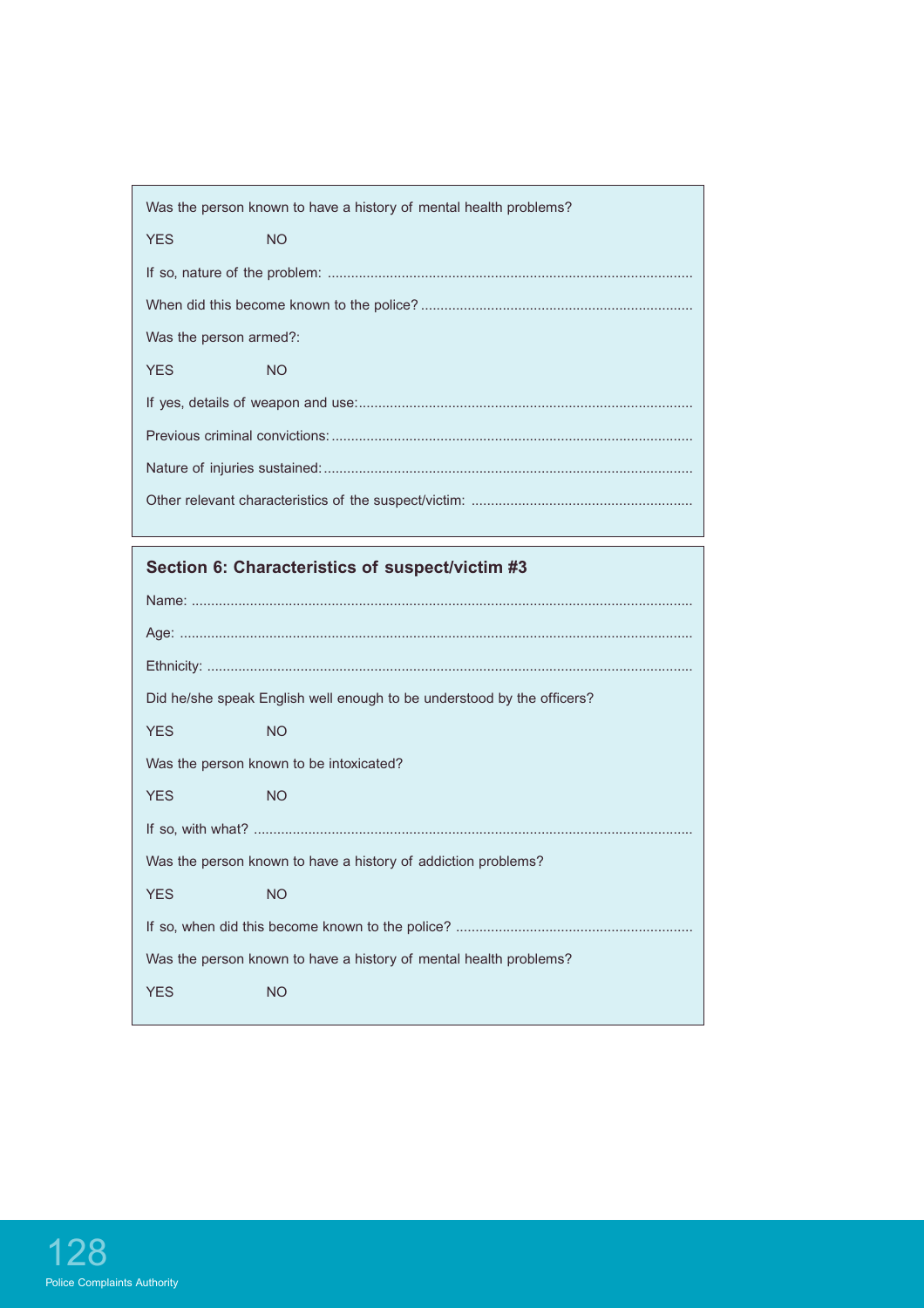| Was the person armed?:  |  |  |
|-------------------------|--|--|
| <b>YFS</b><br><b>NO</b> |  |  |
|                         |  |  |
|                         |  |  |
|                         |  |  |
|                         |  |  |
|                         |  |  |

## **Section 7: Other injuries and intelligence**

(please insert in each box the nature of the injuries and how they were caused)

|                                   | <b>Before the</b><br>arrival of<br>firearms<br><b>officers</b> | After the<br>firearms<br>officers had<br>arrived |
|-----------------------------------|----------------------------------------------------------------|--------------------------------------------------|
| <b>Injuries to officers</b>       |                                                                |                                                  |
| Injuries to members of the public |                                                                |                                                  |
| Injuries to victim/suspect        |                                                                |                                                  |

| <b>Police intelligence</b>                        |           |        |
|---------------------------------------------------|-----------|--------|
|                                                   | Date/Time | Reason |
| Most recent police contact of<br>suspects/victims |           |        |
| Intelligence available                            |           |        |
| Contact with other relevant<br>agencies           |           |        |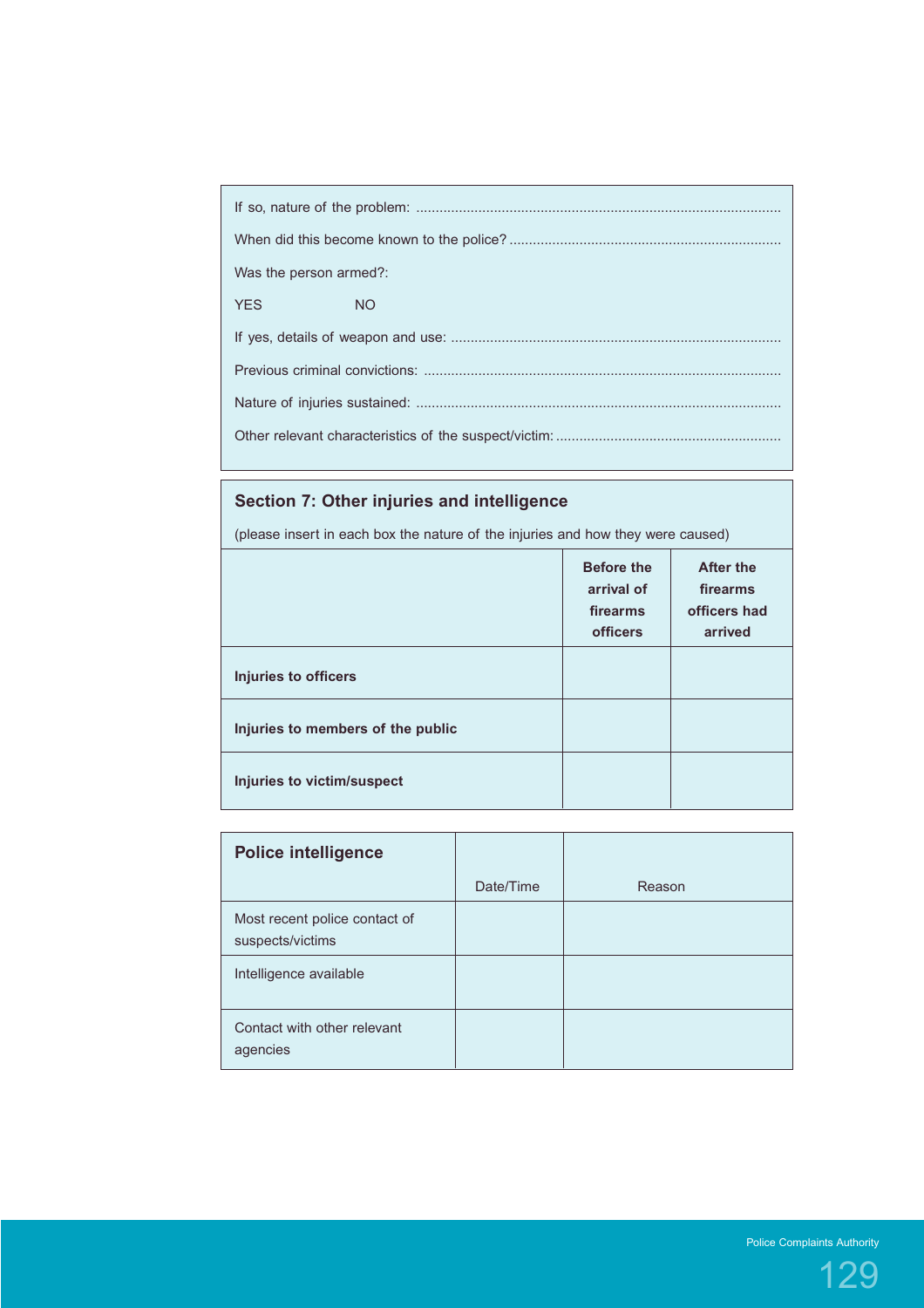# **Note taking and recording**

| Did officers record their actions in notebooks?                        |           |  |
|------------------------------------------------------------------------|-----------|--|
| <b>YES</b>                                                             | <b>NO</b> |  |
|                                                                        |           |  |
| Did this happen after a group de-brief?                                |           |  |
| <b>YFS</b>                                                             | NO.       |  |
| Were officers able to collaborate with colleagues before any de-brief? |           |  |
| <b>YFS</b>                                                             | NO.       |  |
|                                                                        |           |  |

| Section 8: Characteristics of officer #1 who discharged<br>their weapon |             |               |  |
|-------------------------------------------------------------------------|-------------|---------------|--|
|                                                                         |             |               |  |
|                                                                         |             |               |  |
|                                                                         |             |               |  |
| <b>ARV</b>                                                              | <b>YES</b>  | <b>NO</b>     |  |
| SFU*                                                                    | <b>YES</b>  | <b>NO</b>     |  |
| Sex:                                                                    | <b>MALE</b> | <b>FEMALE</b> |  |
|                                                                         |             |               |  |
|                                                                         |             |               |  |
|                                                                         |             |               |  |
| Was he/she:                                                             |             |               |  |
| Authorised firearm officer:                                             |             |               |  |
| <b>YES</b>                                                              | <b>NO</b>   |               |  |
| Specialist firearm officer:                                             |             |               |  |
| <b>YES</b>                                                              | <b>NO</b>   |               |  |
|                                                                         |             |               |  |
|                                                                         |             |               |  |

\*Specialist Firearms Unit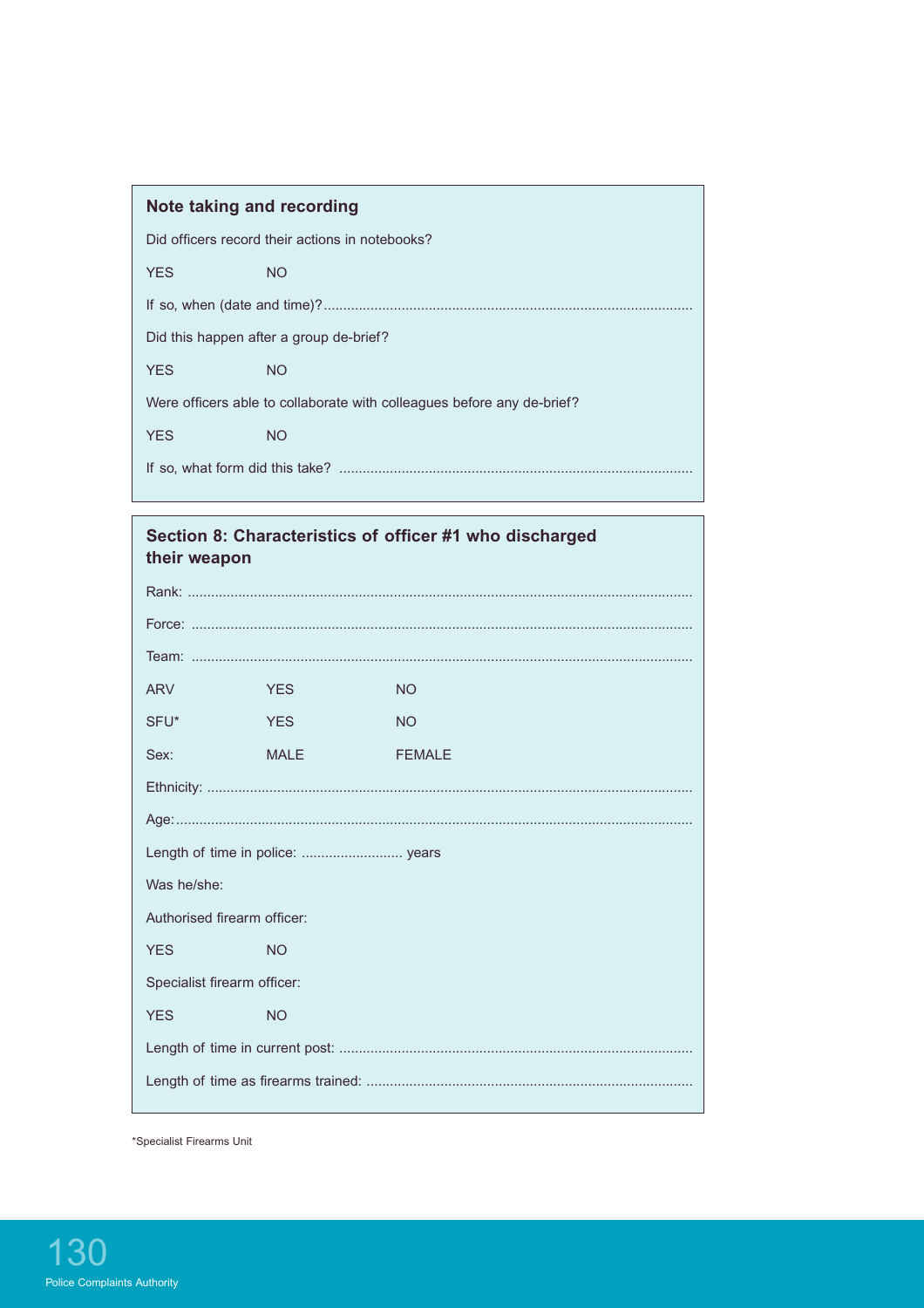| Has the officer fired 3 classification shoots in last 12 months: |           |  |     |           |
|------------------------------------------------------------------|-----------|--|-----|-----------|
| <b>YES</b>                                                       | NO.       |  |     |           |
|                                                                  |           |  |     |           |
|                                                                  |           |  |     |           |
| Was officer blood tested after event:                            |           |  |     |           |
| <b>YES</b>                                                       | <b>NO</b> |  |     |           |
|                                                                  |           |  |     |           |
| Was the officer briefed:                                         |           |  |     |           |
| <b>YES</b>                                                       | <b>NO</b> |  |     |           |
|                                                                  |           |  |     |           |
|                                                                  |           |  |     |           |
| Was the officer de-briefed:                                      |           |  |     |           |
| <b>YES</b>                                                       | NO.       |  |     |           |
|                                                                  |           |  |     |           |
|                                                                  |           |  |     |           |
| Was the officer:                                                 |           |  |     |           |
| TEMPORARILY REMOVED FROM OPERATIONAL DUTY                        |           |  | YES | <b>NO</b> |
| SUSPENDED FROM THE FORCE<br>YES<br><b>NO</b>                     |           |  |     |           |
|                                                                  |           |  |     |           |
|                                                                  |           |  |     |           |
|                                                                  |           |  |     |           |
|                                                                  |           |  |     |           |
|                                                                  |           |  |     |           |
|                                                                  |           |  |     |           |
|                                                                  |           |  |     |           |
| Number of rounds fired:                                          |           |  |     |           |
|                                                                  |           |  |     |           |
|                                                                  |           |  |     |           |
|                                                                  |           |  |     |           |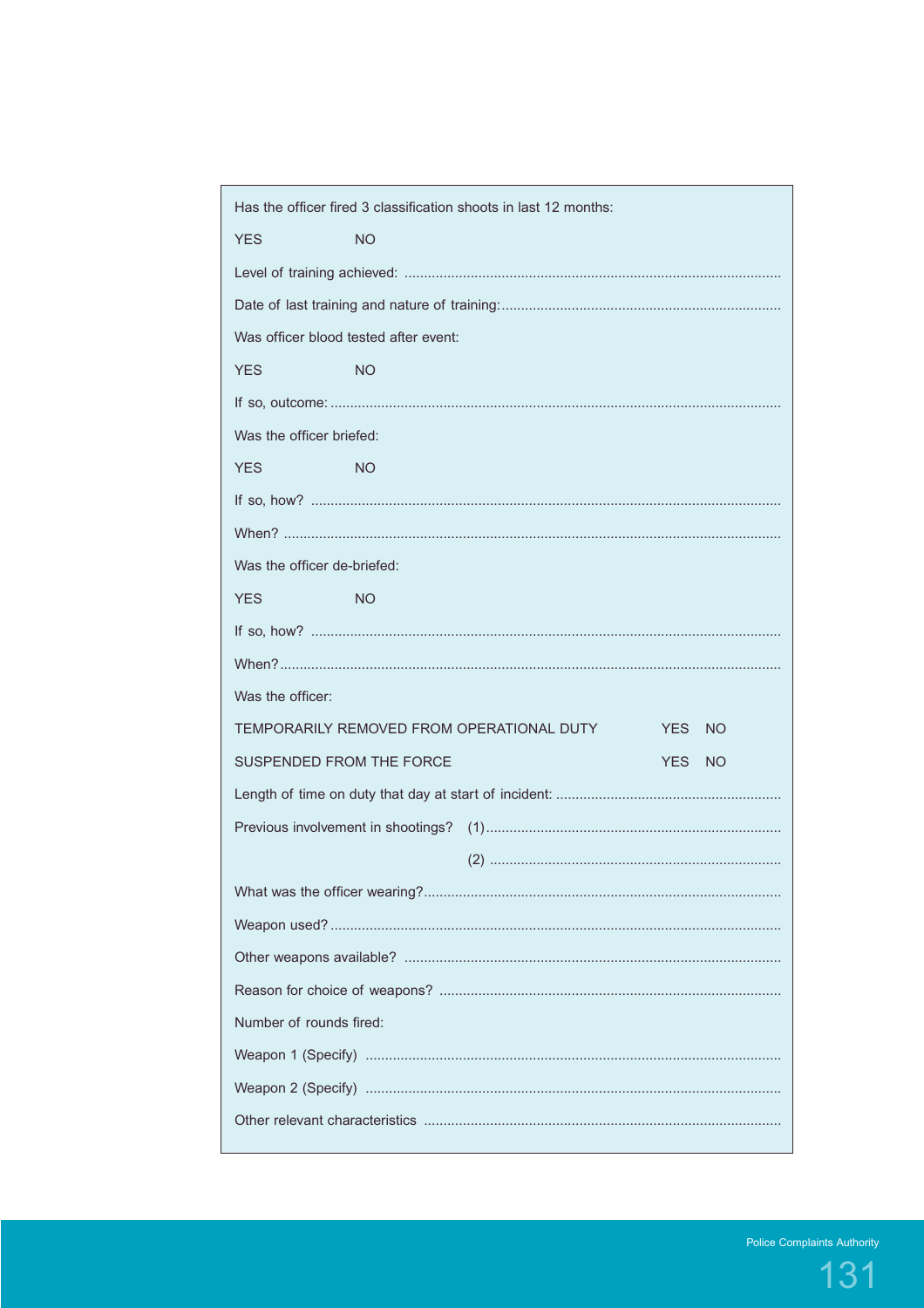| Section 9: Characteristics of officer #2 who discharged<br>their weapon |                                                                  |               |           |  |  |
|-------------------------------------------------------------------------|------------------------------------------------------------------|---------------|-----------|--|--|
|                                                                         |                                                                  |               |           |  |  |
|                                                                         |                                                                  |               |           |  |  |
|                                                                         |                                                                  |               |           |  |  |
| <b>ARV</b>                                                              | <b>YES</b>                                                       | <b>NO</b>     |           |  |  |
| SFU                                                                     | <b>YES</b>                                                       | <b>NO</b>     |           |  |  |
| Sex:                                                                    | <b>MALE</b>                                                      | <b>FEMALE</b> |           |  |  |
|                                                                         |                                                                  |               |           |  |  |
|                                                                         |                                                                  |               |           |  |  |
|                                                                         |                                                                  |               |           |  |  |
| Was he/she:                                                             |                                                                  |               |           |  |  |
| Authorised firearm officer:                                             |                                                                  | <b>YES</b>    | <b>NO</b> |  |  |
| Specialist firearm officer:                                             |                                                                  | <b>YES</b>    | <b>NO</b> |  |  |
|                                                                         |                                                                  |               |           |  |  |
|                                                                         |                                                                  |               |           |  |  |
|                                                                         | Has the officer fired 3 classification shoots in last 12 months: |               |           |  |  |
| <b>YES</b><br>NO.                                                       |                                                                  |               |           |  |  |
|                                                                         |                                                                  |               |           |  |  |
|                                                                         |                                                                  |               |           |  |  |
|                                                                         | Was officer blood tested after event:                            |               |           |  |  |
| <b>YES</b>                                                              | NO.                                                              |               |           |  |  |
|                                                                         |                                                                  |               |           |  |  |
| Was the officer briefed:                                                |                                                                  |               |           |  |  |
| <b>YES</b>                                                              | ΝO                                                               |               |           |  |  |
|                                                                         |                                                                  |               |           |  |  |
|                                                                         |                                                                  |               |           |  |  |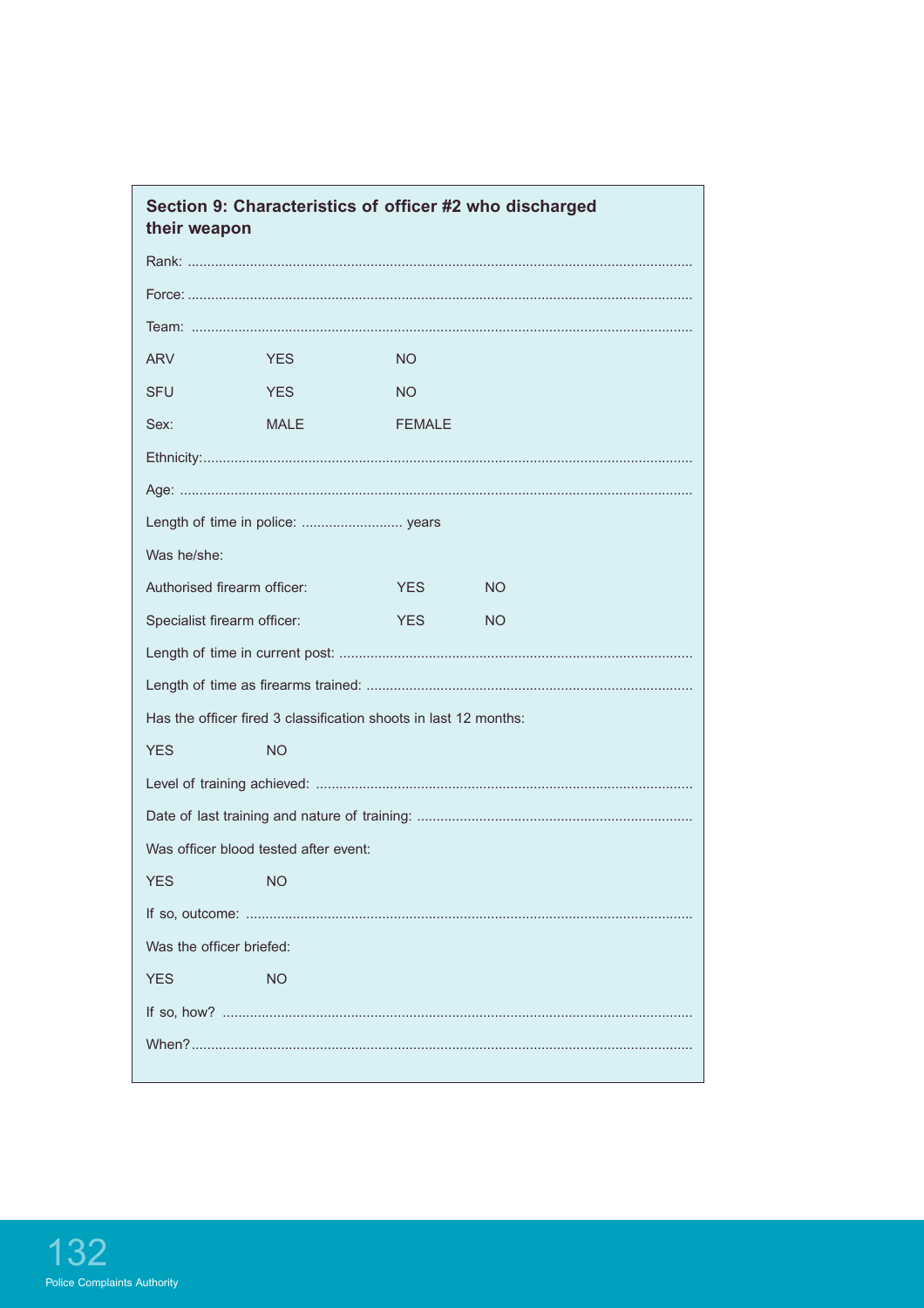| Was the officer de-briefed:               |            |           |
|-------------------------------------------|------------|-----------|
| <b>YES</b><br><b>NO</b>                   |            |           |
|                                           |            |           |
|                                           |            |           |
| Was the officer:                          |            |           |
| TEMPORARILY REMOVED FROM OPERATIONAL DUTY | <b>YES</b> | <b>NO</b> |
| SUSPENDED FROM THE FORCE                  | <b>YES</b> | <b>NO</b> |
|                                           |            |           |
|                                           |            |           |
|                                           |            |           |
|                                           |            |           |
|                                           |            |           |
|                                           |            |           |
|                                           |            |           |
|                                           |            |           |
| Number of rounds fired:                   |            |           |
|                                           |            |           |
|                                           |            |           |
|                                           |            |           |
|                                           |            |           |

## **Section 10: Characteristics of Silver Commander** (REPLICATE THIS TABLE IF MORE THAN ONE SILVER **COMMANDER INVOLVED)**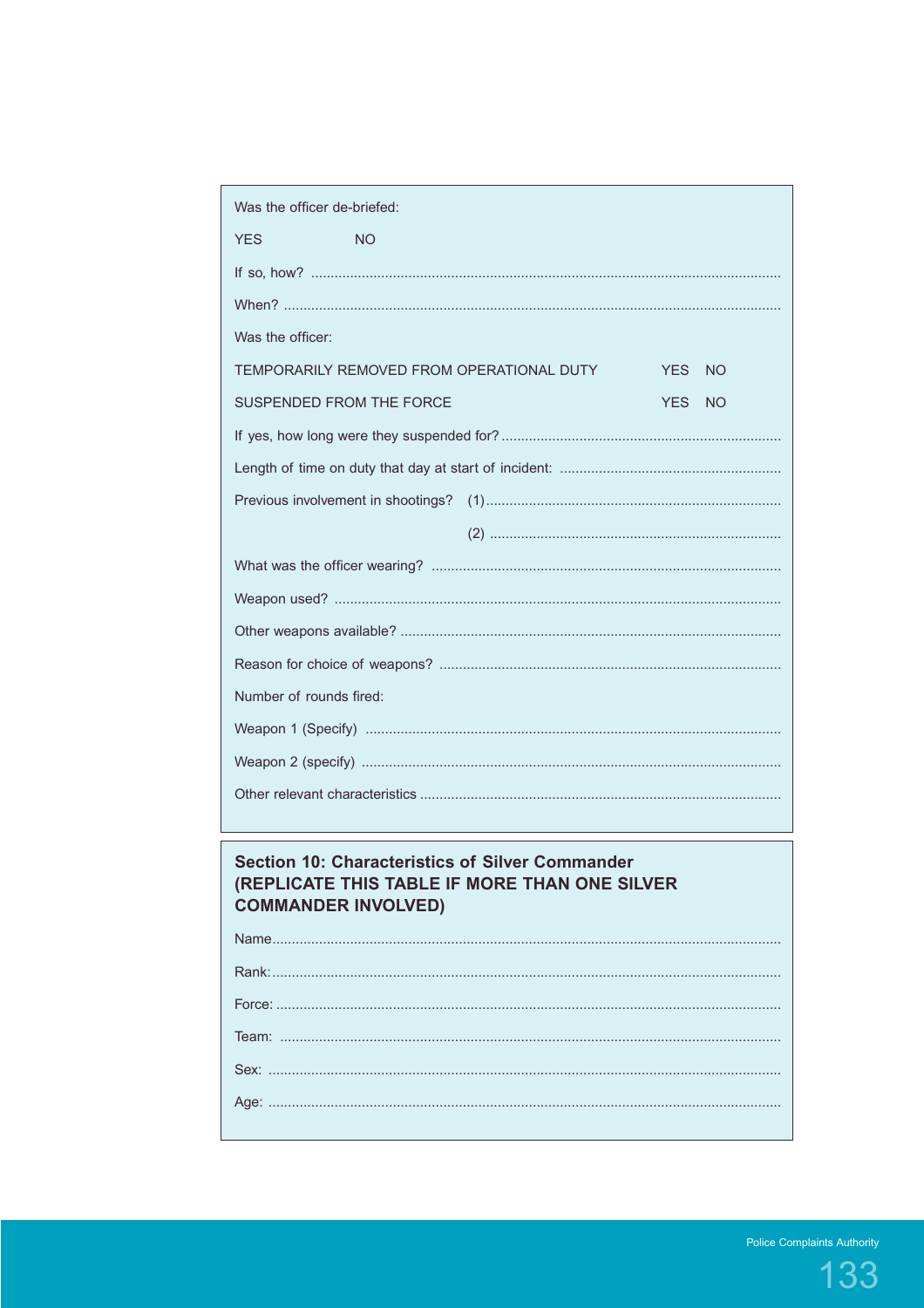| <b>YES</b>                                                                                         | ΝO        |  |  |
|----------------------------------------------------------------------------------------------------|-----------|--|--|
|                                                                                                    |           |  |  |
|                                                                                                    |           |  |  |
|                                                                                                    |           |  |  |
|                                                                                                    |           |  |  |
| Any history of previous involvement in shootings?                                                  |           |  |  |
| <b>YES</b>                                                                                         | <b>NO</b> |  |  |
|                                                                                                    |           |  |  |
|                                                                                                    |           |  |  |
|                                                                                                    |           |  |  |
|                                                                                                    |           |  |  |
| Frequency of communication with Gold Command:                                                      |           |  |  |
|                                                                                                    |           |  |  |
| Was there any evidence that the officers involved were dissatisfied with the<br>command structure? |           |  |  |
| <b>YES</b>                                                                                         | ΝO        |  |  |
| Was there any evidence of adverse effects on morale of the management<br>of the incident?          |           |  |  |
| <b>YES</b>                                                                                         | ΝO        |  |  |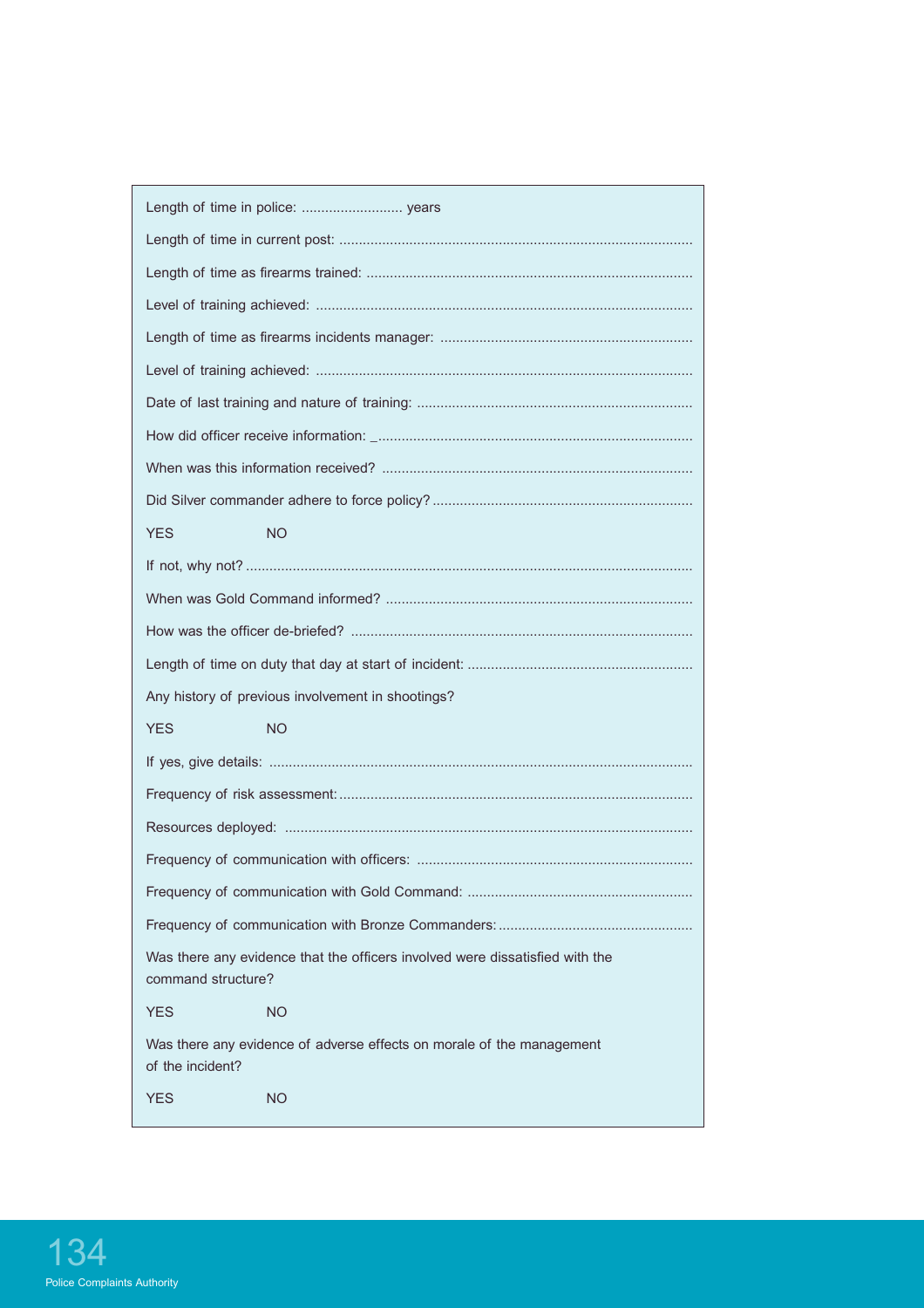## **Section 11: Characteristics of Gold Commander**

| Any history of previous involvement in shootings? |
|---------------------------------------------------|
| <b>YES</b><br><b>NO</b>                           |
|                                                   |
|                                                   |
|                                                   |

Police Complaints Authority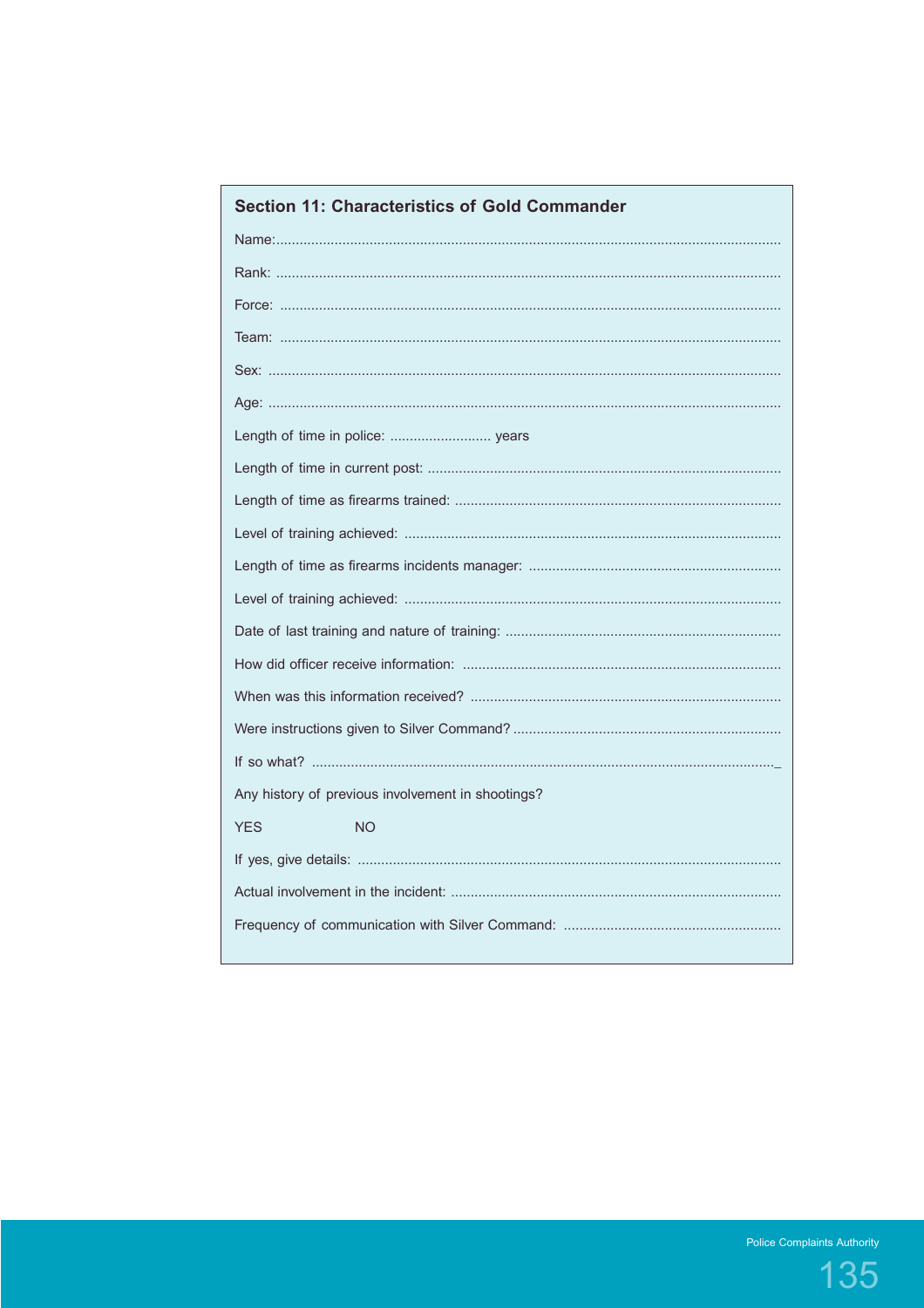|                               | Section 12: Overall supervision of the incident            |  |
|-------------------------------|------------------------------------------------------------|--|
| <b>Command structure</b>      |                                                            |  |
|                               |                                                            |  |
|                               |                                                            |  |
|                               |                                                            |  |
| Incident plan                 |                                                            |  |
|                               |                                                            |  |
|                               |                                                            |  |
|                               |                                                            |  |
|                               |                                                            |  |
| Incident log                  |                                                            |  |
|                               |                                                            |  |
|                               |                                                            |  |
| Was it complete and accurate? |                                                            |  |
| <b>YES</b>                    | NO.                                                        |  |
|                               |                                                            |  |
| Was tactical advice requested |                                                            |  |
| <b>YES</b>                    | ΝO                                                         |  |
| Was tactical advice available |                                                            |  |
| <b>YES</b>                    | ΝO                                                         |  |
| Was tactical advice received  |                                                            |  |
| YES                           | NΟ                                                         |  |
| Comments on tactical advice   |                                                            |  |
|                               | Was the Silver Commander trained to deal with the incident |  |
| <b>YES</b>                    | ΝO                                                         |  |
|                               |                                                            |  |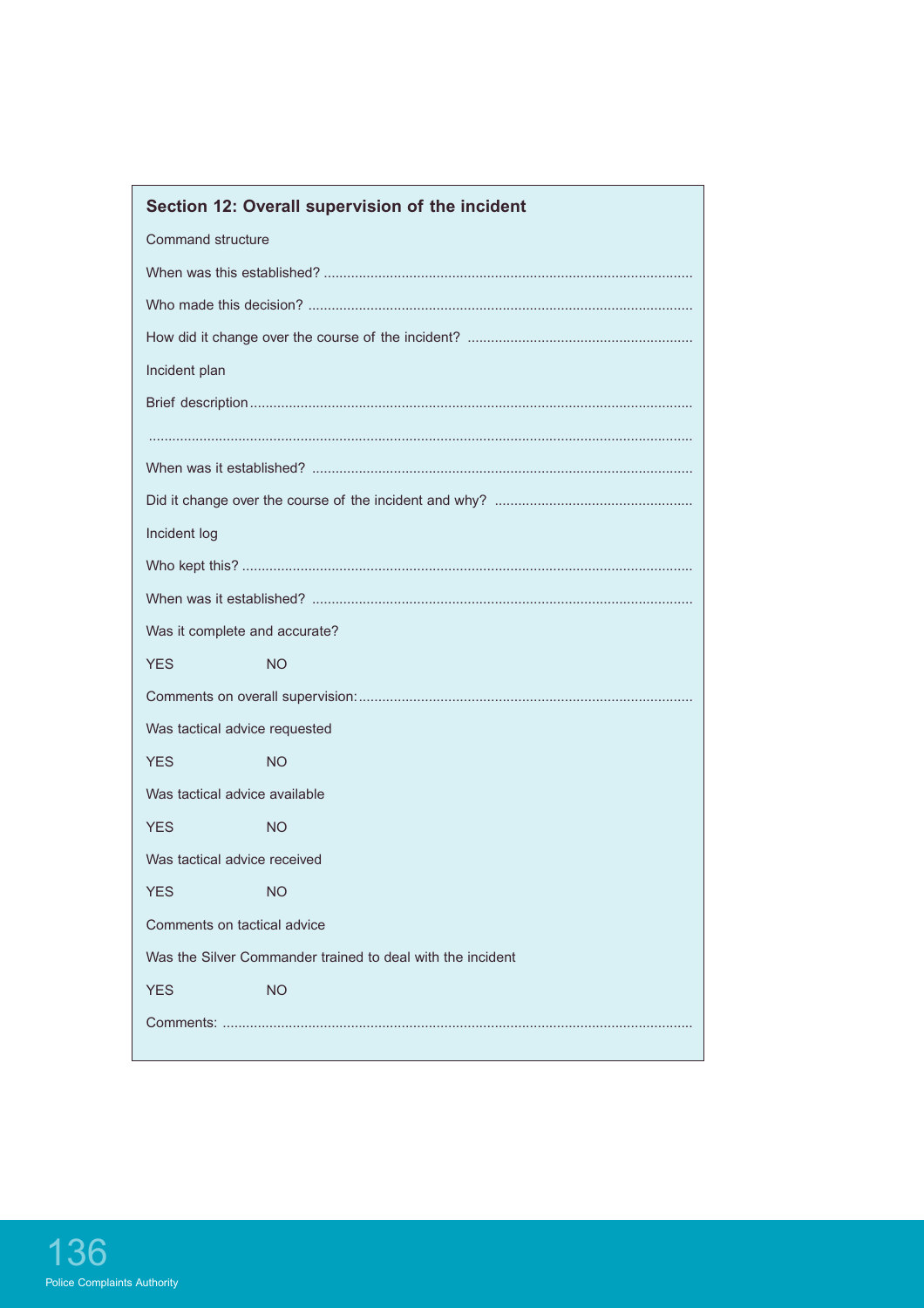| Was the Gold Commander trained to deal with the incident |                                                             |  |
|----------------------------------------------------------|-------------------------------------------------------------|--|
| <b>YES</b>                                               | <b>NO</b>                                                   |  |
|                                                          |                                                             |  |
|                                                          | Were suitable resources available to deal with the incident |  |
| <b>YES</b>                                               | <b>NO</b>                                                   |  |
|                                                          |                                                             |  |
| Were the resources available adequately deployed         |                                                             |  |
| <b>YES</b>                                               | <b>NO</b>                                                   |  |
|                                                          |                                                             |  |
|                                                          |                                                             |  |
|                                                          |                                                             |  |
| Were there sufficient firearms officers involved:        |                                                             |  |
| <b>YES</b>                                               | <b>NO</b>                                                   |  |
| Were dogs deployed:                                      |                                                             |  |
| <b>YES</b>                                               | <b>NO</b>                                                   |  |
|                                                          |                                                             |  |

| <b>Section 13: Weapon discharged</b> |             |             |                 |            |                  |
|--------------------------------------|-------------|-------------|-----------------|------------|------------------|
| Type of weapon:                      |             |             |                 |            |                  |
| Discharge of rounds                  |             |             |                 |            |                  |
| <b>NUMBER</b>                        | <b>TIME</b> | <b>TYPE</b> | <b>DISTANCE</b> | IMPACT (?) | <b>COMMENT 1</b> |
|                                      |             |             |                 |            |                  |
| 2                                    |             |             |                 |            |                  |
| 3                                    |             |             |                 |            |                  |
| $\overline{4}$                       |             |             |                 |            |                  |
| 5                                    |             |             |                 |            |                  |

Police Complaints Authority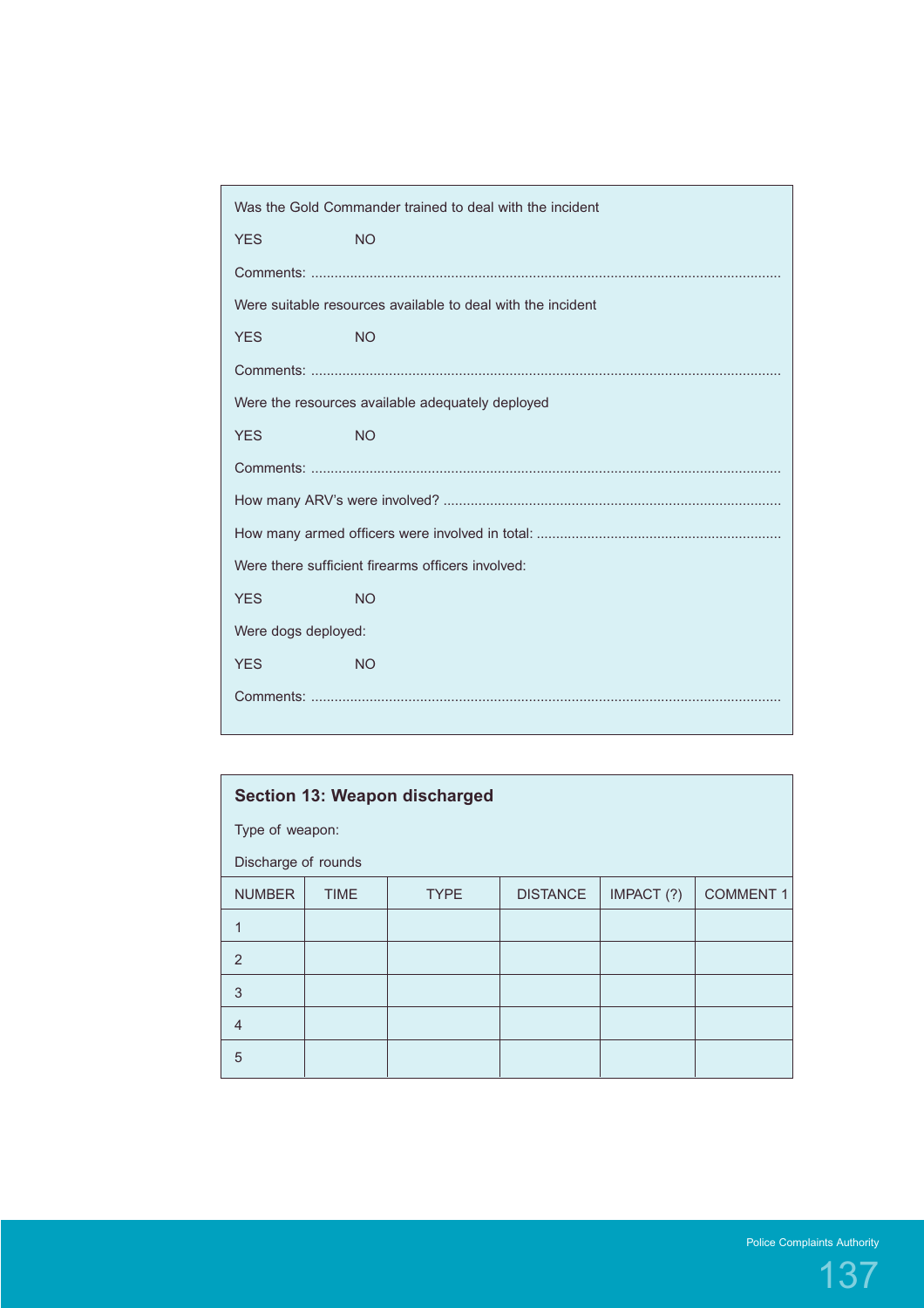| Over-penetration:                    |                                                                       |  |  |
|--------------------------------------|-----------------------------------------------------------------------|--|--|
| <b>YES</b>                           | NO.                                                                   |  |  |
|                                      |                                                                       |  |  |
|                                      | Was the weapon used suitable for UK police service                    |  |  |
| <b>YES</b>                           | <b>NO</b>                                                             |  |  |
|                                      |                                                                       |  |  |
|                                      | Was the ammunition used recommended as suitable for UK police service |  |  |
| <b>YES</b>                           | NO.                                                                   |  |  |
|                                      |                                                                       |  |  |
| What ammunition was used:            |                                                                       |  |  |
|                                      |                                                                       |  |  |
|                                      |                                                                       |  |  |
|                                      |                                                                       |  |  |
|                                      |                                                                       |  |  |
| Were the officers deployed safely:   |                                                                       |  |  |
| <b>YES</b>                           | <b>NO</b>                                                             |  |  |
|                                      |                                                                       |  |  |
| Was the area successfully contained: |                                                                       |  |  |
| <b>YES</b>                           | <b>NO</b>                                                             |  |  |
|                                      |                                                                       |  |  |
|                                      |                                                                       |  |  |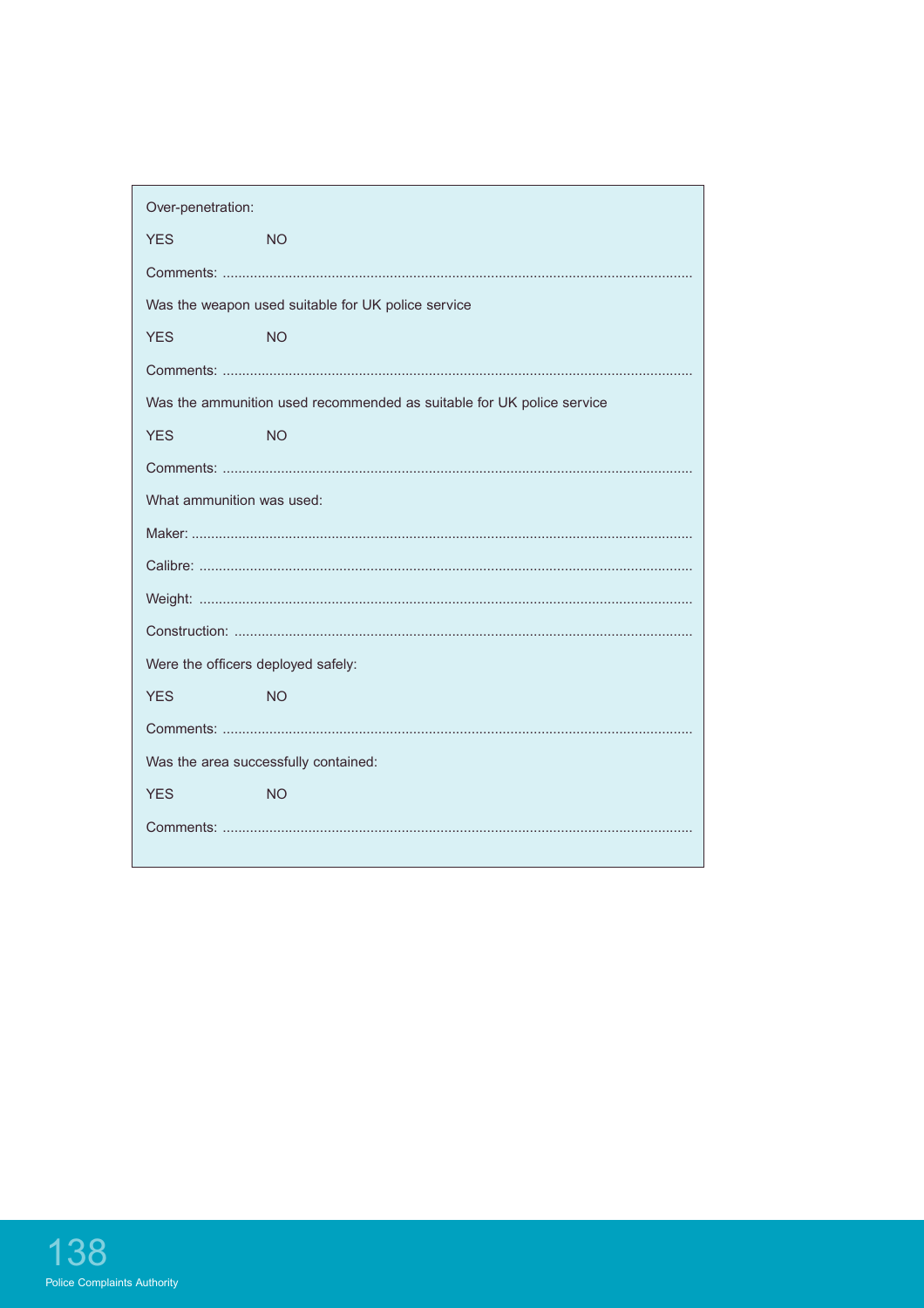# Section 14: Involvement of the family/ community groups

|                                                             | Frequency of IO contact with family by:  |  |  |
|-------------------------------------------------------------|------------------------------------------|--|--|
|                                                             |                                          |  |  |
|                                                             |                                          |  |  |
|                                                             |                                          |  |  |
|                                                             |                                          |  |  |
|                                                             | Frequency of PCA contact with family by: |  |  |
|                                                             |                                          |  |  |
|                                                             |                                          |  |  |
|                                                             |                                          |  |  |
|                                                             |                                          |  |  |
|                                                             |                                          |  |  |
| Was an FLO used:                                            |                                          |  |  |
| <b>YES</b>                                                  | <b>NO</b>                                |  |  |
| If so, was this acceptable to the family?                   |                                          |  |  |
| <b>YES</b>                                                  | <b>NO</b>                                |  |  |
| Was frequency of FLO contact with the family satisfactory?: |                                          |  |  |
| <b>YES</b>                                                  | ΝO                                       |  |  |
|                                                             |                                          |  |  |
|                                                             |                                          |  |  |

Police Complaints Authority 139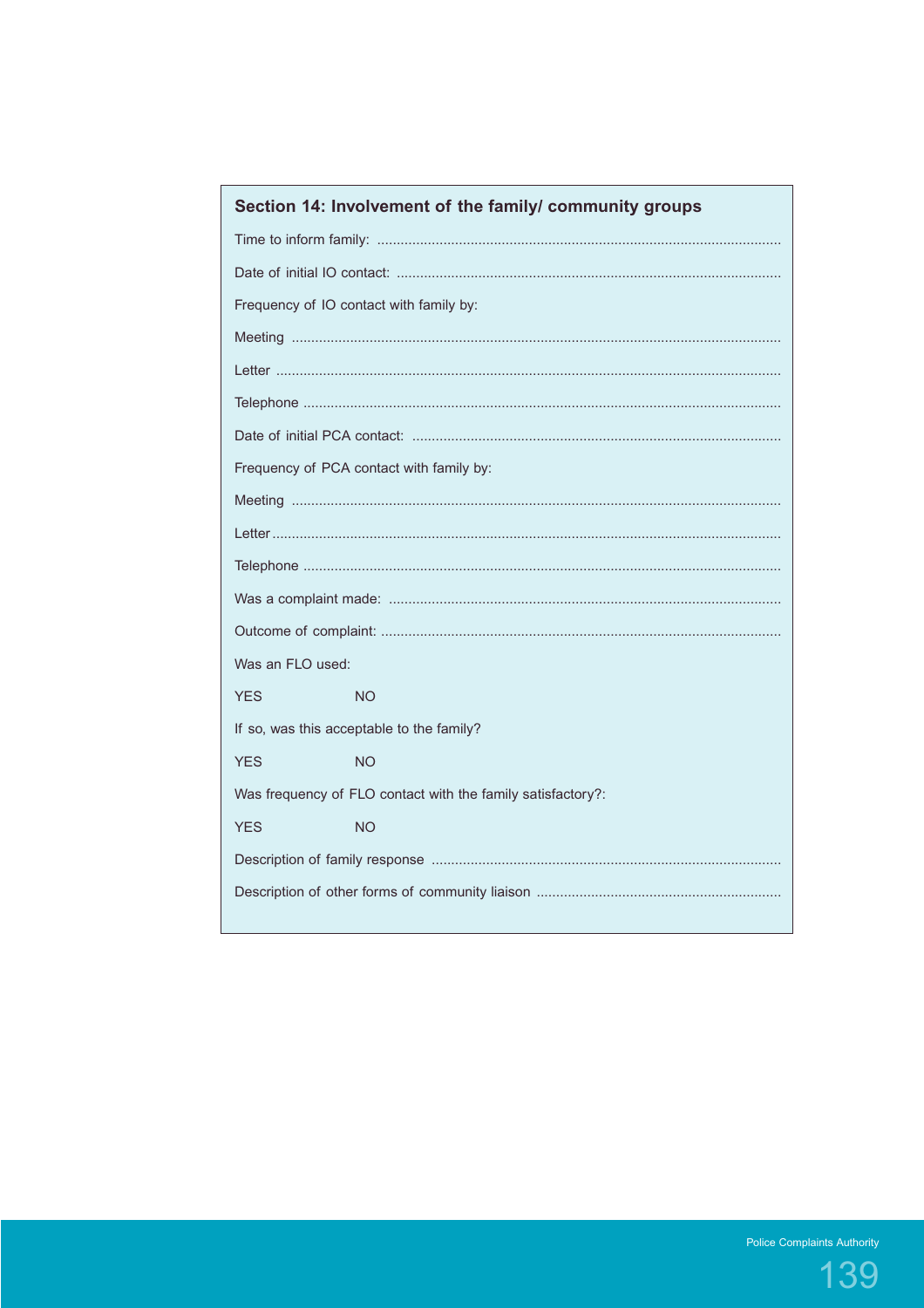### **Section 15: CPS/PCA involvement**

| Was case completed within 120 days: |  |  |  |  |  |  |
|-------------------------------------|--|--|--|--|--|--|
| <b>YES</b><br>NO                    |  |  |  |  |  |  |
|                                     |  |  |  |  |  |  |

# **Section 16: Coroners court** Was there a coroners inquest? **YES NO**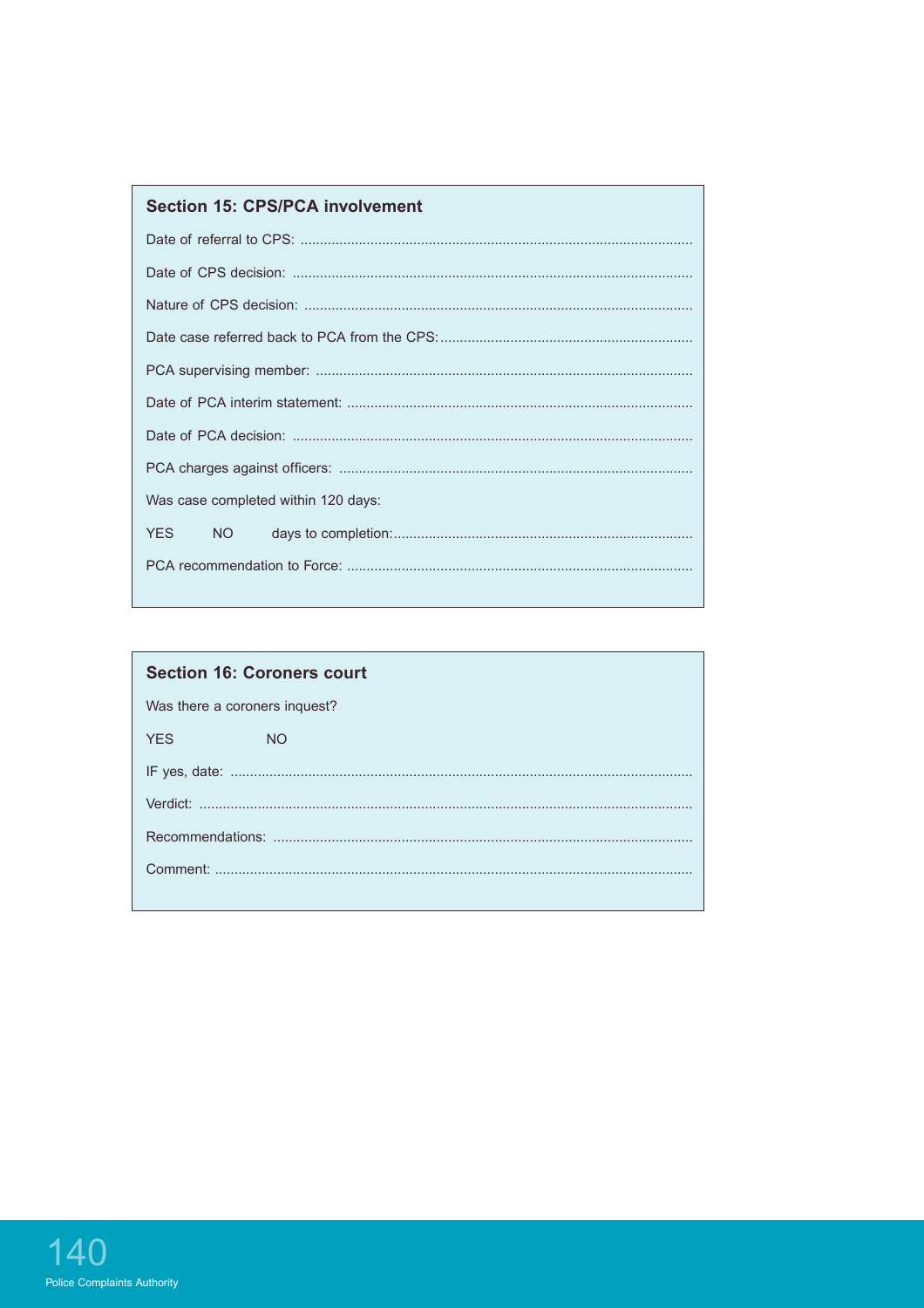| <b>Section 17: IO recommendations</b>                      |                 |             |            |           |     |  |
|------------------------------------------------------------|-----------------|-------------|------------|-----------|-----|--|
|                                                            |                 |             | <b>Yes</b> | <b>No</b> | N/A |  |
| IO did not hold the individuals officers culpable          |                 |             |            |           |     |  |
| IO found the incident management to be unsatisfactory      |                 |             |            |           |     |  |
| IO found fault with the Silver Commander                   |                 |             |            |           |     |  |
| IO found fault with the Gold Commander                     |                 |             |            |           |     |  |
| IO did not recommend disciplinary charges                  |                 |             |            |           |     |  |
| <b>IO Recommendations</b>                                  |                 |             |            |           |     |  |
|                                                            |                 |             |            |           |     |  |
|                                                            |                 |             |            |           |     |  |
|                                                            |                 |             |            |           |     |  |
| Was there a criminal hearing?                              |                 |             |            |           |     |  |
| <b>YES</b>                                                 | <b>NO</b>       |             |            |           |     |  |
|                                                            |                 |             |            |           |     |  |
| How adequate was the post-incident management in terms of: |                 |             |            |           |     |  |
| Debriefing:                                                |                 |             |            |           |     |  |
| <b>GOOD</b>                                                | ADEQUATE        | <b>POOR</b> |            |           |     |  |
|                                                            |                 |             |            |           |     |  |
| Evidence collection:                                       |                 |             |            |           |     |  |
| <b>GOOD</b>                                                | <b>ADEQUATE</b> | <b>POOR</b> |            |           |     |  |
|                                                            |                 |             |            |           |     |  |
| Officer welfare:                                           |                 |             |            |           |     |  |
| GOOD                                                       | <b>ADEQUATE</b> | <b>POOR</b> |            |           |     |  |
|                                                            |                 |             |            |           |     |  |
|                                                            |                 |             |            |           |     |  |

Police Complaints Authority